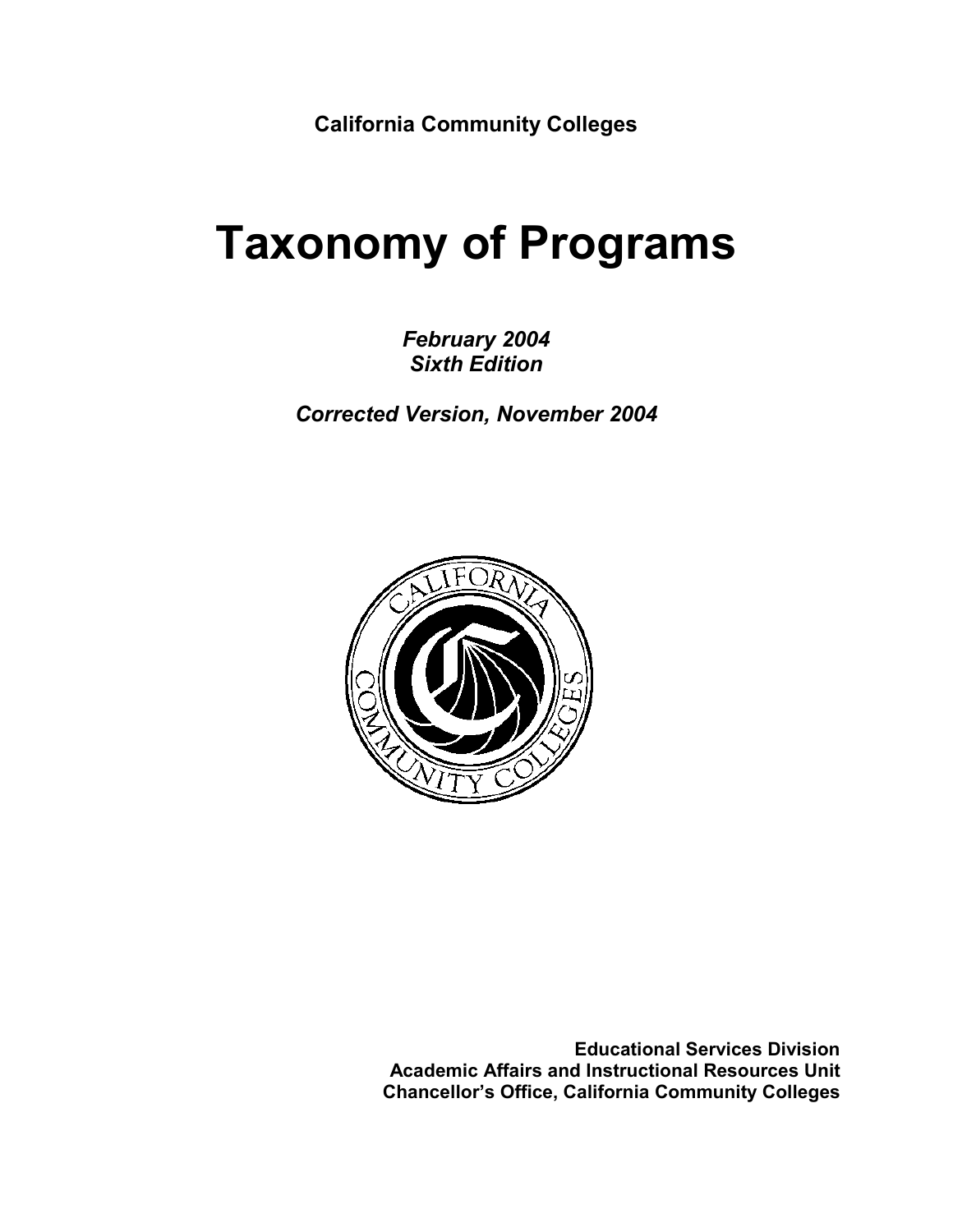This  $6<sup>th</sup>$  Edition of the Taxonomy of Programs (TOP) was prepared under the direction of Dona Boatright, Interim Vice Chancellor for Educational Services, and LeBaron Woodyard, Dean of Academic Affairs and Instructional Resources. The primary author was Charlie Klein, Specialist in Academic Planning.

The first printing was February 2004. This reprinting of November 2004 corrects some errors and makes some revisions necessary for data consistency. A list of all the corrections will be found on p. viii of the Introduction. In addition, crosswalk tables from the  $5<sup>th</sup>$  to the  $6<sup>th</sup>$  edition of the TOP and from the  $6<sup>th</sup>$  edition of the TOP to the federal Classification of Instructional Programs (CIP) have been added as appendices.

Questions about the Taxonomy may be directed to Charlie Klein at (916) 322-6888, or e-mail to cklein@cccco.edu. Suggestions for future revisions or additions are welcome.

This document may also be viewed on the World Wide Web at the following address:

#### **www.cccco.edu/divisions/esed/aa\_ir/CREDIT/credit\_attachments/TopTax.doc**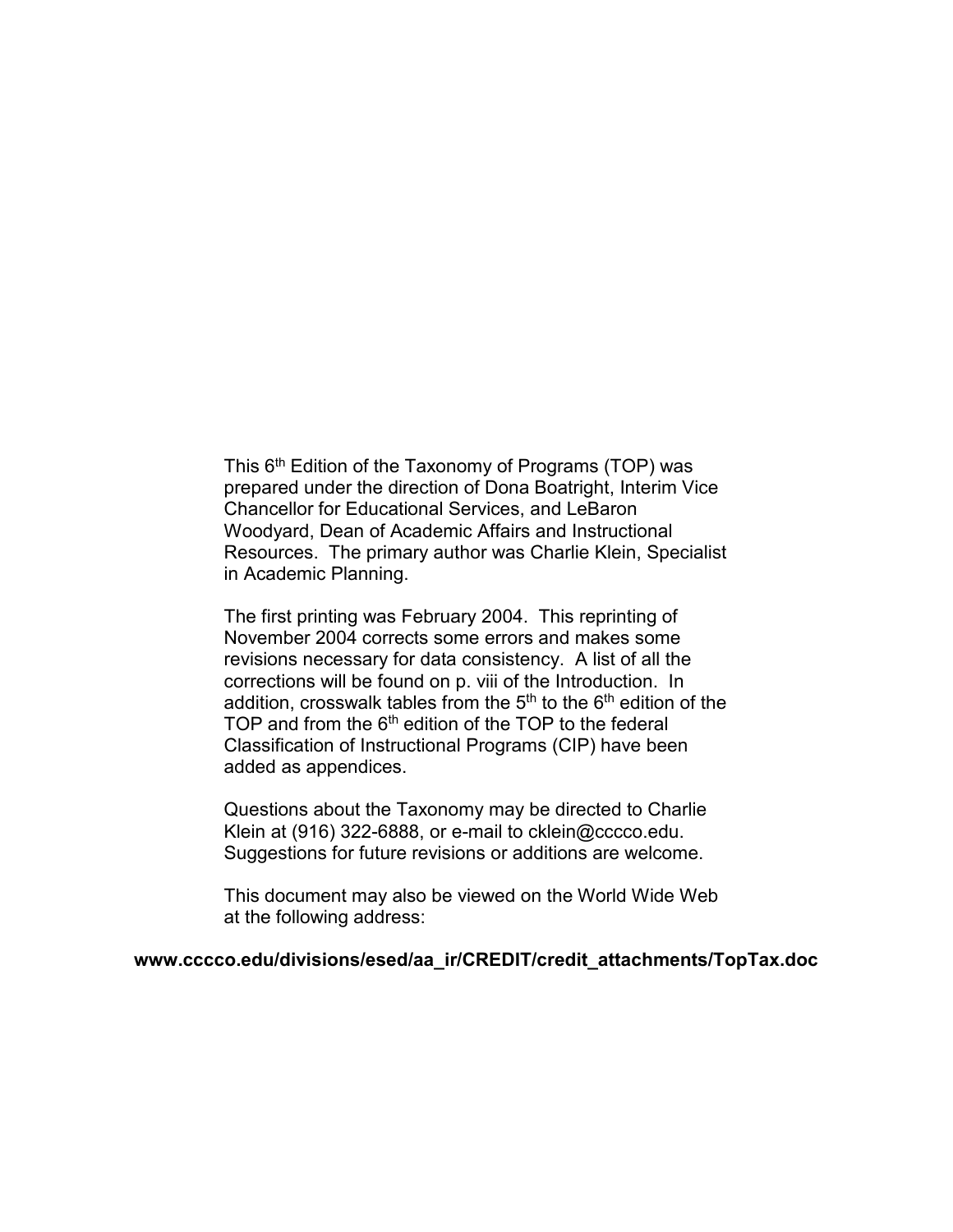California Community Colleges<br>Taxonomy of Programs<br>Sixth Edition—Corrected Version, November 2004

# **TABLE OF CONTENTS**

### **PAGE**

|                                                                                 |                | 1              |
|---------------------------------------------------------------------------------|----------------|----------------|
|                                                                                 |                | 5              |
|                                                                                 |                | $\overline{7}$ |
|                                                                                 |                | 9              |
|                                                                                 |                | 11             |
|                                                                                 |                | 15             |
|                                                                                 |                | 17             |
|                                                                                 |                | 19             |
|                                                                                 |                | 21             |
|                                                                                 |                | 29             |
|                                                                                 |                | 31             |
|                                                                                 |                | 33             |
|                                                                                 |                | 39             |
|                                                                                 |                | 43             |
|                                                                                 |                | 45             |
|                                                                                 |                | 47             |
|                                                                                 |                | 49             |
|                                                                                 |                | 51             |
|                                                                                 |                | 53             |
|                                                                                 |                | 55             |
|                                                                                 |                | 57             |
|                                                                                 |                | 59             |
|                                                                                 |                | 61             |
|                                                                                 |                | 63             |
| Crosswalk Table $-5$ <sup>th</sup> Edition TOP to $6$ <sup>th</sup> Edition TOP | Appendix A, 65 |                |
| Crosswalk Table $-6$ <sup>th</sup> Edition TOP to 2000 CIP                      | Appendix B, 81 |                |
| Alphabetical Index of T.O.P. Titles                                             | Appendix C, 95 |                |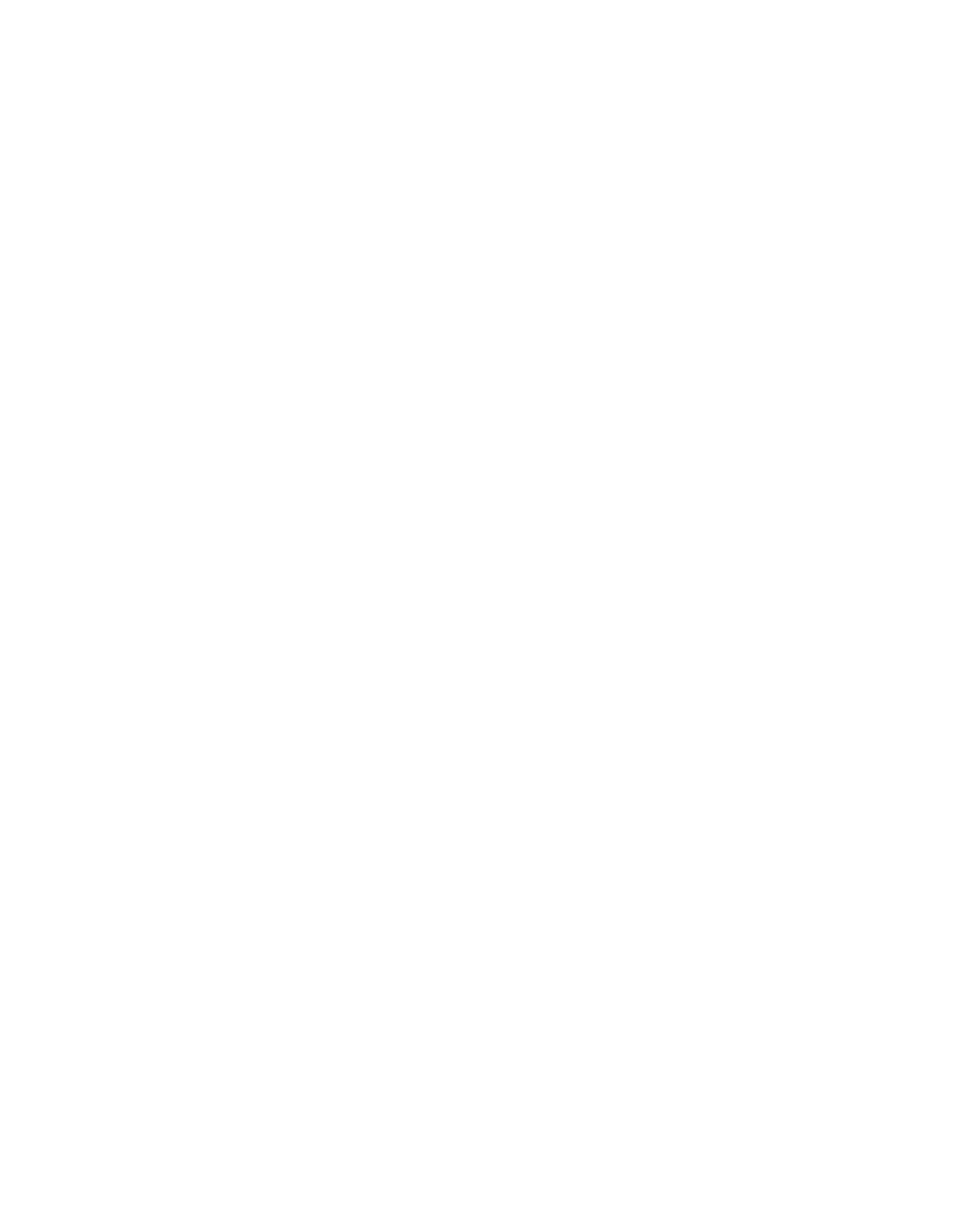## **INTRODUCTION**

### **What Is the TOP?**

The Taxonomy of Program (TOP) is a system of numerical codes used at the state level to collect and report information on programs and courses, in different colleges throughout the state, that have similar outcomes. At the college level, local program titles often differ substantially from college to college. For example, one college has a program called "Mechanized Agriculture," another has a program called "Agriculture Engineering Technology," and a third has one called "Agriculture Equipment Operations & Maintenance." Because they have similar outcomes, information on all three is collected and reported at the state level under TOP code 0116.00, which carries the standardized title "Agricultural Power Equipment Technology."

The TOP was designed to aggregate information about *programs*. However, a TOP code must also be assigned to every *course* in our system.<sup>[1](#page-4-0)</sup> Although the TOP does not contain as many specific choices as would a system designed for courses, each course should be given the TOP code that comes closest to describing the course content.

### **What the TOP Is Used For**

TOP codes and titles serve a variety of purposes at the state level. For example, they are used:

- in the Inventory of Approved and Projected Programs, to make information available about where programs of particular types are offered around the state;
- in the Management Information Systems database, to collect and report information on student awards (degrees and certificates) issued in particular types of programs;
- in the Management Information Systems database, to collect and report information on enrollment and Full Time Equivalent Students (FTES) in courses within particular curriculum categories; and,

<span id="page-4-0"></span> <sup>1</sup> Definitions and rules for program and course approval can be found in the *Program and Course Approval Handbook* published by the Chancellor's Office.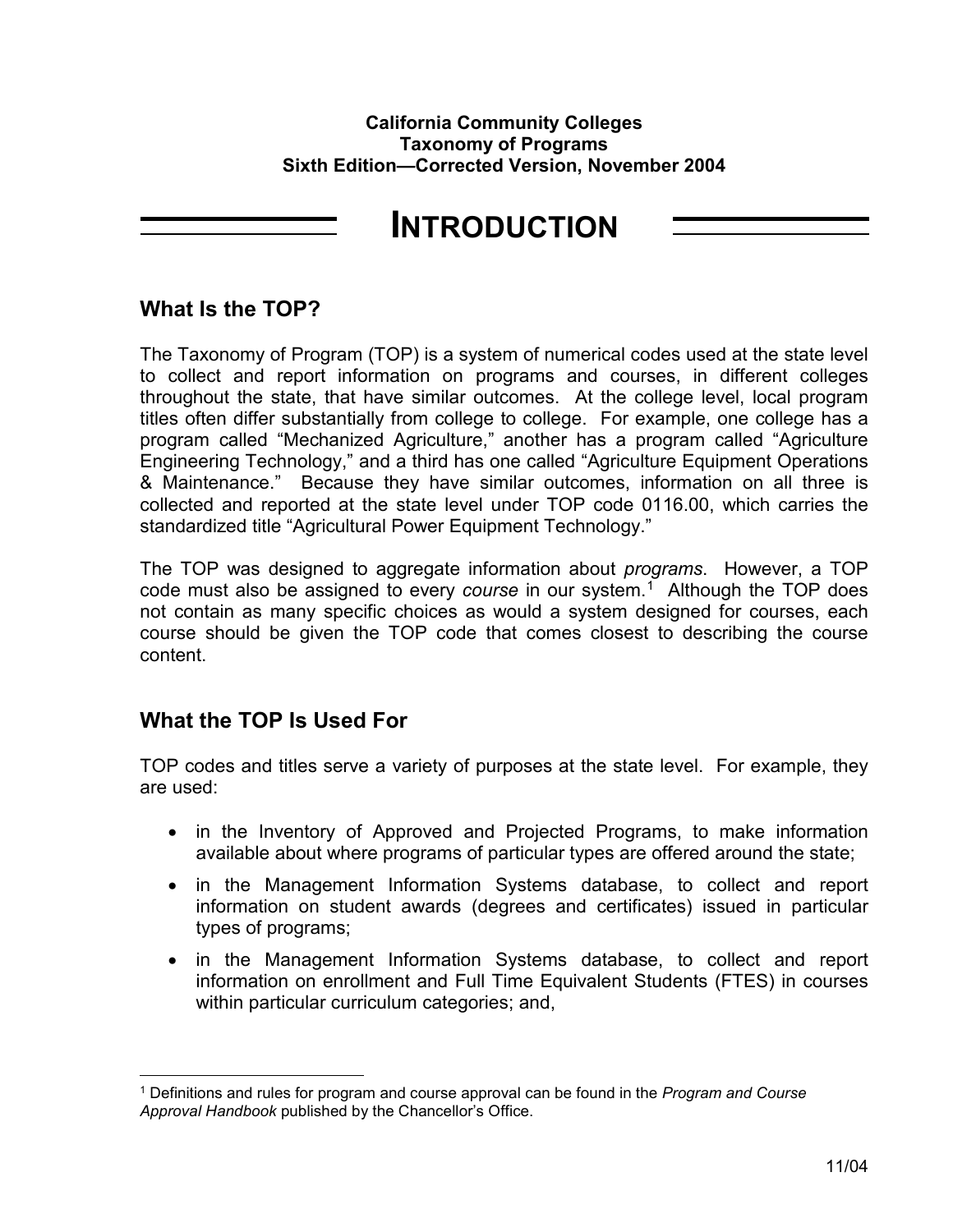### *ii Taxonomy of Programs*

• in Vocational Education accountability reports on program completions and course success in particular types of vocational programs.

There are also some state purposes for which only the first two digits of the Taxonomy, the most general level of classification, are used. For example:

- In reports on staffing, the teaching assignment of each classroom faculty member is characterized by the two-digit TOP discipline of most of the courses he or she teaches.
- In budget reports, spending on instructional programs is broken down by twodigit TOP discipline.
- In facilities planning, assignable square feet for laboratories varies according to the TOP discipline.

Certain data collected by TOP codes are also reported by the Chancellor's Office to the federal government. For this to happen, the data must be converted to the system of classification used by the U.S. Department of Education, which is called the Classification of Instructional Programs (CIP). A "crosswalk table" from TOP to CIP is used for this purpose. (See Appendix B.)

### **What the TOP Is Not Intended For**

Because it is a convenient and uniform system of classification, the Taxonomy of Programs has been used within districts and colleges for various local purposes. None of these uses is mandated by law or suggested by the Chancellor's Office. In some cases, the fit between the TOP structure and local organizational or educational needs is not very good. The belief has developed among some people that the TOP controls various aspects of college and district operations. To the extent this is so, it is only so by local college or district choice. No State rule imposes the TOP for local purposes. For example:

- The TOP does not control faculty minimum qualifications or faculty service areas. These are controlled by the minimum qualifications "disciplines lists" adopted by the Board of Governors upon the recommendation of the Academic Senate. The disciplines lists are not based on the TOP.
- The TOP is not intended to have any effect on faculty load calculations or faculty compensation.
- The TOP does not control how a college organizes its departments or divisions, or which programs are placed under which divisions.
- The TOP does not control how local instructional budgets are allocated.
- The TOP should not influence how local program review is conducted.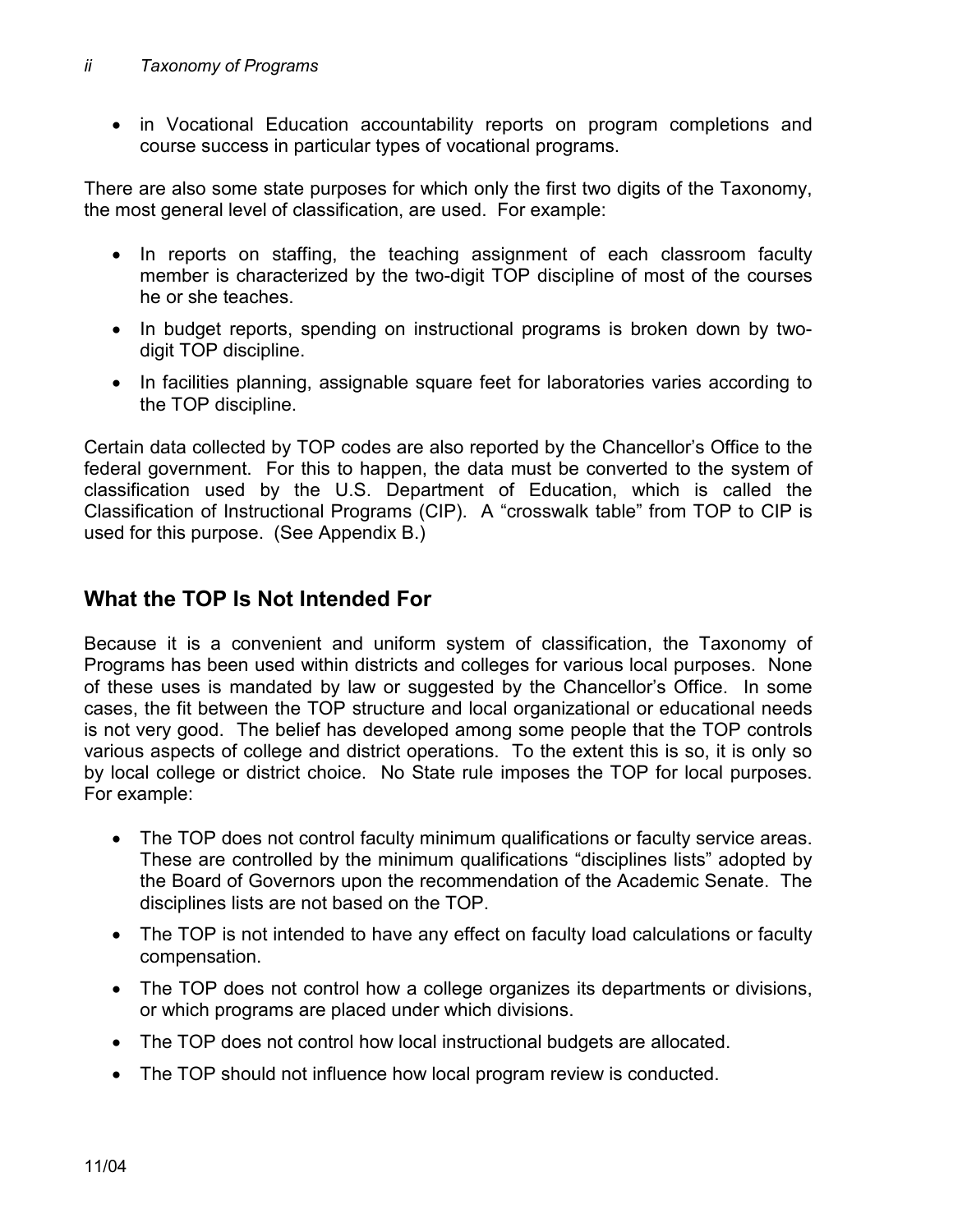### **History of the Taxonomy**

The Taxonomy of Programs was first published in 1979. It was designed by Chancellor's Office staff, and is used only by the California Community College system. The taxonomy was originally based on a 1973 publication of the Chancellor's Office called the "Classification of Instructional Disciplines," which in turn, had been drawn from the federal government's Higher Education General Information Survey (HEGIS).

On the federal level, the HEGIS discipline categories were replaced in 1979-80 by the "Classification of Instructional Programs" (CIP), produced by the U.S. Department of Education's National Center for Education Statistics. The CIP became the system of program nomenclature generally used in higher education data reporting, except in the California Community College system. Since then, the CIP has been revised three times: in 1985, 1990, and 2000. It can be viewed on the World Wide Web at **http://nces.ed.gov/pubs2002/cip2000**.

On the California Community College level, the TOP was revised in 1981, 1982, 1983, and 1995. In 1999 and 2000 individual change pages were issued to correct minor errors and to add vocational asterisks to a few codes. Asterisks were first introduced in the fourth edition (1983) in order to designate programs within which the enrollments are countable for purposes of supplemental apportionments from the federal Vocational Education Act (now called the Carl D. Perkins Vocational and Technical Education Act). They now also mark programs in which student completions are tracked for accountability purposes under various federal and state vocational education mandates.

### **Changes in the 6th Edition**

The present edition was prepared primarily by staff of the Academic Affairs and Instructional Resources unit within the Chancellor's Office, with substantial assistance from field organizations in particular disciplines—most especially, the statutory statewide advisory committees for vocational education disciplines. This edition attempts to offer a structure that reflects, within reasonable limits, the way educational programs are actually organized and named by the 109 California community colleges. In preparing it, staff relied heavily on a tool which was not available for any previous edition: the computerized Inventory of Approved and Projected Programs, which includes all State-approved certificates and degrees in our system. The types of changes that have been made include:

### • **Some codes have been renamed**

Most renamings are the result of evolution in the nature of particular occupations, or in the terminology practitioners and teachers use to identify their discipline. Here are a few examples: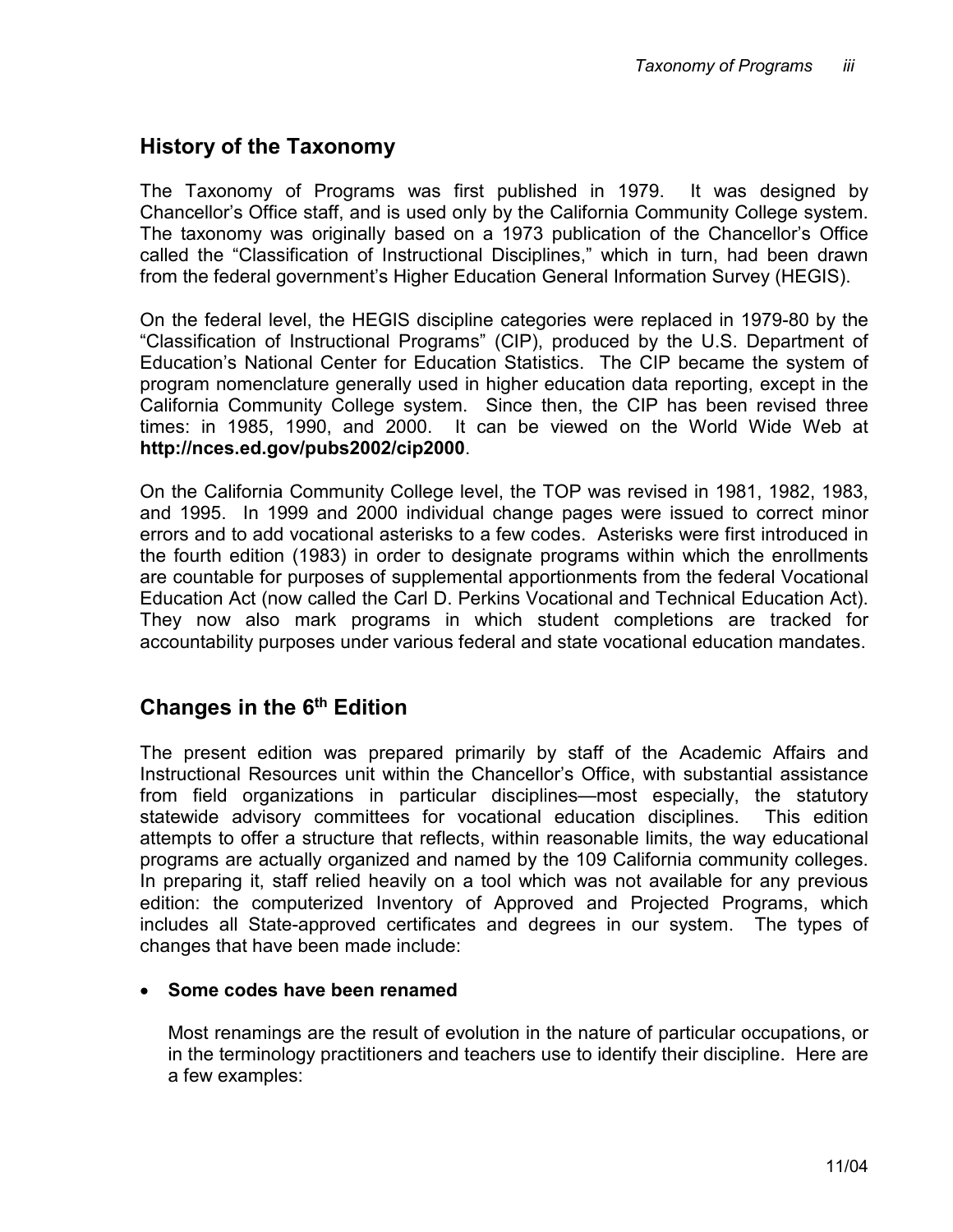| TOP<br>Code | 5 <sup>th</sup> Edition Title                                 | 6 <sup>th</sup> Edition Title                                   |
|-------------|---------------------------------------------------------------|-----------------------------------------------------------------|
| 0514.00     | Secretary/Administrative Assistant                            | Office Technology/Office                                        |
| 06          | Communications                                                | <b>Computer Applications</b><br><b>Media and Communications</b> |
|             |                                                               |                                                                 |
| 0945.00     | <b>Mechanical Technology</b>                                  | Industrial Systems Technology and                               |
|             |                                                               | Maintenance                                                     |
| 0958.00     | <b>Sanitation and Public Health</b><br>Technology             | Water and Wastewater Technology                                 |
| 1301.00     | <b>Consumer Education and Home</b><br>Economics               | <b>Family and Consumer Sciences</b>                             |
| 2135.00     | <b>Environmental Hazardous Material</b><br>Control Technology | Environmental Technology (T.O.P.<br>change to 0303.00)          |

### • **Codes have been added for new occupations.**

Advances in technology and social changes have created new types of programs that did not exist, or were not offered in community colleges, at the time of previous editions. New codes added in this edition include:

| *Dairy Science                           | *Animation                              |
|------------------------------------------|-----------------------------------------|
| *Equine Science                          | *Desktop Publishing                     |
| *Viticulture, Enology, and Wine Business | *Computer Graphics and Digital Imagery  |
| *Nursery Technology                      | *Software Applications                  |
| *Turfgrass Technology                    | Computer Science (transfer)             |
| *Food Processing and Related             | *Computer Software Development          |
| Technologies                             | *Database Design and Administration     |
| *Wildlife and Fisheries                  | *Computer Networking and Infrastructure |
| *Landscape Architecture                  | *Computer Networking                    |
| <b>Environmental Science</b>             | *Computer Support                       |
| <b>Natural History</b>                   | *World Wide Web Administration          |
| <i><b>*Tax Studies</b></i>               | *E-Commerce (technology emphasis)       |
| <b>Business Administration</b>           | *Fitness Trainer                        |
| *Small Business and Entrepreneurship     | *Coaching                               |
| *Retail Store Operations and Management  | *Aquatics                               |
| *E-Commerce (business emphasis)          | *Adapted Physical Education             |
| *Escrow                                  | Recreation                              |
| *Office Management                       | Sign Language                           |
| *Customer Service                        | *Sign Language Interpreting             |
| *Broadcast Journalism                    | *Computer Electronics                   |
| <b>Film Studies</b>                      | *Telecommunications Technology          |
| <b>Film History and Criticism</b>        | *Railroad and Light Rail Operations     |
| *Film Production                         | *Truck and Bus Driving                  |
| *Digital Media                           | *Alternative Fuels and Advanced         |
| *Multimedia                              | <b>Transportation Technology</b>        |
| *Electronic Game Design                  | <b>*Recreational Vehicle Service</b>    |
| *Website Design and Development          | *Aircraft Fabrication                   |
|                                          |                                         |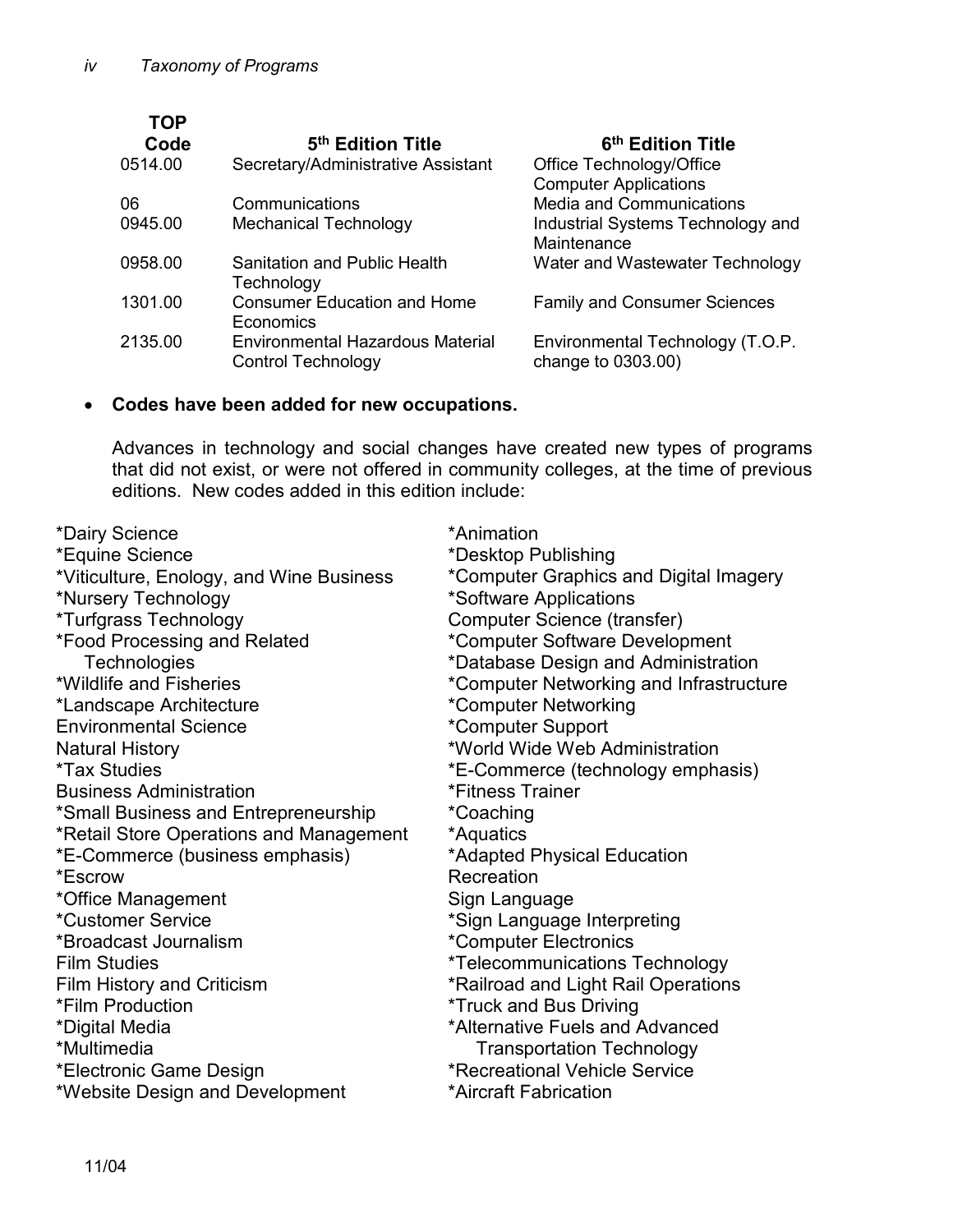- \*Architectural Drafting \*Civil Drafting \*Mechanical Drafting \*Commercial Dance Vietnamese Korean \*Electrocardiography \*Clinical Medical Assisting \*Administrative Medical Assisting \*Health Facility Unit Coordinator \*Polysomnography \*Health Information Coding \*Paramedic \*Community Health Care Worker \*Massage Therapy \*Parenting and Family Child Care \*Foster and Kinship Care \*Lodging Management
- \*Resort and Golf Management **Linguistics** Language Arts Behavioral Science \*Public Works \*Disabilities Services \*Forensics, Evidence, and Investigation \*Wildland Fire Technology \*Legal and Community Interpretation \*Geographic Information Systems American Studies International Studies Area Studies \*Aviation and Airport Management \*Air Traffic Control Transfer Studies Liberal Studies

Many of the new programs were added in two disciplines: 06, Communications (to be retitled "Media and Communication") and 07, Computer and Information Sciences (to be retitled "Information Technology"). Rapid technological change caused a great expansion of program titles offered by the community colleges within these disciplines. It was decided to place TOP codes for many of the new interdisciplinary programs that have resulted from the interaction of computers and art or communications skills, such as Multimedia, Web Design, and Desktop Publishing, into the 06 discipline. In the 07 discipline, new codes were introduced for the new computer technology-based programs, such as Software Development, Database Design and Management, Computer Networking, and Web Administration.

### • **Misaligned hierarchies have been corrected.**

In the  $5<sup>th</sup>$  edition, a few incongruous hierarchical alignments persisted from earlier editions. The 6<sup>th</sup> edition corrects these circumstances by establishing separate fourdigit TOP codes for programs that had been inappropriately listed as 5-digit subcategories under 4-digit headings that were either unrelated, or did not have the breadth to encompass them. Examples include:

- 0958.30, "Industrial Safety Technology", had been listed as a 5-digit subcategory under 0958.00, "Sanitation and Public Health Technology." Actually, Industrial (or Occupational) Safety has nothing to do with Sanitation and Public Health. In the  $6<sup>th</sup>$  edition, it has been given its own 4-digit identifier.
- 1204.10, "Dental Assistant", and 1204.20, "Dental Hygienist", had been listed as subcategories under 1204.00, "Dental Technician." A dental technician is defined as someone who makes dental prostheses or appliances in a laboratory. In the  $6<sup>th</sup>$  edition, "Dental Laboratory Technician" has been given the new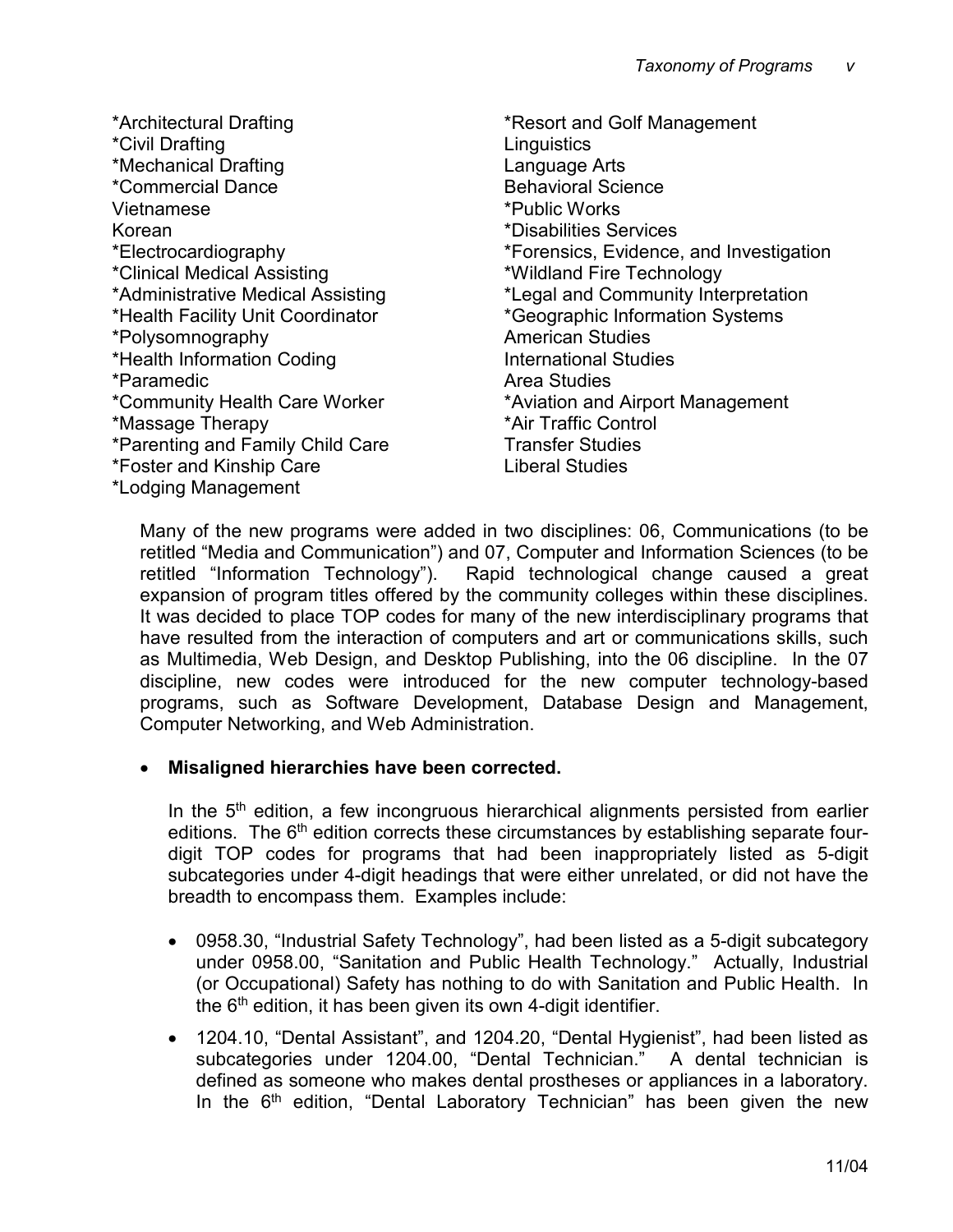subcode 1240.30, and Dental Assistant, Dental Hygienist, and Dental Laboratory Technician have all been listed as separate 5-digit codes on an equal hierarchal level, under a general group heading 1240.00, "Dental Occupations."

• Licensed Vocational Nurse (1230.20), Certified Nurse Assistant (1230.30), and Medical Assistant (1208.00) had all been listed as subcategories under the fifth edition's 1203.00, "Nursing, R.N." In the  $6<sup>th</sup>$  edition, the Nursing series has been renumbered so that Registered Nursing and Licensed Vocational Nursing are on equal hierarchical levels; and Medical Assisting has been removed from the series.

### • **One new discipline has been created.**

One new full discipline has been created at the two-digit level. It is 03, "Environmental Sciences and Technologies." It would subsume three codes from the 5<sup>th</sup> TOP edition: 0420.00, "Ecology"; 1901.10, "Environmental Studies"; and 2135.00, "Environmental Hazardous Material Control Technology."

Chancellor's Office staff recommended this new discipline because environmentally related transfer programs cannot be properly identified as belonging either to the biological sciences (04) or to the physical sciences (19). In addition, some of the numerous occupational programs in Environmental Technology in our system have evolved considerably beyond their early function of training workers to clean up hazardous material spills. They now overlap with the transfer programs in that some of them include substantial amounts of science and public policy coursework.

The new discipline would contain only three TOP codes: 0301.00 "Environmental Science" (transfer programs that emphasize the natural sciences), 0302.00 "Environmental Studies" (transfer programs that emphasize social sciences and public policy issues), and 0303.00 "Environmental Technology" (vocational programs that prepare for a range of environmental management and pollution control jobs).

### **Structure of the Taxonomy**

The TOP is a classification of disciplines, subdisciplines, and fields using a six-digit code. However, except in the 4930 ("General Studies") series, the last (sixth) digit is always a null (zero) for State purposes. It may be assigned a value by colleges or districts for their local purposes. (Within the 4930 series, codes are intended to describe stand-alone courses, rather than programs, and TOP distinctions are recognized for State purposes at the sixth-digit level.) Thus, the significant levels of structure for describing programs are the two-digit level, the four-digit level, and the fivedigit level. This three-level structure parallels the federal Classification of Instructional Programs system.

**Discipline***.* The most general level of the taxonomy consists of 24 disciplines. This level is indicated by the first two digits of the six-digit code. Although data are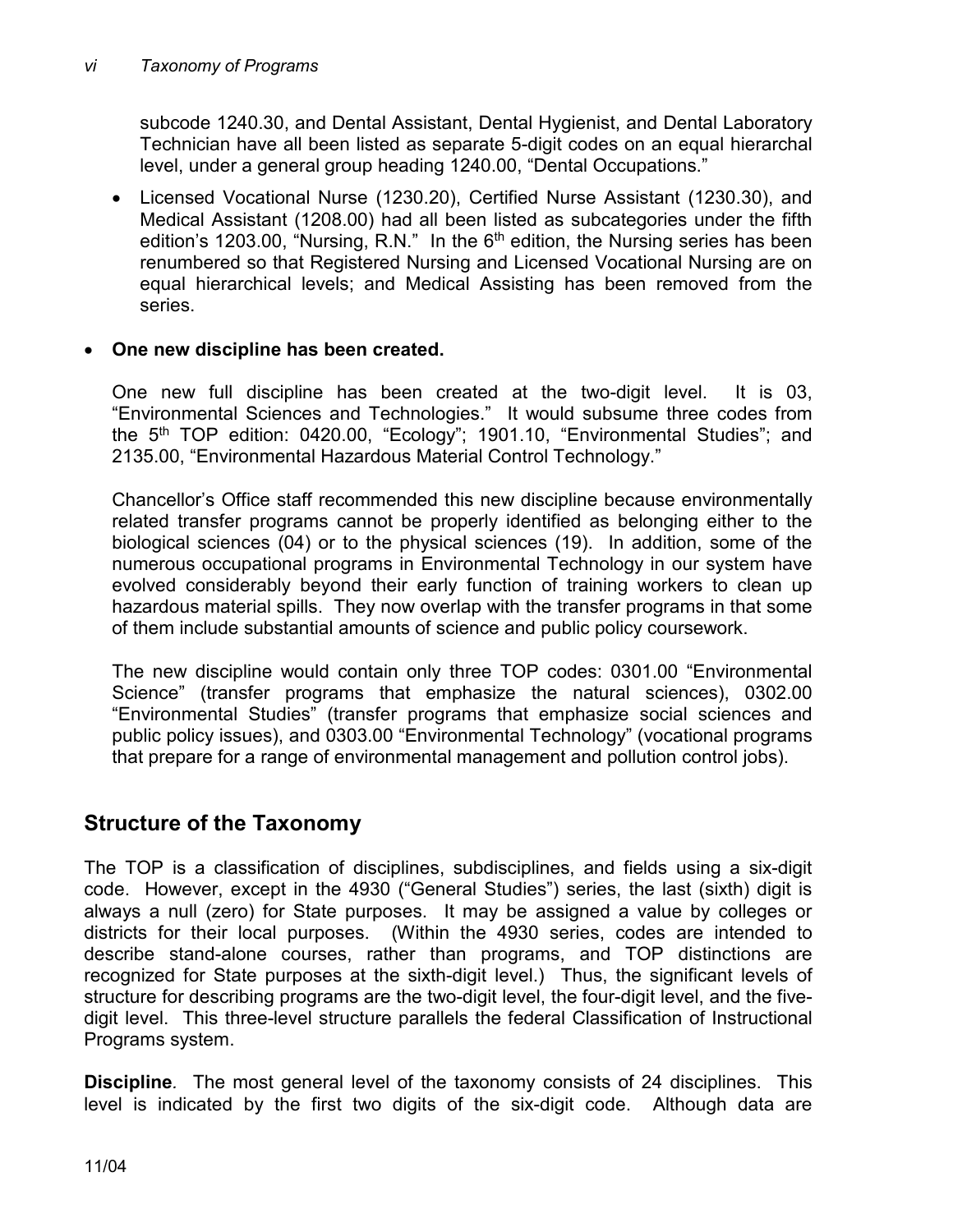aggregated to this two-digit level for some State purposes, this number is not adequate to characterize the objectives of occupational programs nor of course subject matters specifically enough to be useful for most other purposes. Programs cannot, therefore, be reported with only two digits; but must be placed within a four-digit or five-digit category as described below.

**Subdiscipline***.* The next level of the taxonomy is indicated by the third and fourth digits of the six-digit code. These numbers indicate logical subsets of the 24 disciplines. When categorized at this level, programs are assigned a TOP code whose first four digits are meaningful and whose last two digits are nulls (00). Subdisciplines are used to categorize occupations that are either broad in scope, or do not have specializations, or whose specializations are narrower than can be usefully distinguished and tracked at the State level.

**Field***.* The third level is indicated by the fifth digit of the six-digit code, and is a logical subset of the second level. It is used when necessary to define several specialties within a subdiscipline that are sufficiently distinguishable to be consistently reported and tracked at the State level.

The sixth and last digit has no significance in the State system and is treated as a null (zero) for State purposes, except within the 4930 series. This digit may be used for local purposes, with no expectation of consistency of meaning across districts.

Following are three examples of the hierarchical descriptors:

- *09 - Discipline: Engineering and Related Industrial Technologies* 0934.00 - Subdiscipline: Electronics and Electric Technology 0934.10 - Field: Computer Electronics 0934.20 - Field: Industrial Electronics
- *13 - Discipline: Family and Consumer Sciences* 1303.00 - Subdiscipline: Fashion 1303.10 - Field: Fashion Design 1303.30 - Field: Fashion Production
- *22 - Discipline: Social Sciences* 2202.00 - Subdiscipline: Anthropology 2202.20 - Field: Archaeology 2203.00 - Subdiscipline: Ethnic Studies (no 5<sup>th</sup>-digit fields) 2204.00 - Subdiscipline: Economics (no 5<sup>th</sup>-digit fields)

**Emerging Occupations and Unique Programs.** The final code used in each discipline is "XX99.00–Other." In all disciplines where vocational programs are identified, the final code is shown with the phrase "Specify (*includes all emerging occupations*)." This phrase is included to allow the coding of new programs brought about by technological advances or other changes in the market place. Programs classified in the 99 "Other" category remain in that code until that occupation becomes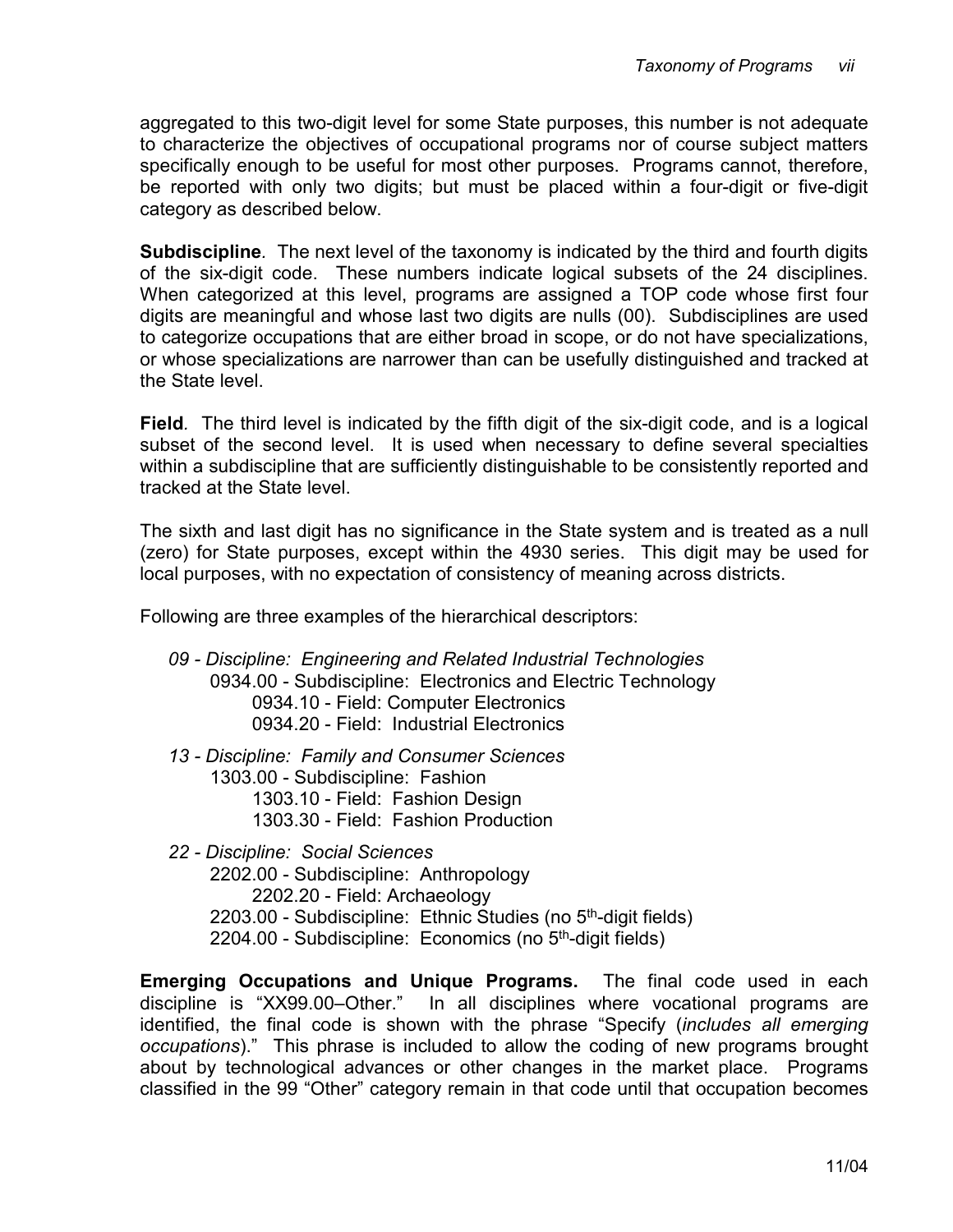widely recognized enough to merit its own TOP code, and a new category is created. The "Other" code may also be used for one-of-a-kind programs that do not fit into any other category.

### **Corrections in the November 2004 Printing**

Corrections in the November 2004 version are of several types: a) corrections of typographical and formatting errors; b) restoration or addition of a few codes; c) reorganization of new codes related to Digital Media within the 06 (Media and Communications) discipline; d) renumbering of certain codes to accommodate data reporting technical concerns. Following are all the November 2004 changes:

1) A code has been added for Environmental Sciences and Technologies, Other (0399.00)

2) \*0509.50, Sales and Salesmanship, has been renumbered to \*0509.40.

3) \*0518.00, Customer Service, has been added.

4) The title "Radio, Motion Picture, and Television" has been changed to "Radio and Television" (there are now separate codes for Film Studies).

5) \*0603.00, \*0603.10, \*0603.20, and \*0603.30 have been renumbered to \*0604.00, \*0604.10, \*0604.20, and \*0604.30. This is the Radio and Television series.

6) Codes previously numbered from \*0614.00 through \*0620.20 have been renumbered, renamed, and reorganized into the following new series:

### \*0614.00 – Digital Media

- \*0614.10 Multimedia
- \*0614.20 Electronic Game Design
- \*0614.30 Website Design and Development
- $*0614.40 -$  Animation
- \*0614.50 Desktop Publishing
- \*0614.60 Computer Graphics and Digital Imagery

7) \*0620.00, Graphic Communication, has been deleted. This title conflicts with other disciplines.

8) An asterisk has been added to \*0946.00.

9) A few spelling, grammatical, and minor wording corrections have been made in various definitions.

10) The non-existent language "Iho" under 1116.00 has been corrected to "Igbo."

11) \*1203.00, \*1203.10, \*1203.20, \*1203.30, and \*1203.80 have been renumbered to \*1230.00, \*1230.10, \*1230.20, \*1230.30, and \*1230.80. This is the Nursing series. 12) \*1204.00, \*1204.10, \*1204.20, and \*1204.30 have been renumbered to \*1240.00,

\*1240.10, \*1240.20, and \*1240.30. This is the Dental Occupations series.

13) Electrocardiography has been renumbered from \*1207.00 to \*1215.00.

14) \*1219.00, Optical Technology, has been restored.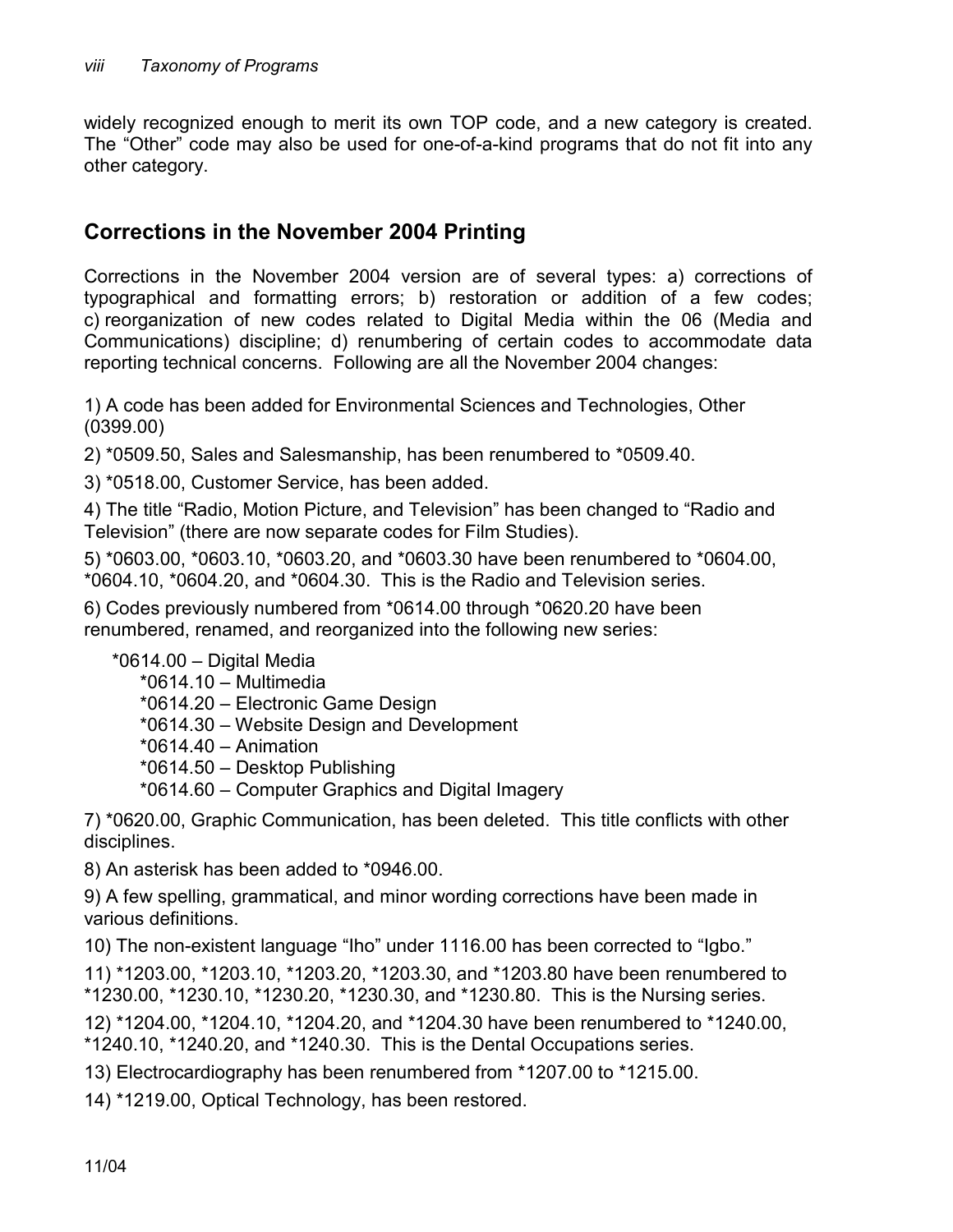15) Infants and Toddlers has been renumbered from \*1305.10 to \*1305.90.

16) A sentence has been added to the definition of \*1307.10, Restaurant and Food Services and Management, stating that it includes server and bartender training.

17) Faulty formatting on \*1308.00, Family Studies, has been corrected.

18) 1504.00, Classics, has been restored.

19) Earth Science, which had been mistakenly given the same code as Ocean Technology, has been renumbered as 1930.00.

20) A missing .00 has been added to \*2140.00.

21) A missing .00 has been added to 2210.00.

22) 15) 4930.42, Algebra, Geometry, and Trigonometry, has been deleted. These are degree-applicable courses and should be reported under 1701.00, Mathematics, General.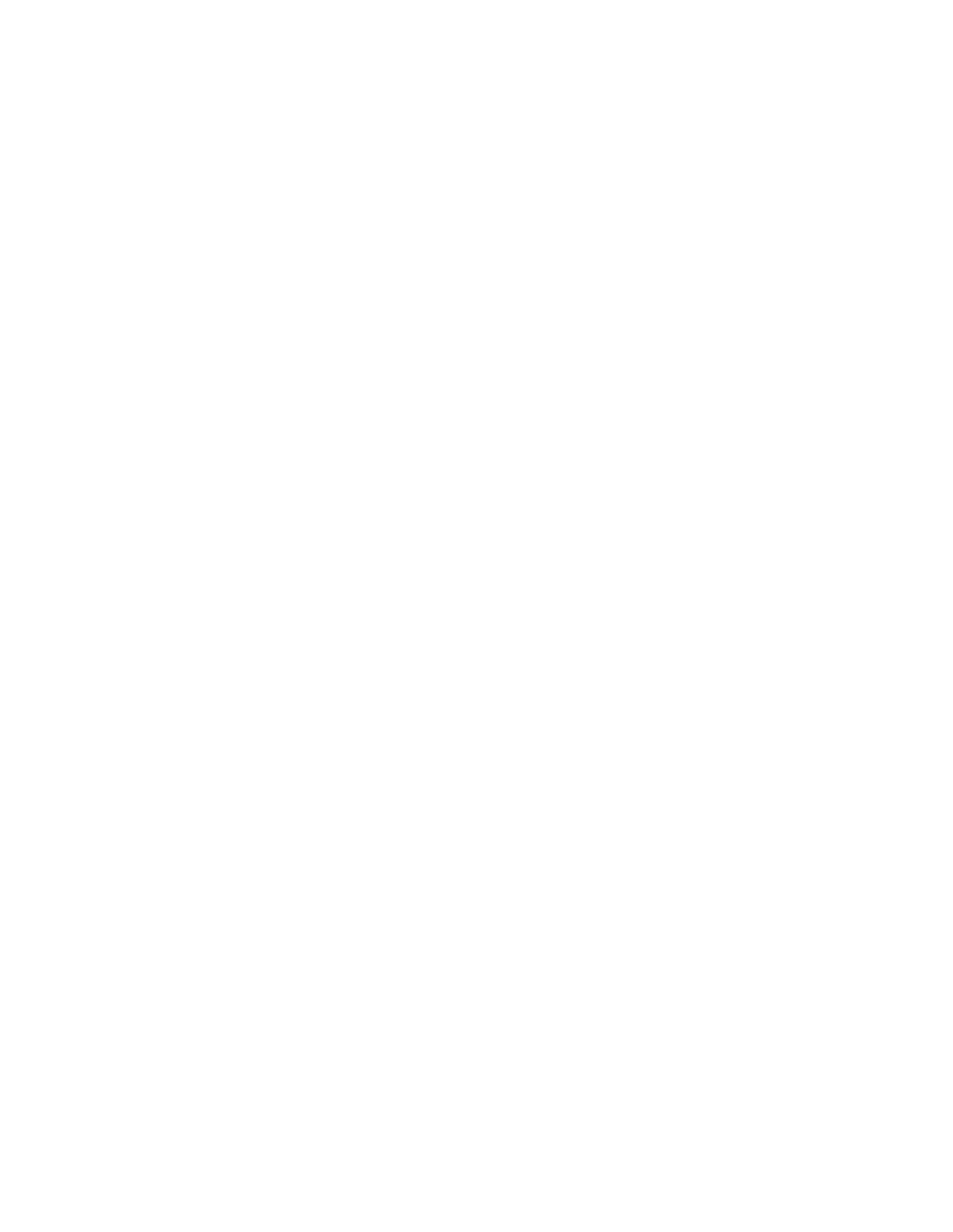### **TOP 01 – Agriculture and Natural Resources**

Instructional programs that prepare individuals to apply scientific knowledge and methods, and technical skills, to support agribusiness and agricultural activities, such as management, production and propagation, supplies and services, mechanics, marketing, and horticulture.

### **\* 0101.00 – Agriculture Technology and Sciences, General**

Economic and business principles used in the organization, operation, and management of farm and agricultural businesses.

### **\* 0102.00 – Animal Science**

Operation of animal production enterprises by developing competencies in the selection, breeding, physiology, nutrition, health, housing, feeding, and marketing of animals.

### **\* 0102.10 – Veterinary Technician (Licensed)**

Laws and regulations, principles and practices, and licensure requirements that prepare individuals to assist the veterinarian, biological researcher or other scientist in applying knowledge of veterinary medical assisting procedures and techniques.

### **\* 0102.20 – Artificial Inseminator (Licensed)**

Laws and regulations, principles and practices, and licensure requirements of artificial inseminators.

### **\* 0102.30 – Dairy Science**

Care of dairy animals and associated dairy farm and processing facilities and operations.

### **\* 0102.40 – Equine Science**

Programs related to horse breeding, management, training, and riding.

### **\* 0103.00 – Plant Science**

Theories, principles, and practices involved in the production and management of plants for food, feed, fiber, and soil conservation.

### **\* 0103.10 – Agricultural Pest Control Advisor and Operator (Licensed)**

Laws and regulations, principles and practices, and licensure requirements pertaining to pest control advisors and operators.

### **\* 0104.00 – Viticulture, Enology, and Wine Business**

Programs relating to cultivation of wine grapes, and making and marketing of wine.

<sup>\*</sup>Indicates a vocational program**.** 1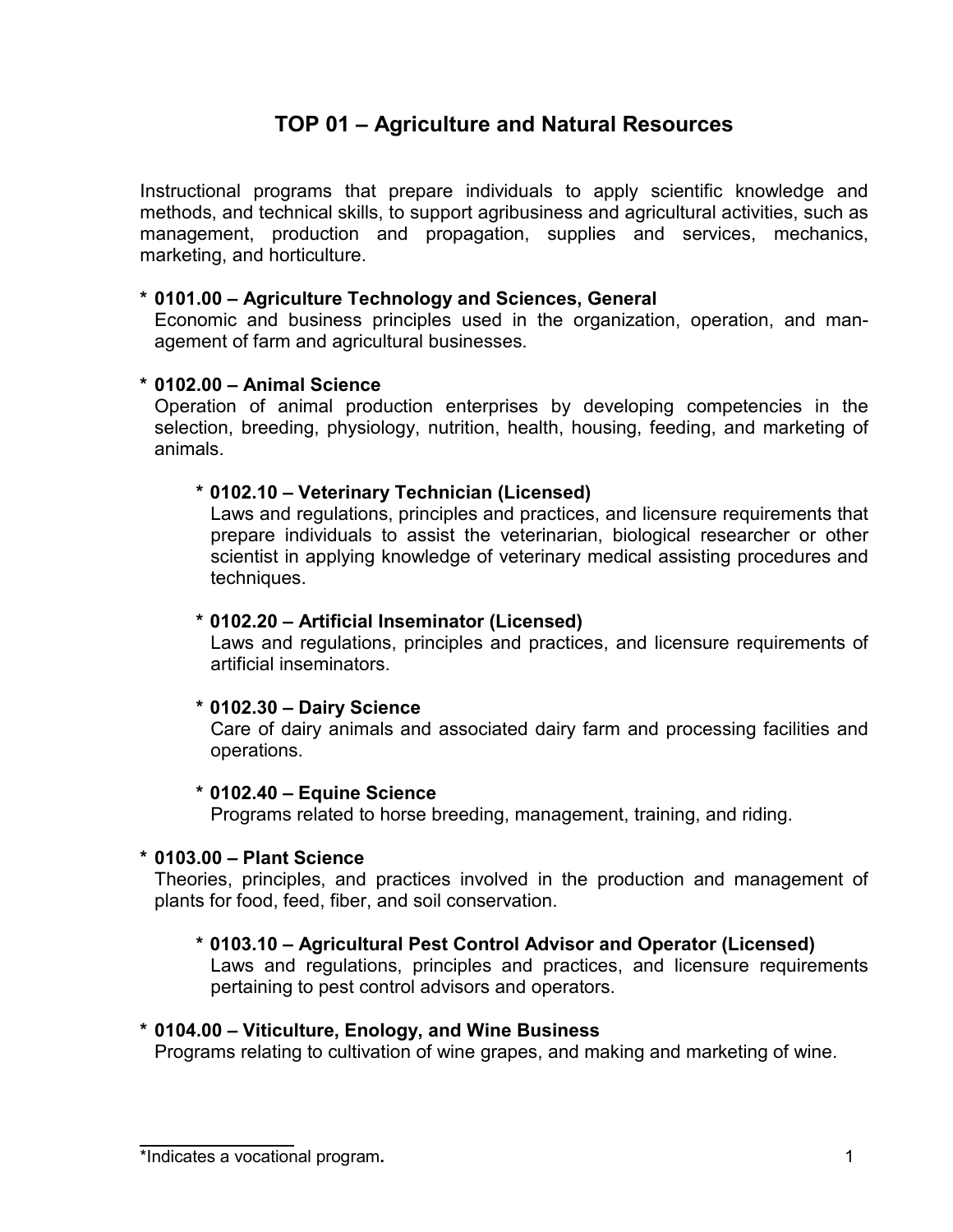### **\* 0109.00 –Horticulture**

Production of flowers, foliage, and related plant materials in fields and greenhouses for garden and ornamental purposes.

#### **\* 0109.10 – Landscape Design and Maintenance**

Design, maintenance, and management of landscape areas, including residential, commercial, parks, and golf courses.

#### **\* 0109.20 – Floriculture/Floristry**

Prepares individuals to produce flowers and related foliage, and to design floral arrangements and decorations. Includes instruction in selecting appropriate containers, flowers, and accessories for special occasions and events.

#### **\* 0109.30 – Nursery Technology**

Programs related to plant nursery operations and management.

### **\* 0109.40 – Turfgrass Technology**

Programs related to installation, cultivation, and maintenance of turfgrass for golf courses and other purposes.

#### **\* 0112.00 – Agriculture Business, Sales, and Service**

Principles and application of technical skills that apply to purchasing, storing, inspecting, marketing, and selling products from agricultural suppliers.

### **\* 0113.00 – Food Processing and Related Technologies**

Application of chemical, physical, and engineering principles to the manufacturing, packaging, storage and distribution of food products.

#### **\* 0114.00 – Forestry**

Science, art, and practices of managing, using, and protecting forest lands and public and private timberlands.

#### **\* 0115.00 – Natural Resources**

Theories, principles, laws and regulations, and the application of skills to the use, management, and conservation of renewable natural resources, including wildlife and fisheries.

#### **\* 0115.10 – Parks and Outdoor Recreation**

Describes the significance and operation of recreational entities and facilities, such as parks and outdoor activities.

#### **\* 0115.20 – Wildlife and Fisheries**

Conservation and management of wilderness fauna and wildlife reservations, and of fish and shellfish resources for recreational or commercial purposes.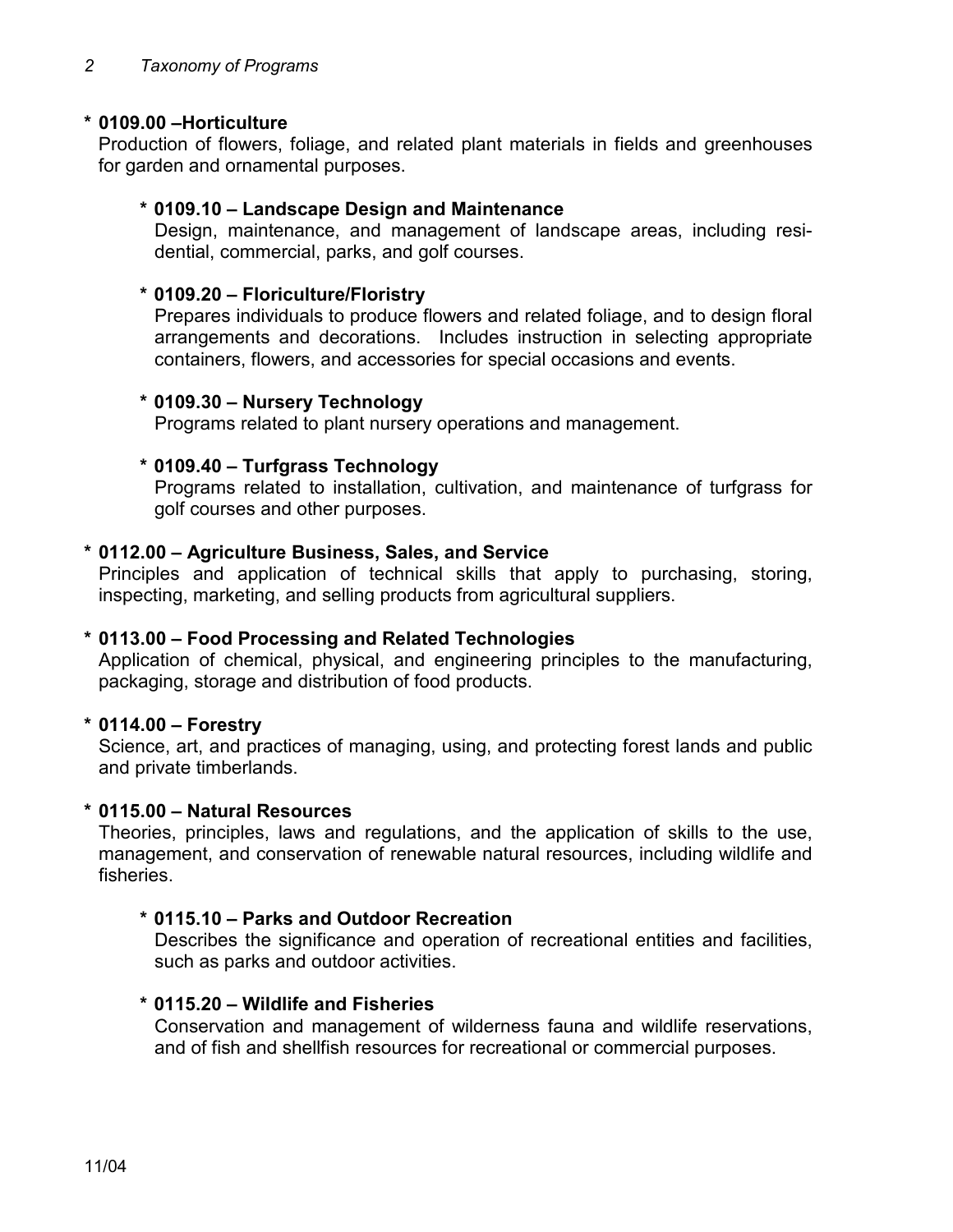### **\* 0116.00 – Agricultural Power Equipment Technology**

Theory and technical skills that apply to the selection, operation, servicing, maintenance, and repair of a variety of agricultural and forestry machinery and equipment.

### **\* 0199.00 – Other Agriculture and Natural Resources**

Specify (*includes all emerging technologies*).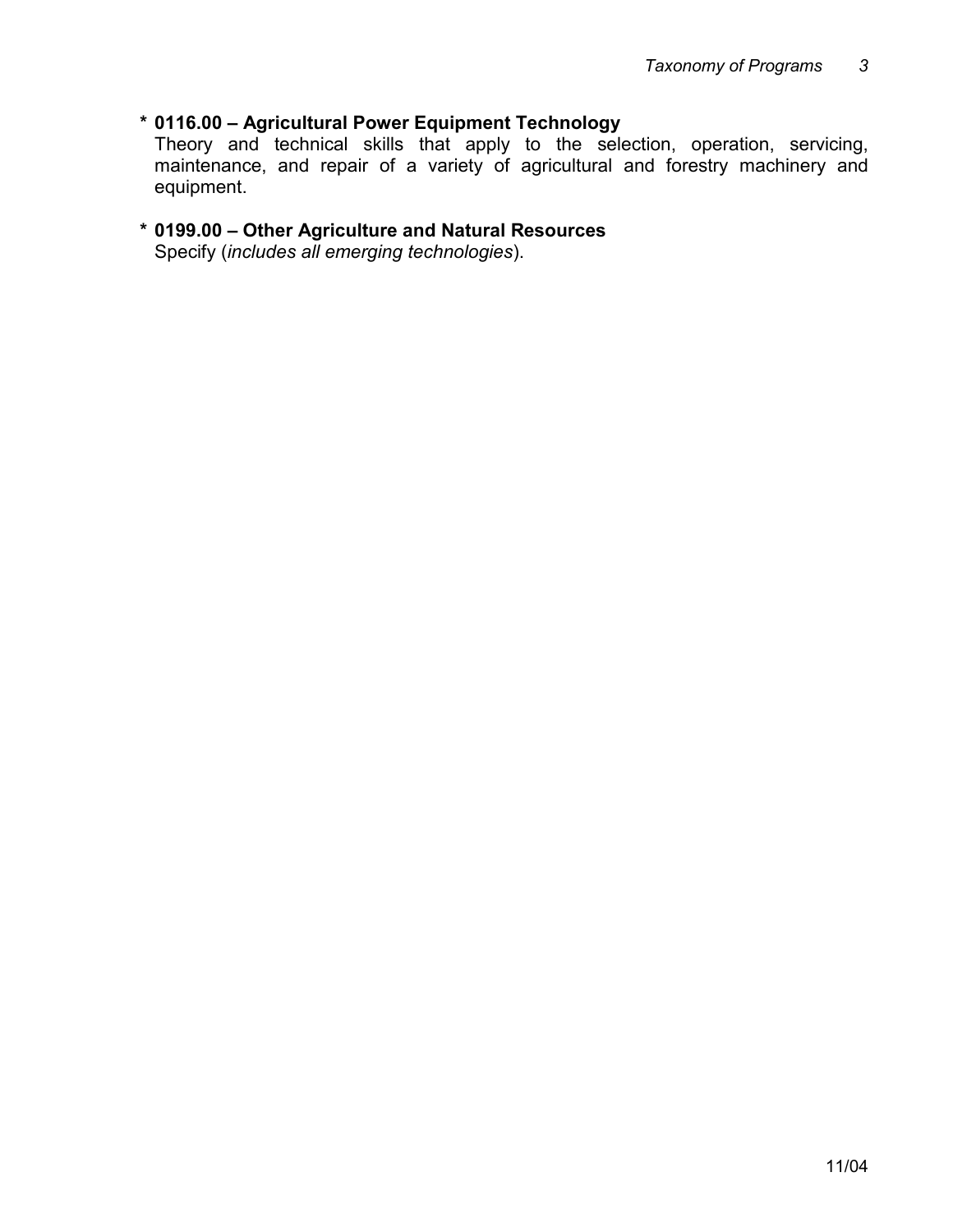### *4 Taxonomy of Programs*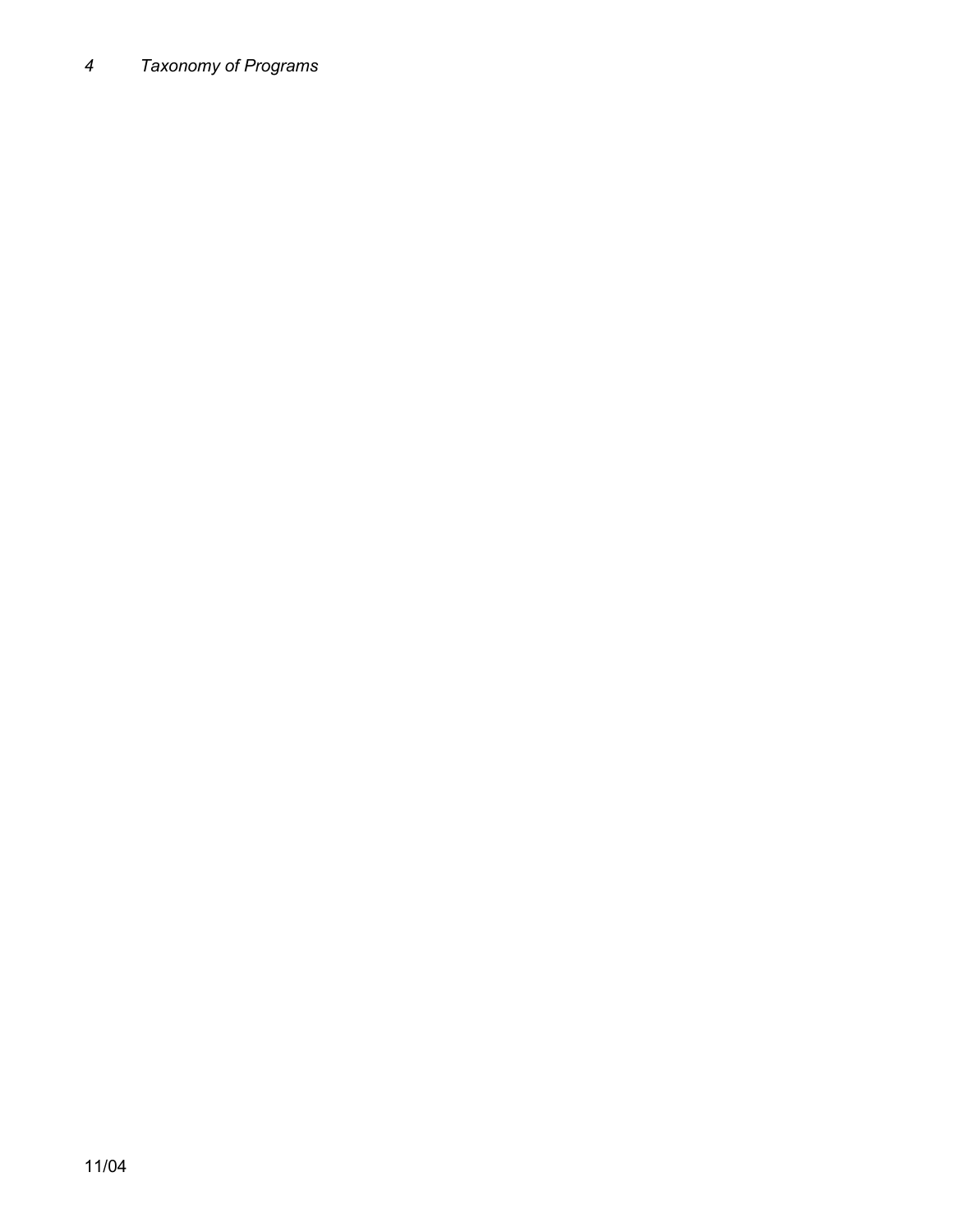### **TOP 02 – Architecture and Related Technologies**

Instructional programs that prepare individuals to assist in architectural tasks, including the creation, adoption, alteration, preservation, and control of physical and social surroundings.

### **\* 0201.00 – Architecture and Architectural Technology**

Planning, organization, and enclosure of space for functional and esthetic purposes, including the design of structures, testing of materials, estimating, environmental impact studies, and dealing with contracts and specifications.

### **0201.10 – Landscape Architecture** *(transfer)*

**\* 0299.00 – Other Architecture and Environmental Design** Specify *(includes all emerging occupations)*.

<sup>\*</sup>Indicates a vocational program**.** 5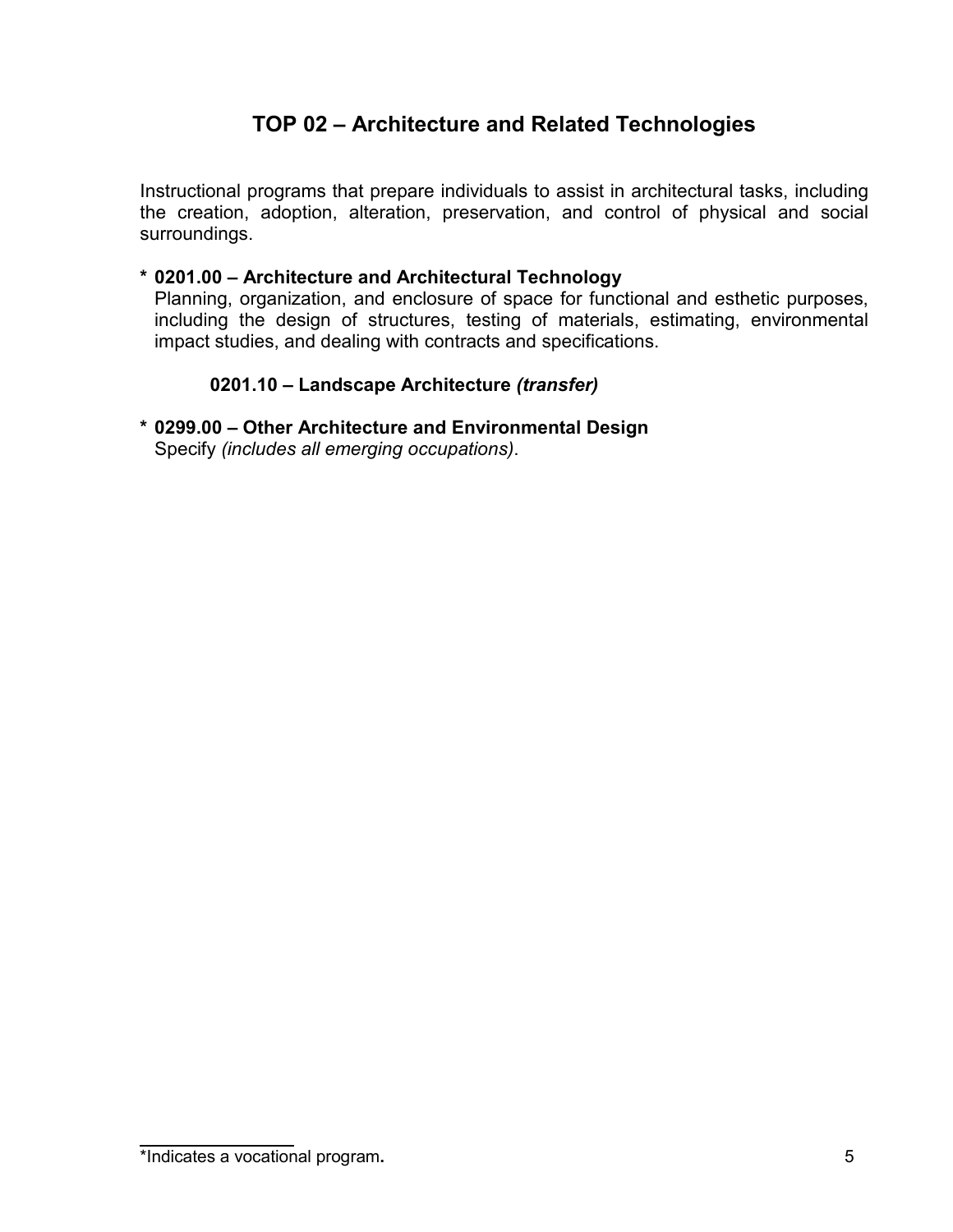### *6 Taxonomy of Programs*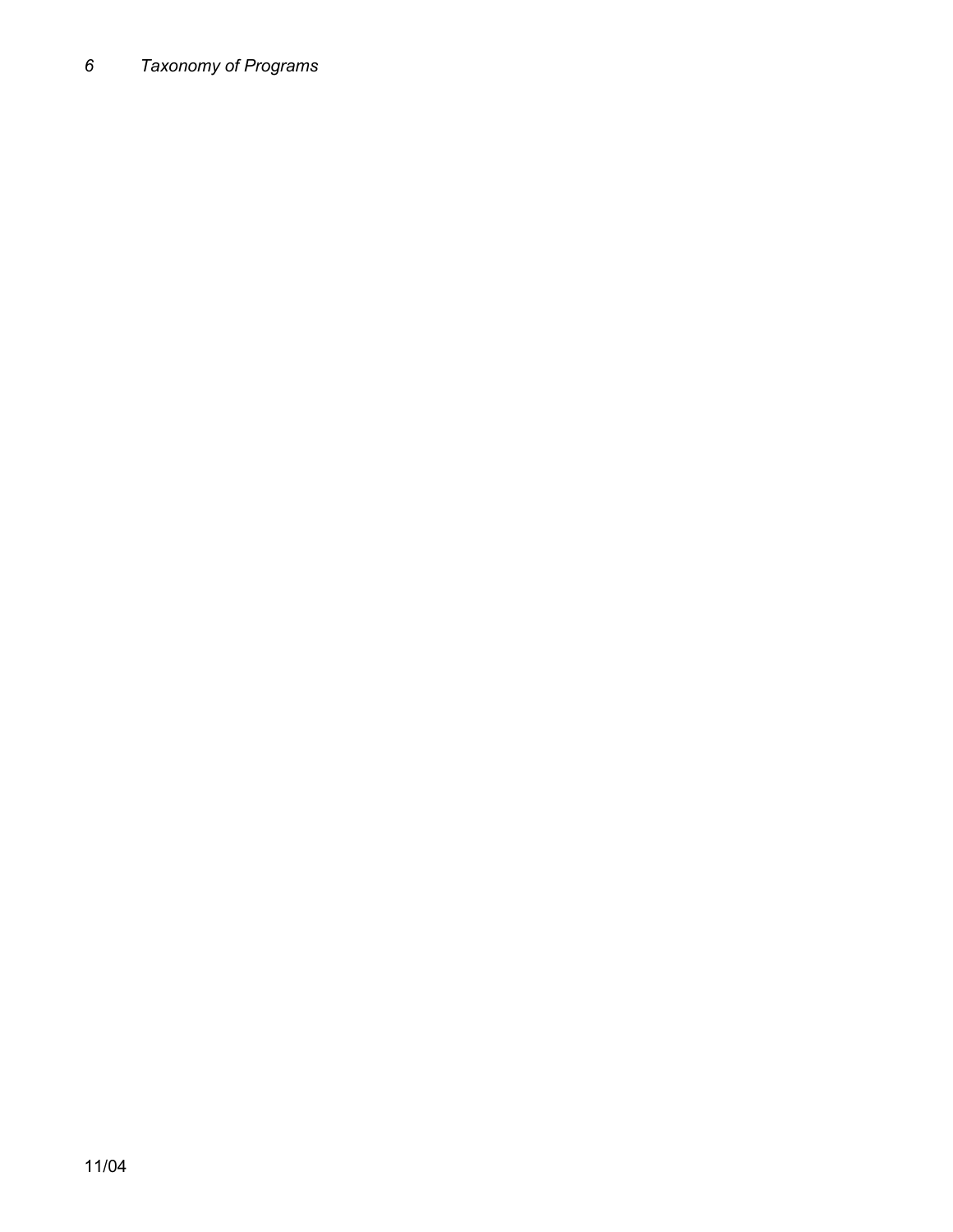### **TOP 03 – Environmental Sciences and Technologies**

Instructional programs that study biological and physical aspects of the environment and environment-related issues, including methods of controlling environmental pollution; and programs that prepare individuals to monitor and maintain environmental pollution control systems and to manage hazardous wastes.

### **0301.00 – Environmental Science**

Study of the biological, chemical, and physical aspects of the environment, including methods of preventing environmental pollution and damage, and preventing animal and plant extinction.

### **0302.00 – Environmental Studies**

Study of environment-related issues, including policy and legislation, social, legal, and economic aspects, and scientific principles of the ecosystem and environmental conservation.

### **\* 0303.00 – Environmental Technology**

Environmental management, monitoring, assessment, and restoration, including environmental pollution control systems and the management of hazardous materials and hazardous waste, and related government regulations.

### **0399.00 – Environmental Sciences and Technologies, Other**

Specify *(includes all emerging occupations)*.

<sup>\*</sup>Indicates a vocational program**.** 7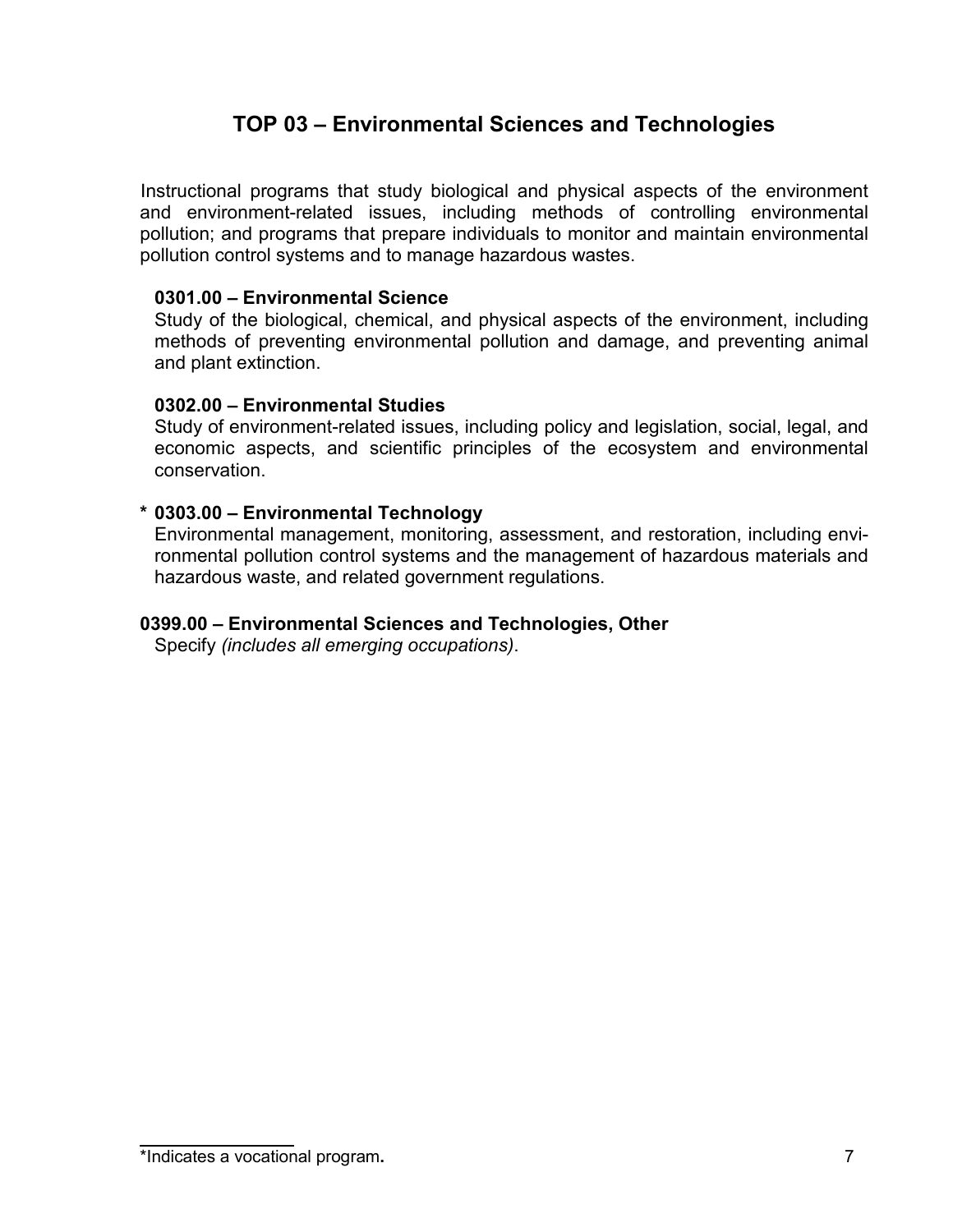### *8 Taxonomy of Programs*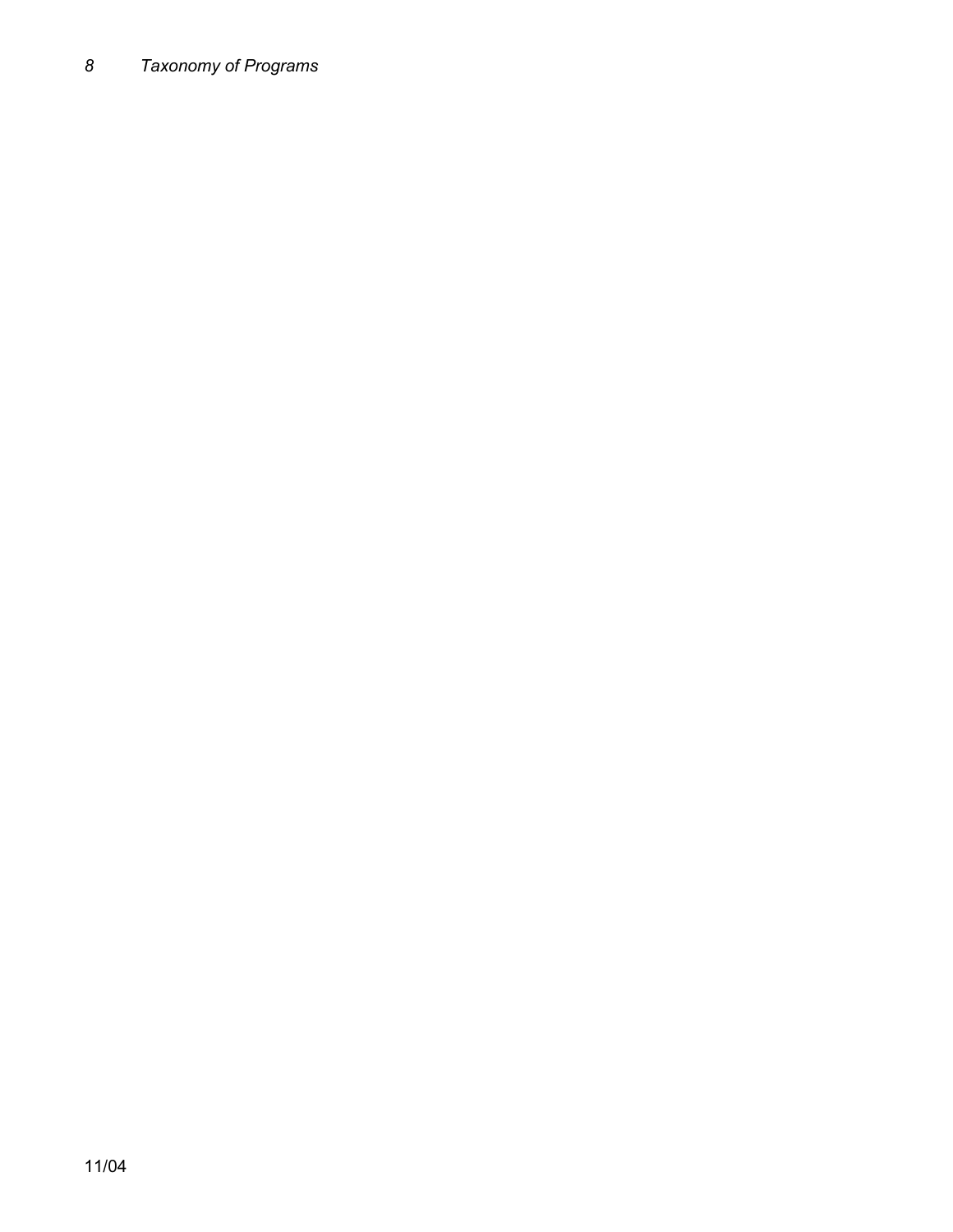### **TOP 04 – Biological Sciences**

Instructional programs that study life or living matter in all its forms and phenomena, especially with regard to the origin, function, growth, reproduction, heredity, and structure of life forms.

### **0401.00 – Biology, General**

A generalized study of life, including the structure, function, reproduction, growth, heredity, evolution, behavior, and distribution of living organisms.

### **0402.00 – Botany, General**

Plant life, structure, function, reproduction, growth, heredity, evolution, and distribution.

### **0403.00 – Microbiology**

Study of microorganisms, including their morphology, physiology, metabolism, growth, and effects upon substances and other organisms.

### **0407.00 – Zoology, General**

Animals, including their structure, function, reproduction, growth, heredity, evolution, behavior, and distribution.

### **0408.00 – Natural History**

A broad survey of life forms and natural systems, and their evolutionary and environmental relationships.

### **0410.00 – Anatomy and Physiology**

The cellular mechanisms underlying the life processes, functions of various parts of living organisms, and of integrated physiological response to the environments in which they live.

### **\* 0430.00 – Biotechnology and Biomedical Technology**

Theories, operations, and technical skills used to assist researchers and engineers engaged in developing or manufacturing biological, biotechnical, or medical systems or products.

### **0499.00 – Other Biological Sciences**

Specify.

<sup>\*</sup>Indicates a vocational program**.** 9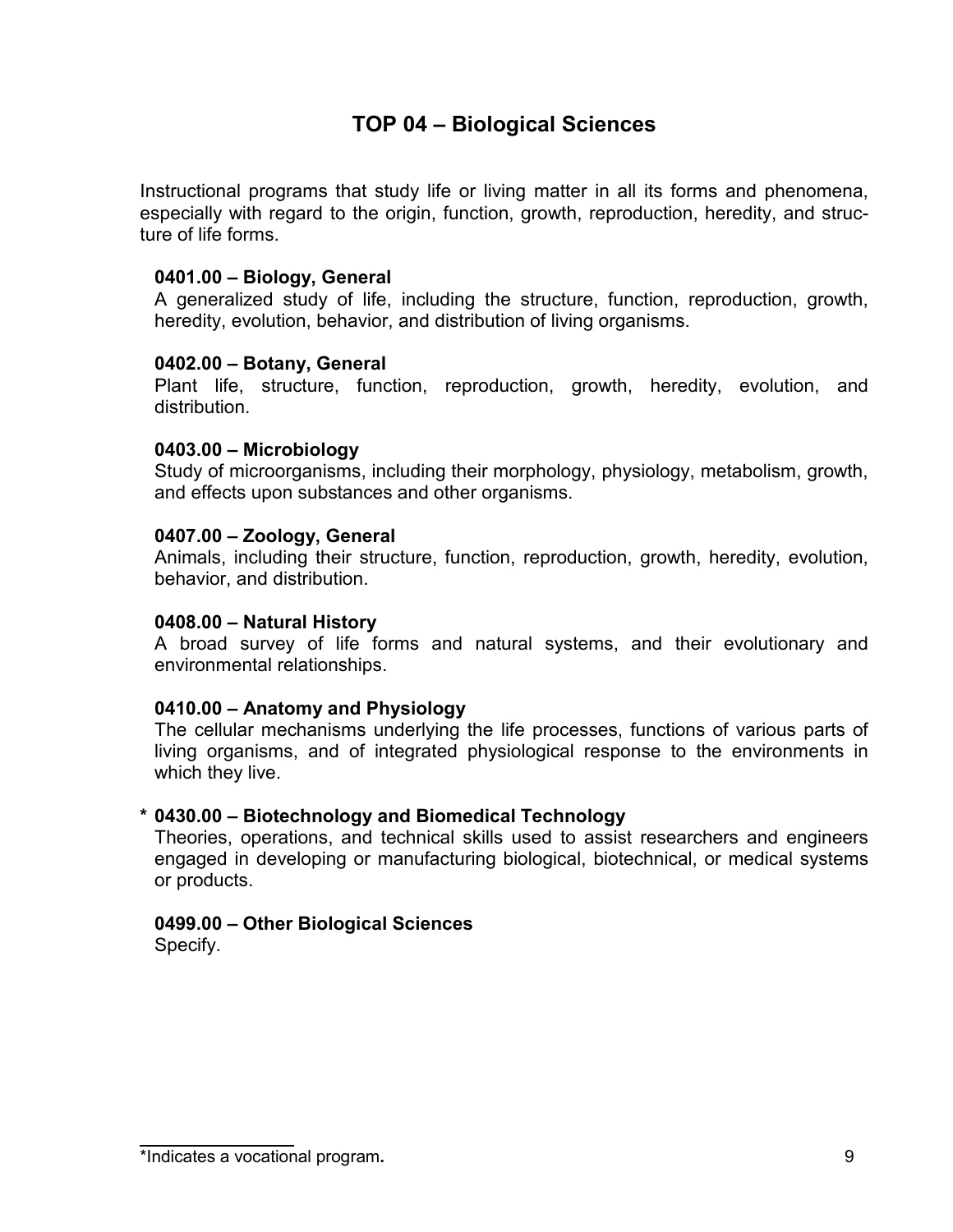### *10 Taxonomy of Programs*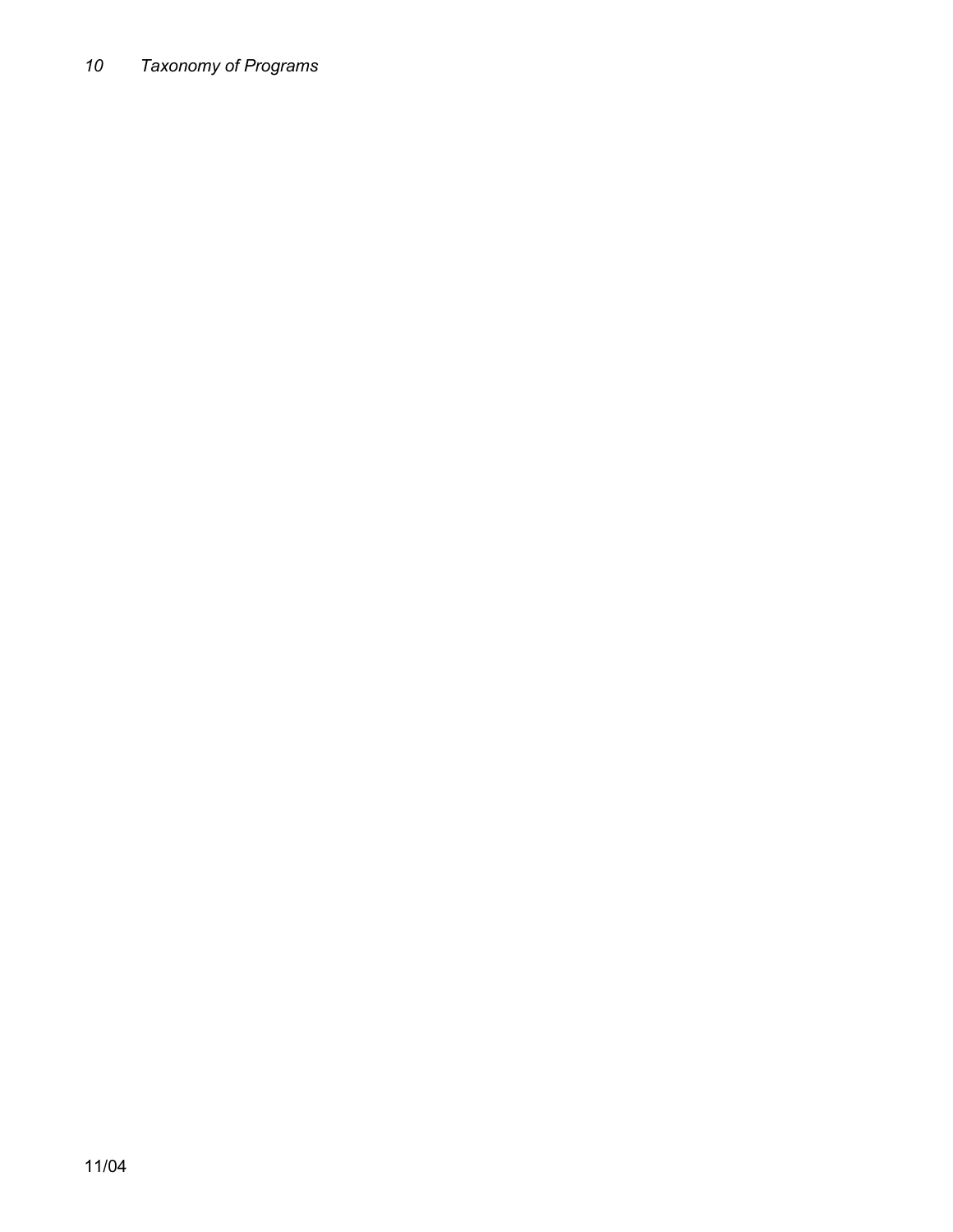### **TOP 05 – Business and Management**

Instructional programs that prepare individuals for a variety of activities in planning, organizing, directing, and managing all business office systems and procedures.

### **\* 0501.00 – Business and Commerce, General**

Processes, principles, and procedures of purchasing, selling, producing, and interchanging goods, commodities, and services to prepare a person for a position of responsibility, management, and/or ownership.

### **\* 0502.00 – Accounting**

Procedures to systematize information about transactions and activities into accounts and quantitative reports to verify accuracy of data by applying accounting, internal reporting, and decision making principles. Includes accounting and financial reporting that assists in making internal management decisions.

### **\* 0502.10 – Tax Studies**

Tax preparation and tax management services for individuals and businesses, including individual and business income tax preparation, and tax planning.

### **\* 0504.00 – Banking and Finance**

Financial sectors of the general economy to prepare individuals to engage in financial or banking services. Includes bank management, investments, and loan analysis and management.

### **\* 0505.00 – Business Administration**

Programs designed to give a broad, balanced introduction to professional careers in business, usually including business law, economics, mathematics, managerial accounting and computer systems. Includes transfer programs.

### **\* 0506.00 – Business Management**

Planning, organizing, directing, and controlling business operations. Includes various theories, tools, and practical applications used to maintain business sustainability through the management of capital, financial, and human resources.

### **\* 0506.30 – Management Development and Supervision**

Supervising employees; budgeting, analysis, and coordinating clerical activities; evaluating, organizing, and revising office operations; design of facilities to provide maximum production; evaluating employee records; and coordinating activities of clerical departments and workers, dispute resolution, and mediation.

<sup>\*</sup>Indicates a vocational program**.** 11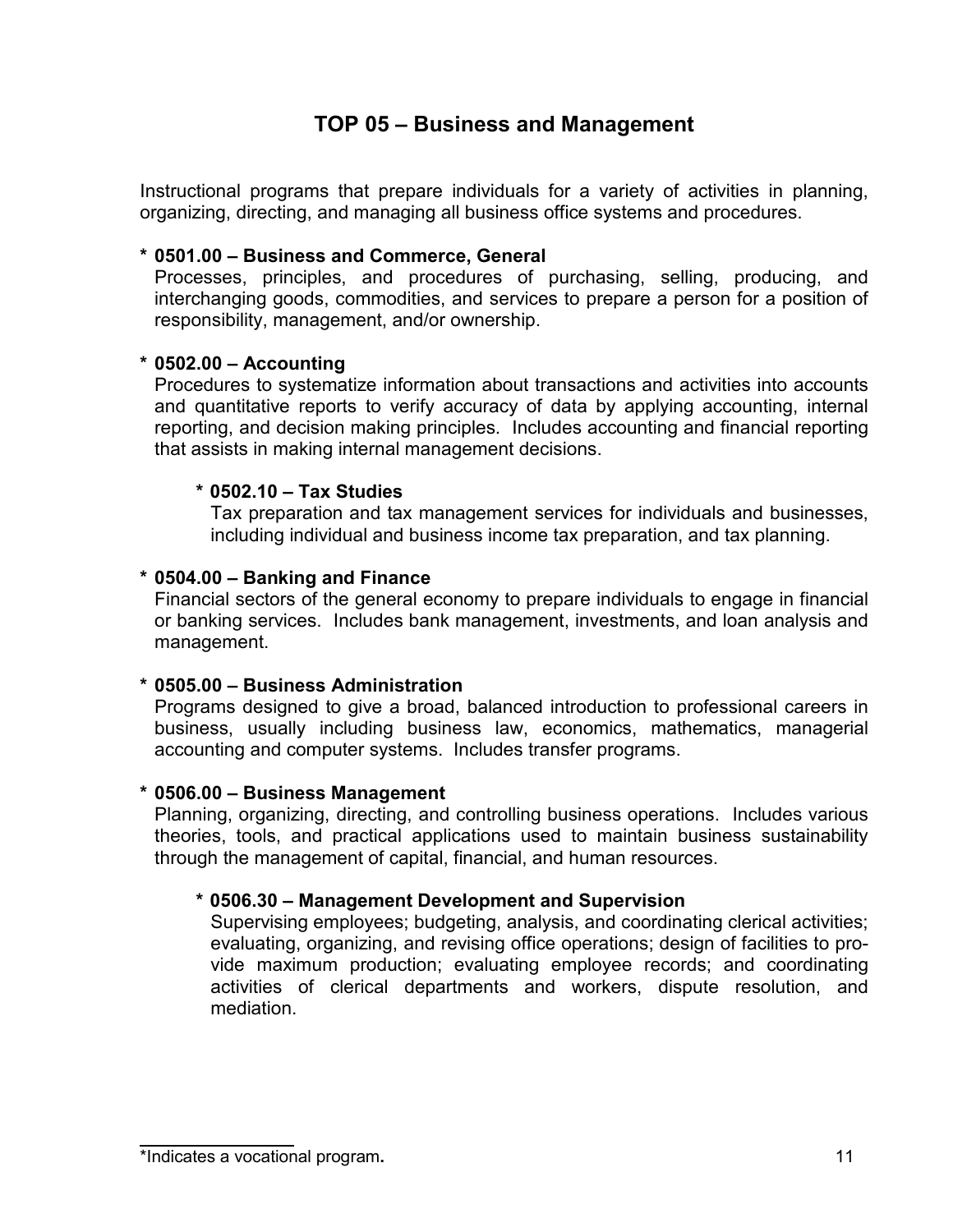### **\* 0506.40 – Small Business and Entrepreneurship**

Principles, practices, and strategies of small business wholesale, retail, or service operations for owners/managers, and marketing principles and methods applicable to developing businesses.

### **\* 0506.50 – Retail Store Operations and Management**

Principles and methods of retail store operations and management, including department stores and supermarkets.

### **\* 0508.00 – International Business and Trade**

Principles of managing a business in an international context, and of exporting or importing of industrial or consumer goods in world markets. Includes trade regulations and controls, foreign trade operations, locating markets, negotiation practices, monetary issues, and international law and public relations.

### **\* 0509.00 – Marketing and Distribution**

Marketing functions and tasks that facilitate the flow of goods and services to customers and/or ultimate consumers.

### **\* 0509.10 – Advertising**

Describes the creation, execution, transmission, and evaluation of commercial messages concerned with the promotion and sale of products and services.

### **\* 0509.20 – Purchasing**

The purchase of machinery, raw materials, and product components for manufacturing firms; office supplies, furniture, and business machines for a place of business; or the supplies and equipment needed to conduct a retail or service business.

### **\* 0509.40 –Sales and Salesmanship**

Sales functions and tasks generally applicable to any marketing environment, including retailing, sales, and customer service.

### **\* 0509.60 – Display**

Creation of products or institutional displays and exhibits for the purpose of stimulating sales and goodwill.

### **\* 0509.70 – E-Commerce** *(business emphasis)*

Programs that combine marketing and management principles with technical applications of the Internet and World Wide Web, with main emphasis on business principles.

### **\* 0510.00 – Logistics and Materials Transportation**

Theory, principles, functions, and procedures for the orderly and economic receiving, manufacturing, shipping, and servicing of products or services.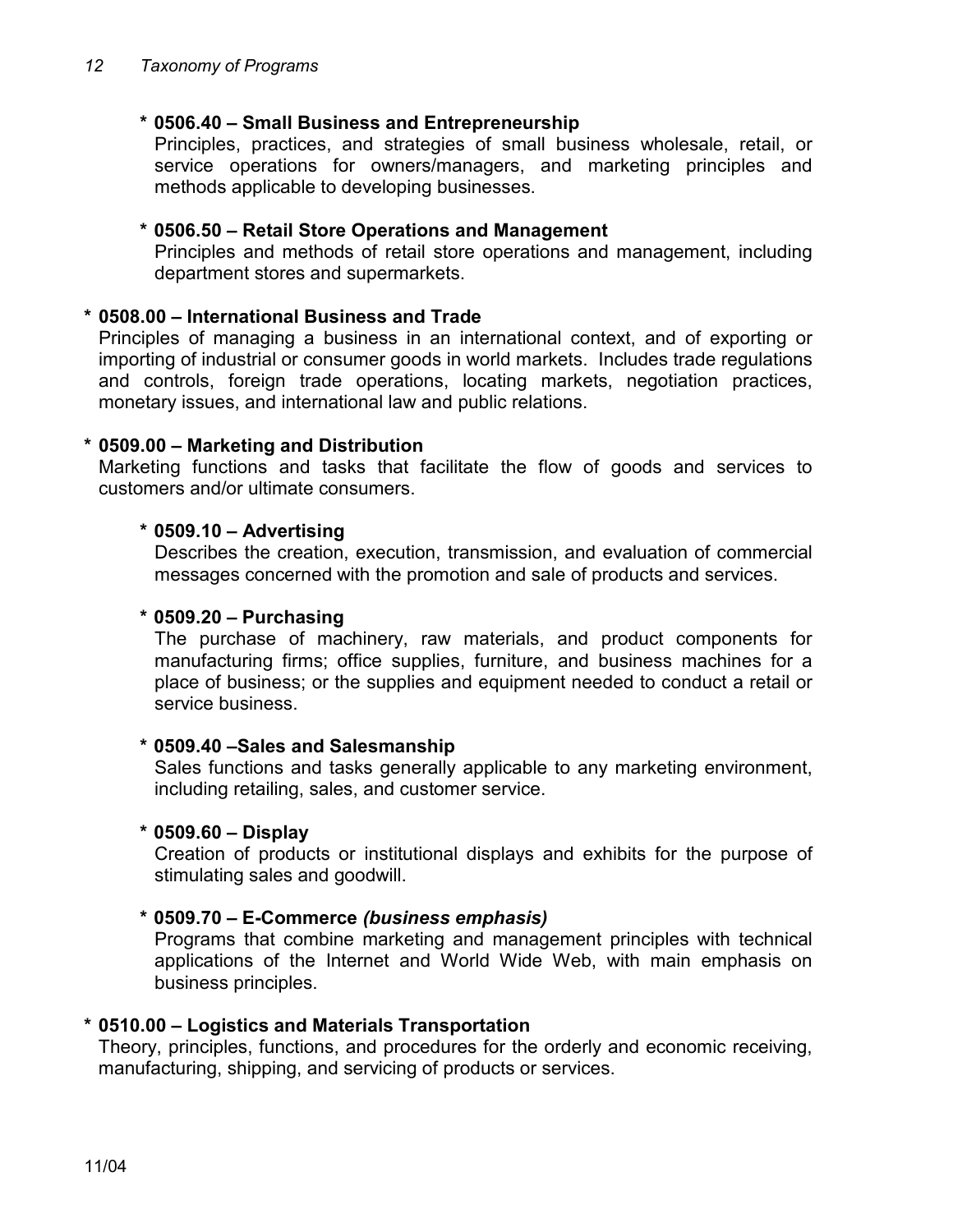### **\* 0511.00 – Real Estate**

Theory and techniques of buying, selling, appraising, renting, managing, and leasing real property. Includes marketing, financing government regulations, and legal aspects of real estate and land economics.

### **\* 0511.10 – Escrow**

Principles and methods of real estate escrow and title company operations.

### **\* 0512.00 – Insurance**

Risk analysis and personal and/or business insurance and their application in such things as life, disability, property, liability, and fiduciary trust and annuity underwriting.

### **\* 0514.00 – Office Technology/Office Computer Applications**

Recording and disseminating of information, by manual and/or electronic means, including administrative office practices (keyboarding, computer literacy/applications, internet usage, e-mailing, scheduling, etc.), global concepts, and office management skills (problem solving, critical thinking, and interpersonal relations).

### **\* 0514.10 – Legal Office Technology**

Preparation of legal papers and correspondence by manual and/or electronic means. Includes legal terminology, procedures, and documents.

### **\* 0514.20 – Medical Office Technology**

Prepares individuals to perform medical office administrative duties by manual and/or electronic means. Includes a knowledge of medical terminology, as well as hospital, clinic, or laboratory procedures, and compiling and maintaining medical records.

### **\* 0514.30 – Court Reporting**

Prepares individuals to record court testimony or other proceedings by machine shorthand. Prepares also for closed captioning and scoping.

### **\* 0514.40 – Office Management**

Preparation to supervise and manage operations and personnel of business offices, including supervision, budgeting, scheduling, office systems and records.

### **\* 0516.00 – Labor and Industrial Relations**

Describes the history and development of the labor movement, including the analysis and interpretation of federal and state regulations, union contracts, labor negotiations, conciliation, arbitration, and grievance procedures.

### **\* 0518.00 – Customer Service**

Preparation for customer service representative, call center technician, and related occupations.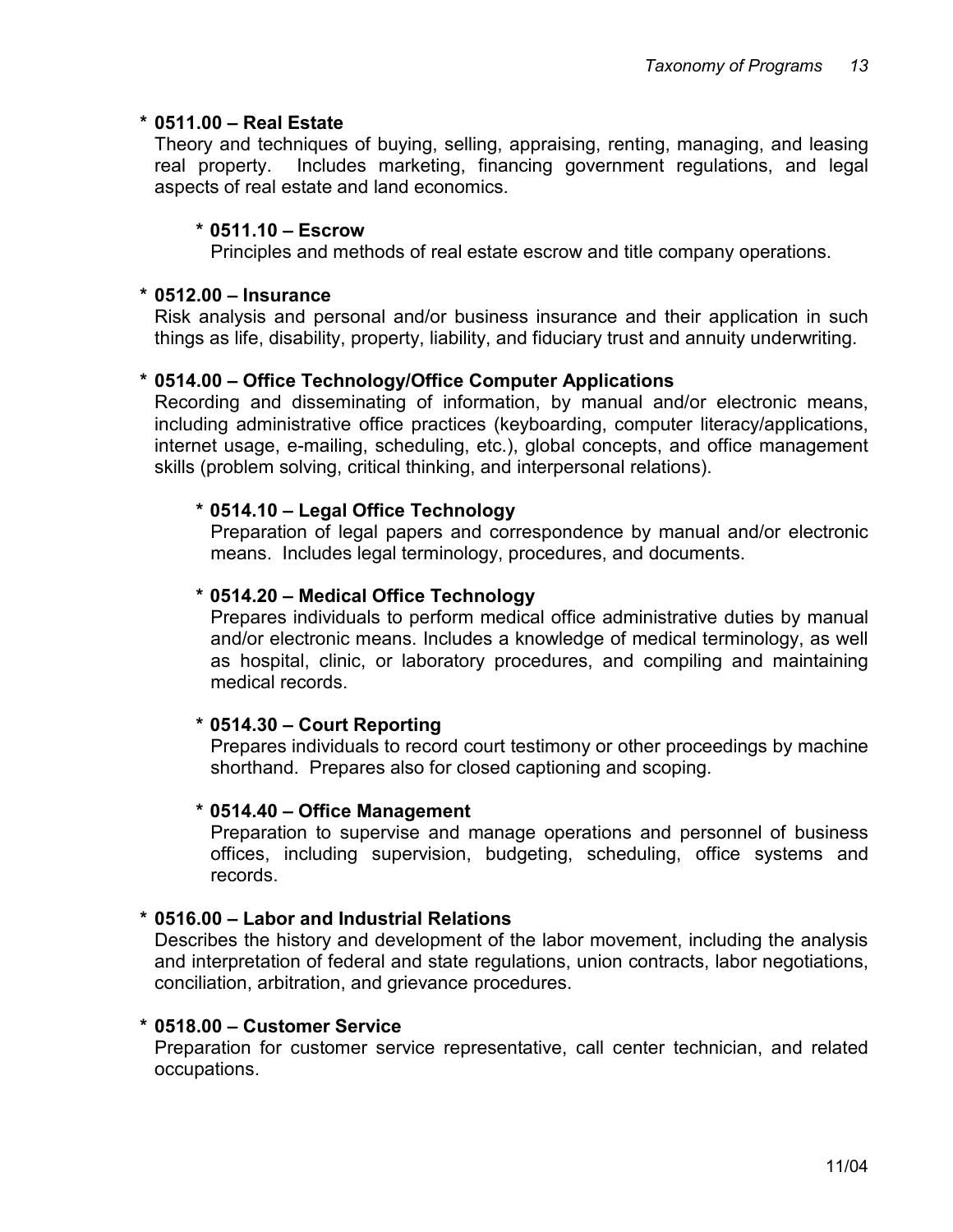### *14 Taxonomy of Programs*

**\* 0599.00 – Other Business and Management** Specify *(includes all emerging occupations)*.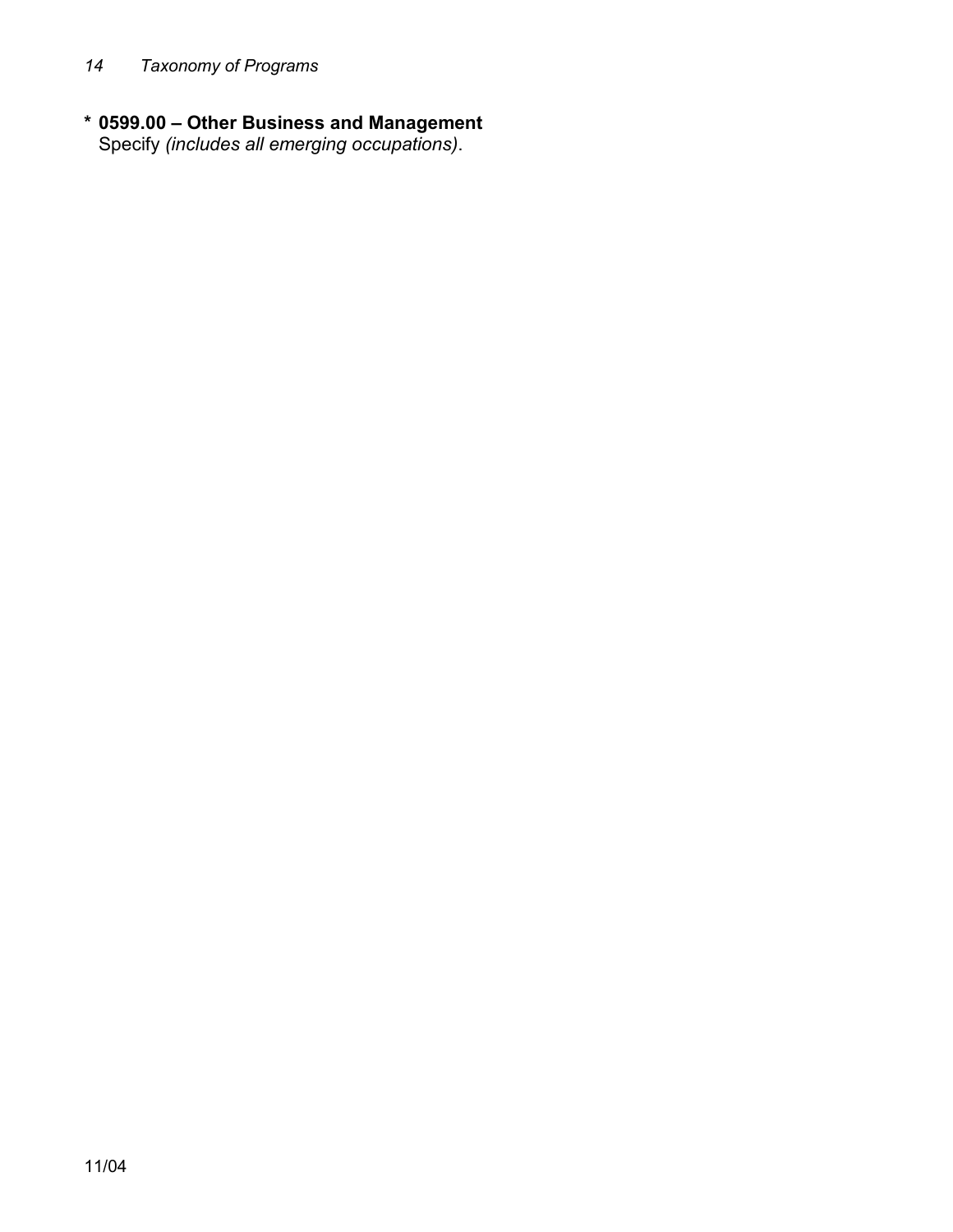### **TOP 06 – Media and Communications**

Instructional programs that study the theory, principles and methods of creation, transmission, reception and evaluation of various media.

### **0601.00 – Media and Communications, General**

Programs including combinations or overviews of the media arts and technologies categories included in this discipline.

### **\* 0602.00 – Journalism**

The gathering, processing, evaluation, and dissemination of information concerning current events and issues through the mass media. Origination and preparation of materials is practiced.

### **\* 0604.00 – Radio and Television**

History, theories, principles, techniques, functions, technologies, and creative processes of radio and television (including combined television/film/video programs) in reaching mass audiences.

### **\* 0604.10 – Radio**

History, theories, principles, techniques, functions, technologies, and creative processes of radio.

### **\* 0604.20 – Television (including combined TV/film/video)**

History, theories, principles, techniques, functions, technologies and creative processes of television and video. Includes programs that combine television with film and/or video.

### **\* 0604.30 – Broadcast Journalism**

Theory and techniques of gathering and reporting news specifically for electronic media such as radio and television.

### **\* 0606.00 – Public Relations**

Surveying and research in PR, issues PR and news media collaboration, writing for PR, media in PR, speech writing and PR campaigns, data collection and analysis, logic and critical thinking in PR, psychology in critical thinking, public speaking and presentation skills, legal issues in PR, and ethics.

### **\* 0607.00 – Technical Communication**

Theory, methods, and skills for writing and producing scientific, technical, and business communications and documentation.

### **\* 0610.00 – Mass Communications**

Study of the media by which entertainment and information messages are delivered, techniques used in such media, and social effects of such messages.

<sup>\*</sup>Indicates a vocational program**.** 15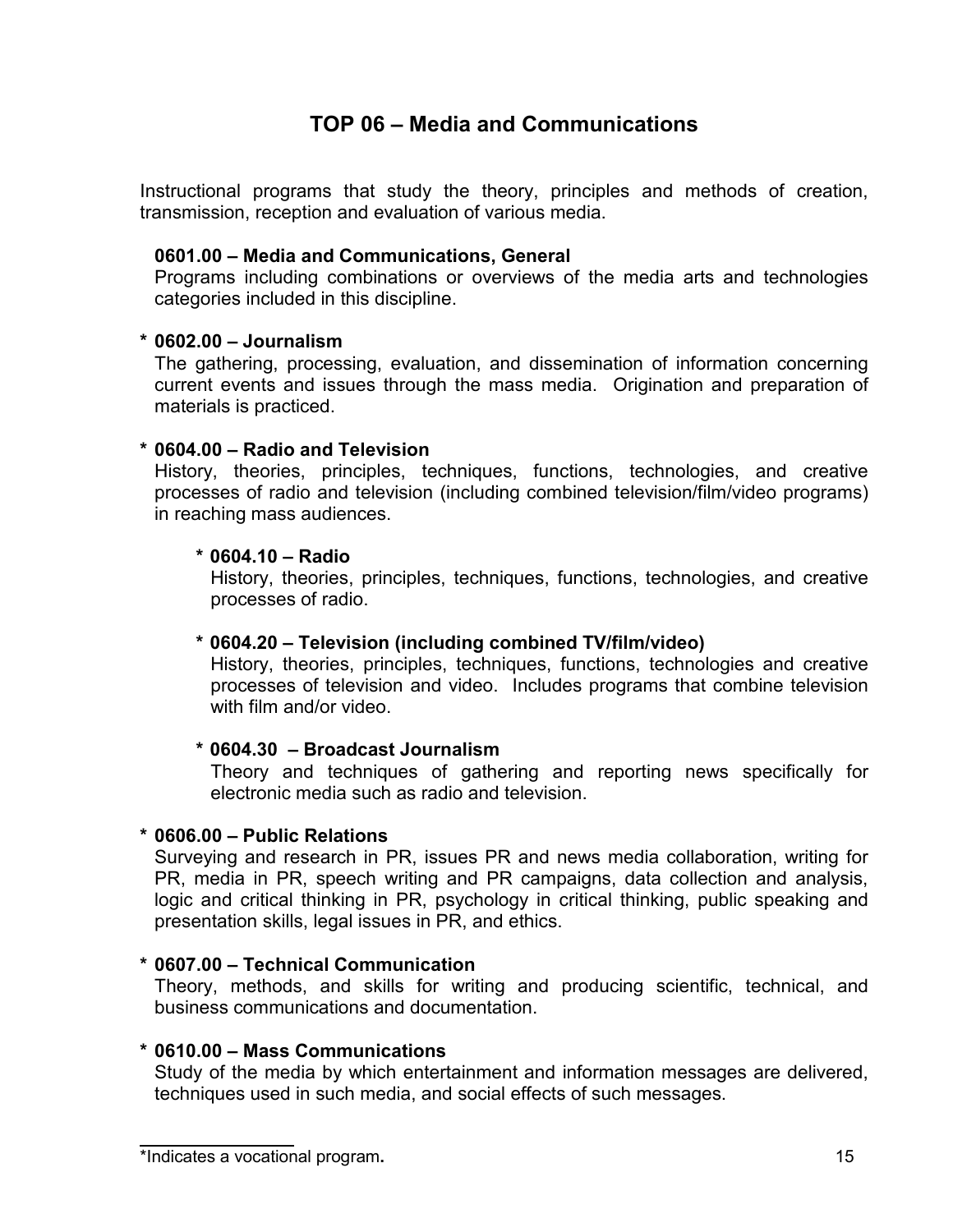### **0612.00 – Film Studies (including combined film/video)**

History, development, theory, and criticism of the film/video arts, as well as principles of film making and film production.

### **0612. 10 – Film History and Criticism**

History, development, theory, and criticism of the film/video arts.

### **\* 0612.20 – Film Production**

Communication of dramatic information, ideas, moods, and feelings through films and videos. Includes film technology and equipment, directing, editing, planning and management of film/video operations.

### **\* 0614.00 – Digital Media**

A broad range of programs that combine computer and other electronic technologies with skills and techniques from various fine arts and communications disciplines.

### **\* 0614.10 – Multimedia**

Principles and techniques of using computers to bring together text, sounds, animation, graphic art, and video to create interactive products to inform, educate, or entertain.

### **\* 0614.20 – Electronic Game Design**

### **\* 0614.30 – Website Design and Development**

Principles of design, user interface/navigation, graphics applications and other authoring tools to design, edit and publish web pages, documents, images, graphics, sound and multimedia products for the Internet.

### **\* 0614.40 – Animation**

Principles and techniques for creating the visual illusion of motion through sequenced images. Includes animation using digital technology.

### **\* 0614.50 – Desktop Publishing**

Methods of preparing text and images for presentation to readers, using computerized electronic page layout and publication programs.

### **\* 0614.60 – Computer Graphics and Digital Imagery**

Theories, principles, and uses of computer graphics vector- and raster-based software programs for consumer, commercial, and industrial applications.

### **\* 0699.00 – Other Media and Communications**

Specify *(includes all emerging occupations)*.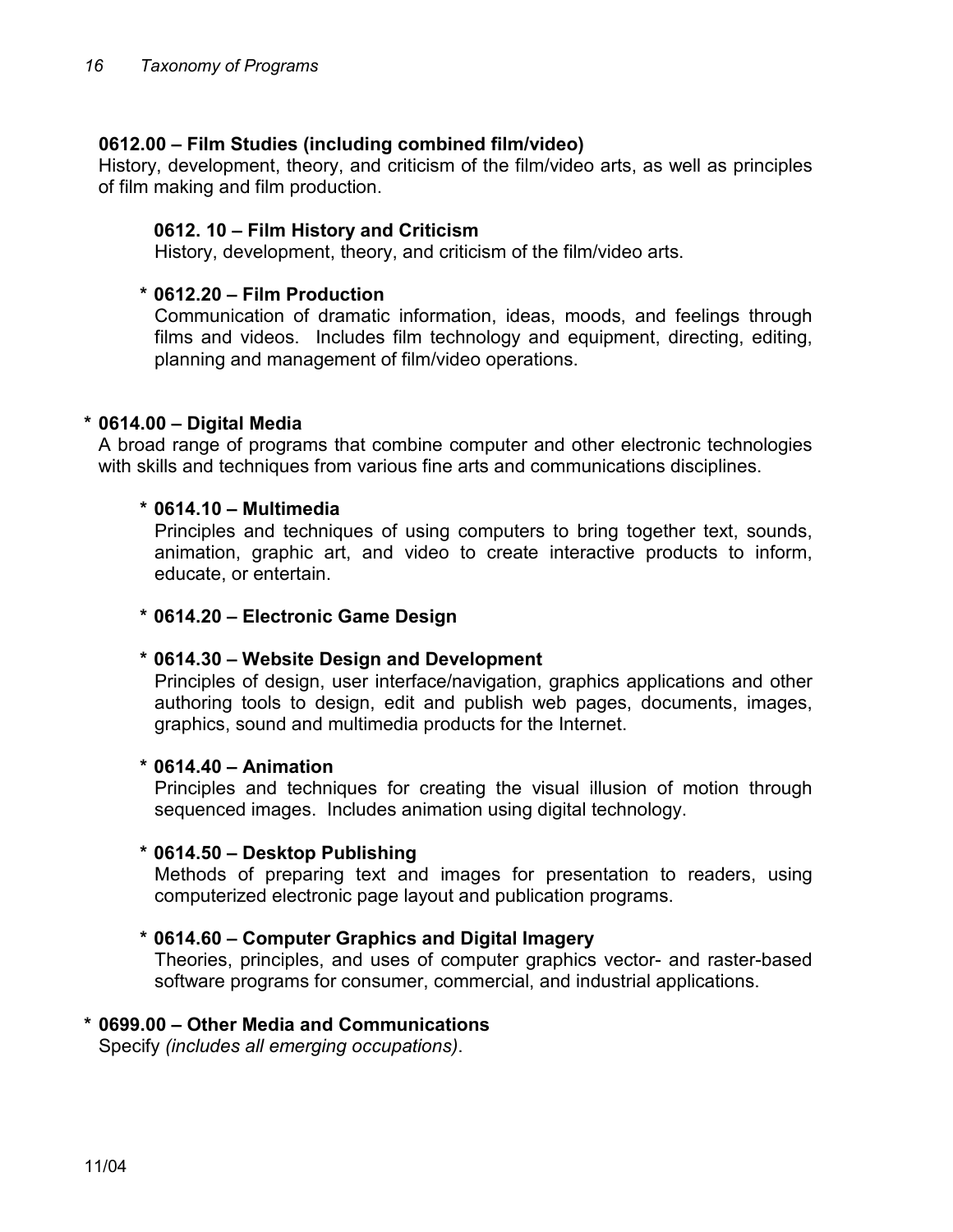### **TOP 07 – Information Technology**

Instructional programs in the theories, principles, and methods of design, development and application of computer capabilities to data storage and manipulation.

### **\* 0701.00 –Information Technology, General**

Information technology concepts, theories, principles, methods and related computer capabilities and applications related to business, technical, and scientific problems.

### **\* 0702.00 – Computer Information Systems**

General programs in data and information storage and processing, including hardware, software, basic design principles, and user requirements.

#### **\* 0702.10 – Software Applications**

Computer application software used in a business or home environment ranging from an end user skill level to corporate level for the management of information. Concepts, theory, application of software for the design and development, distribution, publishing, presentation, and analysis of text, numeric, and graphic data. Procedures, information, and application of software including a variety of methods for inputting and retrieving data, records, and information. Application of software and computer-related tools such as e-mail and speech/voice recognition for the global dissemination of information.

### **0706.00 – Computer Science (***transfer)*

Scientific and mathematical principles used in designing and building computers and computing systems, including transfer-oriented programs.

### **\* 0707.00 – Computer Software Development**

Design and development of computer-based applications. Includes systems analysis, design, specification, programming, database analysis and design, user interface development, maintenance, and testing.

### **\* 0707.10 – Computer Programming**

Entry-level programming, including methods, procedures, symbols and rules used in planning and writing instructions in computer language for the solution of a problem. Includes programming for the World Wide Web.

### **\* 0707.20 – Database Design and Administration**

Development of database applications in a business or organizational environment, including database architecture, programming languages, proprietary database software, and related skills and techniques.

<sup>\*</sup>Indicates a vocational program**.** 17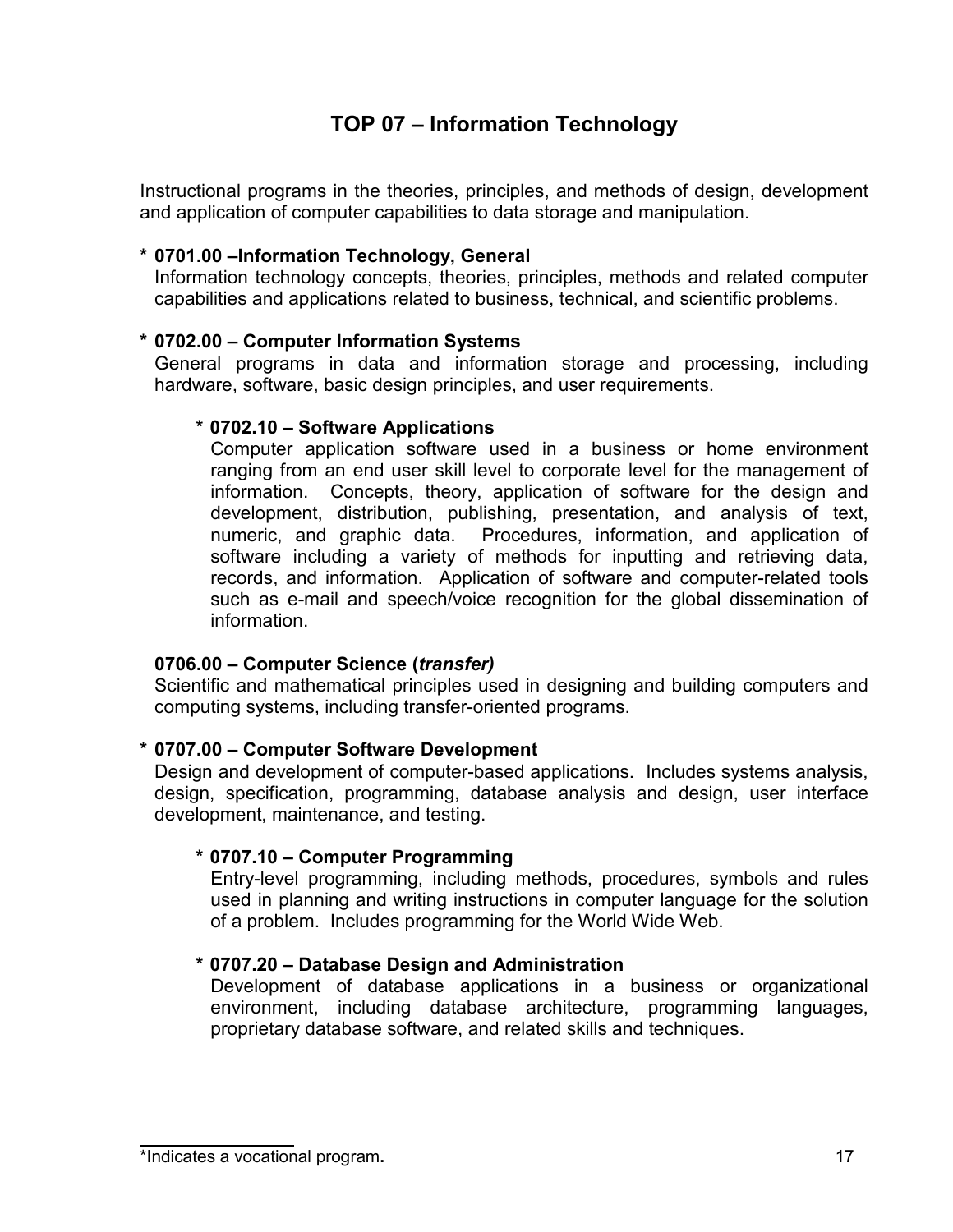### **\* 0707.30 – Computer Systems Analysis**

Systems analysis and design, including the recognition, definition, and improvement of processes through the use of computer technology and methodologies.

### **\* 0708.00 – Computer Infrastructure and Support**

Network and operation systems design and administration, including certification preparation.

### **\* 0708.10 – Computer Networking**

Principles of local, metropolitan, and wide area computer networking design, installation, maintenance and troubleshooting.

### **\* 0708.20 – Computer Support**

Preparation to provide technical assistance to computer system users. May include use of computer hardware and software, printing, installation, word processing, electronic mail, and operating systems.

### **\* 0709.00 – World Wide Web Administration**

Methods to develop and maintain web servers and hosted web pages, and to function as Webmaster. Includes computer systems and networks, servers, web design and editing, information resources management, web policies and security.

### **\* 0709.10 – E-Commerce (technology emphasis)**

Programs that combine marketing and management principles with technical applications of the Internet and World Wide Web, with main emphasis on applications of technology.

### **\* 0799.00 – Other Information Technology**

Specify *(includes all emerging occupations)*.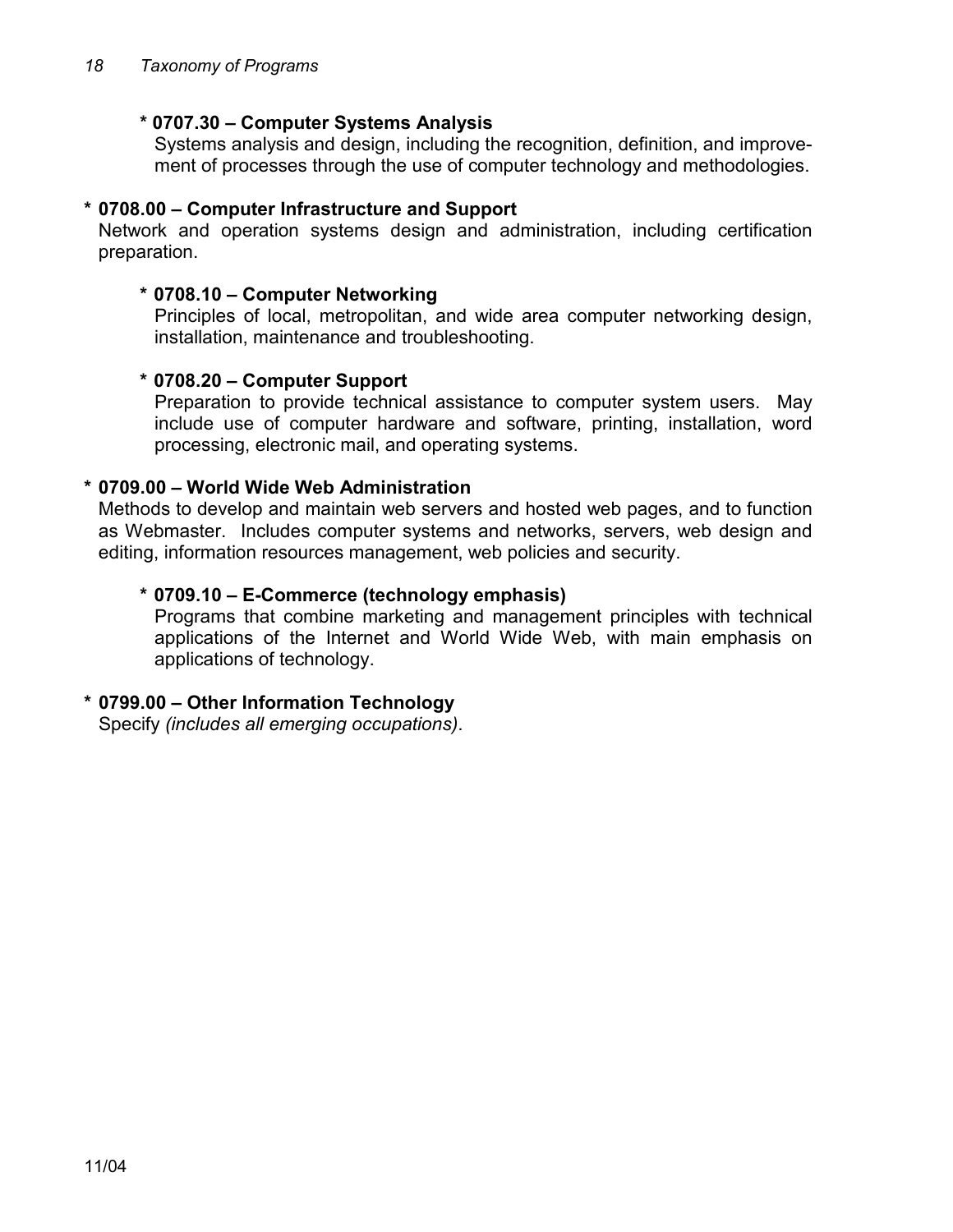### **TOP 08 – Education**

Instructional programs that describe the science and art of importing knowledge, developing the powers of reasoning and judgment, and preparing others intellectually for a more mature and rewarding life.

### **0801.00 – Education, General (Pre-Professional)** *(Transfer)*

Theory and method related to elementary, secondary and postsecondary education at the lower-division level.

### **\* 0802.00 – Educational Aide (Teacher Assistant)**

Practices and techniques necessary for preparing individuals to provide services to students and parents under the direction of professional staff.

### **\* 0802.10 – Educational Aide (Teacher Assistant), Bilingual**

Preparation for individuals to provide classroom and school services to children and parents whose native language is other than English, under the direction of professional staff.

### **\* 0809.00 – Special Education**

Theories and methods used in working with physically or mentally disabled persons, and assisting special education teachers.

### **0835.00 – Physical Education**

Professional preparation skills in fitness, physical activity, and intercollegiate athletics. Includes courses designed to meet the general education requirement for instruction in lifelong healthful living through appropriate physical activity and theory courses, as well as transfer and physical education teacher preparation.

### **0835.10 – Physical Fitness and Body Movement**

Programs and courses that encourage personal health and longevity through exercise activity, especially noncredit courses in this category.

### **\* 0835.20 – Fitness Trainer**

Preparation for training occupations in fitness and health, such as fitness specialists, aerobics or movement instructor, and human performance technician.

### **0835.50 – Intercollegiate Athletics**

### **\* 0835.60 – Coaching**

Preparation for occupational coaching in schools or clubs.

<sup>\*</sup>Indicates a vocational program**.** 19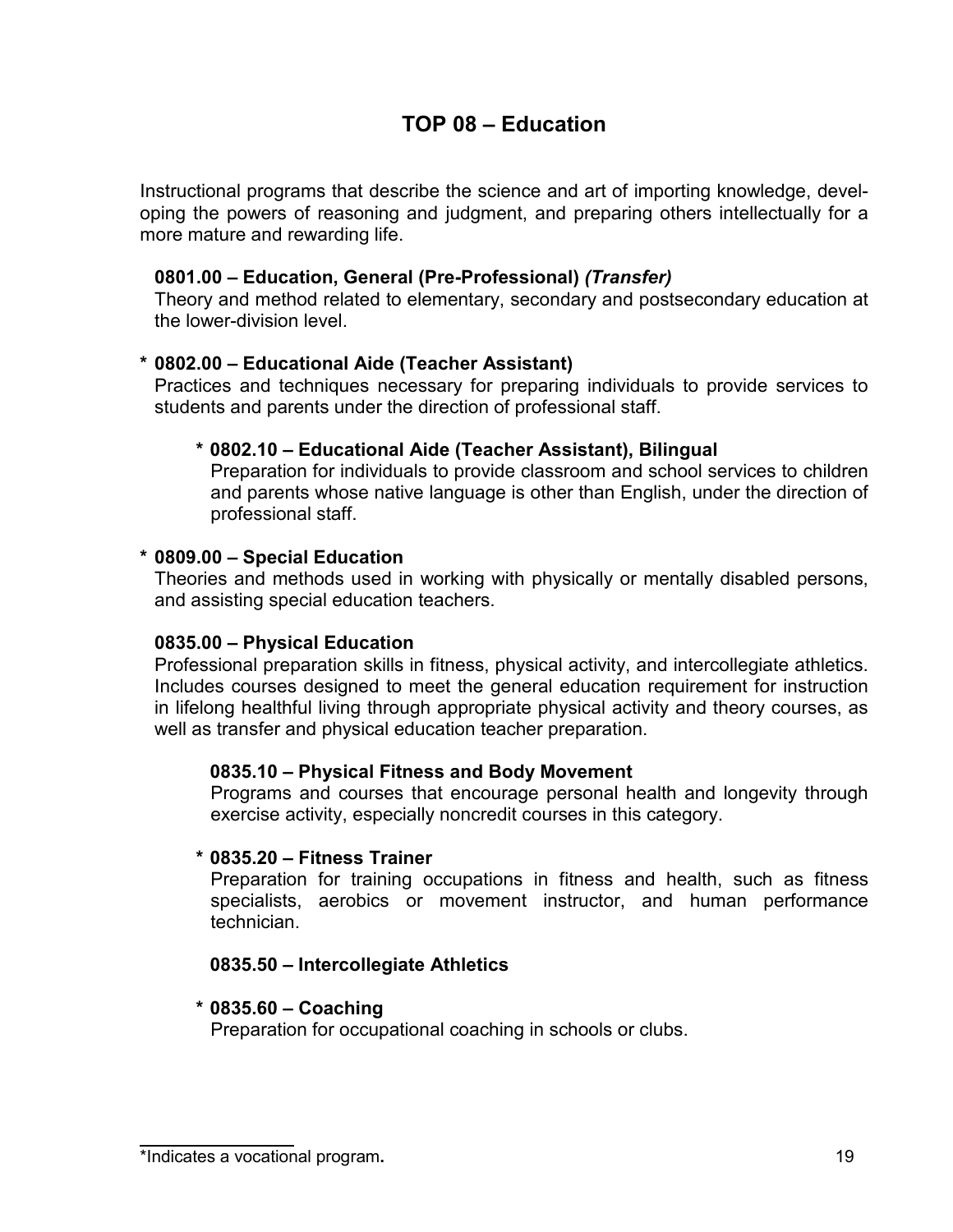### **\* 0835.70 – Aquatics and Lifesaving**

Preparation for occupational competency in swimming instruction and lifesaving as recommended by the State of California and the American Red Cross.

### **0835.80 – Adapted Physical Education**

Programs and courses in physical education for persons with disabilities.

### **0836.00 – Recreation**

Leadership principles and skills for recreational and leisure activities, and practices for providing indoor and outdoor recreational facilities and services for the general public.

### **\* 0836.10 – Recreation Assistant**

Principles and techniques for preparing individuals to work in recreational occupations, including arts and crafts, sports, and hobbies.

### **0837.00 – Health Education**

Physical and mental health, including disease prevention and control, and the social and economic significance of good health.

### **0839.00 – Industrial Arts** *(Transfer)*

Meets the lower-division (transfer) requirements for industrial arts majors, including theories, methods, tools, materials, processes related to productive capacity of industry.

### **0850.00 – Sign Language**

Programs and courses in American Sign Language or other sign language for the deaf.

### **\* 0850.10 – Sign Language Interpreting**

Programs to prepare individuals to interpret oral speech for the hearing impaired, including sign language, orientation to deaf culture, and interpreting from signing to voice and from voice to signing.

### **\* 0860.00 – Educational Technology**

Principles and techniques for use of technology to improve learning. Includes computer software and resources, multimedia enhancements, audio and video skills, and other technology strategies that assist teachers to enhance the delivery of curriculum.

### **\* 0899.00 – Other Education**

Specify *(includes all emerging occupations)*.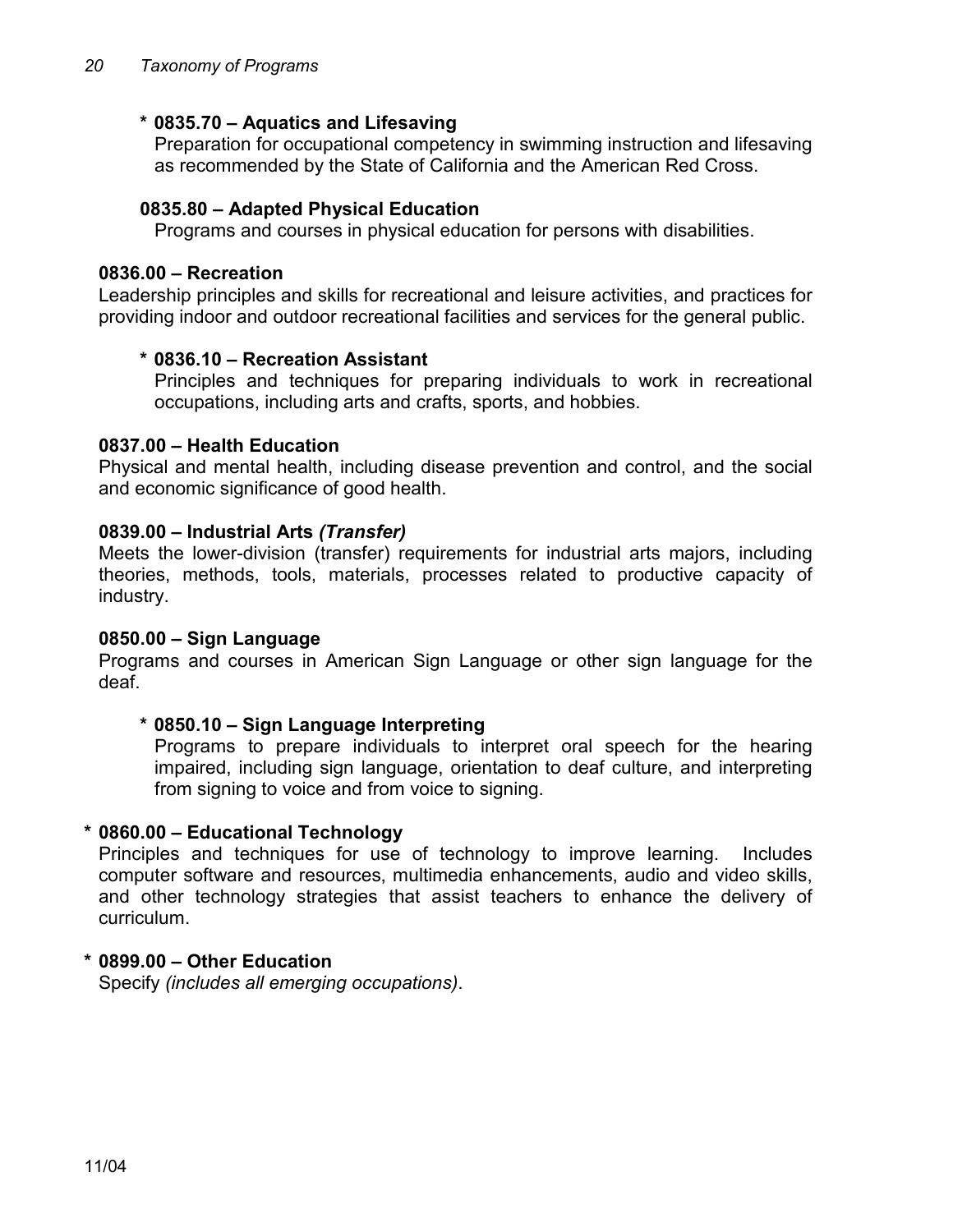### **TOP 09 – Engineering and Industrial Technologies**

Instructional programs in the mathematical and natural sciences utilizing the materials and forces of nature for the benefit of human beings. Instructional programs in technology that require the application of scientific and engineering knowledge, methods, and technical skills in support of engineers and other professionals.

### **0901.00 – Engineering, General (requires Calculus)** *(Transfer)*

Properties of matter and the sources of energy in nature that are made economically useful to humans.

### **\* 0924.00 – Engineering Technology, General (requires Trigonometry)**

Technical support of engineering, including the use of civil and mechanical engineering principles, physical sciences, basic physics, mathematics, surveying, materials testing, hydraulics and pneumatics, and the preparation of plans, specifications, and engineering reports.

### **\* 0934.00 – Electronics and Electric Technology**

Theory and application of electric and electronic systems and components, including circuits, electro-magnetic fields, energy sources, communications devices, radio, and television circuits, computers, and other electric and electronic components and devices.

### **\* 0934.10 – Computer Electronics**

Principles of computer design and circuitry, systems and network architecture and maintenance, components and peripherals, problem diagnosis and repair.

### **\* 0934.20 – Industrial Electronics**

Assembly, installation, operation, maintenance, and repair of electronic equipment used in industry and manufacturing. Includes fabrication and assembly of electronic and related components.

#### **\* 0934.30 – Telecommunications Technology**

Application of engineering principles and technical skills to design and implementation of telecommunications systems. Includes communication protocols, data networking, digital compression and signal processing, satellite and microwave technology.

### **\* 0934.40 – Electrical Systems and Power Transmission**

Installation, operation, maintenance, and repair of electrical systems and the power lines that transmit electricity. Includes assembly, installation, maintenance and repair of motors, generators, transformers, and related equipment.

<sup>\*</sup>Indicates a vocational program**.** 21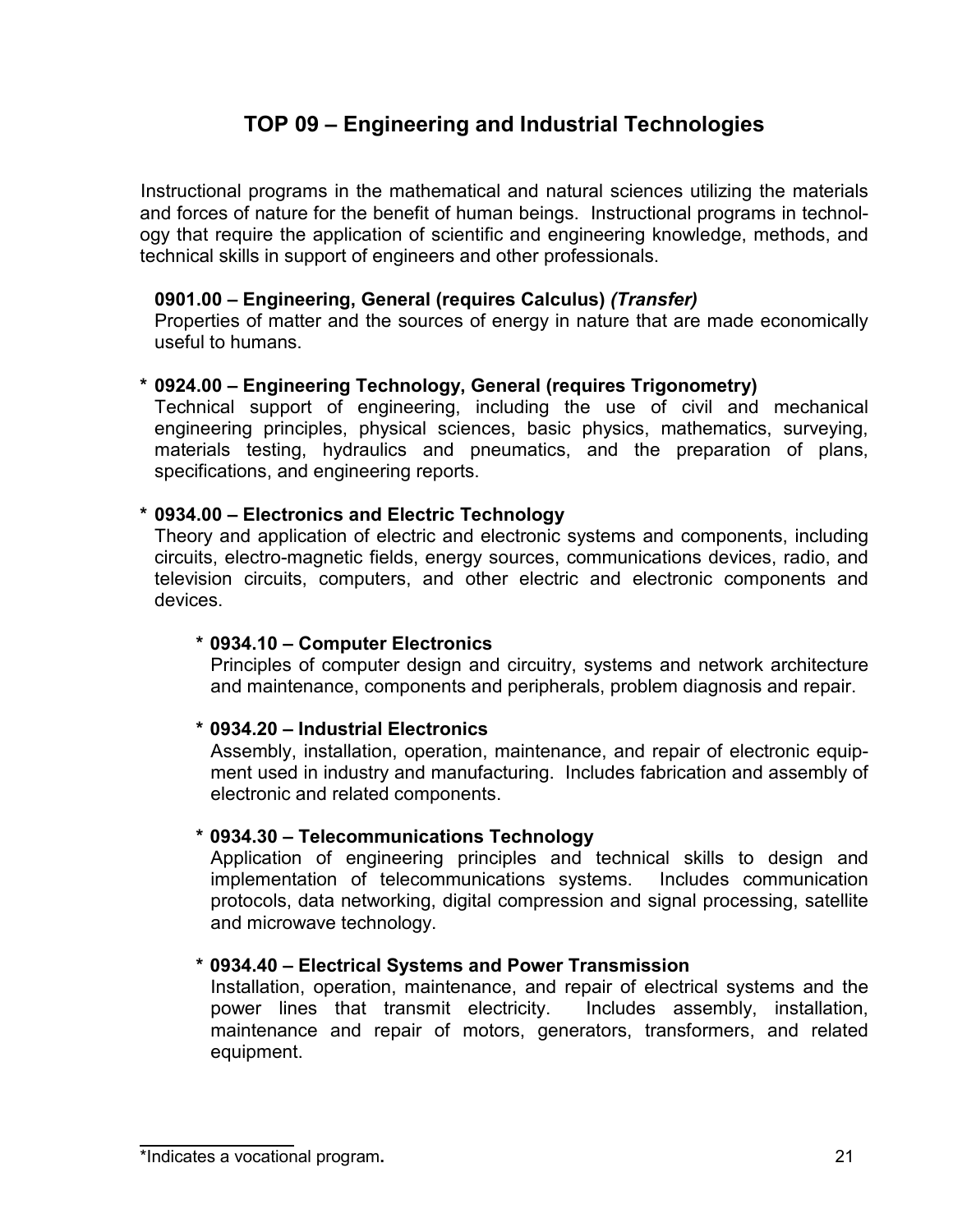### **\* 0934.60 – Biomedical Instrumentation**

Operation, maintenance, and installation of devices associated with biomedical measurements and medical life support.

### **\* 0934.70 – Electron Microscopy**

Principles, procedures, and techniques associated with electron microscopes.

### **\* 0934.80 – Laser and Optical Technology**

Assembly, installation, testing, adjustment, and operation of various types of lasers and other optical equipment, including fiber optic equipment and systems.

### **\* 0935.00 – Electro-Mechanical Technology**

Design, development, testing, and maintenance of electro-mechanical and servomechanical devices and systems.

### **\* 0935.10 – Appliance Repair**

Repair and servicing of consumer appliances, such as ranges, refrigerators, dryers, water heaters, washers, and dishwashers.

### **\* 0936.00 – Printing and Lithography**

Printing or reproduction of materials, including forms, newspapers, publications, and brochures. Computerized pre-print applications, press operations, camera and stripping, and bindery and finish work are included.

### **\* 0943.00 – Instrumentation Technology**

Design, manufacture and use of display devices and systems for detection, observation, measurement, control, computation, communication, or data processing.

### **\* 0943.30 – Vacuum Technology**

Assembly, installation, maintenance, and repair of various vacuum actuated systems and devices.

### **\* 0945.00 – Industrial Systems Technology and Maintenance**

Design, construction, maintenance, and operation of mechanical, hydraulic, pneumatic, and electrical equipment and related systems, such as production machinery. Includes building and plant maintenance.

### **\* 0946.00 – Environmental Control Technology (HVAC)**

Assembly, installation, operation, maintenance, and repair of air conditioning, heating, and refrigeration systems.

### **\* 0946.10– Energy Systems Technology**

Theory and methods of energy conservation applied to heating, cooling, and related systems, including the measurement and assessment of energy consumption, diagnosis and prescription. Includes alternative energy systems.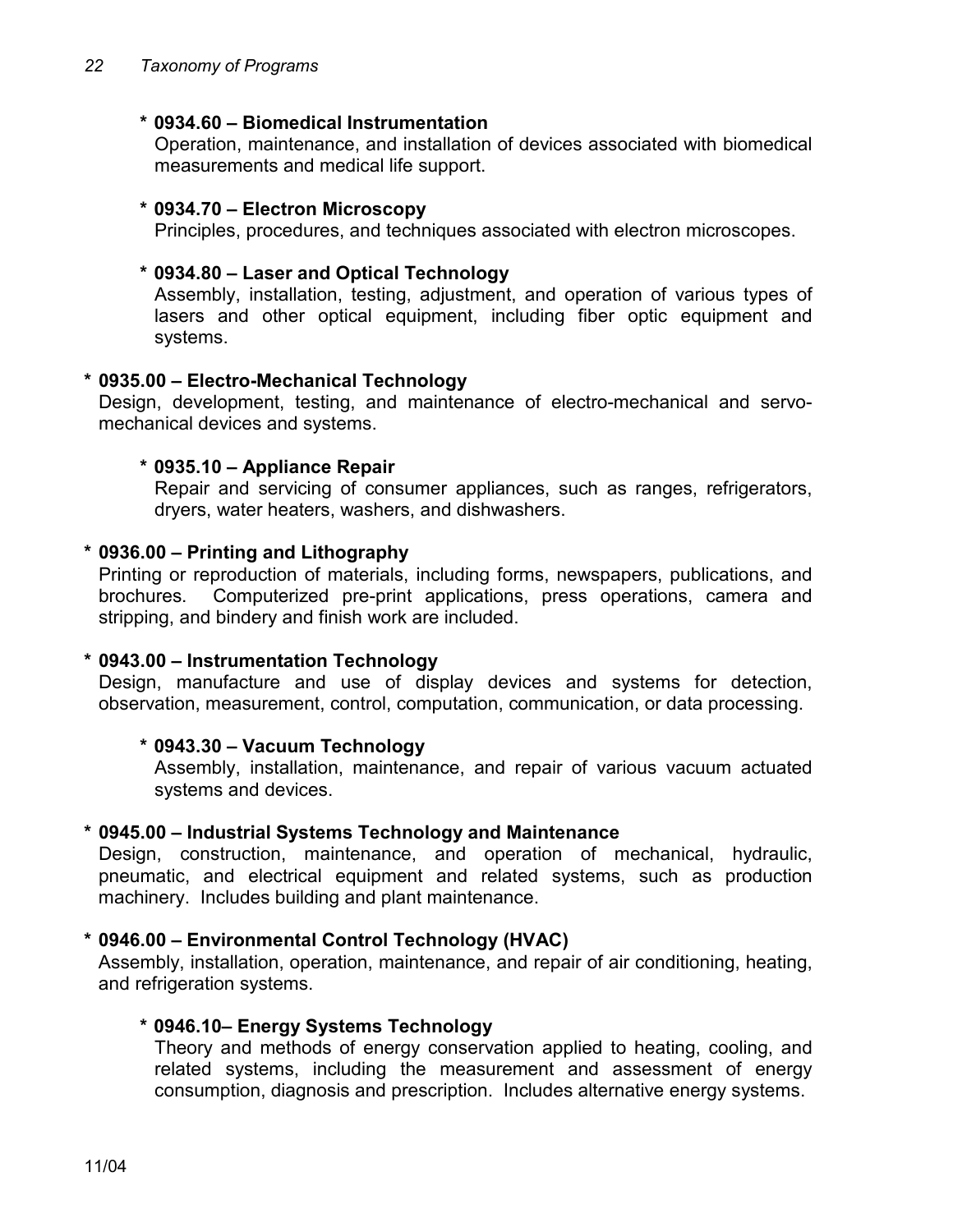#### **\* 0947.00 – Diesel Technology**

Repair and maintenance of diesel engines in vehicles, ships, locomotives, and construction equipment, as well as stationary diesel engines in electrical generators and related equipment.

## **\* 0947.20 – Heavy Equipment Maintenance**

Maintenance, repair and overhaul of heavy equipment.

#### **\* 0947.30 – Heavy Equipment Operation**

Operation of heavy equipment, including earth moving, demolition, and construction equipment.

#### **\* 0947.40 – Railroad and Light Rail Operations**

Operation and maintenance of trains and railroad equipment, including light rail, heavy rail, passenger rail, and freight rail.

#### **\* 0947.50 – Truck and Bus Driving**

Operation of trucks and buses with diesel, gasoline, or alternative power engines.

#### **\* 0948.00 – Automotive Technology**

The servicing, maintenance, and diagnosis of malfunctions, and repair and overhaul of components and systems in automotive vehicles.

#### **\* 0948.30 – Motorcycle, Outboard, and Small Engine Repair**

Repair, overhaul, service, and maintenance of motorcycles, outboard motors, and small engines.

# **\* 0948.40 – Alternative Fuels and Advanced Transportation Technology**

Conversion to, installation of, and maintenance of electric vehicles, liquefied petroleum gas, compressed natural gas, hybrid fuel technologies, and related systems.

#### **\* 0948.50 – Recreational Vehicle Service**

Maintenance of hydraulic, electrical, air conditioning and other systems in recreational vehicles.

#### **\* 0949.00 – Automotive Collision Repair**

Repair and refinishing of automotive vehicle panels and bodies, straightening of vehicle frames and unibodies, and replacement of damaged vehicle glass.

#### **\* 0949.10 – Upholstery Repair–Automotive**

Repair and replacement of automotive interiors.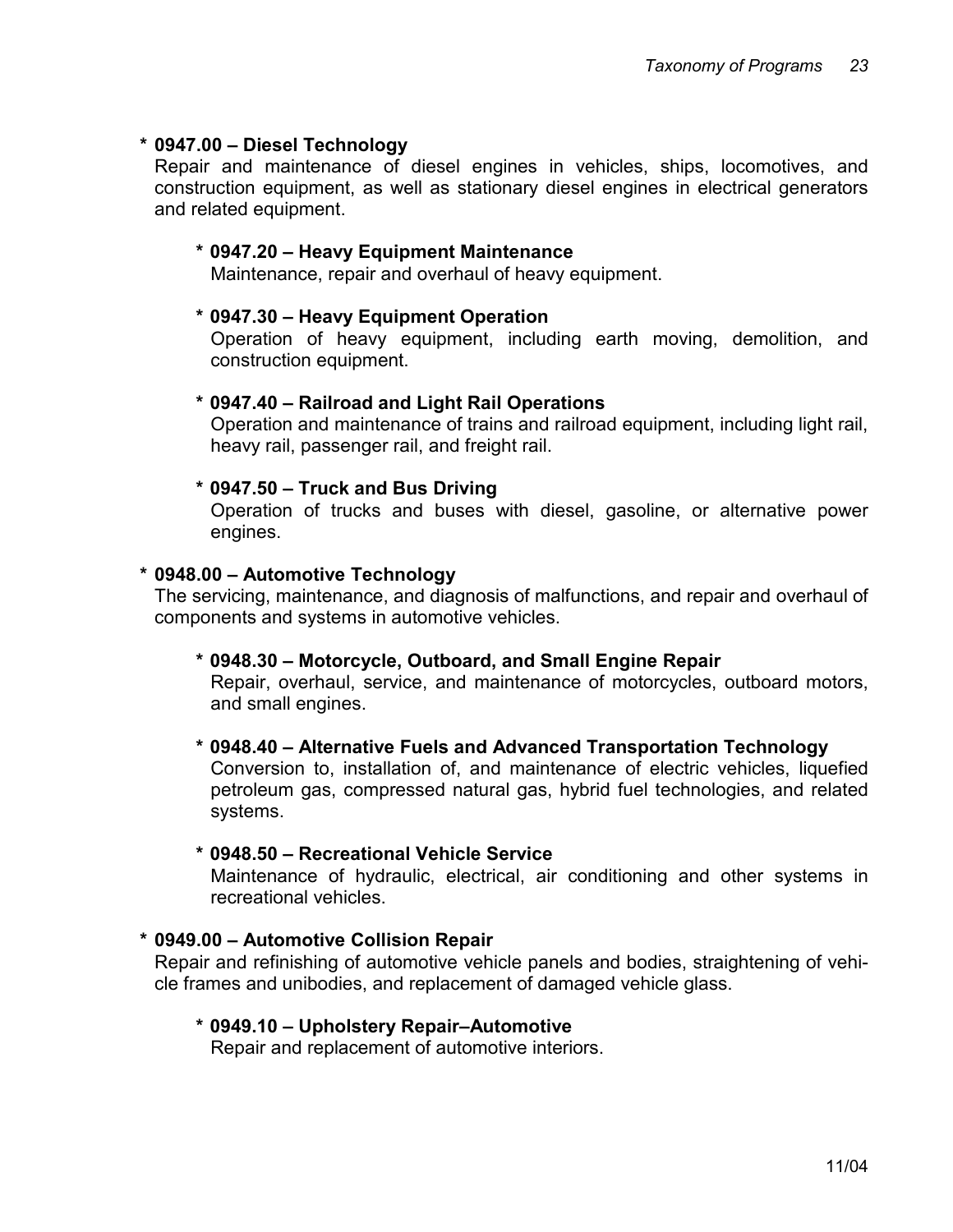## **\* 0950.00 – Aeronautical and Aviation Technology**

Theory of flight and the design, construction, operation, and maintenance of aircraft, aircraft propulsion units, and aerospace vehicles. Includes combined airframe and powerplant mechanics programs.

## **\* 0950.10 – Aviation Airframe Mechanics**

Inspection, repair, service, maintenance, and overhaul of airframes and aircraft systems. The program is designed to meet the Federal Aviation Administration (FAA) requirements for licensing as an airframe mechanic.

## **\* 0950.20 – Aviation Powerplant Mechanics**

Inspection, repair, service, maintenance, and overhaul of aircraft engines and engine systems. The program is designed to meet the Federal Aviation Administration (FAA) requirements for licensing as a powerplant mechanic.

## **\* 0950.40 – Aircraft Electronics (Avionics)**

Electronic theory, applications and equipment used in aircraft, including installation, maintenance, and repair of aircraft electronic and other operating and control systems.

#### **\* 0950.50 – Aircraft Fabrication**

Principles and techniques of aircraft structural and composites fabrication and assembly.

#### **\* 0952.00 – Construction Crafts Technology**

Lay out, fabrication, erection, installation, and repair of buildings, highways, airports, and other structures and fixtures, including framing, construction materials, estimating, blueprint reading, and use of tools.

#### **\* 0952.10 – Carpentry**

Layout, fabrication, erection, and installation of structures using common systems of framing, construction materials, estimating, and blueprint reading.

#### **\* 0952.20 – Electrical**

Installation, operation, maintenance and repair of electrical systems in buildings, including residential, commercial, and industrial electric power wiring and motors, controls, and electrical-distribution panels.

# **\* 0952.30 – Plumbing, Pipefitting, and Steamfitting**

Theories, principles, methods, technical skills and use of equipment in plumbing, pipefitting, and steamfitting.

#### **\* 0952.40 – Glazing**

Theories, principles, methods, technical skills, and use of equipment in glazing.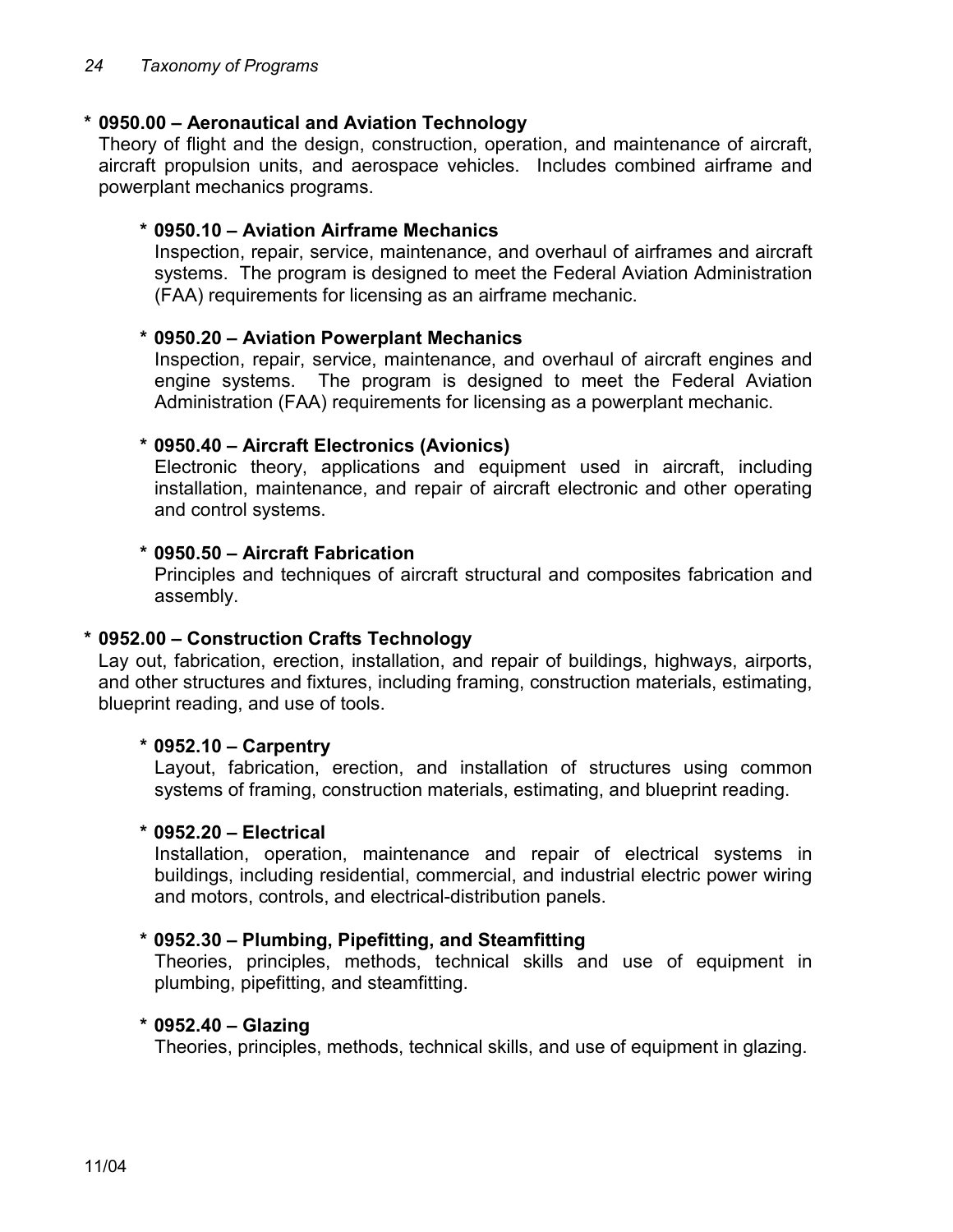#### **\* 0952.50 – Mill and Cabinet Work**

Cutting, shaping, assembly, and finishing of wood and related materials according to designs and specifications.

## **\* 0952.60 – Masonry, Tile, Cement, and Lath and Plaster**

Theories, principles, methods, technical skills, and use of equipment in brick, block and stonemasonry, tile laying and finishing, cement finishing, and lathe and plaster construction.

## **\* 0952.70 – Painting, Decorating, and Flooring**

Theories, principles, methods, technical skills and use of equipment in painting, decorating, paperhanging and flooring.

## **\* 0952.80 – Drywall and Insulation**

Theories, principles, methods, technical skills, and use of equipment in drywall installation, taping, and insulation.

## **\* 0952.90 – Roofing**

Theories, principles, methods, technical skills and use of equipment in hot tar and/or the shingle roofing.

## **\* 0953.00 – Drafting Technology**

Planning, preparation, and interpretation of various engineering sketches for design and drafting duties, for circuits, machines, structures, weldments, or architectural plans. Includes the application of advanced computer software and hardware (Computer Assisted Drafting and Computer Assisted Design) to the creation of graphic representations and simulations in support of engineering projects.

#### **\* 0953.10 – Architectural Drafting**

Preparation of working drawings and electronic simulations for architectural and related construction projects.

#### **\* 0953.20 – Civil Drafting**

Preparation of working drawings and electronic simulations in support of civil engineers, geologic engineers, and related professionals.

# **\* 0953.30 – Electrical, Electronic, and Electro-Mechanical Drafting**

Development of working schematics and representations in support of electrical/electronic engineers, computer engineers, electro-mechanical engineers, and related professionals.

#### **\* 0953.40 – Mechanical Drafting**

Development of working drawings and electronic simulations in support of mechanical and industrial engineers and related professionals.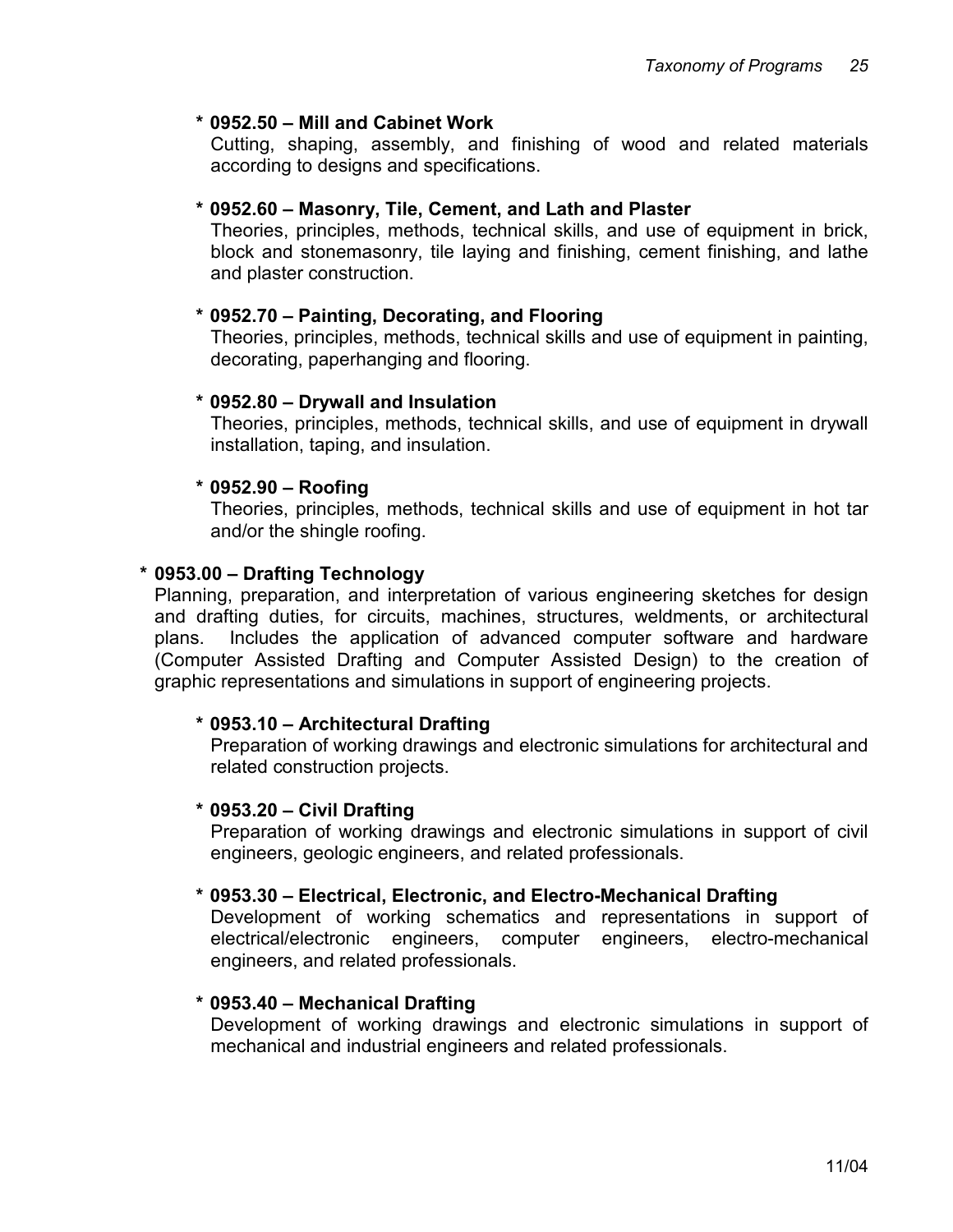#### **\* 0953.60 – Technical Illustration**

Principles, methods, and techniques used in the design and layout of consumer, commercial, and industrial illustrations.

## **\* 0954.00 – Chemical Technology**

Chemical processes, including heat transfer, treatment of liquid and gases, and physical-chemical operations used in industrial processes and the chemical industry.

## **\* 0954.20 – Plastics and Composites**

Principles, processes, technical skills, and equipment used in fabricating products from plastics, polymers, and composites.

## **\* 0954.30 – Petroleum Technology**

Petroleum production, exploration, testing, drilling, analyzing, and logging drilling cores and transporting gas and oil.

## **\* 0955.00 – Laboratory Science Technology**

Practical analytical applications of inorganic chemistry, organic chemistry biochemistry, and other physical and biological sciences in laboratory, testing, and quality control settings in industry and science.

## **\* 0956.00 –Manufacturing and Industrial Technology**

Engineering principles and technical skills for the manufacture of products and related industrial processes. Includes shaping and forming operations, materials handling, instrumentation and controls, and quality control. Includes Computer Aided Manufacturing and robotics. Also includes optimization theory, industrial and manufacturing planning, and related management skills.

#### **\* 0956.30 – Machining and Machine Tools**

Fabrication, assembly and repair of parts and components or systems on machines, such as lathes, grinders, drill presses, milling machines, and shaping machines. Includes Computer Numerical Control and tool design.

#### **\* 0956.40 – Sheet Metal and Structural Metal**

Theories, principles, methods, technical skills, and equipment used in sheet metal occupations and ironworking occupations.

#### **\* 0956.50 – Welding Technology**

Welding techniques, processes, and equipment applied in accordance with diagrams, blueprints, or other specifications.

#### **\* 0956.70 – Industrial and Occupational Safety and Health**

Safety engineering principles and practices, as well as related federal, state and local regulations concerned with workplace safety.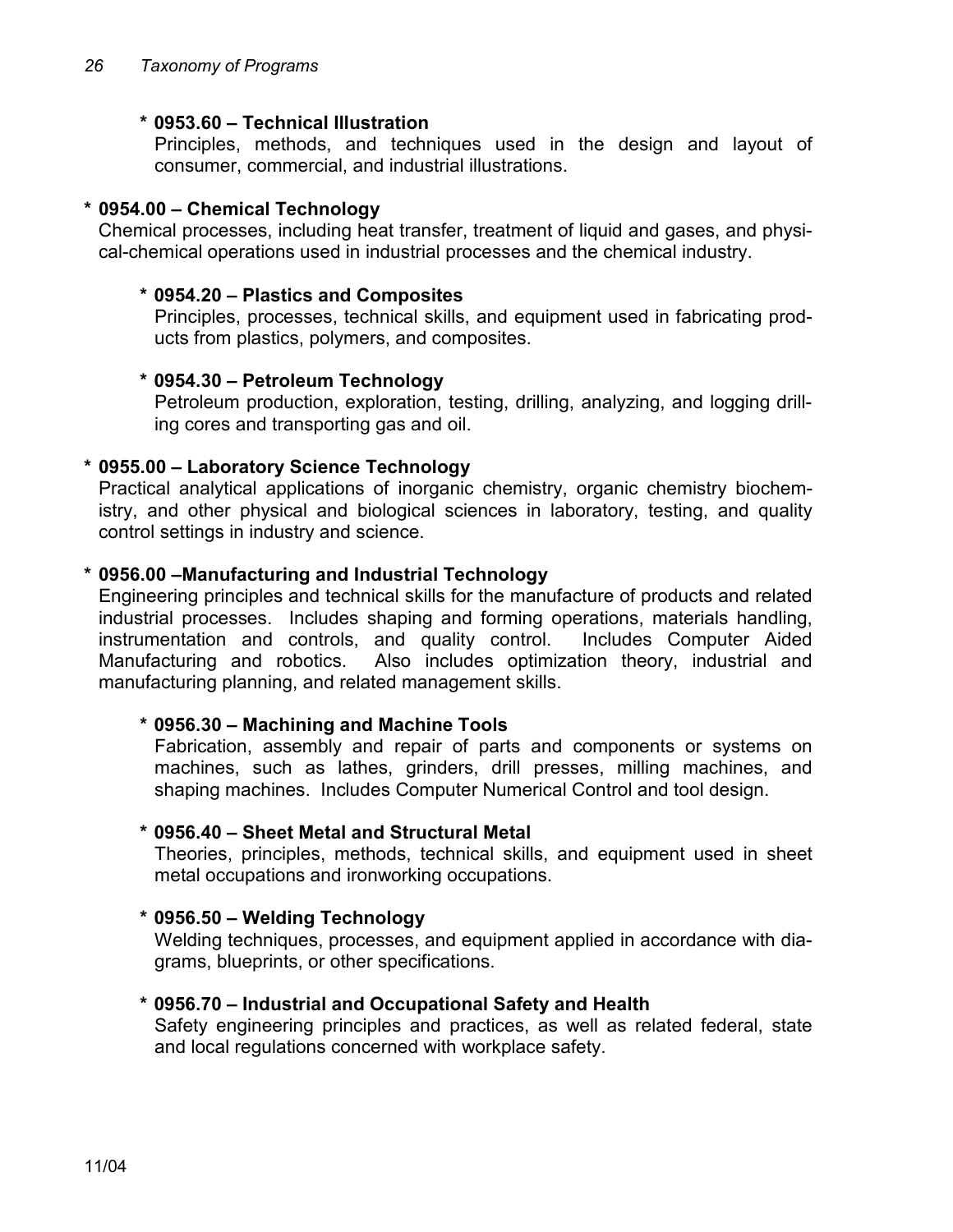# **\* 0956.80 – Industrial Quality Control**

Inspection, testing and evaluation of parts, products, equipment, and processes for adherence to specifications. Includes nondestructive testing.

## **\* 0957.00 – Civil and Construction Management Technology**

Application of procedures and techniques related to civil and construction management, including estimating and bidding, scheduling and control, inspection, building systems, construction practices, quality control, labor and safety practices. Includes public works management.

## **\* 0957.20 – Construction Inspection**

Inspection of new or remodeled structures to determine their soundness and compliance to specifications, building codes and other regulations.

## **\* 0957.30 – Surveying**

Surveying and mapping of angles, elevations, points and contours used for construction, map-making, urban planning or other purposes. Includes related applications of Global Positioning Systems (GPS) and Geographic Information Systems (GIS).

## **\* 0958.00 – Water and Wastewater Technology**

Principles, technical skills and equipment used to process, purify, store and distribute potable water, and dispose of waste water. Design, construction, operation, and maintenance of equipment for water or waste water treatment systems.

#### **\* 0959.00 – Marine Technology**

Operation and maintenance of ships systems and marine equipment.

#### **\* 0959.10 – Diving and Underwater Safety**

Professional diving, diving instructors or diving support personnel.

#### **\* 0961.00 – Optics**

Grinding of lenses from optical glass or plastic according to engineering specifications or optometrist prescriptions.

#### **\* 0962.00 – Musical Instrument Repair**

Maintenance, repair, and tuning of acoustic and electric musical instruments.

# **\* 0999.00 – Other Engineering and Related Industrial Technologies**

Specify *(includes all emerging occupations)*.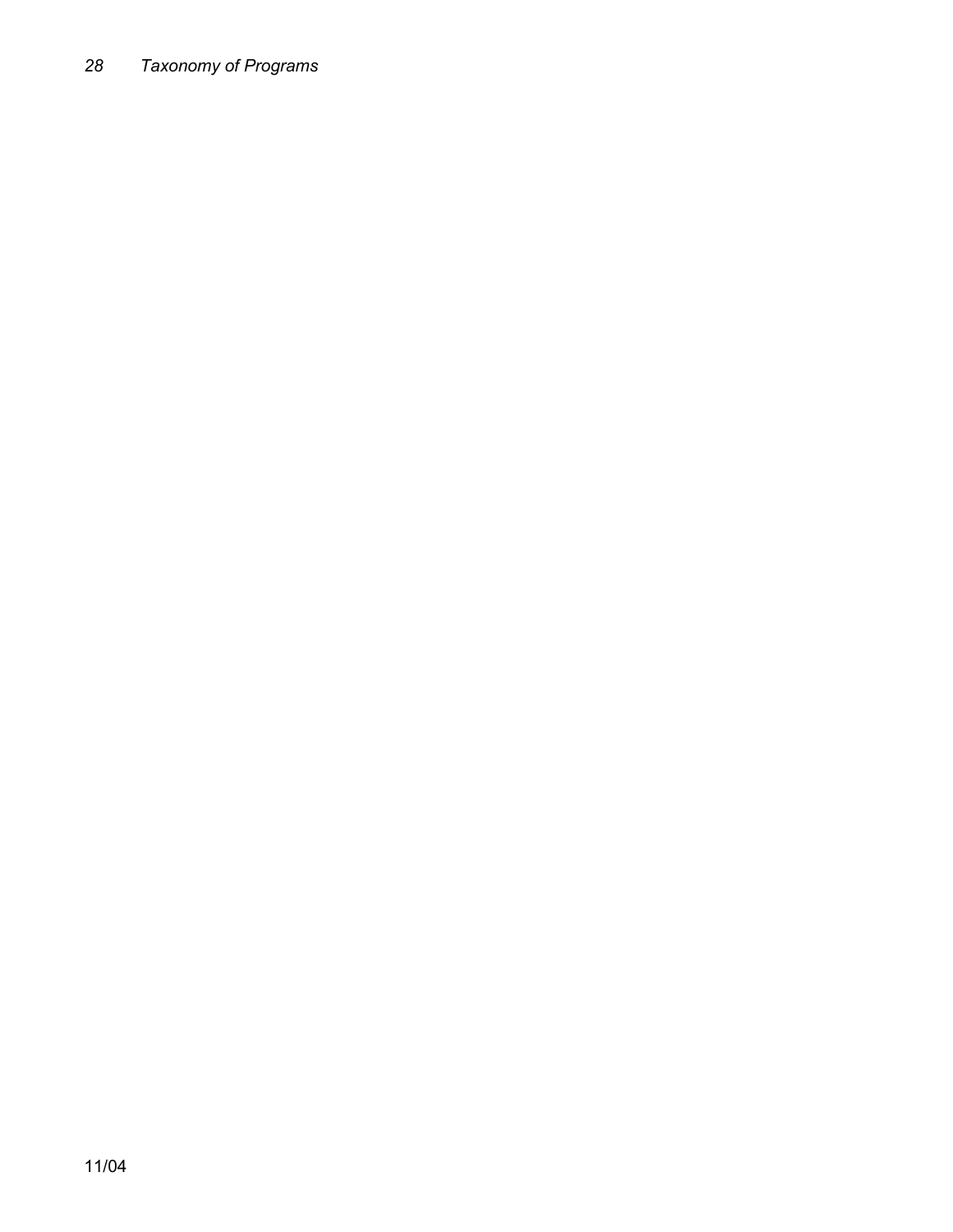# **TOP 10 – Fine and Applied Arts**

Instructional programs that study the perception, appreciation and creation of diverse modes of communicating ideas and emotion by means of visual and nonvisual representations and symbols; subject to esthetic criteria and related functions.

#### **1001.00 – Fine Arts, General**

Appreciation and production of works of art that express artistic intention.

#### **1002.00 – Art (Painting, Drawing, and Sculpture)**

Two and three dimensional techniques in the areas of painting, drawing, and sculpture.

## **1002.10 – Painting and Drawing 1002.20 – Sculpture 1002.30 – Ceramics**

#### **1004.00 – Music**

Art and technique of combining sounds of various timbres in harmonic, rhythmic and/or melodic forms, which are artistically expressive.

#### **\* 1005.00 – Commercial Music**

Performance of music in public venues under contract and related business skills and services.

## **\* 1006.00 – Technical Theater**

Techniques for communicating information, ideas, moods, and feelings through set design and construction and costuming with attention to stagecraft, function, and esthetics.

#### **1007.00 – Dramatic Arts**

Drama, theater and interpretation.

#### **1008.00 – Dance**

Techniques, composition, and choreography of dance.

#### **\* 1008.10 – Commercial Dance**

Dance performance techniques specifically for occupational applications.

# **1009.00 – Applied Design**

Theory and studio work in the application of esthetic principles to the design of useful and decorative objects and spaces.

<sup>\*</sup>Indicates a vocational program**.** 29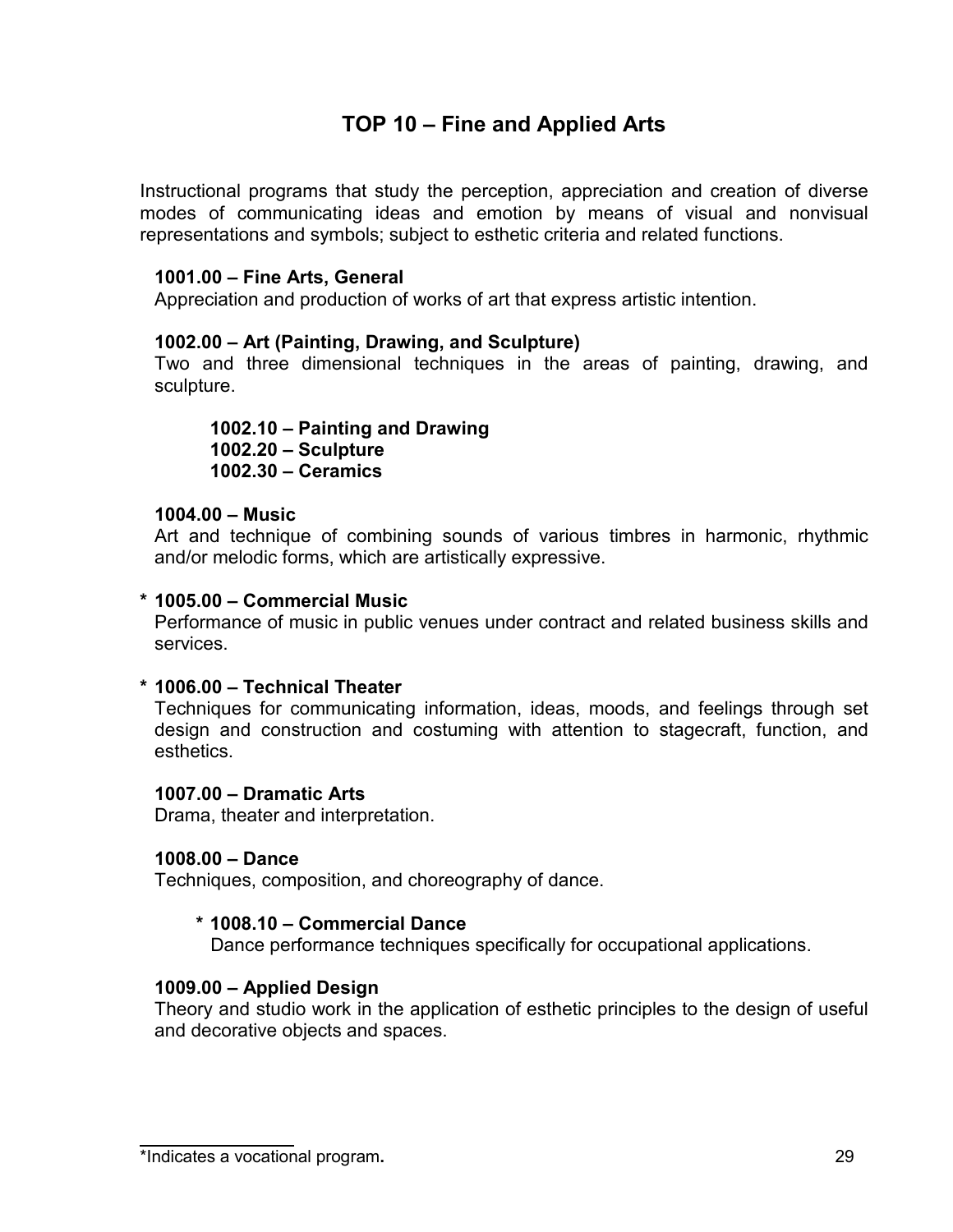## **1009.10 – Jewelry**

Application of design principles and fabrication techniques to the design, creation, and manufacture of jewelry.

## **1011.00 – Photography**

Historic development, esthetic qualities, creative processes, and practical applications of photographic imagery as a means of artistic expression.

## **\* 1012.00 – Applied Photography**

Application of esthetic principles and technical processes to the exposure, development, and marketing of photographs and photographic services.

# **\* 1013.00 – Commercial Art**

Design and execution of layouts and illustrations for advertising displays and instructional manuals, including the preparation of copy, lettering, poster, package and product design, fashion illustration, silk screening, air brushing, inks, color dynamics, and computer pre-print applications.

## **\* 1030.00 – Graphic Art and Design**

Application of artistic techniques to the effective communication of information and ideas, for commercial or technical purposes. Includes design principles, color theory, typography, concepts sketching, imaging, communication skills.

## **\* 1099.00 – Other Fine and Applied Arts**

Specify *(includes all emerging occupations)*.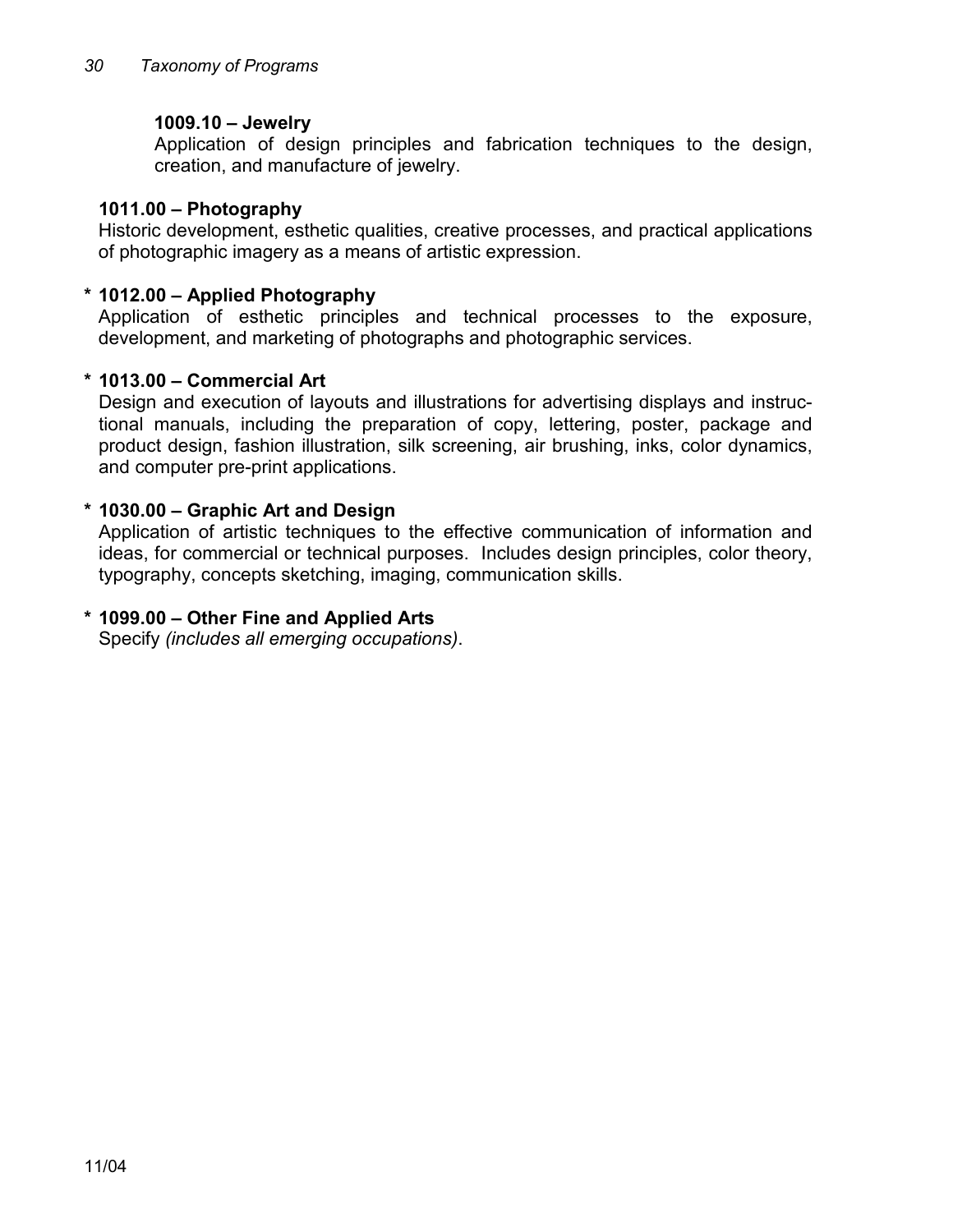# **TOP 11 – Foreign Language**

Instructional programs that study a language other than English, or related to the study of a foreign culture through exploration of the literature of that culture as expressed in the language of that culture.

#### **1101.00 – Foreign Languages, General**

Concentrated on more than one foreign language without giving full major emphasis to any one language, e.g., a minimum of 12 units in one foreign language and 6 units in another.

**1102.00 – French** Language, literature, and culture of French-speaking people.

#### **1103.00 – German**

Language, literature, and culture of German-speaking people.

#### **1104.00 – Italian**

Language, literature, and culture of Italian-speaking people.

#### **1105.00 – Spanish**

Language, literature, and culture of Spanish-speaking people.

#### **1106.00 – Russian**

Language, literature, and culture of Russian-speaking people.

#### **1107.00 – Chinese**

Language, literature, and culture of Chinese-speaking people.

#### **1108.00 – Japanese**

Language, literature, and culture of Japanese-speaking people.

#### **1109.00 – Latin**

Language, literature, and culture of Latin-speaking people.

#### **1110.00 – Greek**

Language, literature, and culture of modern or classical Greek-speaking people.

#### **1111.00 – Hebrew**

Language, literature, and culture of Hebrew -speaking people.

#### **1112.00 – Arabic**

Language, literature, and culture of Arabic-speaking people.

<sup>\*</sup>Indicates a vocational program**.** 31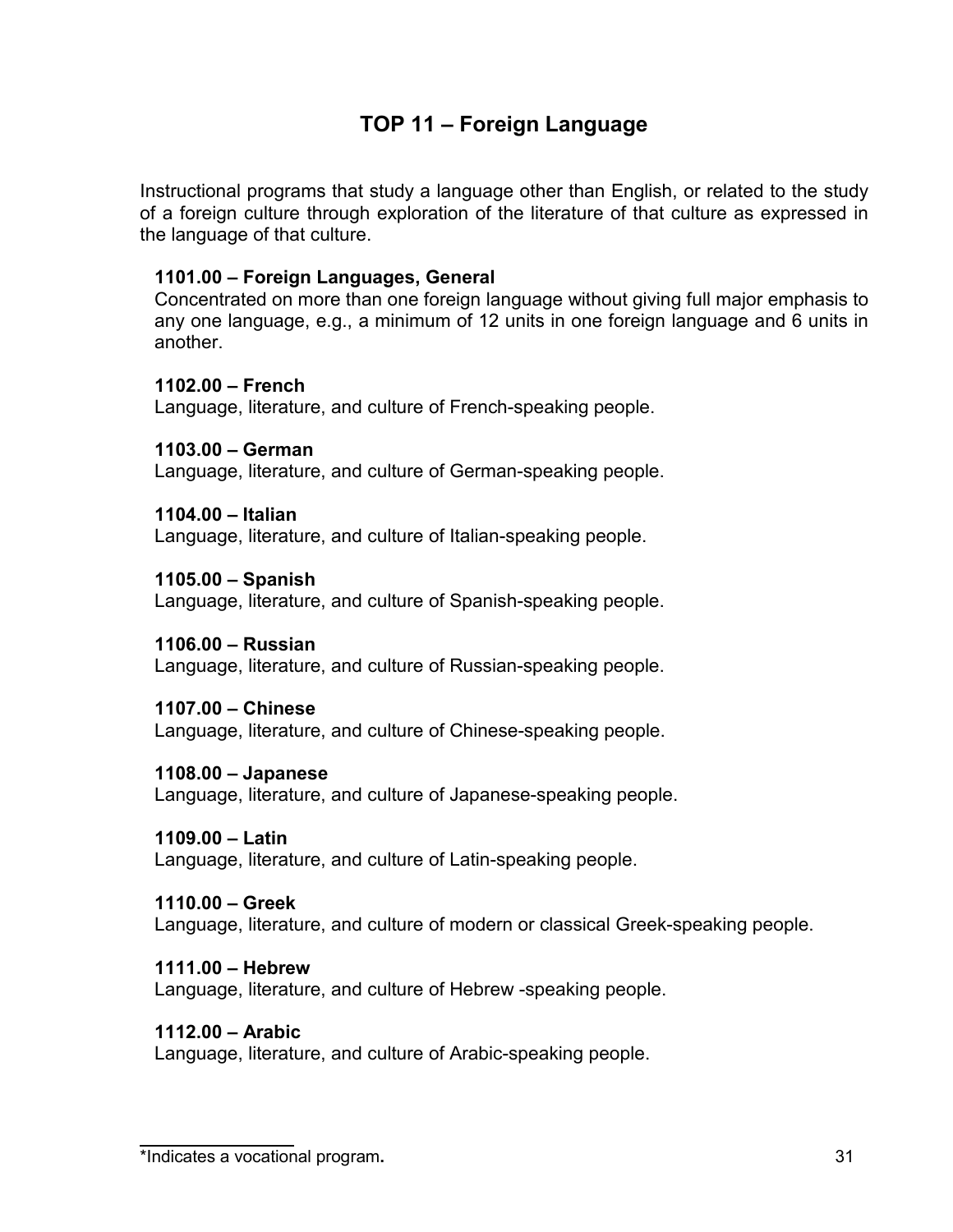## **1116.00 – African Languages (Non-Semitic)**

Language, literature, and culture of the African peoples, such as Coptic, Berber, Igbo, Yoruba, Amharic, Hausa, Egyptian, and Swahili.

## **1117.00 – Asian, South Asian, and Pacific Islands (Chinese and Japanese excluded)**

Language, literature, and culture of Asian-speaking people other than Chinese and Japanese.

## **1117.10 – Filipino (Tagalog)**

Language, literature, and culture of Filipino-speaking people.

#### **1117.20 – Vietnamese**

#### **1117.30 – Korean**

#### **1119.00 – Portuguese**

Language, literature, and culture of Portuguese-speaking people.

#### **1199.00 – Other Foreign Languages**

Specify.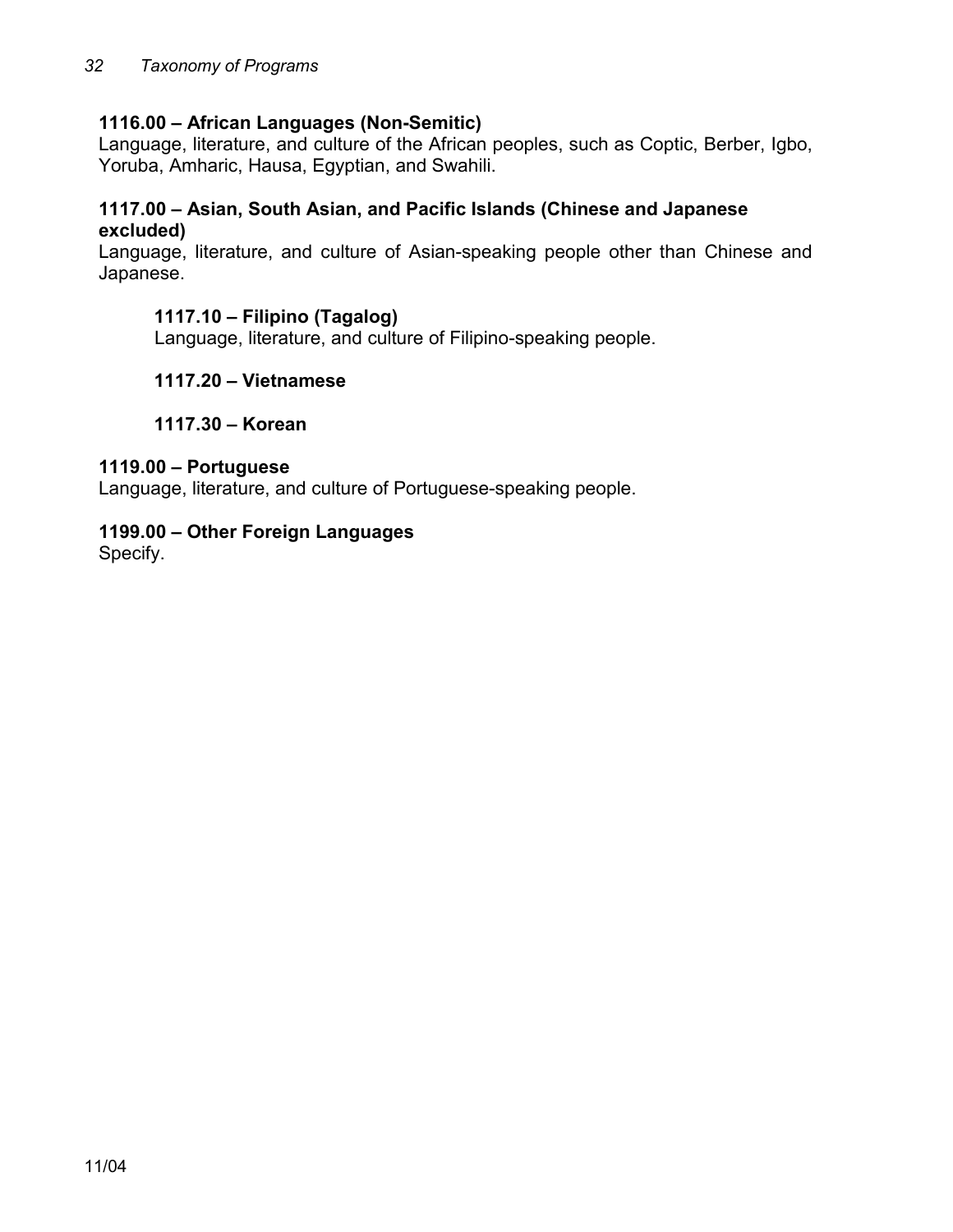# **TOP 12 – Health**

Instructional programs that study the theories and techniques for the restoration or preservation of mental and physical health through the use of drugs, surgical procedures, manipulations, or other curative or remedial methods.

#### **\* 1201.00 – Health Occupations, General**

General and introductory occupational programs in the health occupations. Does not include transfer preparation programs (see 1260.00).

## **\* 1202.00 – Hospital and Health Care Administration**

Planning, organizing, and administering a hospital or other health care facility.

## **\* 1205.00 – Medical Laboratory Technology**

Application of chemical, physical science, engineering, and technological concepts, principles, and practices to human and other living systems.

#### **\* 1205.10 – Phlebotomy**

Principles and practices for puncturing the skin to give injections, and puncturing veins or arteries to obtain blood samples for analysis and diagnosis.

## **\* 1206.00 – Physicians Assistant**

Physician–delegated functions in the areas of general practice, family medicine, internal medicine, obstetrics, emergency medicine, or in other specific areas of patient care.

#### **\* 1208.00 – Medical Assisting**

Administrative, clerical or technical support services for a licensed physician, podiatrist, or health care services plan, and related support functions in a health care facility.

#### **\* 1208.10 – Clinical Medical Assisting**

Principles and techniques to assist with patient care and examination in health care offices and clinics. Includes taking vital signs, preparing patient, assisting with physical exams, collecting specimens, performing basic laboratory tests, and maintaining examination rooms. May include administration of oral or injectable medications under direction of a nurse or physician.

# **\* 1208.20 – Administrative Medical Assisting**

Principles and techniques to assist with administration in health care offices and clinics. Includes receptionist duties, maintaining patient records, billing, insurance, bookkeeping, appointments, and scheduling.

<sup>\*</sup>Indicates a vocational program**.** 33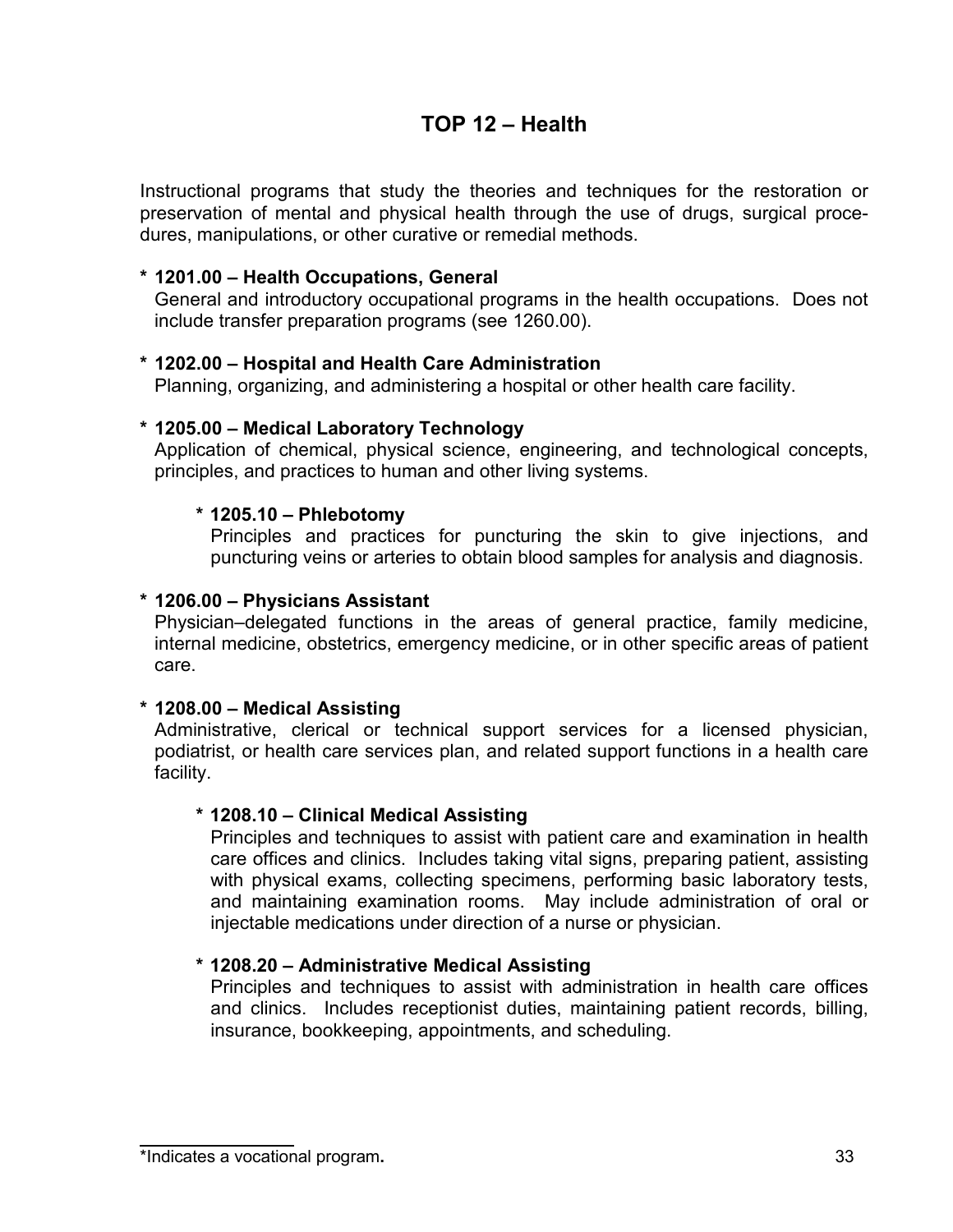## **\* 1208.30 – Health Facility Unit Coordinator**

Procedures and techniques for the administrative and clerical support of a nursing unit in a hospital or other health care facility.

## **\* 1209.00 – Hospital Central Service Technician**

Services and techniques used in support of patient care, such as receipt, evaluation, storage and distribution of supplies, equipment, and instruments, including sterile processing.

# **\* 1210.00 – Respiratory Care/Therapy**

Clinical assistance in the diagnosis, treatment, and rehabilitation of acute and chronic respiratory disease, including pulmonary function, drug administration, mechanical ventilation, medical gas therapy, airway management, patient assessment, and assistance to the physician in carrying out special procedures, and as part of emergency and life-support team.

## **\* 1211.00 – Polysomnography**

Diagnosis and treatment of disorders of sleep and daytime alertness, and evaluation of various treatment methods.

## **\* 1212.00 – Electro-Neurodiagnostic Technology**

Techniques used to perform non-invasive diagnostic procedures on the nervous system, including electroencephalography.

#### **\* 1213.00 – Cardiovascular Technician**

Principles and techniques used in performing invasive, noninvasive, and peripheral examinations of the cardiovascular system to aid in diagnoses and therapeutic treatments

#### **\* 1214.00 – Orthopedic Assistant**

Principles and techniques used in assisting a physician to apply and remove casts, assemble traction apparatus, fit straps and splints, assemble exercise frames, and adjust crutches and canes.

#### **\* 1215.00 – Electrocardiography**

Prepares individuals in the operation and maintenance of electrocardiograph machines

# **\* 1217.00 – Surgical Technician**

Procedures, skills, and use of equipment to assist in surgery.

# **\* 1218.00 – Occupational Therapy Technology**

Techniques of rehabilitation, patient evaluation, and treatment planning, under the supervision of an occupational therapist or other healthcare provider.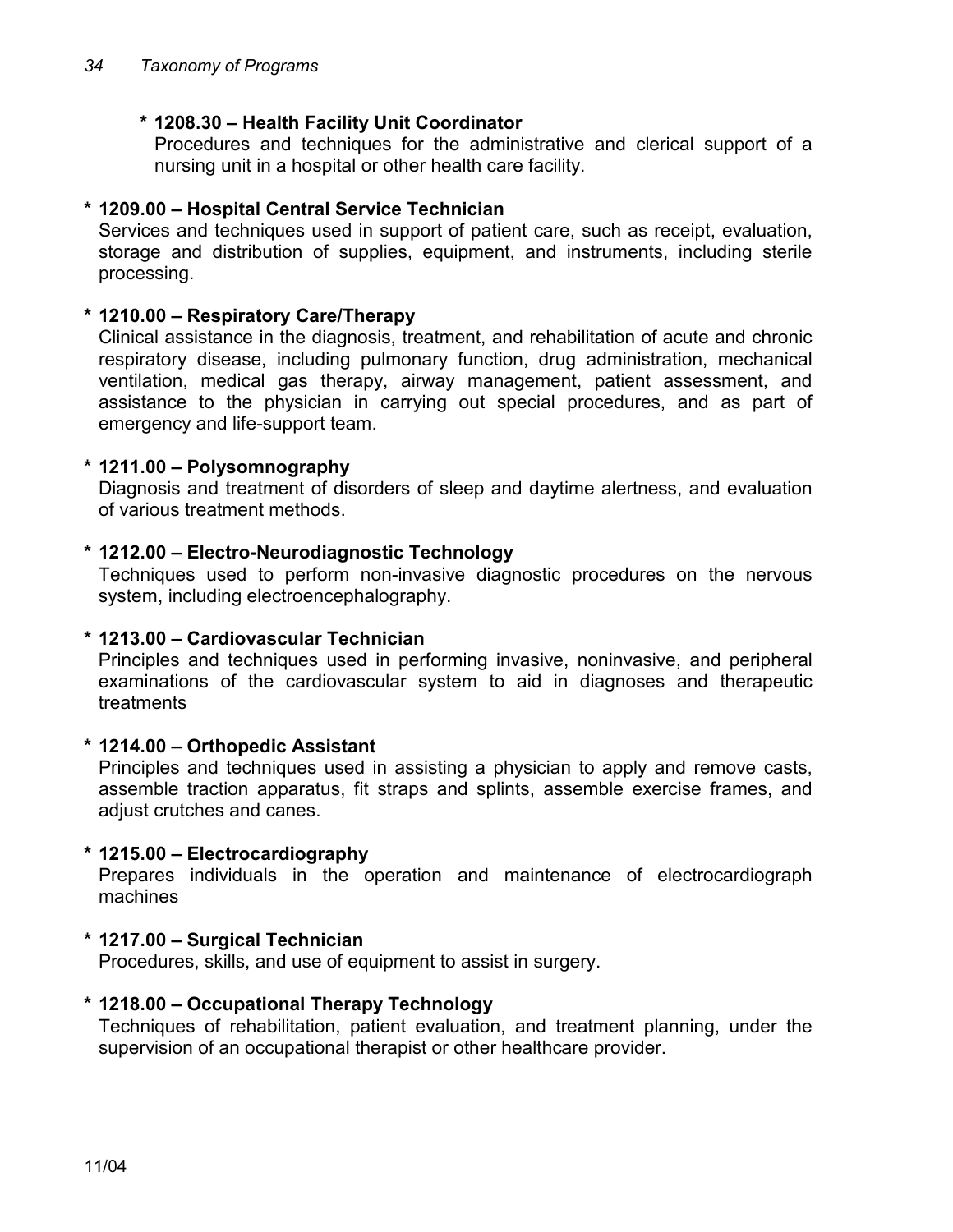## **\* 1219.00 – Optical Technology**

Theory of vision and lenses and techniques for the application of those principles to assisting in vision care.

## **\* 1220.00 – Speech-Language Pathology and Audiology**

Principles and procedures used to assist in the diagnosis, treatment, and prevention of hearing and speech disorders under the supervision of a licensed speech-language pathologist or audiologist.

## **\* 1221.00 – Pharmacy Technology**

Principles and procedures used to assist in maintaining and dispensing pharmaceutical supplies and medications.

## **\* 1222.00 – Physical Therapist Assistant**

Principles and procedures used to assist a physical therapist in implementing a prescribed plan of therapy for a patient, including patient instruction and administration of treatments.

## **\* 1223.00 – Health Information Technology**

Compilation and maintenance of medical records, development of statistical reports, coding of diseases and operations, maintenance of indexes, and handling of requests for medical records information.

#### **\* 1223.10 – Health Information Coding**

Training to assign numerical codes to diagnoses, symptoms, and procedures using standard international classifications and terminology.

#### **\* 1224.00 – School Health Clerk**

Provision of non-invasive health support services to children in the education system, under supervision of a school nurse or school administration

#### **\* 1225.00 – Radiologic Technology**

Principles and techniques used in diagnostic radiography. Including radiographic techniques, radiation protection, equipment maintenance, and film processing and darkroom techniques.

#### **\* 1226.00 – Radiation Therapy Technician**

Application of radioactive substances to patients for diagnostic and therapeutic purposes.

# **\* 1227.00 – Diagnostic Medical Sonography**

Techniques used to assist physicians in diagnosing disease or injury by means of high-frequency sound waves (ultrasound) that create body images showing the shape and composition of body tissues.

# **\* 1228.00 – Athletic Training and Sports Medicine**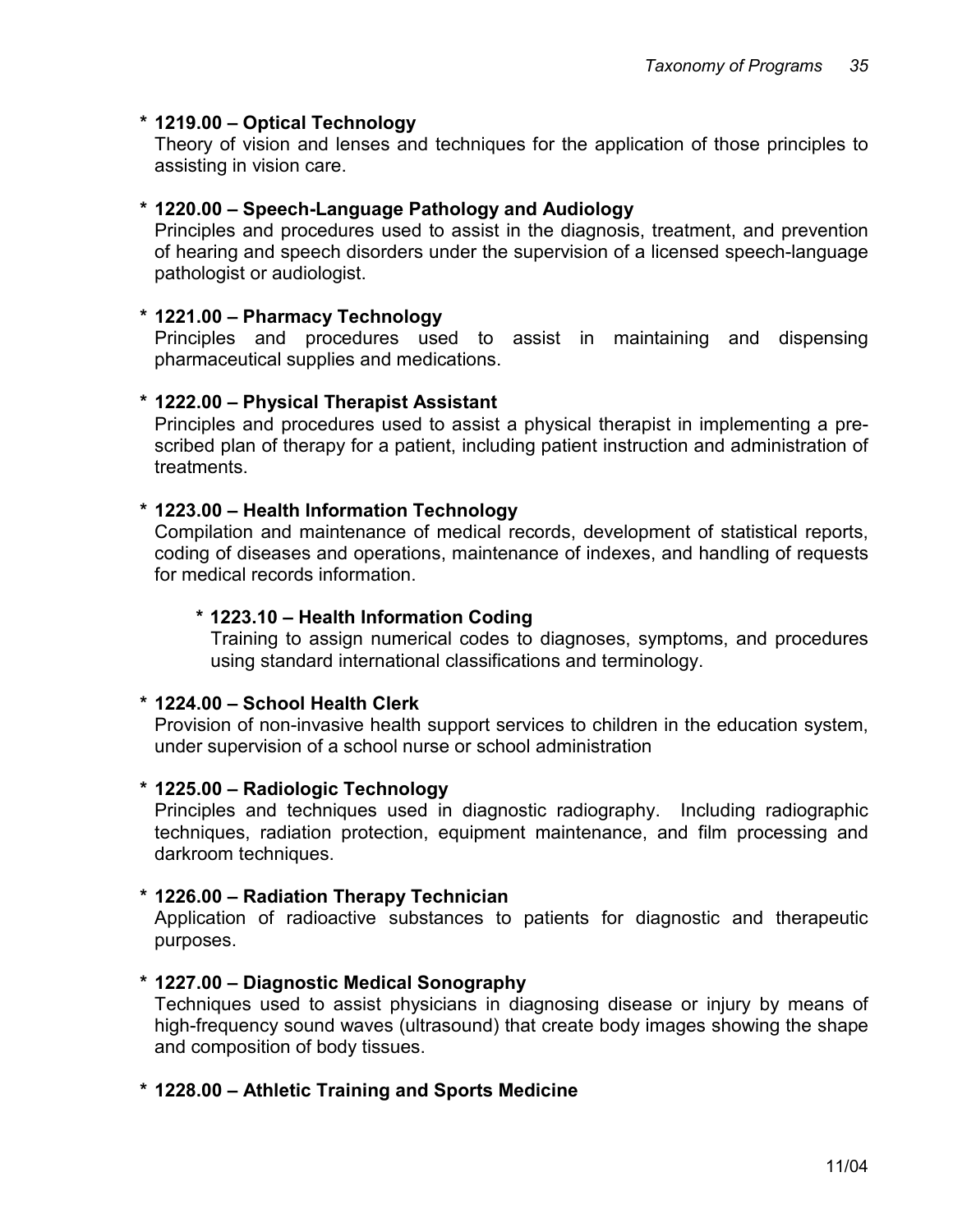Programs to prepare for employment in athletic training, injury treatment, rehabilitation, fitness assessment, and related fields.

#### **\* 1230.00 – Nursing**

Principles and techniques for assisting the individual, sick or well, in the performance of those activities contributing to health or to recovery.

#### **\* 1230.10 – Registered Nursing**

Programs leading to licensure by the Board of Registered Nursing. Includes nursing care in specialty areas.

#### **\* 1230.20 – Licensed Vocational Nursing**

Programs leading to vocational nurse licensure by the Board of Vocational Nursing and Psychiatric Technicians. Technical and manual nursing skills, practiced under the direction of a registered nurse, physician, or other medical staff, specific to the scope of practice of the licensed vocational nurse.

#### **\* 1230.30 – Certified Nurse Assistant**

Routine nursing services of patients in hospitals or long term care facilities practiced under the direction of nursing or medical staff, and specific to the nurse assistant certification examination. Includes Acute Care Nurse Assistant.

#### **\* 1230.80 – Home Health Aide**

Principles and techniques used to assist elderly, convalescent, or disabled patients in their homes by providing for their health care needs.

#### **\* 1239.00 – Psychiatric Technician**

Principles and techniques used in the care of mentally disordered, developmentally disabled and emotionally disturbed patients, in a variety of health care settings specific to the licensure examination.

#### **\* 1240.00 – Dental Occupations**

Programs related to dental services.

#### **\* 1240.10 – Dental Assistant**

Techniques used in the clinical chairside procedures of dentistry, including preparation of the patient, radiographic exposures, the mixing of dental materials, dental office management specific to the licensure examination.

#### **\* 1240.20 – Dental Hygienist**

Oral health education, control of oral disease, preventive, educational, and therapeutic techniques used in dental treatments specific to the licensure examination.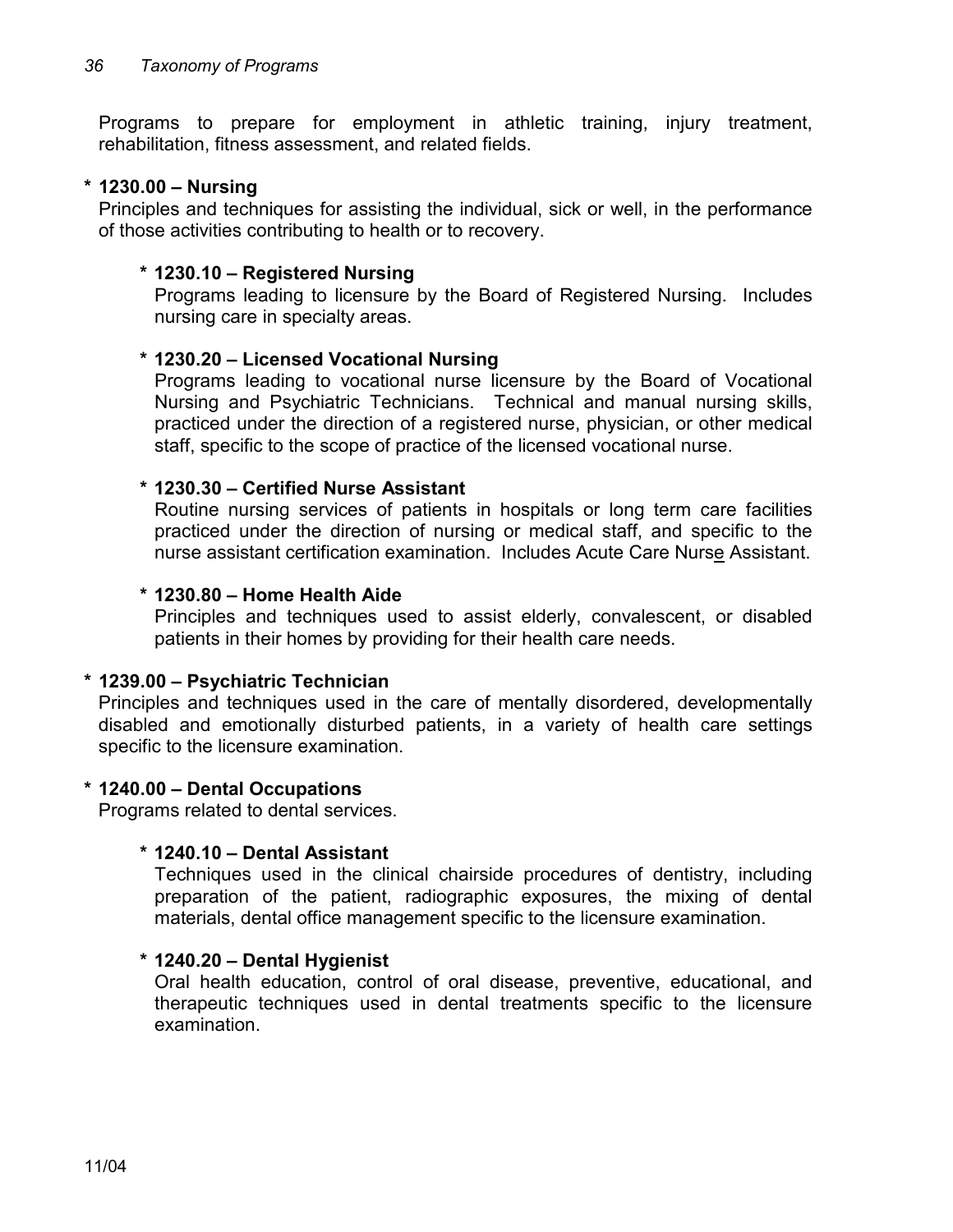## **\* 1240.30 – Dental Laboratory Technician**

Construction and repair of dental appliances; operations and procedures used in support of a dentist or orthodontist.

## **\* 1250.00 – Emergency Medical Services**

Pre-hospital, emergency medical diagnostic procedure, treatment, and comprehensive care in medical crises, including emergency vehicle operation and patient transportation procedures, including training specific to the certification standards for the EMT-1 or EMT-2 certifications.

## **\* 1251.00 – Paramedic**

Training specific to the certification standards for EMT-P (Paramedic).

## **\* 1255.00 – Mortuary Science**

Preparation for burial, embalming, cremating, and other methods of disposition in conformity with legal requirements, and the conduct of funerals.

#### **1260.00 – Health Professions, Transfer Core Curriculum**

Studies that satisfy the academic transfer requirements of the core curriculum for health professions.

## **\* 1261.00 – Community Health Care Worker**

Preparation for facilitators, advocates, and referral workers linking health care and related social services with affected recipient communities.

# **\* 1262.00 – Massage Therapy**

Preparation for certified practice of various styles of massage, such as Swedish, sports, and deep tissue, for therapeutic and relaxation purposes, including business aspects of massage practice.

#### **\* 1299.00 – Other Health Occupations**

Specify *(includes all emerging occupations)*.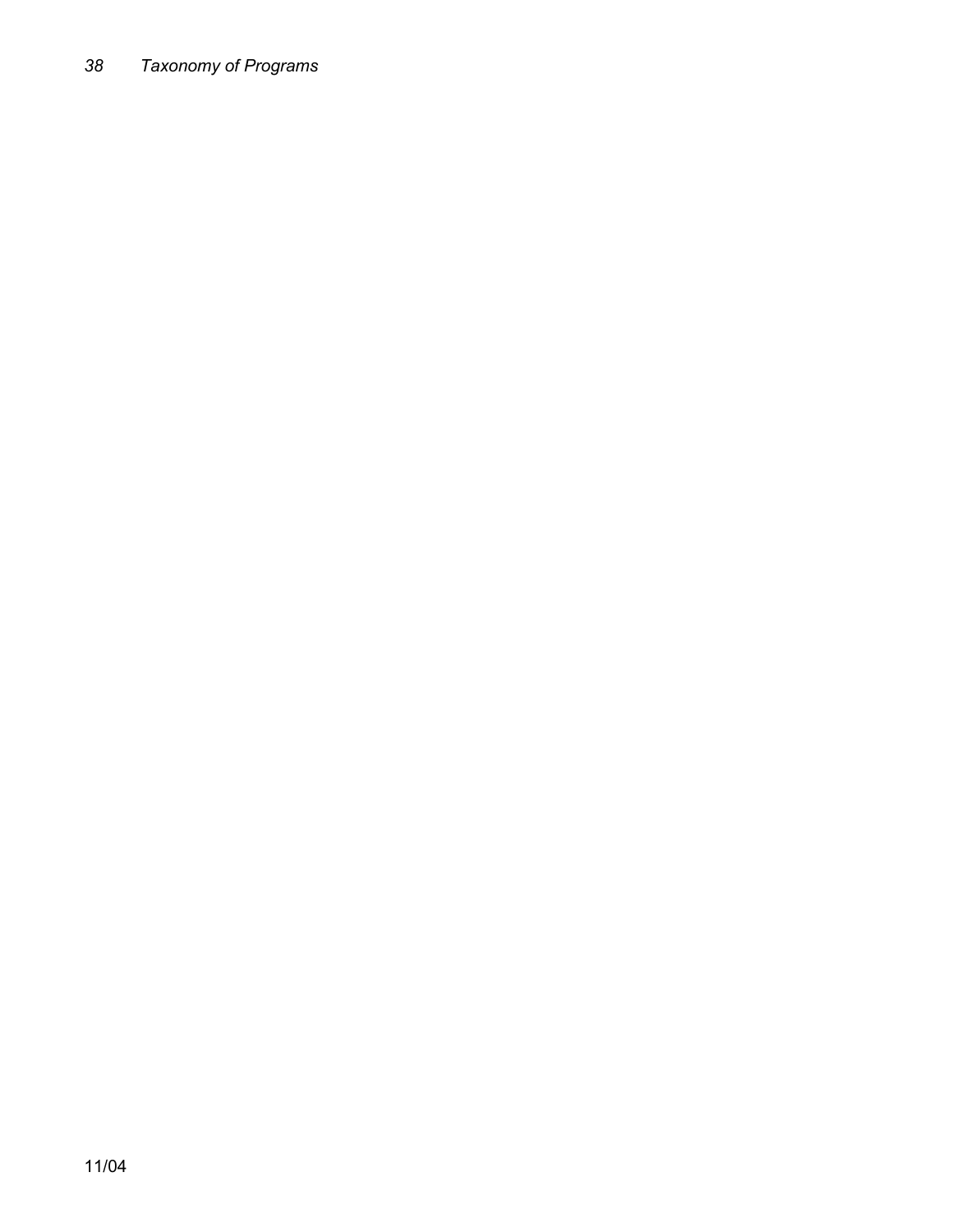# **TOP 13 – Family and Consumer Sciences**

Instructional programs that study the relationship between the physical, social, emotional and intellectual environment in and of the home and family and the development of individuals, including programs in child development, family studies, gerontology, fashion, interior design and merchandising, consumer services, foods and nutrition, culinary arts, and hospitality.

#### **\* 1301.00 – Family and Consumer Sciences, General**

General programs in family and consumer sciences, including life management, how individuals develop and function in family, work, and community settings, and how they relate to their physical, social, emotional, and intellectual environments. Prepares individuals to balance personal, family and work responsibilities throughout the life cycle. May include introductory courses in fashion, nutrition and foods, interiors, family studies, child development. Programs may lead to transfer or to practical and occupational outcomes.

#### **\* 1301.10 – Consumer Services**

Programs intended to prepare directly for employment related to consumer communication and services in the public sector or businesses, such as finance, retail, utilities, and telecommunications. Includes responding to consumer problems and trends and providing information. Generally includes courses in business and well as courses in family and consumer sciences

#### **\* 1302.00 – Interior Design and Merchandising**

Design and its functional application to the environment, housing, furnishings, accessories, and equipment to provide commercial and residential environments that meet the psychological, sociological, emotional, and physical needs of the users and protect the health, safety, and welfare of the general public.

#### **\*1303.00 – Fashion**

Fashion and its influence on individuals and society, including fashion's principles and concepts as related to design, construction, merchandising and selection; and the study of textiles involving the design, production, finishing, characteristics, selection, use, and care of fibers and fabrics.

#### **\* 1303.10 – Fashion Design**

Design and construction of garments.

#### **\*1303.20 – Fashion Merchandising**

Merchandising of fashion and related articles in retail and wholesale establishments.

<sup>\*</sup>Indicates a vocational program**.** 39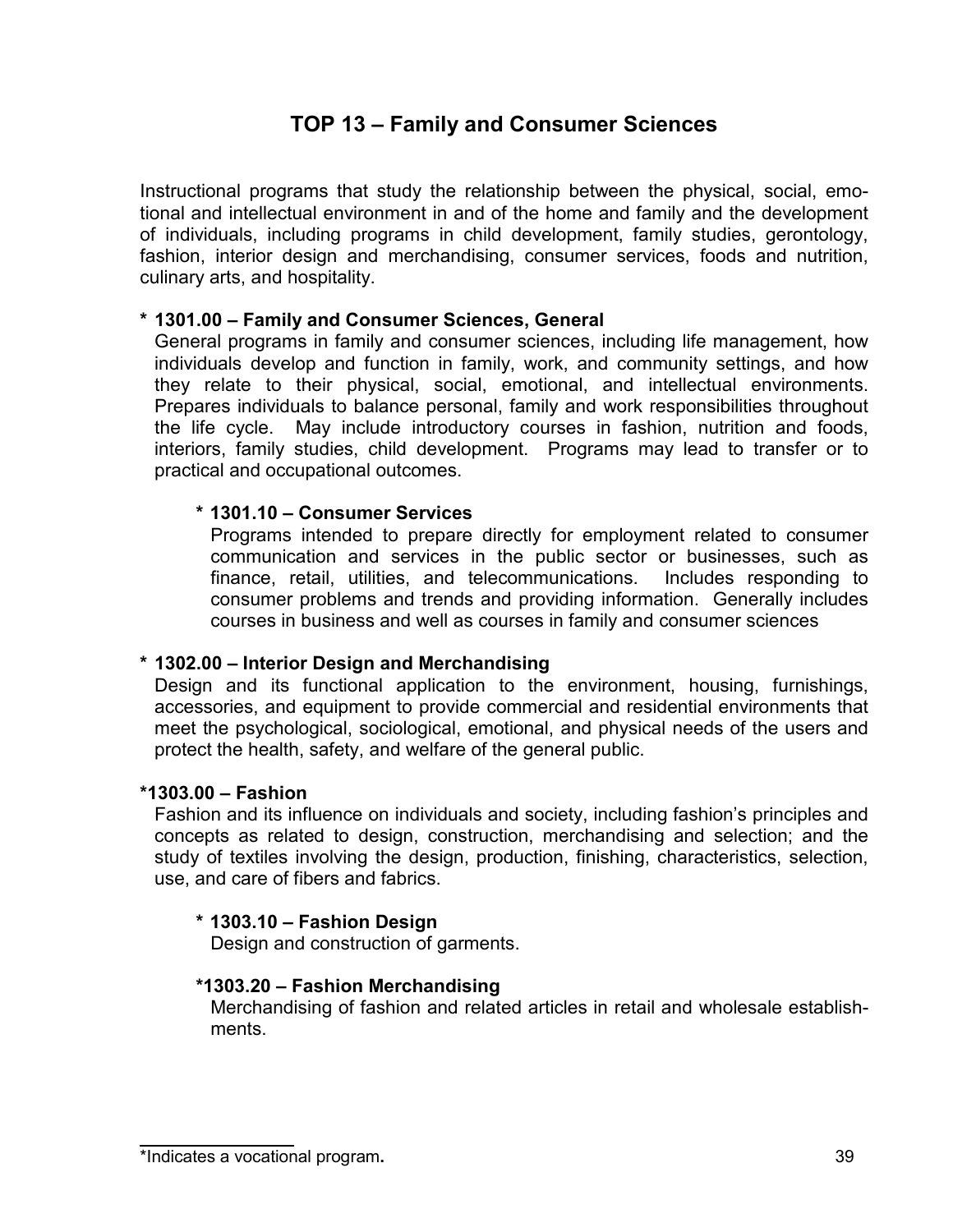#### **\* 1303.30 – Fashion Production**

Construction, alteration, and finishing of garments to industry or customer specifications.

#### **\* 1305.00 –Child Development/Early Care and Education**

Intellectual, psychosocial, and physical development of children. Principles and practices in the care and education of children.

## **\* 1305.20 – Children with Special Needs**

Principles and practices necessary for the care and education of children with special needs and their families.

## **\* 1305.40 – Preschool Age Children**

Principles and practices necessary for working with children ages three through five.

## **\* 1305.50 – The School Age Child**

Principles and practices necessary for working with school age children and youth in out-of-school settings, such as before and after school programs, recreational activities, youth centers, and summer camps.

## **\* 1305.60 – Parenting and Family Education**

Principles and practices of working with individuals in all family forms to positively affect their relationships and dynamics.

# **\* 1305.70 – Foster and Kinship Care**

Education and training for foster parents and kinship parents to meet the educational, emotional, behavioral and developmental needs of children and youth in the foster care system.

#### **\* 1305.80 – Child Development Administration and Management**

Principles and practices of managing all programs in child development, and early care and education.

# **\* 1305.90 – Infants and Toddlers**

Principles and practices necessary for working with children younger than three years old.

# **\* 1306.00 – Nutrition, Foods, and Culinary Arts**

Principles and techniques of food preparation, food management, food production services and related technologies, and the fundamentals of nutrition, nutrition education, and nutrition care affecting human growth and health maintenance.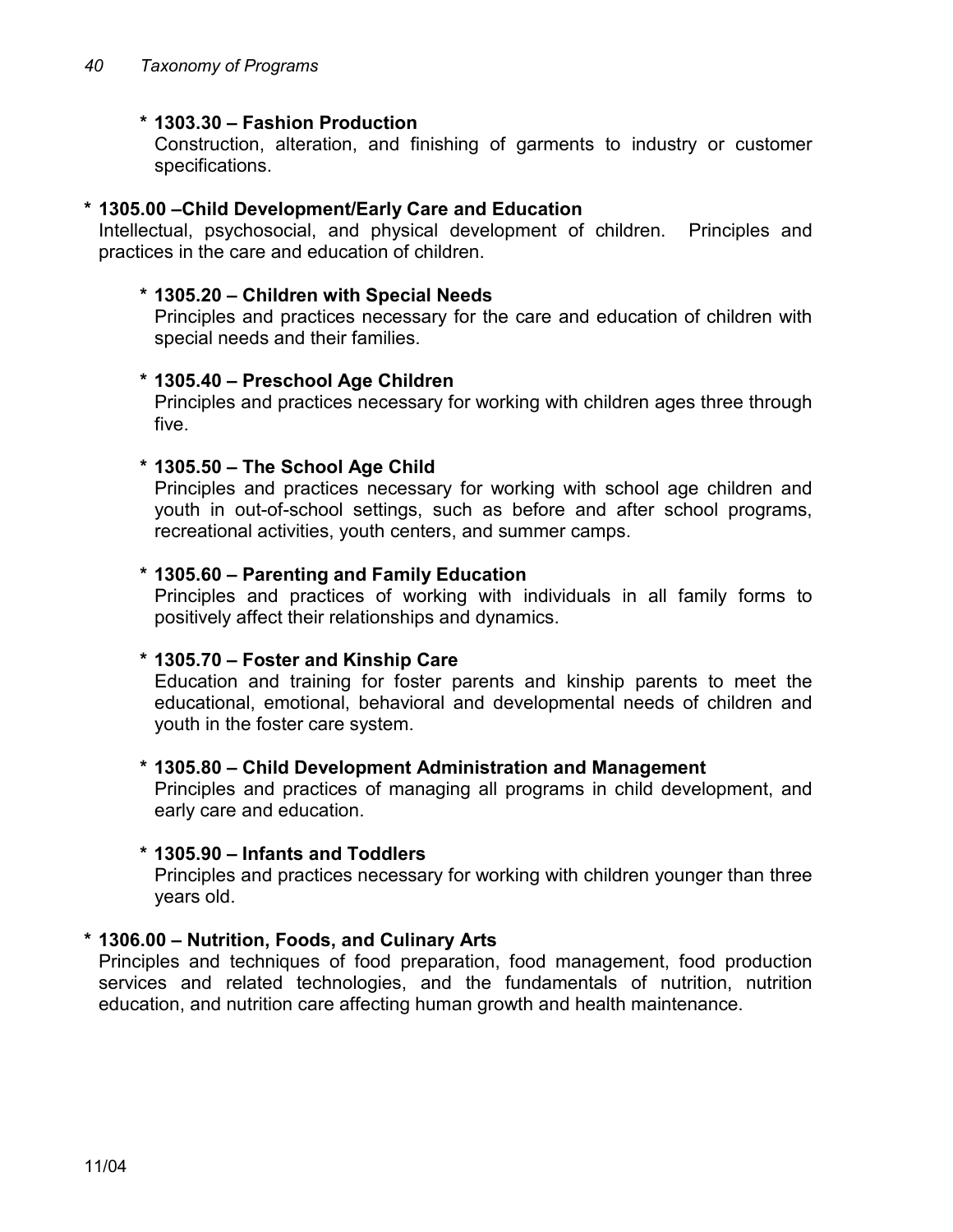## **\* 1306.20 – Dietetic Services and Management**

Programs providing training in institutional food services and the management and supervision of such services, as Dietary Managers, Dietary Service Supervisors, and similar positions. Includes food services in schools, hospitals, nursing facilities, and other noncommercial settings.

#### **\* 1306.30 – Culinary Arts**

Selection, storage, preparation, and service of food in quantity, including the culinary techniques used by chefs, institutional cooks, bakers, and catering services.

#### **\*1306.60 – Dietetic Technology**

Programs leading to national certification as a dietetic technician by the American Dietetic Association

#### **\* 1307.00 – Hospitality**

Organization and administration of hospitality services, management, and training of personnel, including restaurant and food service management, hotel/motel or resort management, and convention and special events planning. Includes combined hotel/restaurant management programs.

#### **\* 1307.10 – Restaurant and Food Services and Management**

Management and supervision of food and beverage service operations. Includes server and bartender training.

#### **\* 1307.20 – Lodging Management**

Preparation to manage places of lodging such as hotels, motels and inns. Includes supplies purchasing and control, facilities design and planning, hospitality law, personnel and financial management, marketing, events management, and front desk operations.

#### **\* 1307.30 – Resort and Club Management**

Preparation to plan, manage, and market comprehensive vacation facilities, golf courses, casinos, time-share resorts and the like.

#### **\* 1308.00 – Family Studies**

Basic human developmental and behavioral characteristics of the individual within the context of the family, and over the lifespan. Includes human growth and development, the family as a social unit, and relationships.

#### **\* 1309.00 – Gerontology**

Principles and practices of working with older adults. Includes physical, social, economic, emotional, health care and support services needs and concerns, related legislation, and community resources.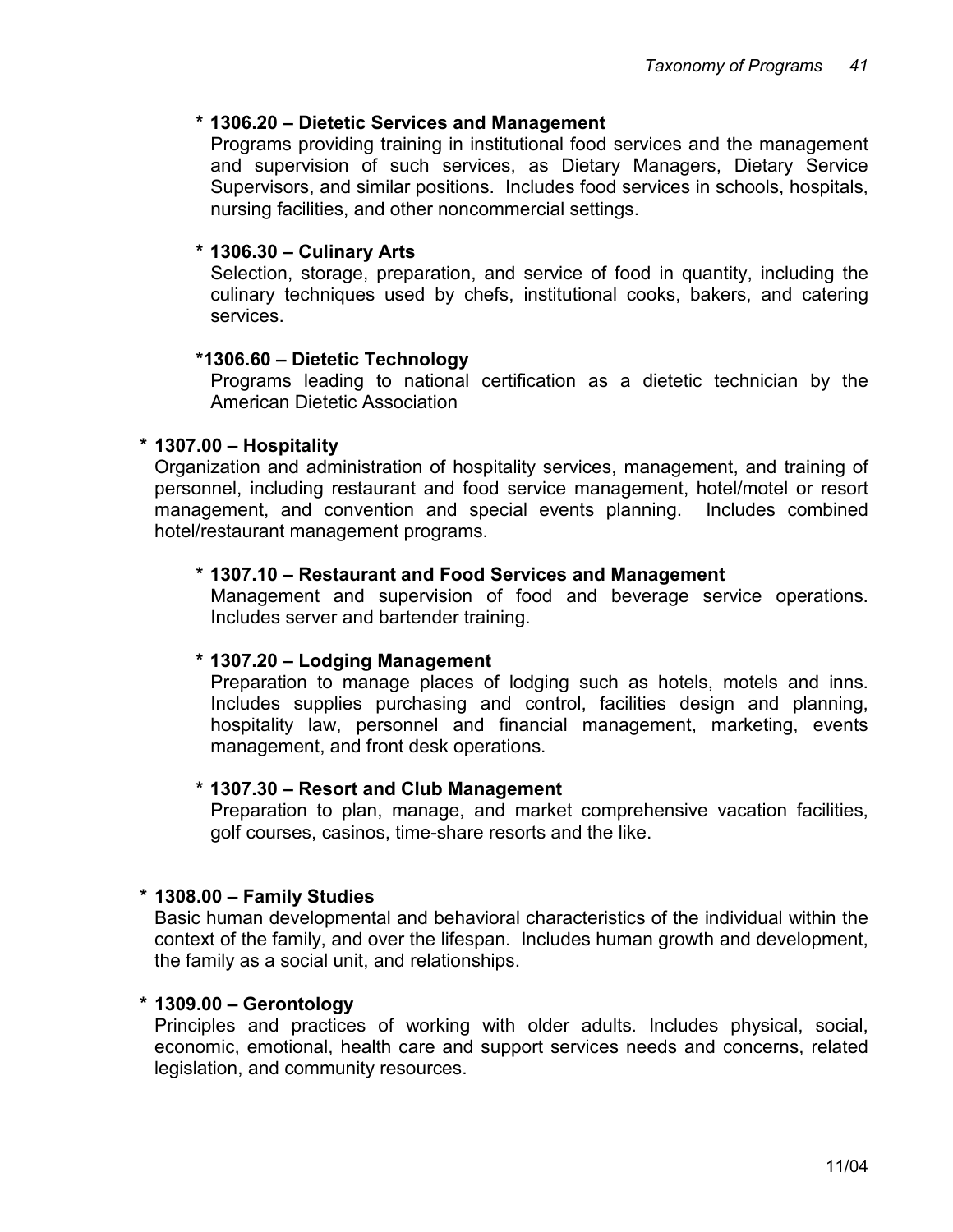#### **\* 1399.00 – Other Family and Consumer Sciences** Specify *(includes all emerging occupations)*.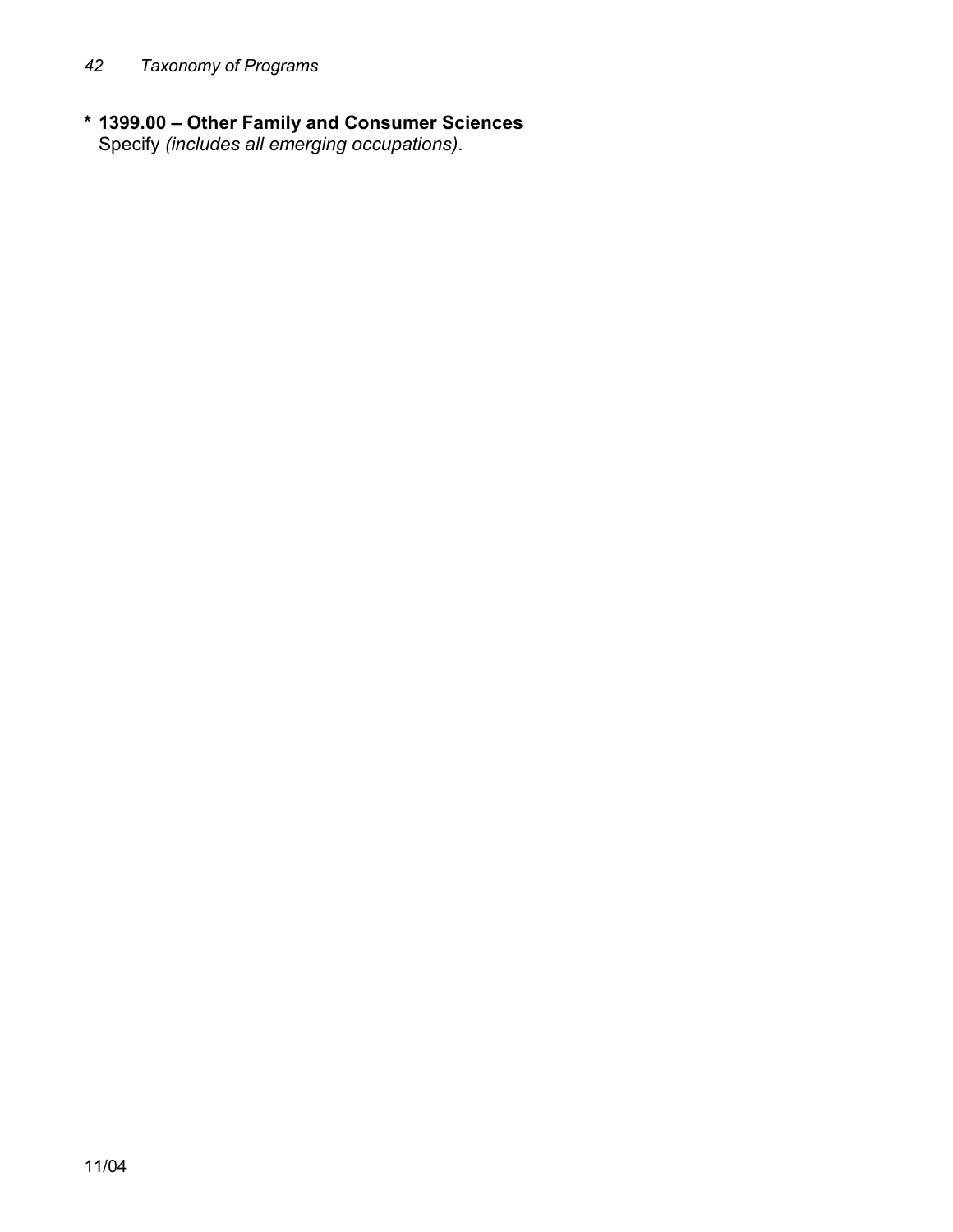# **TOP 14 – Law**

Instructional programs that study the principles and procedures developed and enforced by institutions of government for the social order in the form of legislation, decisions, regulations, and orders.

#### **1401.00 – Law, General**

Legal customs, practices, and rules of society and the states. Includes pre-law programs.

#### **\* 1402.00 – Paralegal**

Legal terminology, forms and procedures; general legal concepts; principles and techniques of legal research, including analysis of legal issues, documentation of appropriate legal precedents, and presentation of research findings useable by attorneys, judges, and others.

**1499.00 – Other Law** Specify.

<sup>\*</sup>Indicates a vocational program**.** 43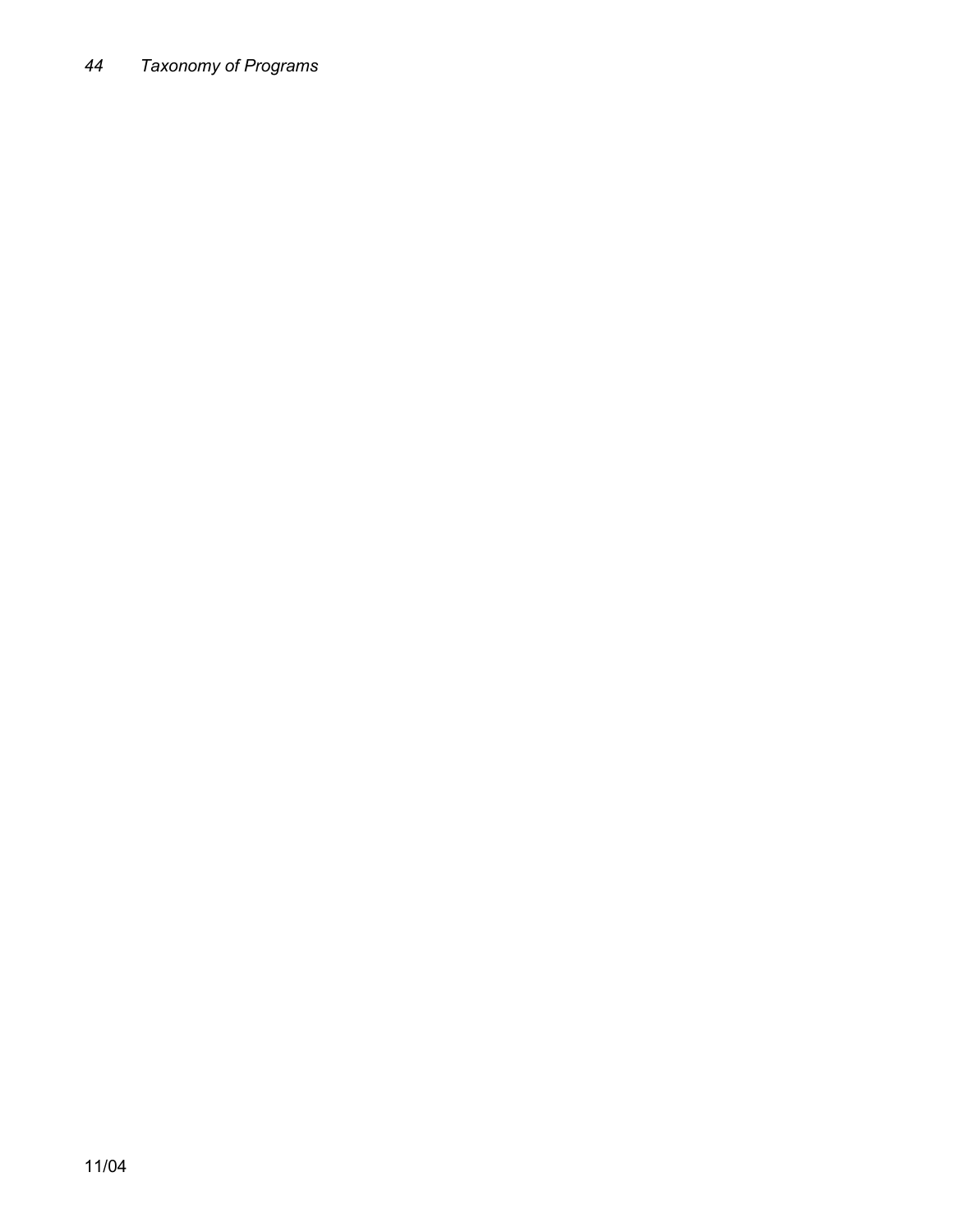# **TOP 15 – Humanities (Letters)**

Instructional programs that study language and literature, philosophy and value systems related to ancient and modern cultures and the expression of those systems in creative works and cultural artifacts.

#### **1501.00 – English**

Written expression, reading, literature, and literary criticism.

#### **1501.10 – Linguistics**

Study of language, language development, and relationships among languages from a humanistic and/or scientific perspective.

#### **1502.00 – Language Arts**

Programs that combine English, speech communication, and/or foreign language and other humanistic or communications-related disciplines.

#### **1503.00 – Comparative Literature**

Comparison of literature of different cultures or eras, based on such dimensions as genre, theme, literary period, and language source.

#### **1504.00 – Classics**

Historical works of literature, religious thought, intellectual and social history and related art forms accepted as seminal in a culture or discipline.

#### **1506.00 – Speech Communication**

Theory and methods of group communication and public address, including the development and use of language and the analysis of speech and other communication behaviors and actions.

#### **1507.00 – Creative Writing**

Short story, poetry, and novel, including the detailed study of published models with emphasis on the creative process.

#### **1509.00 – Philosophy**

Critical examination of the categories for describing reality, the nature and contexts of human experience, the methodology of rational inquiry, and criteria of practice, including ethics, esthetics, logic, and the history of ideas.

#### **1510.00 – Religious Studies (Theological professions excluded)**

Nature, function, origin, history, and tenets of the various religions.

# **1599.00 – Other Humanities**

Specify.

<sup>\*</sup>Indicates a vocational program**.** 45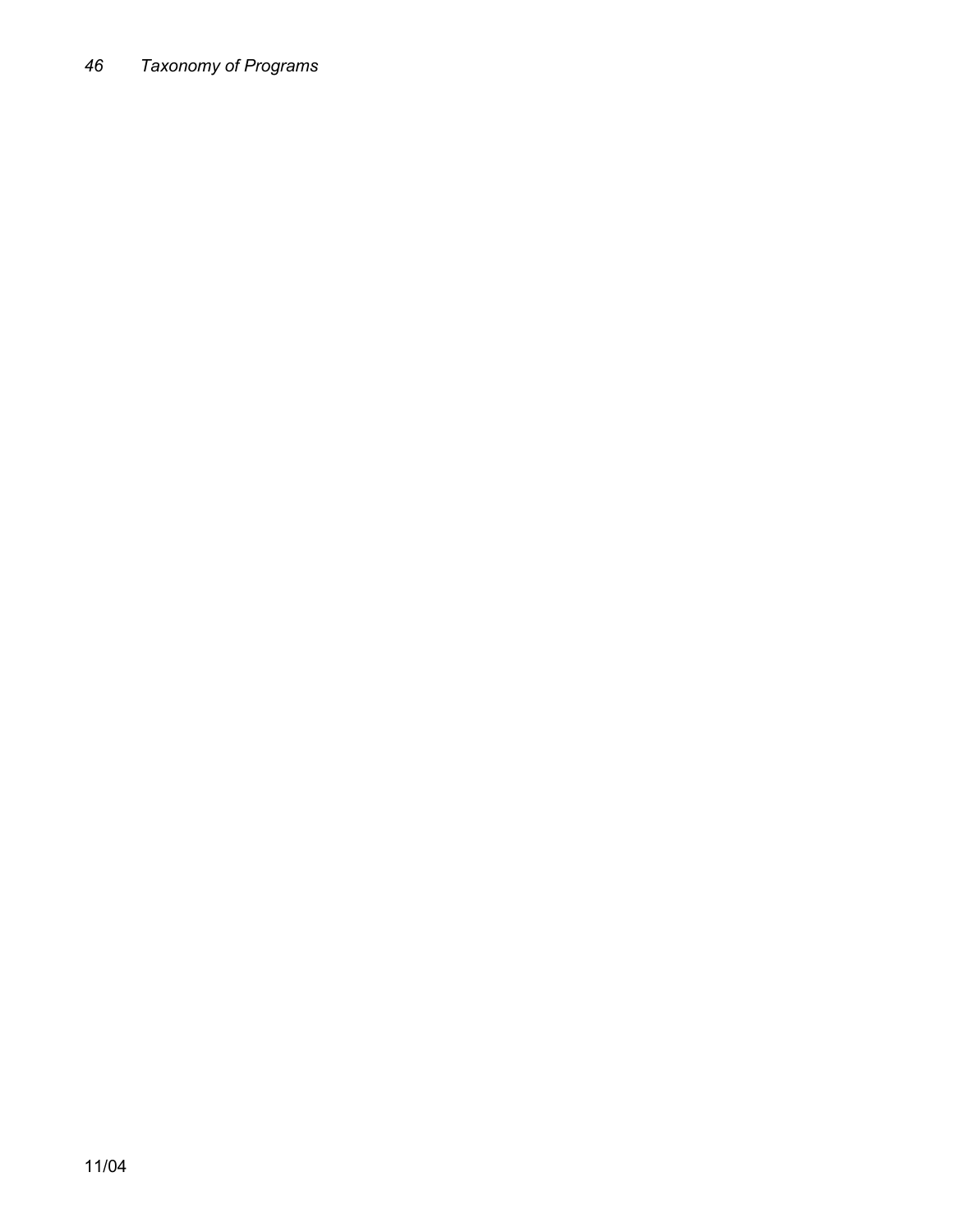# **TOP 16 – Library Science**

Pre-professional transfer and paraprofessional programs that prepare individuals to assist professional librarians in acquiring and organizing media collections, and assisting in research and other services related to those resources.

#### **1601.00 – Library Science, General**

Introduction to the structures and procedures of acquiring and organizing collections of resource materials in print and other media and conducting research using those resources.

# **\* 1602.00 – Library Technician (Aide)**

Techniques necessary to assist librarians or to conduct library activities under the direction of library staff.

# **1699.00 – Other Library Science**

Specify.

<sup>\*</sup>Indicates a vocational program**.** 47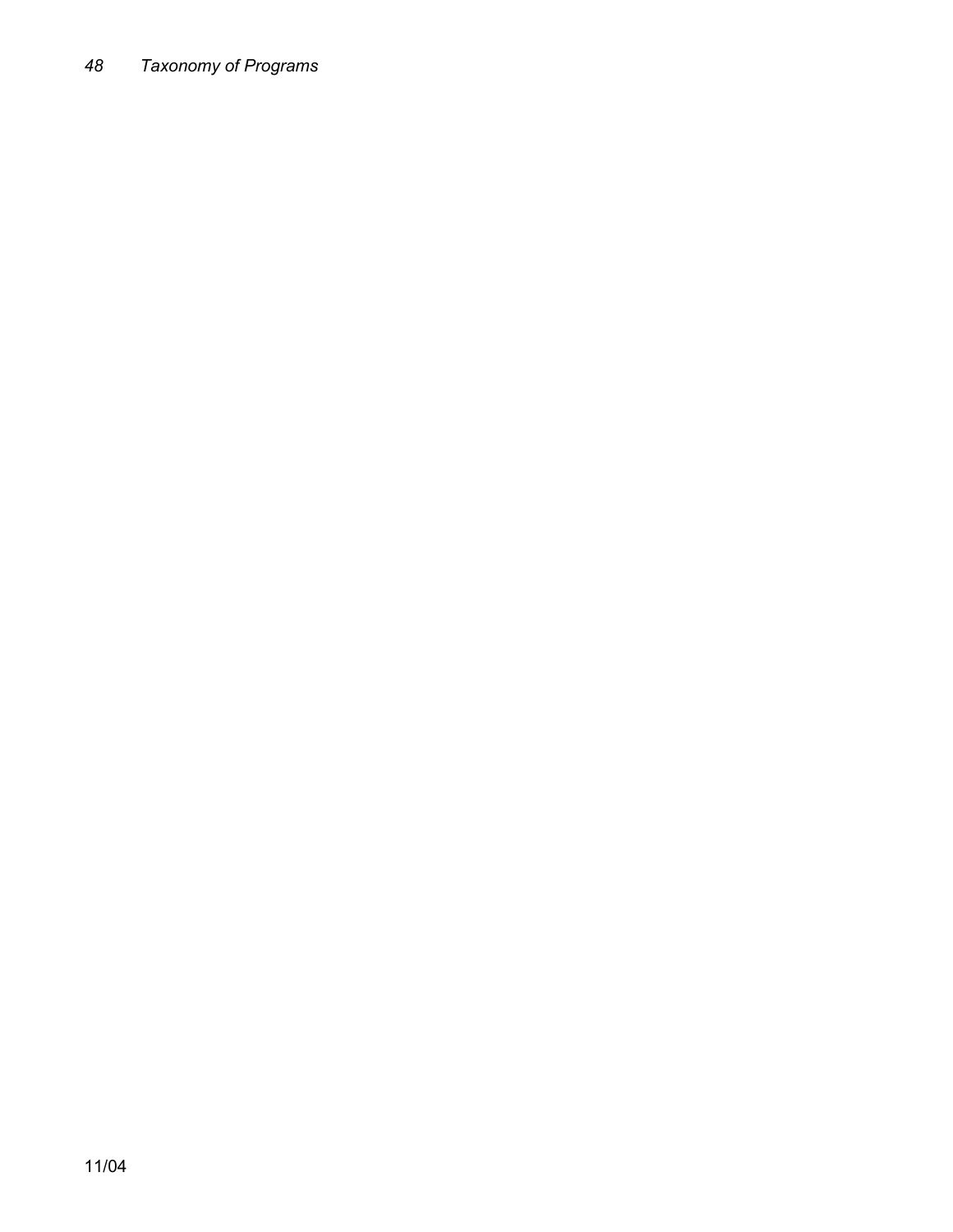# **TOP 17 – Mathematics**

Instructional programs in the science of numbers, space configurations, and their operations, measurements, relationships, and abstractions.

#### **1701.00 – Mathematics, General**

Science of numbers and space configurations and their operations, measurements, relationships and abstractions. Theoretical topics in computer science, statistics, astronomy, or other sciences may be included when treated as mathematical constructs or used as examples for the application of mathematical concepts and operations.

#### **1799.00 – Other Mathematics**

Specify.

<sup>\*</sup>Indicates a vocational program**.** 49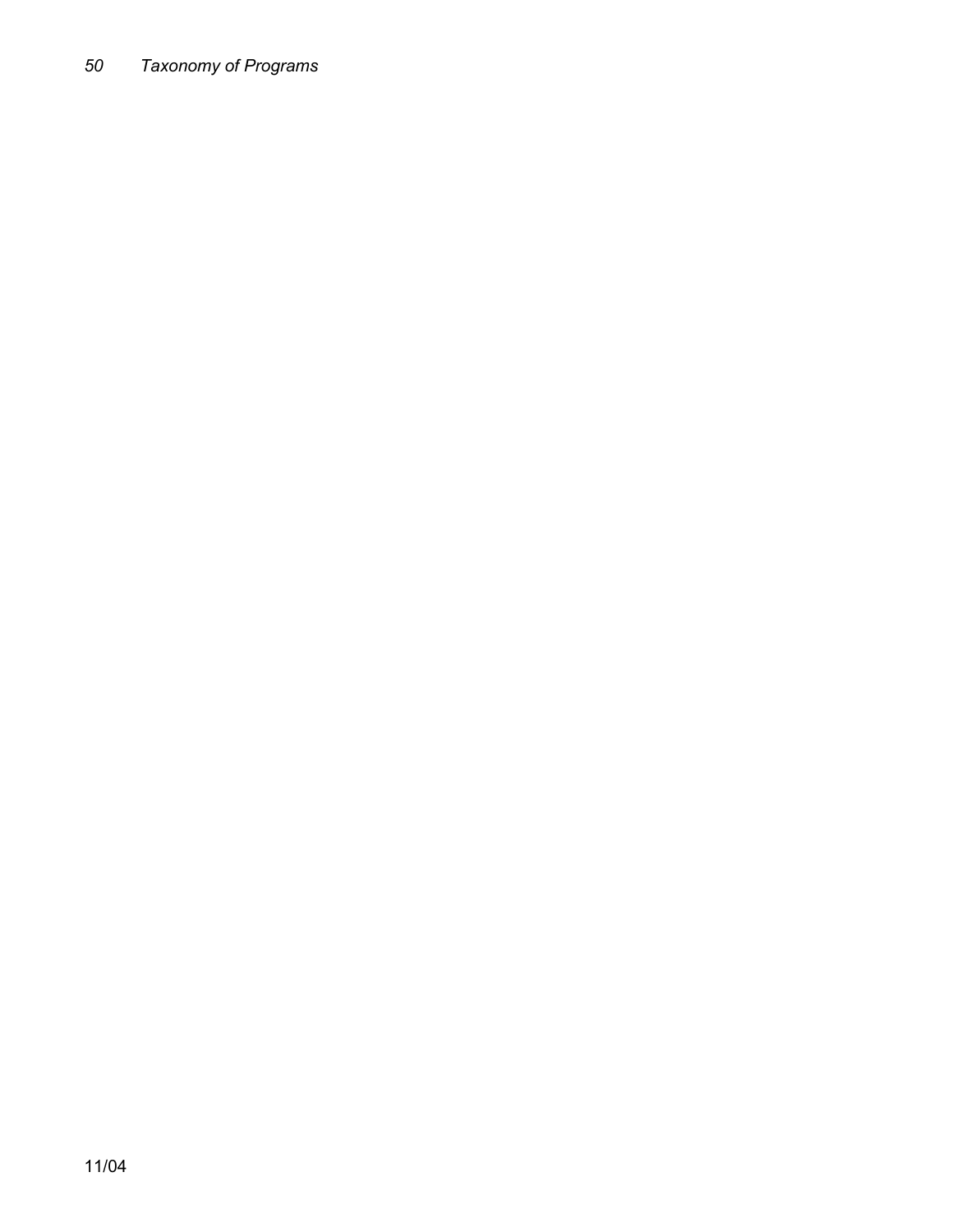# **TOP 18 – Military Studies**

Instructional programs in the techniques and skills unique to the pursuit of a professional career as a military officer.

#### **1801.00 – Military Science**

History, strategy, logistics, and techniques of organized warfare and its conduct via air, land, and sea forces.

#### **1899.00 – Other Military Studies**

Specify.

<sup>\*</sup>Indicates a vocational program**.** 51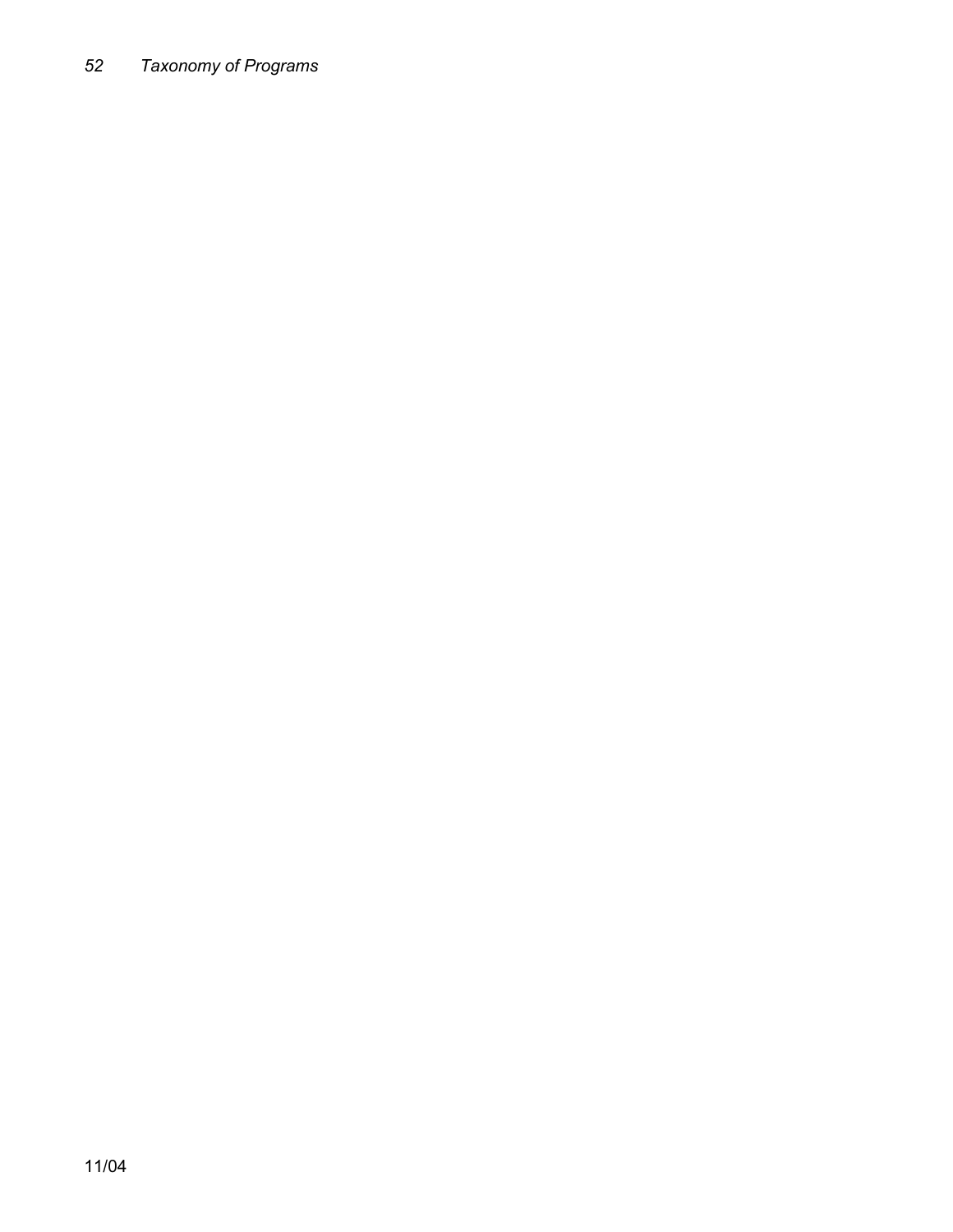# **TOP 19 – Physical Sciences**

Instructional programs in the basic nature of matter, energy, systems, and associated phenomena.

#### **1901.00 – Physical Sciences, General**

Matter, energy, chemical and other systems, and associated phenomena.

#### **1902.00 – Physics, General**

Physical properties and interactions of matter and energy, including equilibrium, power, wave phenomena, mechanics, heat, electricity, magnetism, sound, light, special relativity, and the particle nature of matter.

#### **1905.00 – Chemistry, General**

Subatomic particles, elements, compounds, and other forms of matter: their detection, occurrence, composition, structure, properties, determination, interactions, transformations, changes of state, energy relationship; and the governing laws.

#### **1911.00 – Astronomy**

Matter and energy in the universe, i.e., the solar system, stars, galaxies and nebula, their history and dynamics, and related theories and cases.

#### **1914.00 – Geology**

The structure, composition, origin, history, distribution and modification of materials upon and within the earth and other celestial bodies.

#### **1919.00 – Oceanography**

The physical and chemical properties of water, the topography and composition of the ocean bottom, waves, currents, tides, the formation of islands, and related subjects.

#### **\* 1920.00 – Ocean Technology**

Procedures and techniques used to measure and analyze ocean currents, seas, and other major bodies of water and ocean life, including the operation and/or maintenance and repair of related equipment and instruments. Includes aquarium technology and aquaculture.

#### **1930.00 – Earth Science**

Interdisciplinary study of the natural phenomena of the Earth as they affect human interactions in the environment. May include elements from geology, physical geography, meteorology and climatology, environmental resources, soil science, physical oceanography, and other disciplines.

#### **1999.00 – Other Physical Sciences**

Specify.

<sup>\*</sup>Indicates a vocational program**.** 53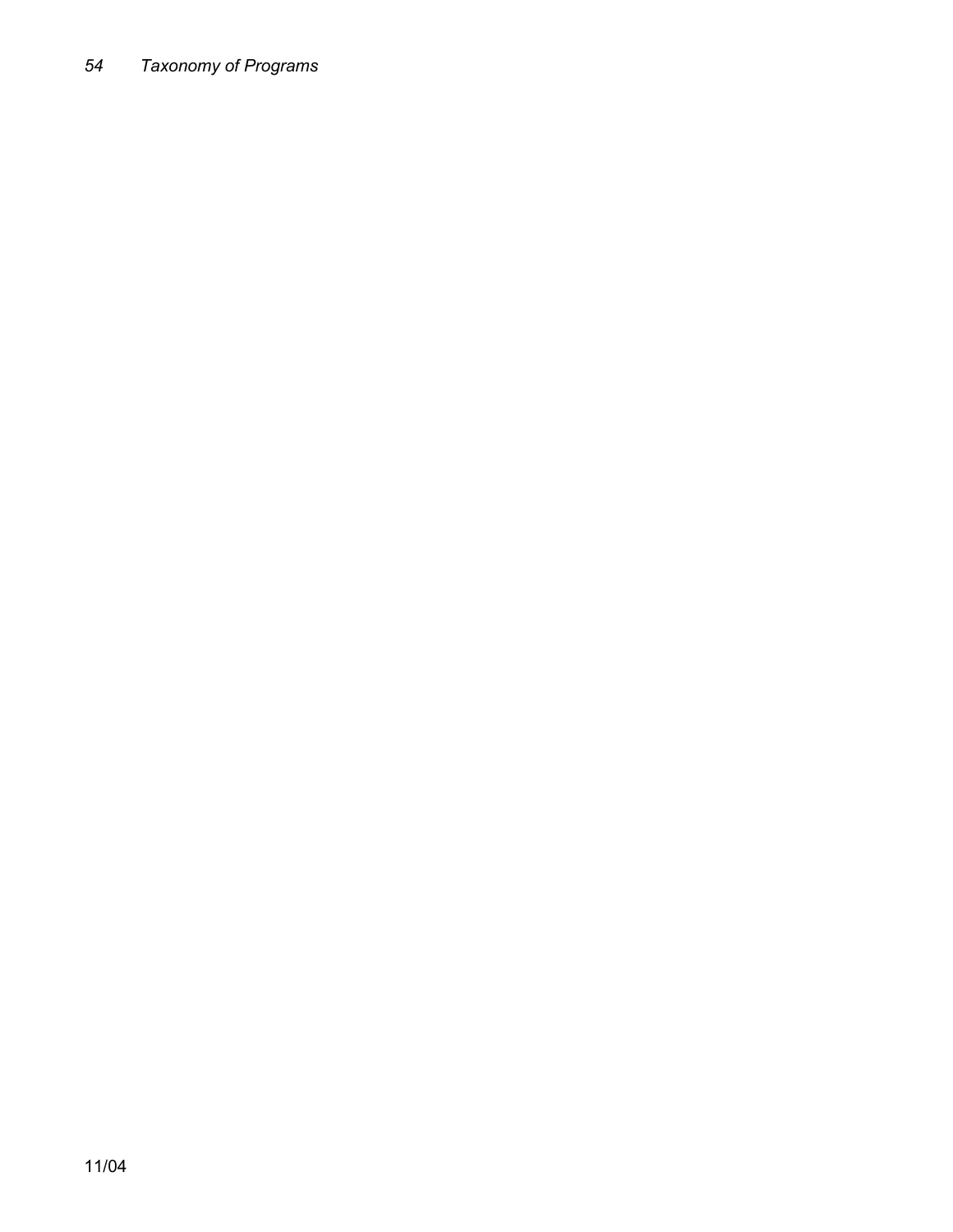# **TOP 20 – Psychology**

Instructional programs in the objective behavior and subjective experience of the individual organism. It is also the associated professional discipline which applies its findings in service to the individual, industry, and government.

#### **2001.00 – Psychology, General**

The objective behavior and the subjective experience of human beings.

#### **2003.00 – Behavioral Science**

Programs that combine psychology with coursework from one or more social sciences.

#### **2099.00 – Other Psychology**

Specify.

<sup>\*</sup>Indicates a vocational program**.** 55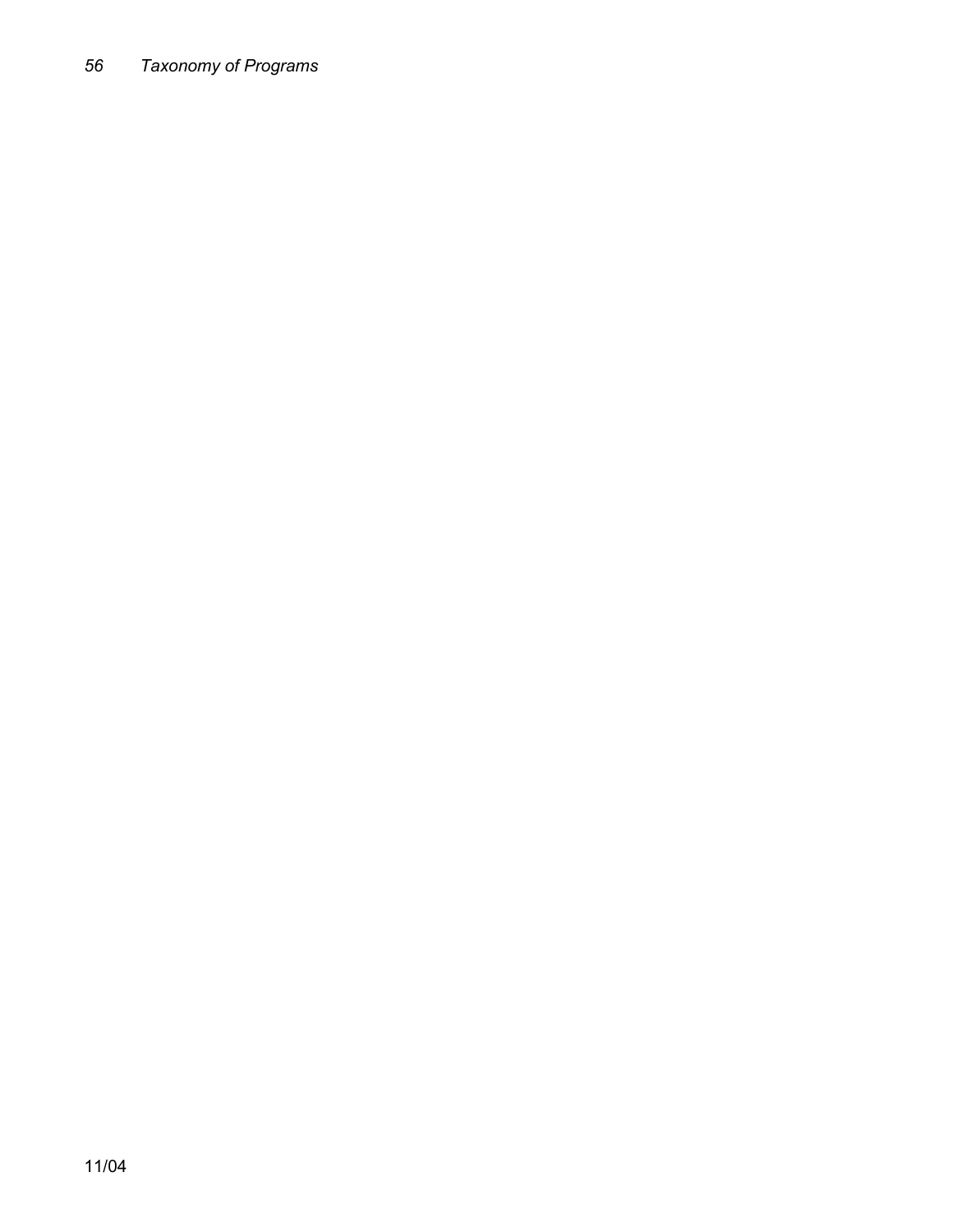# **TOP 21 – Public and Protective Services**

Instructional programs in the theories and techniques of the formulation, implementation and evaluation of public policies and services, including public safety occupations. Includes developing and improving competencies in the management and operation of government agencies.

#### **\* 2102.00 – Public Administration**

Policy development and implementation in management of public services, public works, and public utilities.

#### **\* 2102.10 – Public Works**

Practical instruction in street construction and maintenance and other public infrastructure services.

#### **\* 2104.00 – Human Services**

Theory and practice in providing human and social services to individuals and Preparation for work in public and private human services organizations.

#### **\* 2104.40 – Alcohol and Controlled Substances**

Prepares individuals with an integrated theoretical and practical experience to develop skills necessary to work in the field of alcohol/drug abuse, as well as with families or employers of chemically dependent persons.

#### **\* 2104.50 – Disability Services**

Principles and techniques of providing counseling, supervision, and supportive services for persons with developmental and other disabilities.

#### **\* 2105.00 – Administration of Justice**

Theories, principles, and techniques of law enforcement agencies, juvenile justice, and corrections.

#### **\* 2105.10 – Corrections**

Theories, principles and techniques of providing services to the incarcerated.

#### **\* 2105.20 – Probation and Parole**

Principles and techniques governing the probation and parole of legal offenders.

#### **\* 2105.30 – Industrial and Transportation Security**

Techniques involved in providing security services to institutions, government entities, and the general public. Includes airport and airline security.

<sup>\*</sup>Indicates a vocational program**.** 57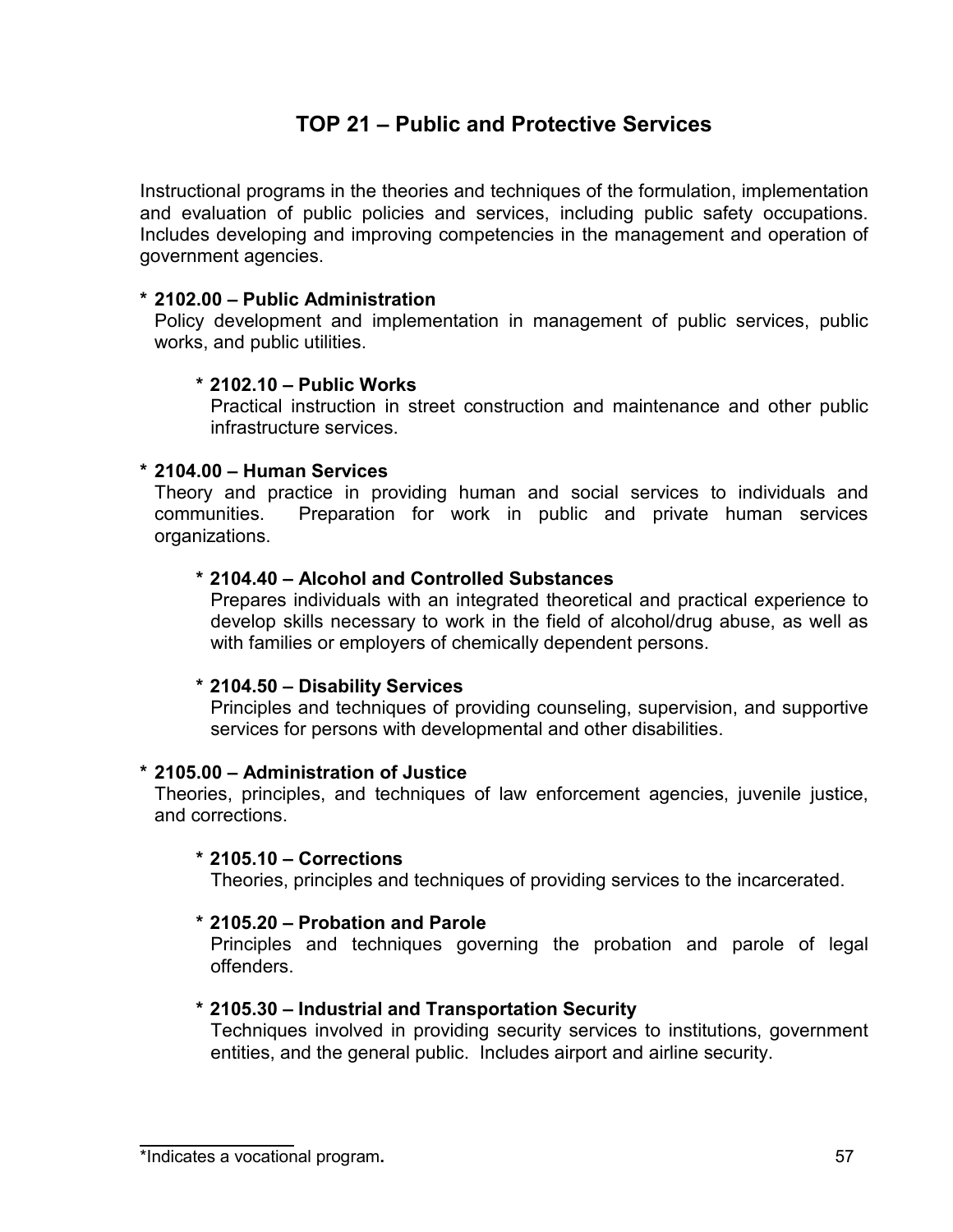# **\* 2105.40 – Forensics, Evidence, and Investigation**

Theories, principles, and techniques of forensic science and investigation in the justice system.

# **\* 2105.50 – Police Academy**

Principles and techniques of law enforcement specific to the requirements of the California Commission on Peace Officer Standards and Training (POST).

## **\* 2133.00 – Fire Technology**

Principles and techniques of preventing, controlling and extinguishing fires, including firefighter operations, maintenance of fire fighting equipment, fire rescue procedures, and applicable laws and regulations.

## **\* 2133.10 – Wildland Fire Technology**

Principles and techniques of wildland firefighting including weather, topography, fuels and fuel moisture as it affects wildland fire behavior. Wildland fire prevention and specific training in logistics, investigation, and management of large wildland fires.

## **\* 2133.50 – Fire Academy**

Studies specific to local and state training requirements for employment and post-employment advancement.

#### **\* 2140.00 – Legal and Community Interpretation**

Training in providing English-foreign language interpreting and translating services to aid clients in the legal and social services systems and in other governmental or community contexts.

# **\* 2199.00 – Other Public and Protective Services**

Specify *(includes all emerging occupations)*.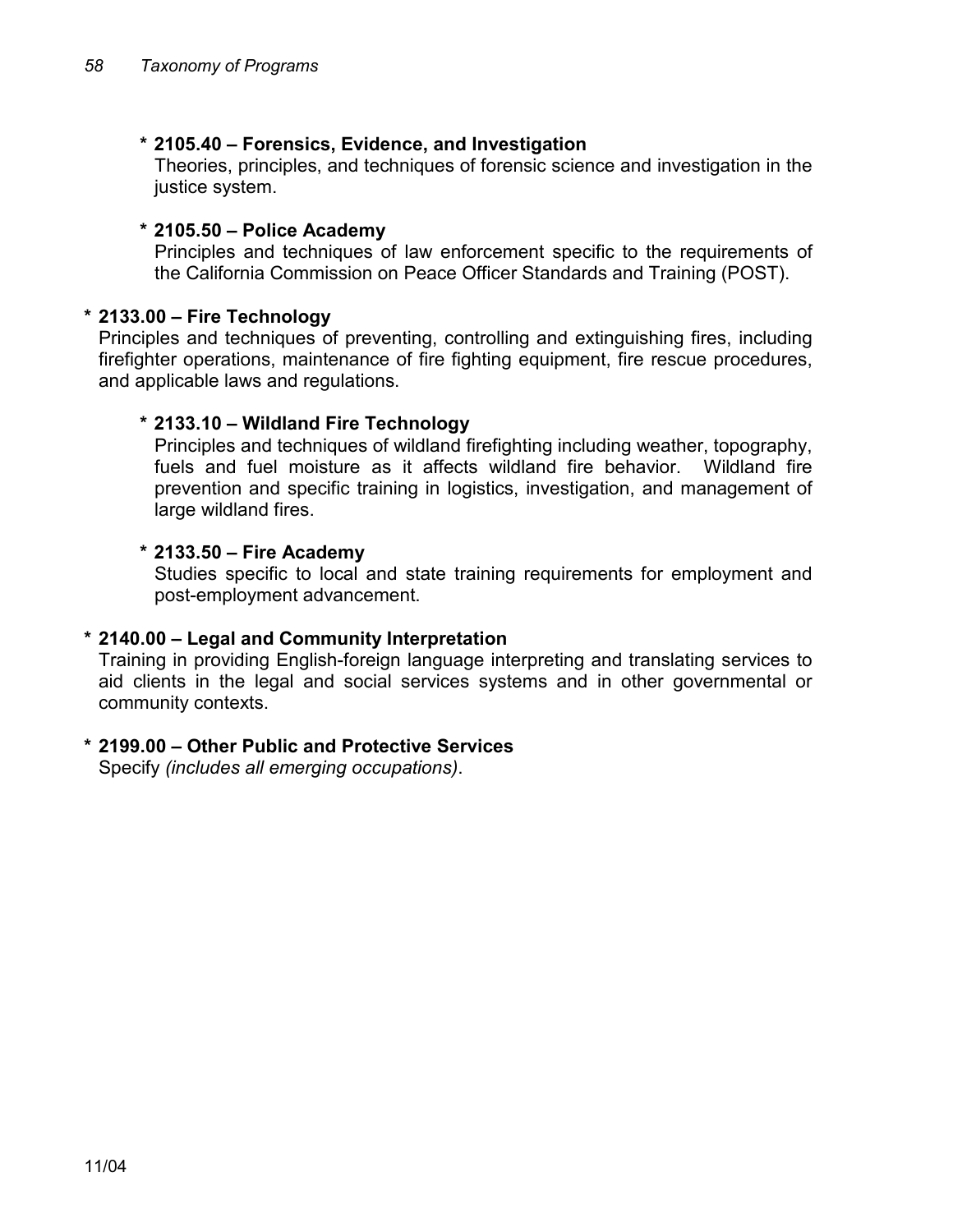# **TOP 22 – Social Sciences**

Instructional programs in all aspects of the past and present activities, conduct, interactions and organizations of humans.

### **2201.00 – Social Sciences, General**

Programs that combine coursework from various different disciplines within the social sciences.

### **2201.10 – Women's Studies**

History, sociology, culture of women, and development of modern feminism in relation to historical roles played by women.

### **2201.20 – American Studies**

History, society, politics, culture, and economics of the United States and pre-Columbian predecessors.

#### **2202.00 – Anthropology**

The origins, physical and cultural development, technologies, social customs, and beliefs of mankind.

### **2202.20 – Archaeology**

Study of extinct societies, and the past of living societies, via interpretation of their remains.

#### **2203.00 – Ethnic Studies**

Programs that focus on the culture and history of ethnic and minority groups.

#### **2204.00 – Economics**

Study of limited resources, their use in producing goods and services, and their allocation and consumption; and related theories, principles, and techniques.

#### **2205.00 – History**

The past, including the recording, gathering, criticizing, synthesizing, and interpreting evidence about past events.

#### **2206.00 – Geography**

Earth and its life in land, sea, and air, including the distribution of plant and animal life, human beings, human settlements and industries, and the interaction of these factors.

## **\* 2206.10 – Geographic Information Systems**

Computer-based tools for acquiring, editing, storing, analyzing, and visualizing geographically referenced information, with applications in research, education, management, and planning. Includes Global Positioning System (GPS).

<sup>\*</sup>Indicates a vocational program**.** 59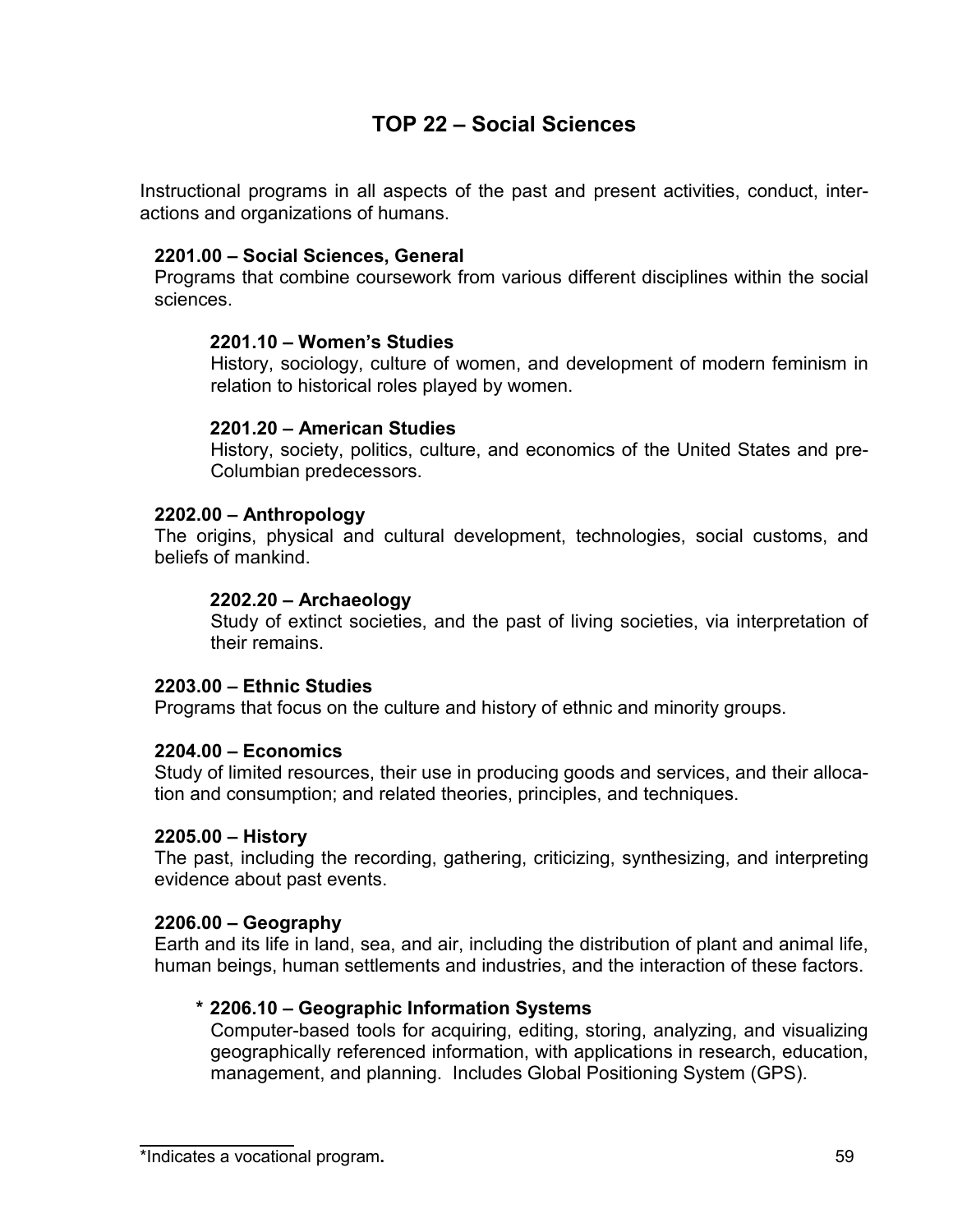# **2207.00 – Political Science**

Description and analysis of political institutions and processes, including the origin, development, geographical units, forms, sources of authority, powers, purposes, functions and operations of government and related theories of social benefit.

### **2207.10 – Student Government**

### **2208.00 – Sociology**

Human society, social institutions, and social relationships, including such things as the development, purposes, structures, functions, and interactions of human groups.

## **2210.00 – International Studies**

Programs that focus on global and international issues from the perspective of the social sciences and related fields.

## **2210.10 – Area Studies**

Programs that focus on defined regions or countries of the world.

## **2299.00 – Other Social Sciences**

Specify.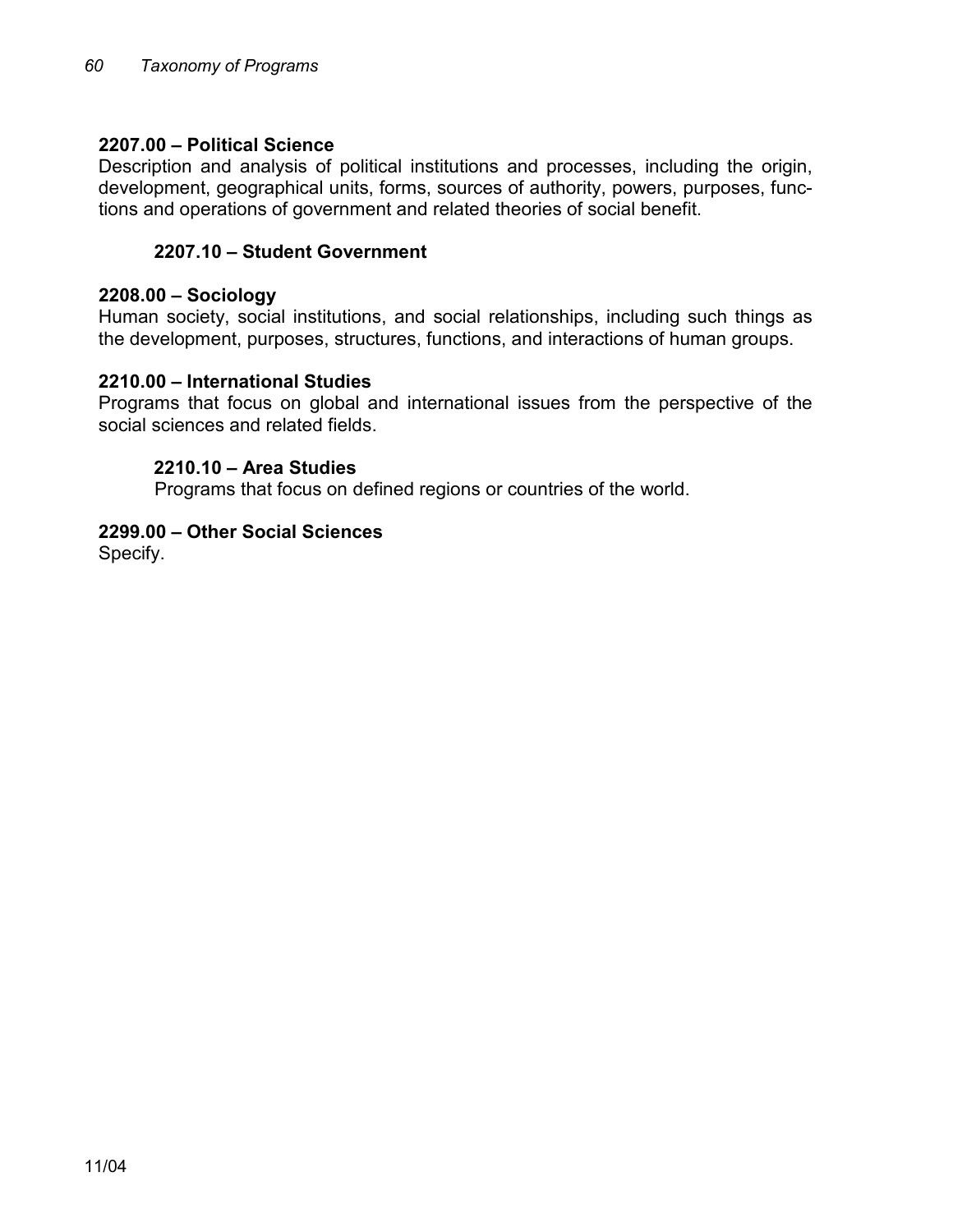# **TOP 30 – Commercial Services**

Instructional programs that include those subject field designations associated with the development of skills required for the field of commerce.

## **\* 3007.00 – Cosmetology and Barbering**

Care and styling of hair, and care of complexion, hands and feet, including hygiene, customer relations, and salon management.

### **\* 3008.00 – Dry Cleaning**

Operation and management of dry cleaning and laundering plants.

#### **\* 3009.00 – Travel Services and Tourism**

Promotion of tourism, marketing, booking, and other services provided by travel agents and travel-related companies.

#### **\* 3020.00 – Aviation and Airport Management and Services**

Programs related to air transportation systems and services.

#### **\* 3020.10 – Aviation and Airport Management**

Training in airport and aviation operations, ground support and ground traffic direction, passenger and cargo operations, flight and terminal safety and security, aviation regulations, and business aspects of aviation and airports.

#### **\* 3020.20 – Piloting**

Operation of commercial and private aircraft, including piloting, navigation, and passenger services.

#### **\* 3020.30 – Air Traffic Control**

Air traffic management and flight control, including radar plotting, radio communications, aviation weather, instrumentation, and maintenance of flight control logs.

### **\* 3020.40 – Flight Attendant**

Knowledge and skills used in service of the safety and comfort of airline passengers.

#### **\* 3099.00 – Other Commercial Services**

Specify *(includes all emerging occupations)*.

<sup>\*</sup>Indicates a vocational program**.** 61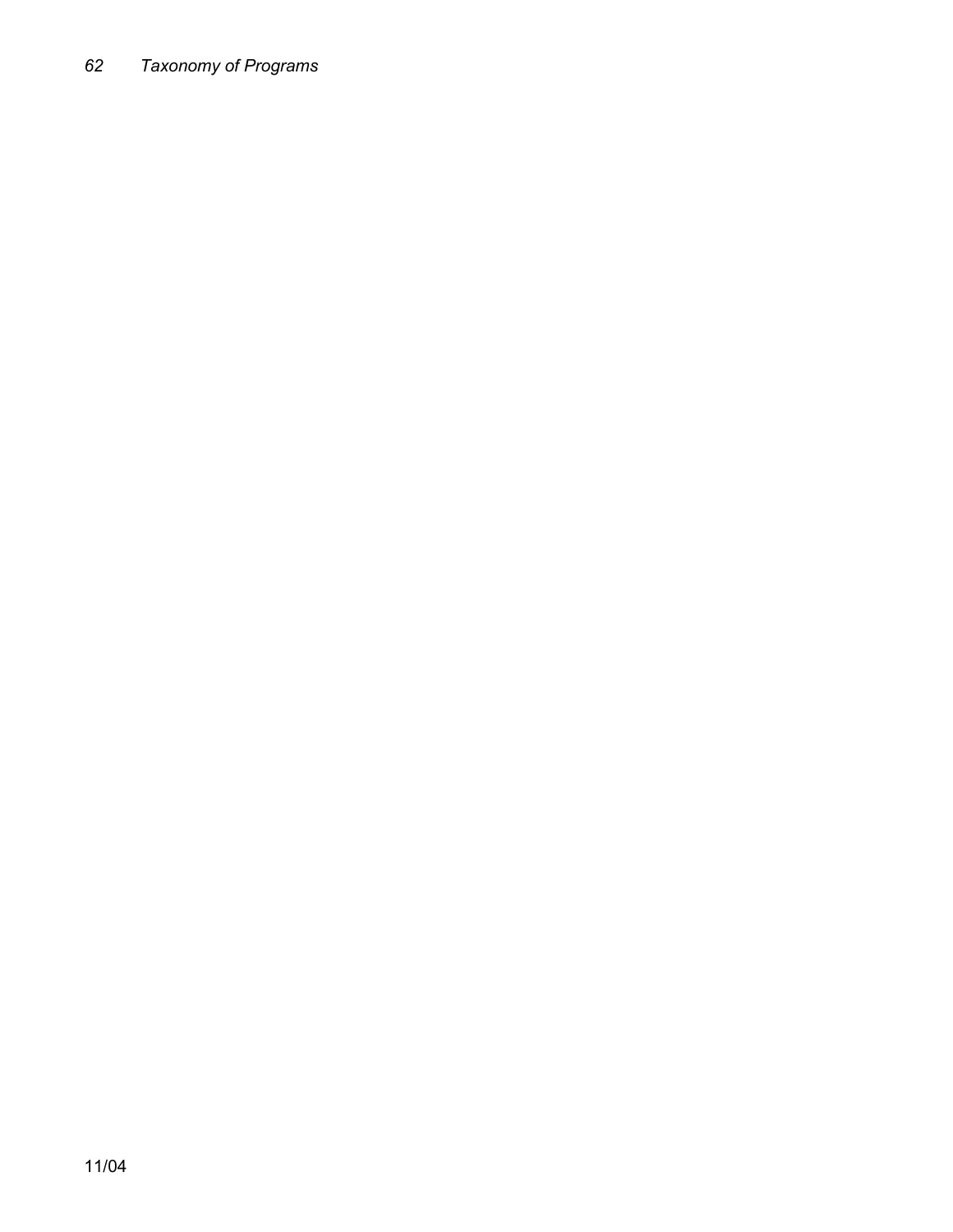# **TOP 49 – Interdisciplinary Studies**

Instructional programs that include those subject field designations which involve more than one major discipline without primary concentration in any one area. Also, courses in guidance, student success, and other categories that do not fall into any other discipline.

### **4901.00 – Liberal Arts and Sciences, General**

Provides for a wide distribution of courses that contribute to a balance of intellectual interests in the disciplines of this category.

### **4901.10 – Transfer Studies**

Programs intended specifically to satisfy lower-division general education requirements for transfer to a university. Includes programs based on the Intersegmental General Education Transfer Curriculum IGETC) and on the general education-breadth requirements for California State University.

### **4901.20 – Liberal Studies (***teaching preparation)*

Programs specifically designed to meet requirements for a Liberal Studies university major, for students intending to pursue a Multiple Subject teaching credential.

#### **4902.00 – Biological and Physical Sciences (and Mathematics)**

Provides for a wide distribution of courses that contribute to a balance of intellectual interests in the disciplines of this category.

#### **4903.00 – Humanities**

Provides for a wide distribution of courses that contribute to a balance of intellectual interests in the disciplines of this category.

**4903.10 – Humanities and Fine Arts 4903.30 – Humanities and Social Sciences**

<sup>\*</sup>Indicates a vocational program**.** 63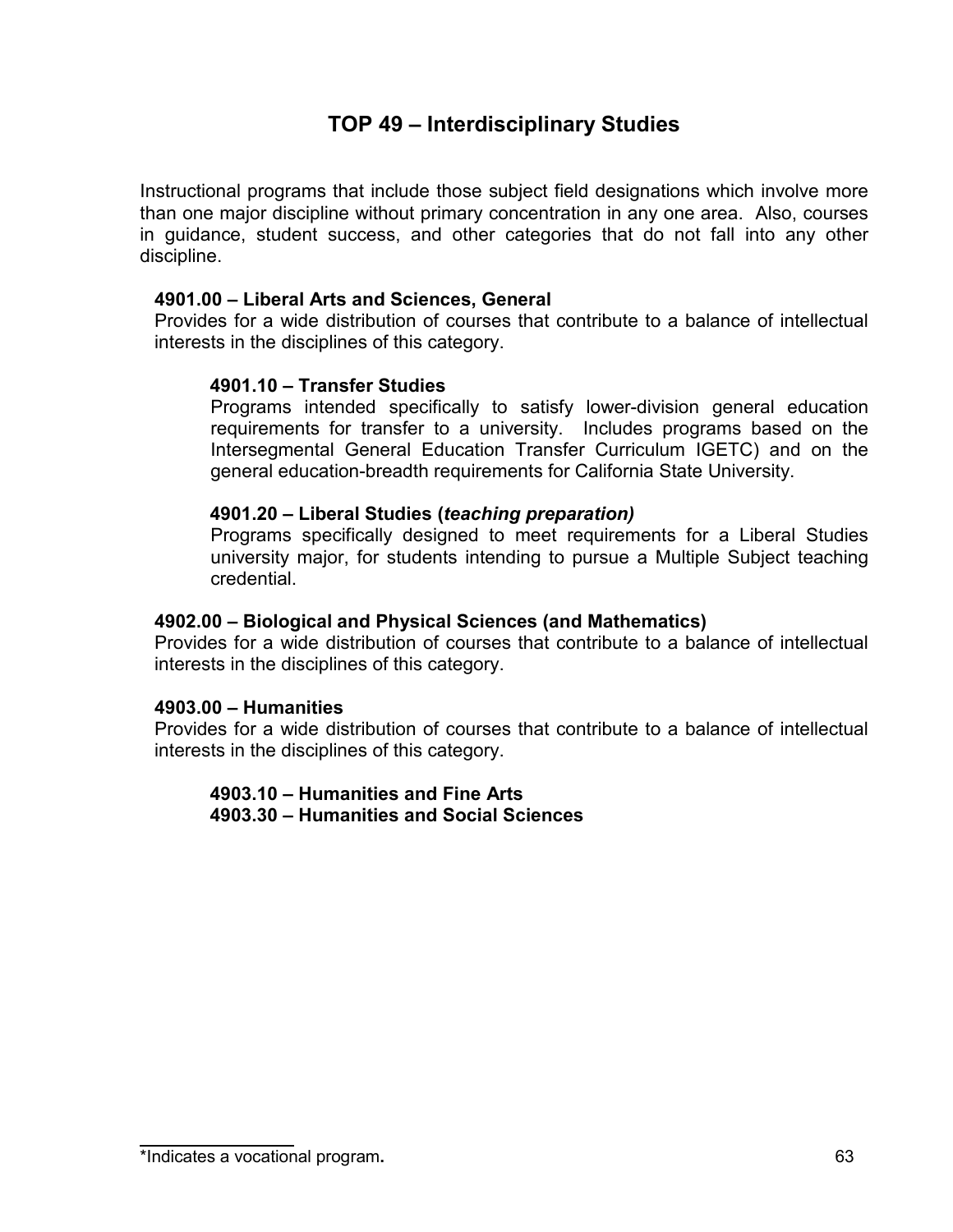## **4930.00 – General Studies**

Orientation, leadership, personal dynamics, study skills, and other subjects that contribute to the capacity of students to succeed in college.

- **4930.09 – Supervised Tutoring**
- **4930.10 – Guidance**
- **4930.11 – Interpersonal Skills**
- **4930.12 – Job Seeking/Changing Skills**
- **4930.13 – Academic Guidance**
- **4930.14 – Study Skills**
- **4930.20 – Communication Skills**
- **4930.21 – Writing**
- **4930.22 – Speech**
- **4930.30 – Learning Skills, Handicapped**
- **4930.31 – Living Skills, Handicapped**
- **4930.32 – Learning Skills, Learning Disabled**
- **4930.33 – Learning Skills, Speech Impaired**
- **4930.40 – Computational Skills**
- **4930.41 – Pre-Algebra (Basic Math/Arithmetic)**
- **4930.60 – Adult Basic Education (Grades 1-8)**
- **4930.62 – High School Diploma Program/G.E.D.**
- **4930.70 – Reading Skills, Precollegiate**
- **4930.71 – Reading Skills, College Level (including Speed Reading)**
- **4930.72 – Skill Development**
- **4930.80 – English as a Second Language–General**
- **4930.81 – English as a Second Language–College Level**
- **4930.82 – English as a Second Language–Survival Level**
- **4930.90 – Citizenship**
- **\* 4931.00 – Vocational ESL**

## **\* 4932.00 – General Work Experience[2](#page-77-0)**

Supervised employment intended to assist students in acquiring desirable work habits, attitudes, and career awareness.

# **4999.00 – Other Interdisciplinary Studies**

Specify.

<span id="page-77-0"></span> <sup>2</sup> Occupational Work Experience, as defined by Title 5, Section 55252, should be reported in the T.O.P. code that designates the occupation in which the experience takes place.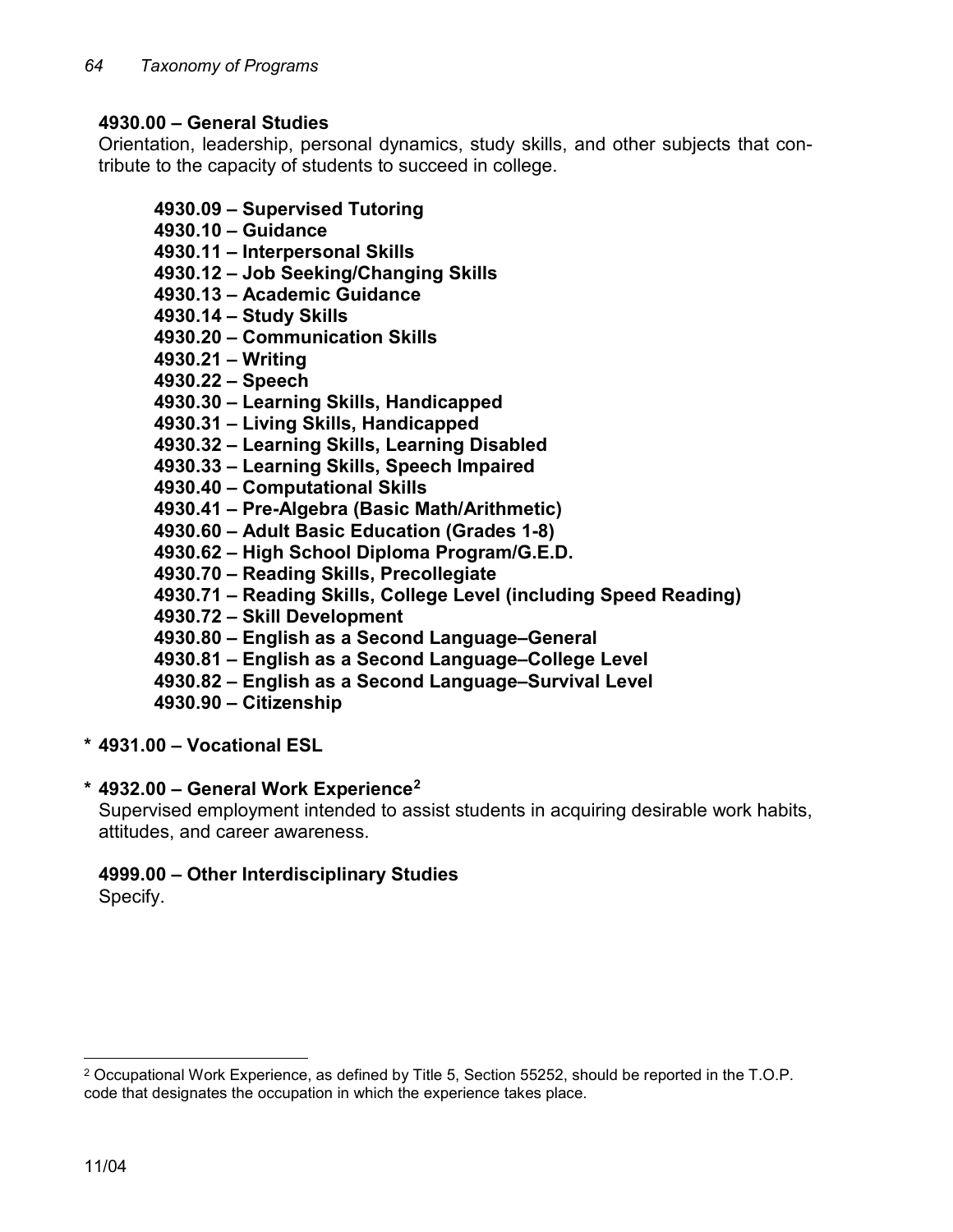## **APPENDIX A**

# CROSSWALK TABLE—5TH EDITION OF TAXONOMY OF PROGRAMS TO 6TH EDITION

italic = title has been changed

bold italic underline = code has been changed

Note: In all but two cases, where codes have been changed, the 5<sup>th</sup> edition code has been deleted and cannot be used for future data. Two codes had to be reused. They are 0949.00 (Upholstery Repair–Automotive in the 5<sup>th</sup> edition; Automotive Collision Repair in the 6<sup>th</sup> edition) and 1035.40 (Nanny Training in the 5<sup>th</sup> edition; Preschool Age Children in the 6<sup>th</sup> edition). Colleges with any data in 0949.00 or 1305.40 for the 2004-05 data year or prior years should be sure to convert those data to 0949.10 and 1305.00, respectively.

| 5th Ed. | <b>5th Edition Title</b>                       | 6th Ed. | <b>6th Edition Title</b>                              |
|---------|------------------------------------------------|---------|-------------------------------------------------------|
| Code    |                                                | Code    |                                                       |
| 0101.00 | Agriculture Technology and Sciences, General   | 0101.00 | Agriculture Technology and Sciences, General          |
| 0102.00 | <b>Animal Science</b>                          | 0102.00 | <b>Animal Science</b>                                 |
| 0102.10 | Animal Health Technician (Licensed)            | 0102.10 | <b>Veterinary Technician (Licensed)</b>               |
| 0102.20 | Artificial Inseminator (Licensed)              | 0102.20 | Artificial Inseminator (Licensed)                     |
| 0103.00 | <b>Plant Science</b>                           | 0103.00 | <b>Plant Science</b>                                  |
| 0103.10 | Agricultural Pest Control Advisor and Operator | 0103.10 | <b>Agricultural Pest Control Advisor and Operator</b> |
|         | (Licensed)                                     |         | (Licensed)                                            |
| 0109.00 | <b>Ornamental Horticulture</b>                 | 0109.00 | Horticulture                                          |
| 0109.10 | Landscape Design and Maintenance               | 0109.10 | <b>Landscape Design and Maintenance</b>               |
| 0109.20 | Floriculture/Floristry                         | 0109.20 | <b>Floriculture/Floristry</b>                         |
| 0112.00 | Agriculture Business, Sales, and Service       | 0112.00 | Agriculture Business, Sales, and Service              |
| 0114.00 | Forestry                                       | 0114.00 | Forestry                                              |
| 0115.00 | <b>Natural Resources</b>                       | 0115.00 | <b>Natural Resources</b>                              |
| 0115.10 | <b>Parks and Recreation</b>                    | 0115.10 | <b>Parks and Outdoor Recreation</b>                   |
| 0116.00 | <b>Agricultural Power Equipment Technology</b> | 0116.00 | <b>Agricultural Power Equipment Technology</b>        |
| 0199.00 | <b>Other Agriculture and Natural Resources</b> | 0199.00 | <b>Other Agriculture and Natural Resources</b>        |
| 0201.00 | Architectural Technology                       | 0201.00 | Architecture and Architectural Technology             |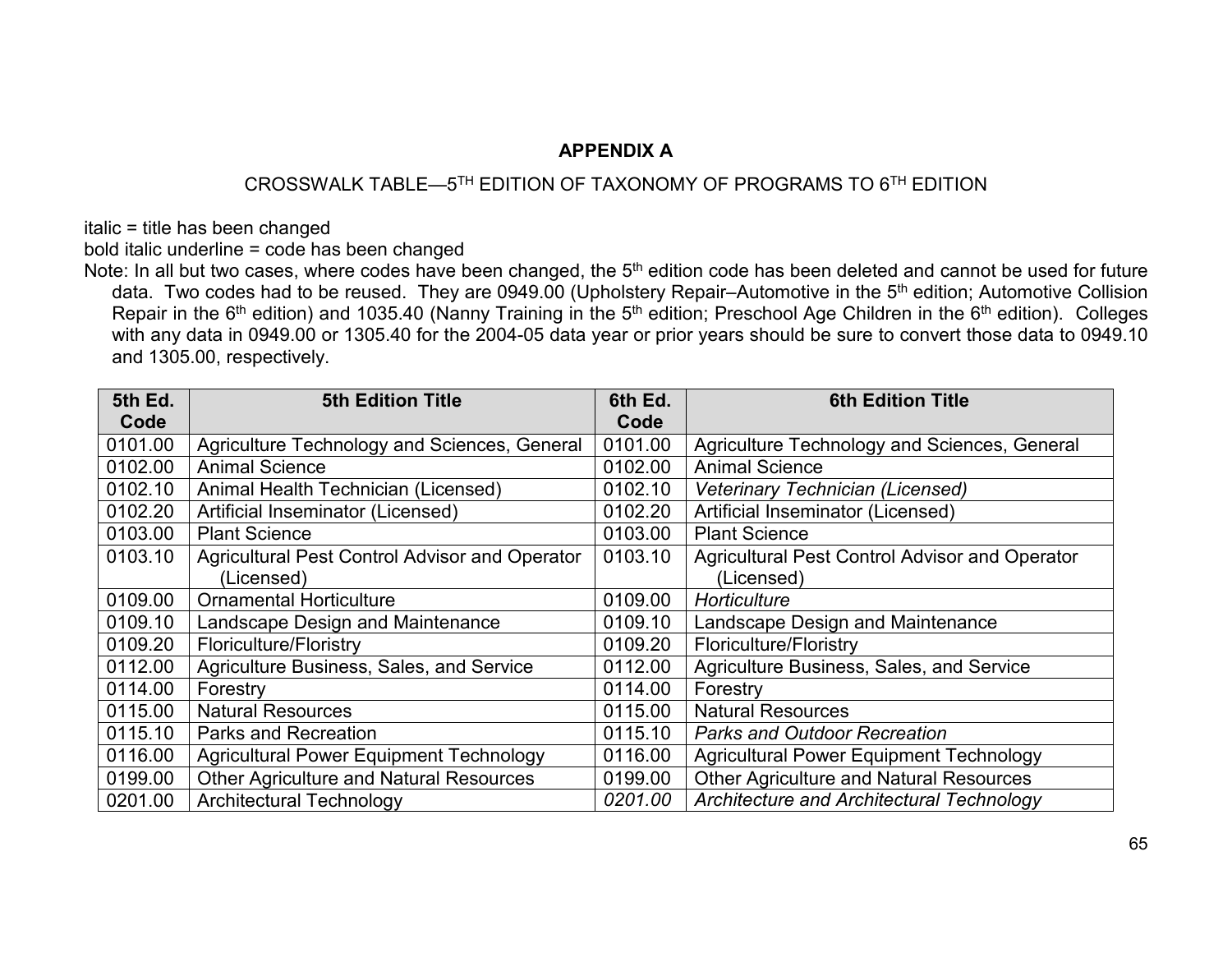| 5th Ed. | <b>5th Edition Title</b>                       | 6th Ed. | <b>6th Edition Title</b>                       |
|---------|------------------------------------------------|---------|------------------------------------------------|
| Code    |                                                | Code    |                                                |
| 0202.00 | <b>Architectural Model Building</b>            | 0201.00 | Architecture and Architectural Technology      |
| 0202.00 | <b>Architectural Model Building</b>            |         | <b>Deleted</b>                                 |
| 0299.00 | Other Architecture and Environmental Design    | 0299.00 | Other Architecture and Environmental Design    |
| 0401.00 | Natural (Life) Science, General                | 0401.00 | Biology, General                               |
| 0401.10 | <b>Biology</b>                                 | 0401.00 | Biology, General                               |
| 0401.10 | Biology                                        |         | <b>Deleted</b>                                 |
| 0402.00 | Botany, General                                | 0402.00 | Botany, General                                |
| 0403.00 | Bacteriology                                   | 0403.00 | Microbiology                                   |
| 0407.00 | Zoology, General                               | 0407.00 | Zoology, General                               |
| 0410.00 | Physiology (includes Anatomy)                  | 0410.00 | Physiology (includes Anatomy)                  |
| 0420.00 | Ecology                                        | 0302.00 | <b>Environmental Studies</b>                   |
| 0420.00 | Ecology                                        |         | <b>Deleted</b>                                 |
| 0430.00 | <b>Biotechnology and Biomedical Technology</b> | 0430.00 | <b>Biotechnology and Biomedical Technology</b> |
| 0499.00 | <b>Other Biological Sciences</b>               | 0499.00 | <b>Other Biological Sciences</b>               |
| 0501.00 | <b>Business and Commerce, General</b>          | 0501.00 | <b>Business and Commerce, General</b>          |
| 0502.00 | Accounting                                     | 0502.00 | Accounting                                     |
| 0504.00 | <b>Banking and Finance</b>                     | 0504.00 | <b>Banking and Finance</b>                     |
| 0506.00 | <b>Business Management</b>                     | 0506.00 | <b>Business Management</b>                     |
| 0506.30 | Management Development and Supervision         | 0506.30 | Management Development and Supervision         |
| 0509.00 | <b>Marketing and Distribution</b>              | 0509.00 | Marketing and Distribution                     |
| 0509.10 | Advertising                                    | 0509.10 | Advertising                                    |
| 0509.20 | Purchasing                                     | 0509.20 | Purchasing                                     |
| 0509.50 | Marketing (including Sales and Salesmanship)   | 0509.00 | <b>Marketing and Distribution</b>              |
| 0509.50 | Marketing (including Sales and Salesmanship)   |         | <b>Deleted</b>                                 |
| 0509.60 | Display                                        | 0509.60 | <b>Display</b>                                 |
| 0509.90 | <b>International Trade</b>                     | 0508.00 | <b>International Business and Trade</b>        |
| 0509.90 | <b>International Trade</b>                     |         | <b>Deleted</b>                                 |
| 0510.00 | <b>Transportation and Materials Moving</b>     | 0510.00 | Logistics and Materials Transportation         |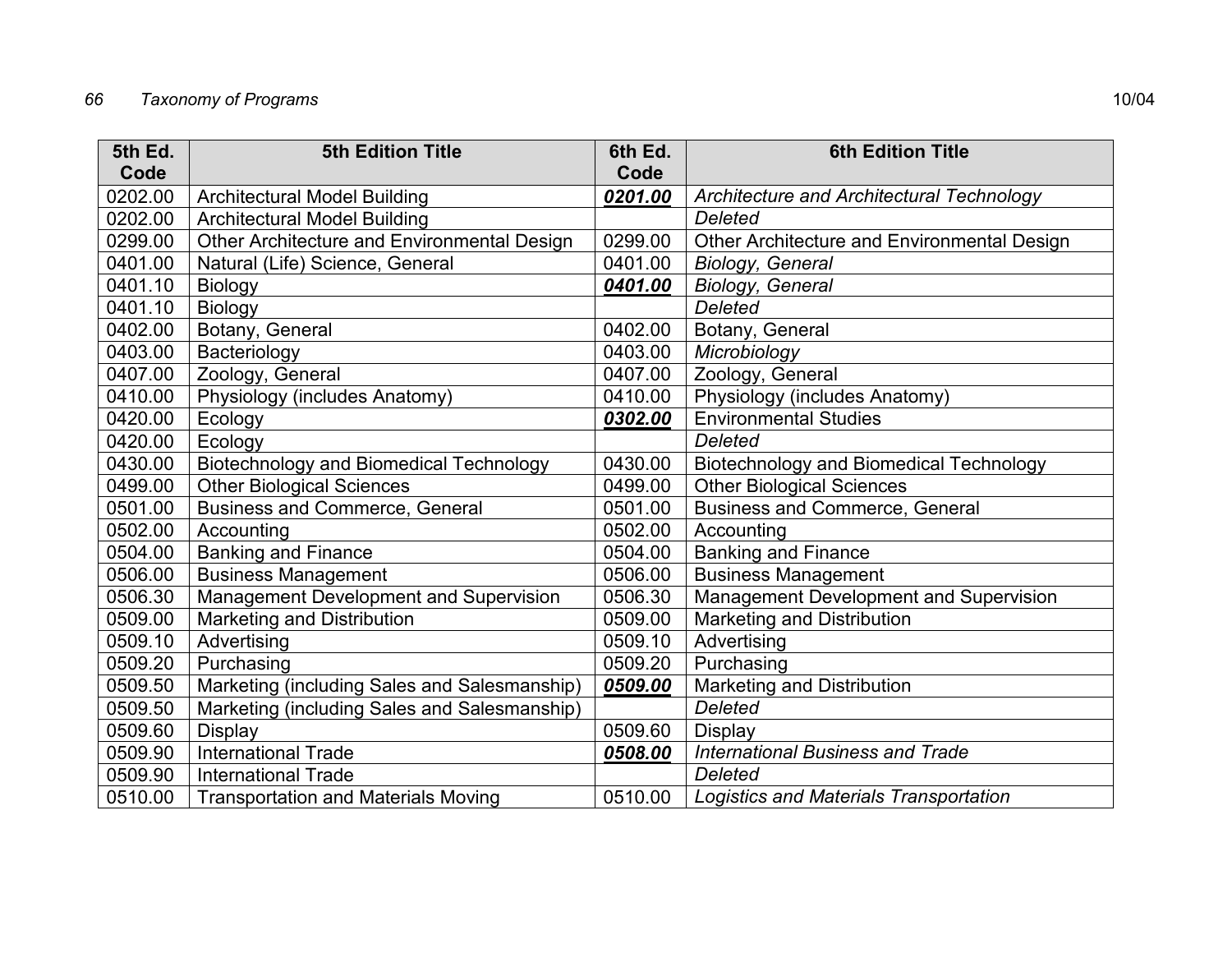| 5th Ed. | <b>5th Edition Title</b>                              | 6th Ed. | <b>6th Edition Title</b>                                           |
|---------|-------------------------------------------------------|---------|--------------------------------------------------------------------|
| Code    |                                                       | Code    |                                                                    |
| 0510.20 | Logistics                                             | 0510.00 | Logistics and Materials Transportation                             |
| 0510.20 | Logistics                                             |         | <b>Deleted</b>                                                     |
| 0510.60 | <b>Advanced Transportation Technology</b>             | 0948.40 | Alternative Fuels and Advanced Transportation<br><b>Technology</b> |
| 0510.60 | <b>Advanced Transportation Technology</b>             |         | <b>Deleted</b>                                                     |
| 0511.00 | <b>Real Estate</b>                                    | 0511.00 | <b>Real Estate</b>                                                 |
| 0512.00 | Insurance                                             | 0512.00 | Insurance                                                          |
| 0514.00 | Secretary/Administrative Assistant                    | 0514.00 | Office Technology/Office Computer Applications                     |
| 0514.10 | Legal Secretary/Legal Administrative Assistant        | 0514.10 | Legal Office Technology                                            |
| 0514.20 | Medical Secretary/Medical Administrative<br>Assistant | 0514.20 | <b>Medical Office Technology</b>                                   |
| 0514.30 | <b>Court Reporting</b>                                | 0514.30 | <b>Court Reporting</b>                                             |
| 0516.00 | <b>Labor and Industrial Relations</b>                 | 0516.00 | <b>Labor and Industrial Relations</b>                              |
| 0599.00 | <b>Other Business and Management</b>                  | 0599.00 | <b>Other Business and Management</b>                               |
| 0601.00 | <b>Communications, General</b>                        | 0601.00 | Media and Communications, General                                  |
| 0602.00 | Journalism                                            | 0602.00 | Journalism                                                         |
| 0603.00 | Radio, Motion Picture, and Television                 |         | No longer available - Historical only                              |
| 0605.00 | <b>Audio-Visual Technician</b>                        |         | No longer available - Historical only                              |
| 0606.00 | <b>Public Relations</b>                               | 0606.00 | <b>Public Relations</b>                                            |
| 0607.00 | <b>Technical Writing</b>                              | 0607.00 | <b>Technical Communication</b>                                     |
| 0699.00 | <b>Other Communications</b>                           | 0699.00 | <b>Other Communications</b>                                        |
| 0701.00 | <b>Computer and Information Science, General</b>      | 0701.00 | Information Technology, General                                    |
| 0703.00 | Data Processing-Operations                            | 0701.00 | Information Technology, General                                    |
| 0703.00 | Data Processing-Operations                            |         | <b>Deleted</b>                                                     |
| 0704.00 | <b>Computer Programming</b>                           | 0707.10 | <b>Computer Programming</b>                                        |
| 0704.00 | <b>Computer Programming</b>                           |         | <b>Deleted</b>                                                     |
| 0705.00 | <b>Computer Systems Analysis</b>                      | 0707.30 | <b>Computer Systems Analysis</b>                                   |
| 0705.00 | <b>Computer Systems Analysis</b>                      |         | <b>Deleted</b>                                                     |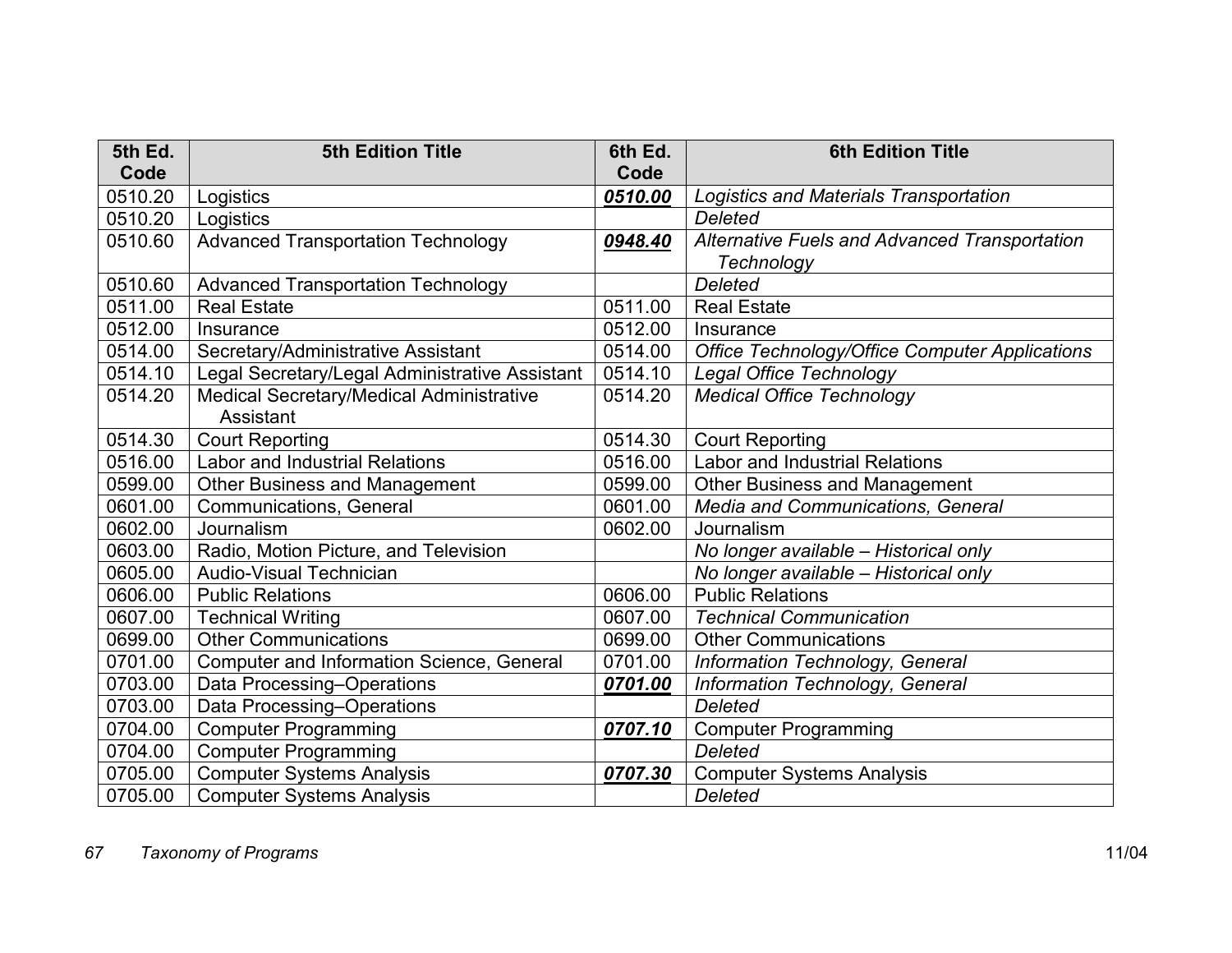| 5th Ed. | <b>5th Edition Title</b>                         | 6th Ed. | <b>6th Edition Title</b>                         |
|---------|--------------------------------------------------|---------|--------------------------------------------------|
| Code    |                                                  | Code    |                                                  |
| 0799.00 | <b>Other Computer and Information Sciences</b>   | 0799.00 | <b>Other Information Technology</b>              |
| 0801.00 | Education, General (Pre-Professional)            | 0801.00 | Education, General (Pre-Professional) (Transfer) |
|         | (Transfer)                                       |         |                                                  |
| 0808.00 | <b>Special Education, General</b>                | 0809.00 | <b>Special Education</b>                         |
| 0808.00 | <b>Special Education, General</b>                |         | <b>Deleted</b>                                   |
| 0809.00 | <b>Special Education Service/Aide</b>            | 0809.00 | <b>Special Education</b>                         |
| 0835.00 | <b>Physical Education</b>                        | 0835.00 | <b>Physical Education</b>                        |
| 0835.10 | <b>Physical Fitness and Body Movement</b>        | 0835.10 | <b>Physical Fitness and Body Movement</b>        |
| 0835.30 | <b>Physical Education "Major"</b>                | 0835.00 | <b>Physical Education</b>                        |
| 0835.30 | <b>Physical Education "Major"</b>                |         | <b>Deleted</b>                                   |
| 0835.50 | <b>Intercollegiate Athletics</b>                 | 0835.50 | Intercollegiate Athletics                        |
| 0837.00 | <b>Health Education</b>                          | 0837.00 | <b>Health Education</b>                          |
| 0839.00 | Industrial Arts (Transfer)                       | 0839.00 | Industrial Arts (Transfer)                       |
| 0899.00 | <b>Other Education</b>                           | 0899.00 | <b>Other Education</b>                           |
| 0901.00 | Engineering, General (requires Calculus)         | 0901.00 | Engineering, General (requires Calculus)         |
|         | (Transfer)                                       |         | (Transfer)                                       |
| 0924.00 | <b>Engineering Technology, General (requires</b> | 0924.00 | <b>Engineering Technology, General (requires</b> |
|         | Trigonometry)                                    |         | Trigonometry)                                    |
| 0925.00 | Drafting and Design Technology (requires         | 0953.00 | <b>Drafting Technology</b>                       |
|         | Trigonometry)                                    |         |                                                  |
| 0925.00 | Drafting and Design Technology (requires         |         | <b>Deleted</b>                                   |
|         | Trigonometry)                                    |         |                                                  |
| 0933.00 | Radiation Technology-Non-Medical                 |         | No longer available - Historical only            |
| 0934.00 | <b>Electronics and Electric Technology</b>       | 0934.00 | <b>Electronics and Electric Technology</b>       |
| 0934.20 | <b>Industrial Electronics</b>                    | 0934.20 | <b>Industrial Electronics</b>                    |
| 0934.40 | <b>Electrical/Power Transmission</b>             | 0934.40 | <b>Electrical Systems and Power Transmission</b> |
| 0934.50 | <b>Electrical/Power Distribution</b>             | 0934.40 | <b>Electrical Systems and Power Transmission</b> |
| 0934.50 | <b>Electrical/Power Distribution</b>             |         | <b>Deleted</b>                                   |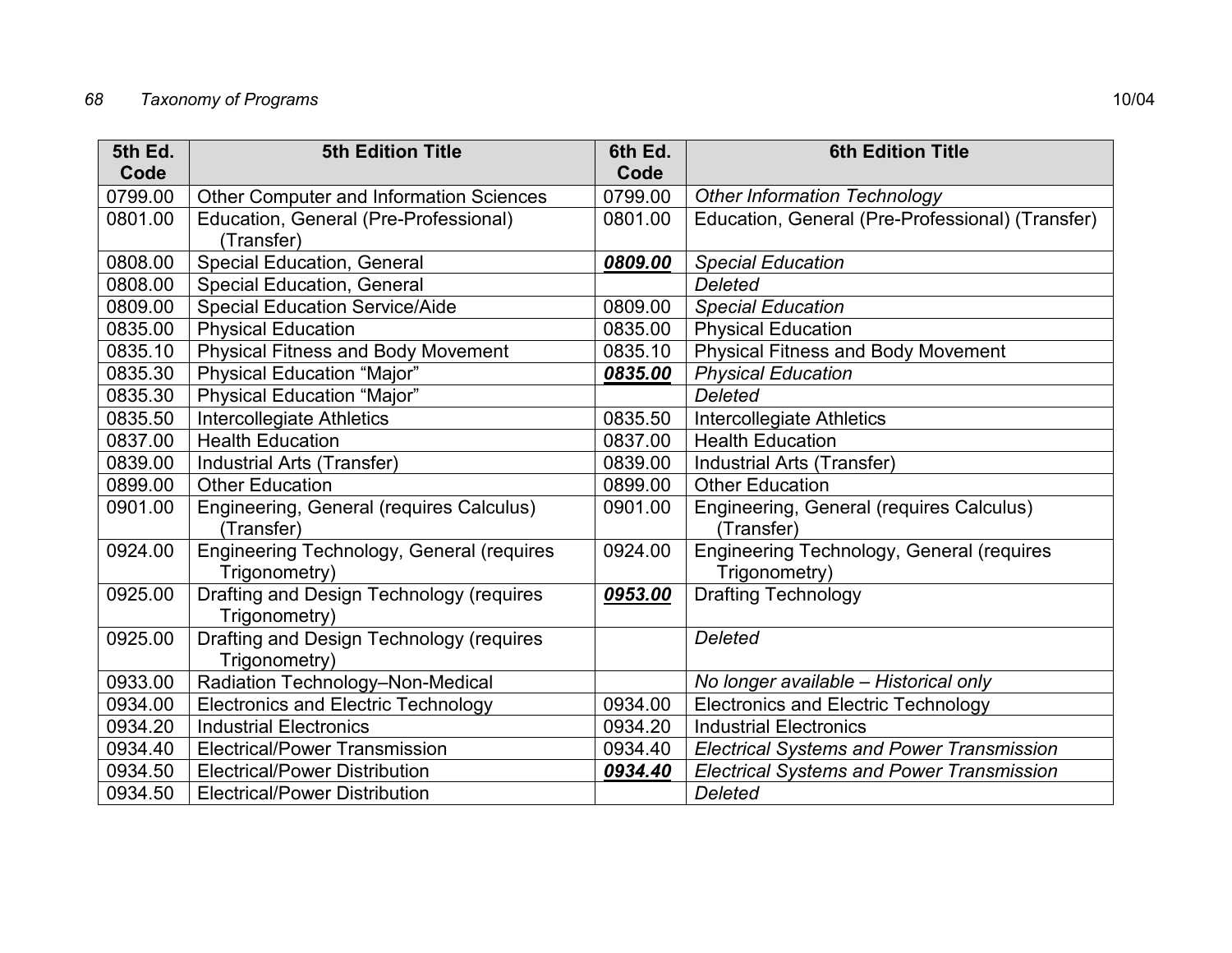| 5th Ed. | <b>5th Edition Title</b>                    | 6th Ed. | <b>6th Edition Title</b>                         |
|---------|---------------------------------------------|---------|--------------------------------------------------|
| Code    |                                             | Code    |                                                  |
| 0934.70 | <b>Electron Microscopy</b>                  | 0934.70 | <b>Electron Microscopy</b>                       |
| 0934.80 | Laser Technology                            | 0934.80 | <b>Laser and Optical Technology</b>              |
| 0934.90 | <b>Electrical Maintenance</b>               | 0934.40 | <b>Electrical Systems and Power Transmission</b> |
| 0934.90 | <b>Electrical Maintenance</b>               |         | <b>Deleted</b>                                   |
| 0935.00 | Electro-Mechanical/Robotics Technology      | 0935.00 | <b>Electro-Mechanical Technology</b>             |
| 0935.10 | Appliance Repair                            | 0935.10 | Appliance Repair                                 |
| 0935.20 | <b>Business Machine Maintenance</b>         |         | No longer available - Historical only            |
| 0936.00 | Printing and Lithography                    | 0936.00 | Printing and Lithography                         |
| 0937.00 | Tool and Machine Design Technology          | 0956.00 | Manufacturing and Industrial Technology          |
| 0937.00 | Tool and Machine Design Technology          |         | <b>Deleted</b>                                   |
| 0943.00 | <b>Instrumentation Technology</b>           | 0943.00 | <b>Instrumentation Technology</b>                |
| 0943.20 | Biotechnology Instrumentation               | 0934.60 | <b>Biomedical Instrumentation</b>                |
| 0943.20 | Biotechnology Instrumentation               |         | <b>Deleted</b>                                   |
| 0943.30 | Vacuum Technology                           | 0943.30 | Vacuum Technology                                |
| 0945.00 | Mechanical Technology, General              | 0945.00 | Industrial Systems Technology and Maintenance    |
| 0945.10 | Environmental Control Technology (HVAC)     | 0946.00 | Environmental Control Technology (HVAC)          |
| 0945.10 | Environmental Control Technology (HVAC)     |         | <b>Deleted</b>                                   |
| 0945.50 | <b>Energy Conversion Systems Technology</b> | 0946.10 | <b>Energy Systems Technology</b>                 |
| 0945.50 | <b>Energy Conversion Systems Technology</b> |         | <b>Deleted</b>                                   |
| 0947.00 | Diesel Technology                           | 0947.00 | Diesel Technology                                |
| 0947.20 | <b>Heavy Equipment Maintenance</b>          | 0947.20 | <b>Heavy Equipment Maintenance</b>               |
| 0947.30 | <b>Heavy Equipment Operation</b>            | 0947.30 | <b>Heavy Equipment Operation</b>                 |
| 0948.00 | <b>Automotive Technology</b>                | 0948.00 | <b>Automotive Technology</b>                     |
| 0948.20 | <b>Automotive Collision Repair</b>          | 0949.00 | <b>Automotive Collision Repair</b>               |
| 0948.20 | <b>Automotive Collision Repair</b>          |         | <b>Deleted</b>                                   |
| 0948.30 | Motorcycle, Outboard, and Small Engine      | 0948.30 | Motorcycle, Outboard, and Small Engine Repair    |
|         | Repair                                      |         |                                                  |
| 0949.00 | Upholstery Repair-Automotive                | 0949.10 | <b>Upholstery Repair-Automotive</b>              |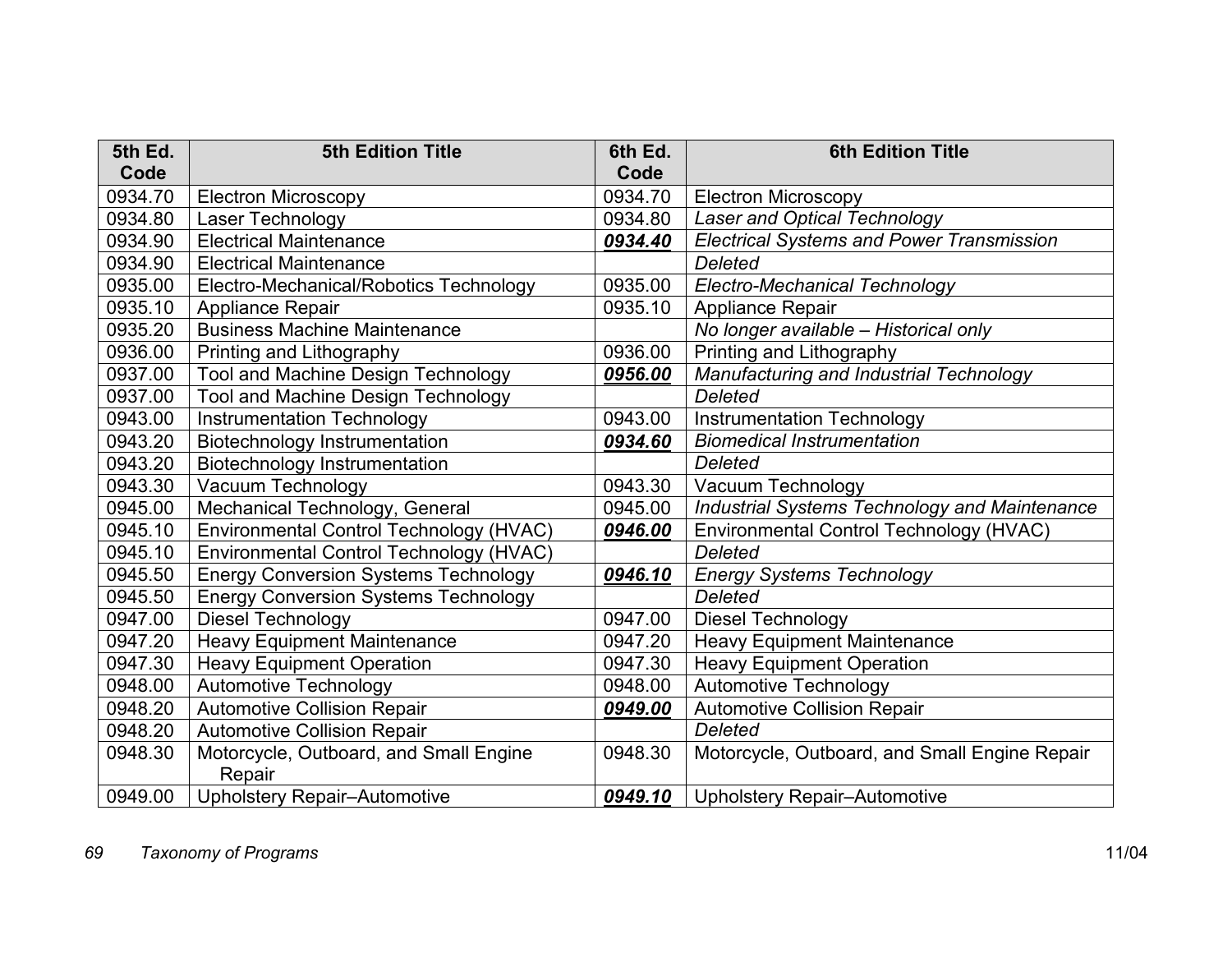| 5th Ed. | <b>5th Edition Title</b>                    | 6th Ed. | <b>6th Edition Title</b>                    |
|---------|---------------------------------------------|---------|---------------------------------------------|
| Code    |                                             | Code    |                                             |
|         | 0949.00 is being reused                     | 0949.00 | <b>Automotive Collision Repair</b>          |
| 0950.00 | <b>Aeronautical and Aviation Technology</b> | 0950.00 | <b>Aeronautical and Aviation Technology</b> |
| 0950.10 | <b>Aviation Airframe Mechanics</b>          | 0950.10 | <b>Aviation Airframe Mechanics</b>          |
| 0950.20 | <b>Aviation Powerplant Mechanics</b>        | 0950.20 | <b>Aviation Powerplant Mechanics</b>        |
| 0950.30 | <b>Commercial Pilot</b>                     | 3020.20 | Piloting                                    |
| 0950.30 | <b>Commercial Pilot</b>                     |         | <b>Deleted</b>                              |
| 0950.40 | <b>Aircraft Electronics</b>                 | 0950.40 | <b>Aircraft Electronics (Avionics)</b>      |
| 0952.00 | <b>Construction Crafts Technology</b>       | 0952.00 | <b>Construction Crafts Technology</b>       |
| 0952.10 | Carpentry                                   | 0952.10 | Carpentry                                   |
| 0952.20 | Electrical                                  | 0952.20 | Electrical                                  |
| 0952.30 | Plumbing, Pipefitting, and Steamfitting     | 0952.30 | Plumbing, Pipefitting, and Steamfitting     |
| 0952.40 | Glazing                                     | 0952.40 | Glazing                                     |
| 0952.50 | <b>Mill and Cabinet Work</b>                | 0952.50 | Mill and Cabinet Work                       |
| 0952.60 | Masonry, Tile, Cement, and Lath and Plaster | 0952.60 | Masonry, Tile, Cement, and Lath and Plaster |
| 0952.70 | <b>Painting and Decorating</b>              | 0952.70 | Painting, Decorating, and Flooring          |
| 0952.80 | Drywall and Insulation                      | 0952.80 | Drywall and Insulation                      |
| 0952.90 | Roofing                                     | 0952.90 | Roofing                                     |
| 0953.00 | <b>Drafting Technology</b>                  | 0953.00 | <b>Drafting Technology</b>                  |
| 0953.60 | <b>Technical Illustration</b>               | 0953.60 | <b>Technical Illustration</b>               |
| 0954.00 | <b>Chemical Technology</b>                  | 0954.00 | <b>Chemical Technology</b>                  |
| 0954.20 | <b>Plastics</b>                             | 0954.20 | <b>Plastics and Composites</b>              |
| 0954.30 | <b>Petroleum Technology</b>                 | 0954.30 | Petroleum Technology                        |
| 0955.00 | <b>Laboratory Science Technology</b>        | 0955.00 | <b>Laboratory Science Technology</b>        |
| 0956.00 | <b>Industrial/Manufacturing Technology</b>  | 0956.00 | Manufacturing and Industrial Technology     |
| 0956.30 | Machine Tool/Machine Shop                   | 0956.30 | <b>Machining and Machine Tools</b>          |
| 0956.40 | <b>Sheet Metal</b>                          | 0956.40 | <b>Sheet Metal and Structural Metal</b>     |
| 0956.50 | <b>Welding and Cutting</b>                  | 0956.50 | <b>Welding Technology</b>                   |
| 0956.80 | <b>Industrial Quality Control</b>           | 0956.80 | <b>Industrial Quality Control</b>           |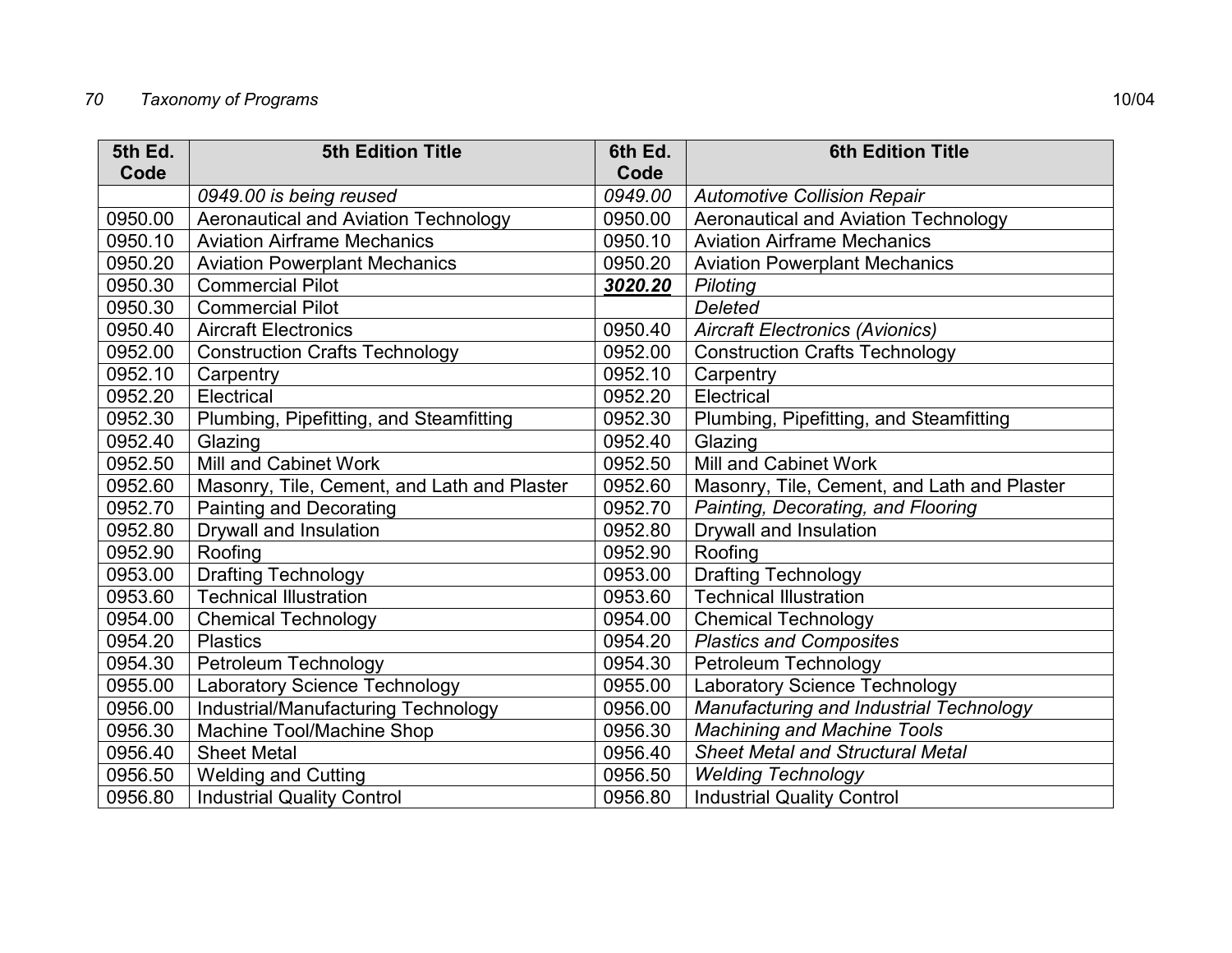| 5th Ed. | <b>5th Edition Title</b>                 | 6th Ed. | <b>6th Edition Title</b>                            |
|---------|------------------------------------------|---------|-----------------------------------------------------|
| Code    |                                          | Code    |                                                     |
| 0957.00 | <b>Civil and Construction Management</b> | 0957.00 | <b>Civil and Construction Management Technology</b> |
|         | Technology                               |         |                                                     |
| 0957.20 | <b>Construction Inspection</b>           | 0957.20 | <b>Construction Inspection</b>                      |
| 0957.30 | Surveying                                | 0957.30 | Surveying                                           |
| 0958.00 | Sanitation and Public Health Technology  | 0958.00 | <b>Water and Wastewater Technology</b>              |
| 0958.30 | <b>Industrial Safety Technology</b>      | 0956.70 | Industrial and Occupational Safety and Health       |
| 0958.30 | <b>Industrial Safety Technology</b>      |         | <b>Deleted</b>                                      |
| 0959.00 | <b>Marine Technology</b>                 | 0959.00 | <b>Marine Technology</b>                            |
| 0959.10 | Diving and Underwater Safety             | 0959.10 | Diving and Underwater Safety                        |
| 0961.00 | Optics                                   | 0961.00 | Optics                                              |
| 0962.00 | <b>Musical Instrument Repair</b>         | 0962.00 | <b>Musical Instrument Repair</b>                    |
| 0999.00 | Other Engineering and Related Industrial | 0999.00 | <b>Other Engineering and Related Industrial</b>     |
|         | Technologies                             |         | <b>Technology</b>                                   |
| 1001.00 | Fine Arts, General                       | 1001.00 | Fine Arts, General                                  |
| 1002.00 | Art (Painting, Drawing, and Sculpture)   | 1002.00 | Art (Painting, Drawing, and Sculpture)              |
| 1002.10 | Painting and Drawing                     | 1002.10 | Painting and Drawing                                |
| 1002.20 | <b>Sculpture</b>                         | 1002.20 | Sculpture                                           |
| 1002.30 | Ceramics                                 | 1002.30 | Ceramics                                            |
| 1004.00 | <b>Music</b>                             | 1004.00 | <b>Music</b>                                        |
| 1004.10 | Performance (Choral, Band, etc.)         | 1004.00 | <b>Music</b>                                        |
| 1004.10 | Performance (Choral, Band, etc.)         |         | <b>Deleted</b>                                      |
| 1004.20 | <b>Composition and Theory</b>            | 1004.00 | <b>Music</b>                                        |
| 1004.20 | <b>Composition and Theory</b>            |         | <b>Deleted</b>                                      |
| 1005.00 | <b>Commercial Music</b>                  | 1005.00 | <b>Commercial Music</b>                             |
| 1006.00 | <b>Technical Theater</b>                 | 1006.00 | <b>Technical Theater</b>                            |
| 1007.00 | <b>Dramatic Arts</b>                     | 1007.00 | <b>Dramatic Arts</b>                                |
| 1008.00 | Dance                                    | 1008.00 | Dance                                               |
| 1009.00 | <b>Applied Design</b>                    | 1009.00 | <b>Applied Design</b>                               |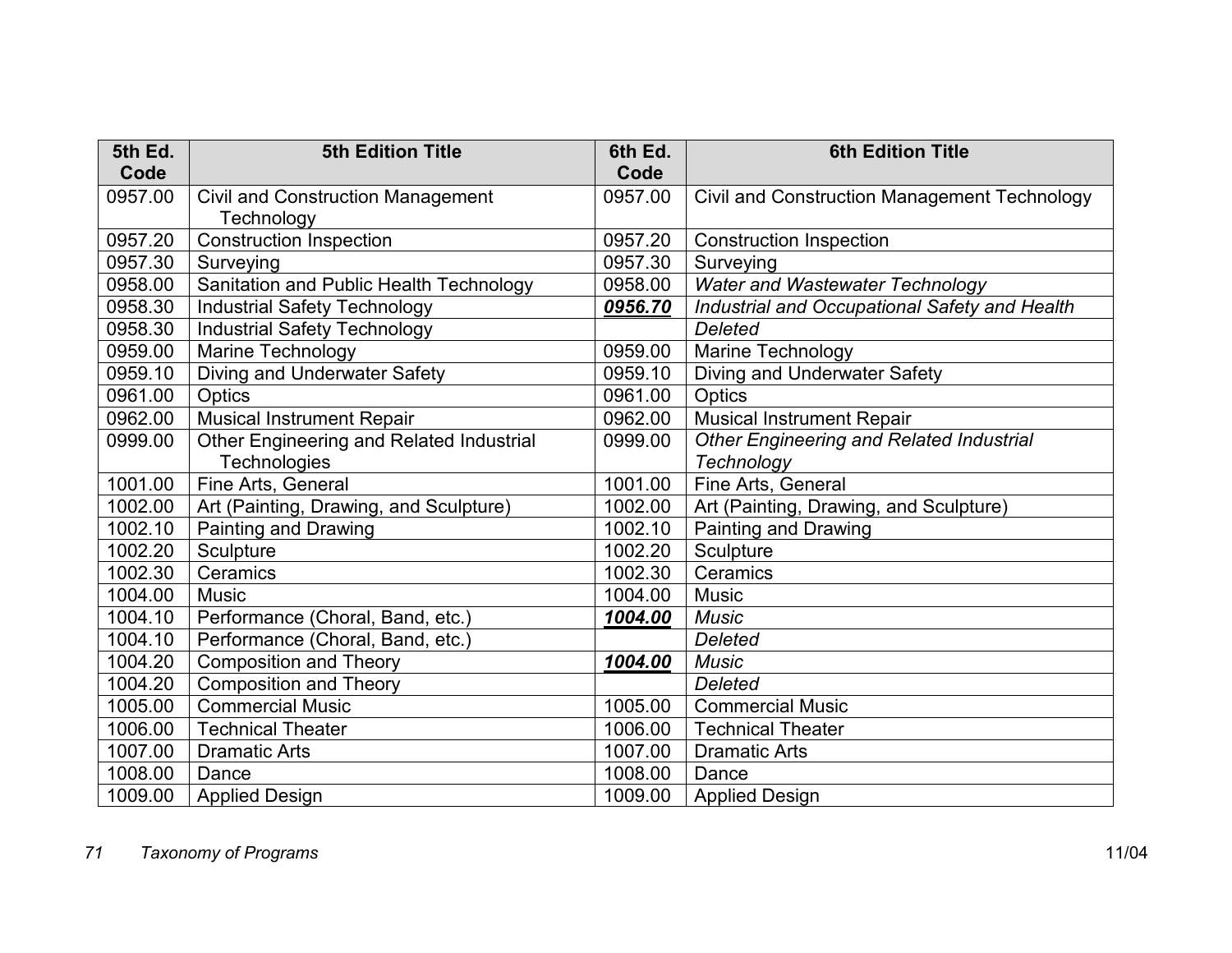| 5th Ed. | <b>5th Edition Title</b>                | 6th Ed. | <b>6th Edition Title</b>                         |
|---------|-----------------------------------------|---------|--------------------------------------------------|
| Code    |                                         | Code    |                                                  |
| 1009.10 | Jewelry                                 | 1009.10 | Jewelry                                          |
| 1011.00 | Photography                             | 1011.00 | Photography                                      |
| 1012.00 | <b>Applied Photography</b>              | 1012.00 | <b>Applied Photography</b>                       |
| 1012.10 | Photography Laboratory Technician       | 1012.00 | <b>Applied Photography</b>                       |
| 1012.10 | Photography Laboratory Technician       |         | <b>Deleted</b>                                   |
| 1012.20 | <b>Commercial Photography</b>           | 1012.00 | <b>Applied Photography</b>                       |
| 1012.20 | <b>Commercial Photography</b>           |         | <b>Deleted</b>                                   |
| 1013.00 | <b>Commercial Art</b>                   | 1013.00 | <b>Commercial Art</b>                            |
| 1030.00 | <b>Graphic Arts</b>                     | 1030.00 | <b>Graphic Art and Design</b>                    |
| 1030.20 | <b>Computer Graphics</b>                |         | No longer available - Historical only            |
| 1099.00 | Other Fine and Applied Arts             | 1099.00 | Other Fine and Applied Arts                      |
| 1101.00 | Foreign Languages, General              | 1101.00 | Foreign Languages, General                       |
| 1102.00 | French                                  | 1102.00 | French                                           |
| 1103.00 | German                                  | 1103.00 | German                                           |
| 1104.00 | Italian                                 | 1104.00 | Italian                                          |
| 1105.00 | Spanish                                 | 1105.00 | Spanish                                          |
| 1106.00 | Russian                                 | 1106.00 | <b>Russian</b>                                   |
| 1107.00 | Chinese                                 | 1107.00 | Chinese                                          |
| 1108.00 | Japanese                                | 1108.00 | Japanese                                         |
| 1109.00 | Latin                                   | 1109.00 | Latin                                            |
| 1110.00 | Greek (Classical)                       | 1110.00 | Greek                                            |
| 1111.00 | <b>Hebrew and Semitic</b>               | 1111.00 | <b>Hebrew and Semitic</b>                        |
| 1112.00 | Arabic                                  | 1112.00 | Arabic                                           |
| 1116.00 | African Languages (Non-Semitic)         | 1116.00 | African Languages (Non-Semitic)                  |
| 1117.00 | Asian, South Asian, and Pacific Islands | 1117.00 | Asian, South Asian, and Pacific Islands (Chinese |
|         | (Chinese and Japanese excluded)         |         | and Japanese excluded)                           |
| 1117.10 | Filipino                                | 1117.10 | Filipino (Tagalog)                               |
| 1119.00 | Portuguese (Classical)                  | 1119.00 | Portuguese                                       |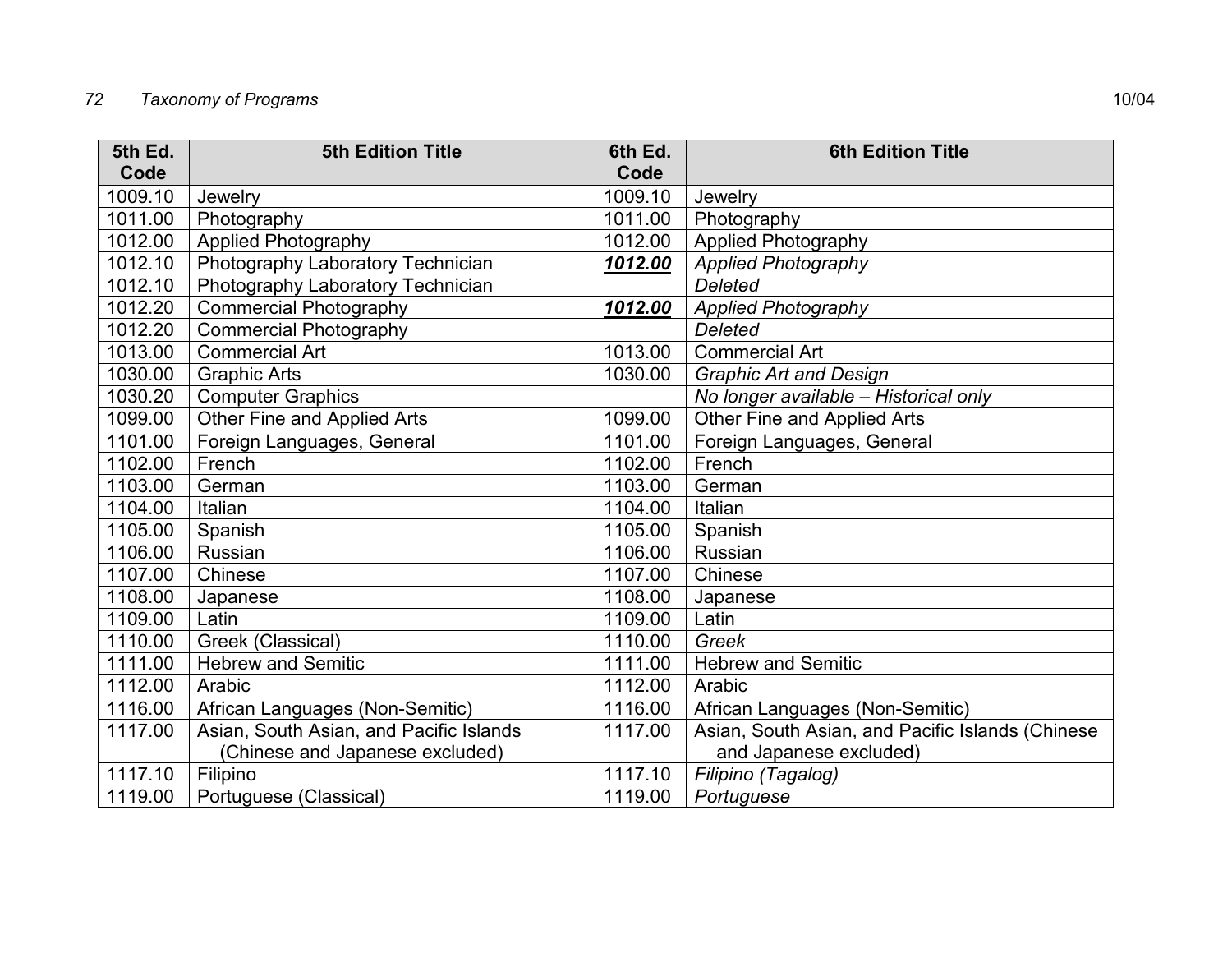| 5th Ed. | <b>5th Edition Title</b>                       | 6th Ed. | <b>6th Edition Title</b>                   |
|---------|------------------------------------------------|---------|--------------------------------------------|
| Code    |                                                | Code    |                                            |
| 1199.00 | <b>Other Foreign Languages</b>                 | 1199.00 | <b>Other Foreign Languages</b>             |
| 1201.00 | Health Professions, General                    | 1201.00 | <b>Health Occupations, General</b>         |
| 1201.20 | Medicine, General                              |         | No longer available - Historical only      |
| 1202.00 | <b>Hospital and Health Care Administration</b> | 1202.00 | Hospital and Health Care Administration    |
| 1202.20 | <b>Hospital Staff Development</b>              |         | No longer available - Historical only      |
| 1203.00 | Nursing, R.N.                                  | 1230.10 | <b>Registered Nursing</b>                  |
| 1203.00 | Nursing, R.N.                                  |         | <b>Deleted</b>                             |
| 1203.20 | Nursing, L.V.N.                                | 1230.20 | <b>Licensed Vocational Nursing</b>         |
| 1203.20 | Nursing, L.V.N.                                |         | <b>Deleted</b>                             |
| 1203.30 | <b>Certified Nurse Assistant</b>               | 1230.30 | <b>Certified Nurse Assistant</b>           |
| 1203.30 | <b>Certified Nurse Assistant</b>               |         | <b>Deleted</b>                             |
| 1203.50 | <b>Hospital Ward Clerk</b>                     | 1208.30 | <b>Health Facility Unit Coordinator</b>    |
| 1203.50 | <b>Hospital Ward Clerk</b>                     |         | <b>Deleted</b>                             |
| 1203.60 | <b>Hospital Central Service Technician</b>     | 1209.00 | <b>Hospital Central Service Technician</b> |
| 1203.60 | <b>Hospital Central Service Technician</b>     |         |                                            |
|         |                                                |         | <b>Deleted</b>                             |
| 1203.70 | Medical Assistant/Medical Office Technician    | 1208.00 | <b>Medical Assisting</b>                   |
| 1203.70 | Medical Assistant/Medical Office Technician    |         | <b>Deleted</b>                             |
| 1203.80 | <b>Home Health Aide</b>                        | 1230.80 | <b>Home Health Aide</b>                    |
| 1203.80 | <b>Home Health Aide</b>                        |         | <b>Deleted</b>                             |
| 1204.00 | <b>Dental Technician</b>                       | 1240.30 | <b>Dental Laboratory Technician</b>        |
| 1204.00 | <b>Dental Technician</b>                       |         | <b>Deleted</b>                             |
| 1204.10 | <b>Dental Assistant</b>                        | 1240.10 | <b>Dental Assistant</b>                    |
| 1204.10 | <b>Dental Assistant</b>                        |         | <b>Deleted</b>                             |
| 1204.20 | <b>Dental Hygienist</b>                        | 1240.20 | Dental Hygienist                           |
| 1204.20 | <b>Dental Hygienist</b>                        |         | <b>Deleted</b>                             |
| 1205.00 | <b>Medical Laboratory Technology</b>           | 1205.00 | <b>Medical Laboratory Technology</b>       |
| 1206.00 | <b>Physicians Assistant</b>                    | 1206.00 | <b>Physicians Assistant</b>                |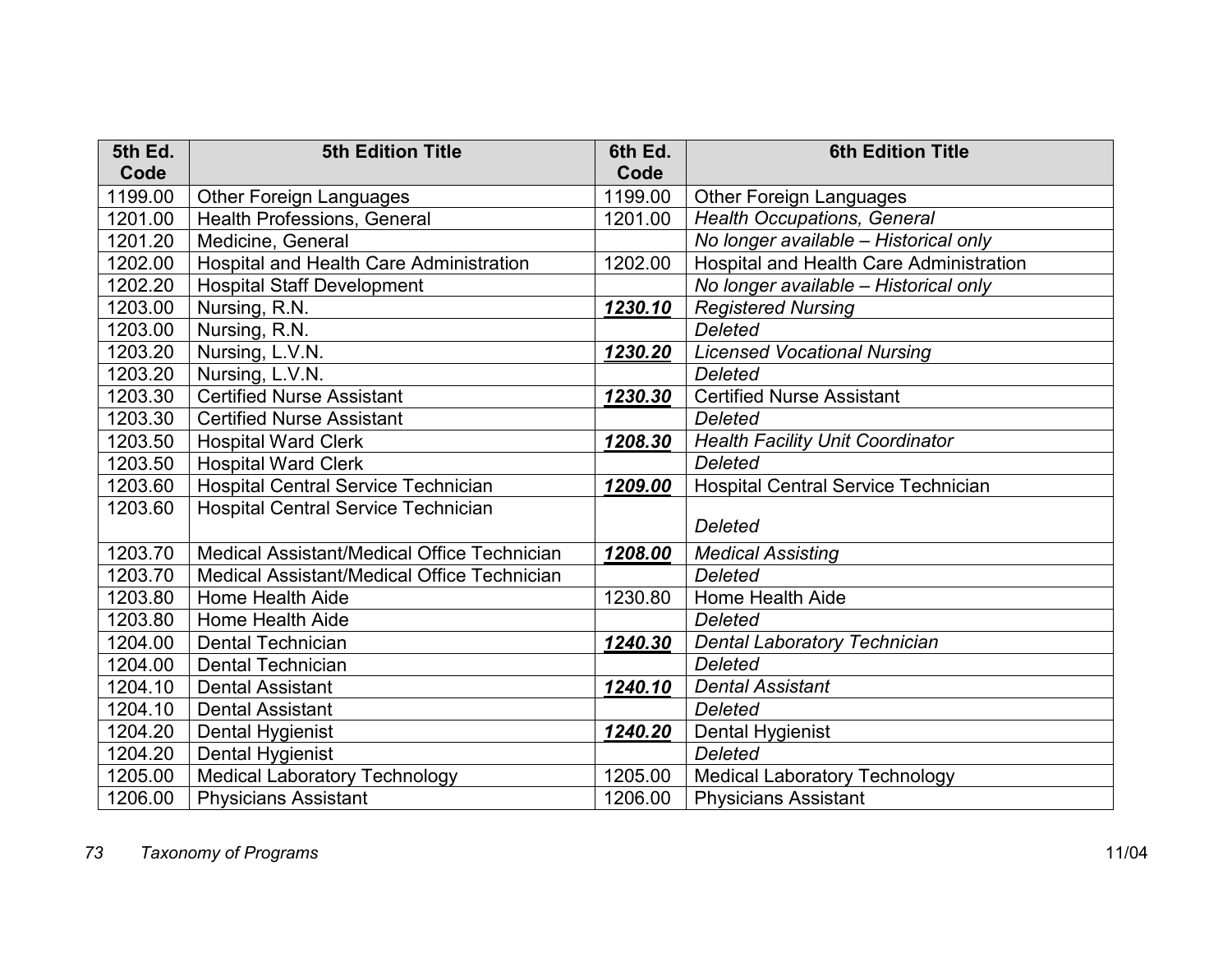| 5th Ed. | <b>5th Edition Title</b>                     | 6th Ed. | <b>6th Edition Title</b>                     |
|---------|----------------------------------------------|---------|----------------------------------------------|
| Code    |                                              | Code    |                                              |
| 1207.00 | Electro-Diagnostic Technology                | 1207.00 | No longer available - Historical only        |
| 1210.00 | <b>Respiratory Care/Therapy</b>              | 1210.00 | <b>Respiratory Care/Therapy</b>              |
| 1213.00 | Cardiovascular Technician                    | 1213.00 | Cardiovascular Technician                    |
| 1214.00 | <b>Orthopedic Assistant</b>                  | 1214.00 | <b>Orthopedic Assistant</b>                  |
| 1217.00 | Surgical Technician/O.R. Nursing             | 1217.00 | <b>Surgical Technician</b>                   |
| 1218.00 | <b>Occupational Therapy Technology</b>       | 1218.00 | <b>Occupational Therapy Technology</b>       |
| 1219.00 | <b>Optical Technology</b>                    | 1219.00 | <b>Optical Technology</b>                    |
| 1220.00 | Speech Pathology and Audiology               | 1220.00 | Speech-Language Pathology and Audiology      |
| 1221.00 | <b>Pharmacy Technician</b>                   | 1221.00 | <b>Pharmacy Technology</b>                   |
| 1222.00 | <b>Physical Therapy Assistant</b>            | 1222.00 | <b>Physical Therapy Assistant</b>            |
| 1222.10 | <b>Athletic Trainer</b>                      | 1228.00 | Athletic Training and Sports Medicine        |
| 1222.10 | <b>Athletic Trainer</b>                      |         | <b>Deleted</b>                               |
| 1222.30 | <b>Recreation Therapy</b>                    |         | No longer available - Historical only        |
| 1223.00 | <b>Health Information Technology</b>         | 1223.00 | <b>Health Information Technology</b>         |
| 1225.00 | <b>Radiological Technology</b>               | 1225.00 | Radiologic Technology                        |
| 1225.10 | <b>Nuclear Therapy Technician</b>            | 1226.00 | Radiation Therapy Technician                 |
| 1225.10 | <b>Nuclear Therapy Technician</b>            |         | <b>Deleted</b>                               |
| 1225.30 | <b>Diagnostic Medical Sonography</b>         | 1227.00 | <b>Diagnostic Medical Sonography</b>         |
| 1225.30 | <b>Diagnostic Medical Sonography</b>         |         | <b>Deleted</b>                               |
| 1239.00 | Psychiatric Technician                       | 1239.00 | Psychiatric Technician                       |
| 1250.00 | <b>Emergency Medical Technology</b>          | 1250.00 | <b>Emergency Medical Services</b>            |
| 1255.00 | Mortuary Science                             | 1255.00 | <b>Mortuary Science</b>                      |
| 1260.00 | Health Professions, Core Curriculum          | 1260.00 | Health Professions, Transfer Core Curriculum |
| 1299.00 | <b>Other Health Occupations</b>              | 1299.00 | <b>Other Health Occupations</b>              |
| 1301.00 | <b>Consumer Education and Home Economics</b> | 1301.00 | Family and Consumer Sciences, General        |
|         | (Transfer)                                   |         |                                              |
| 1302.00 | Interiors (Environment, Design, and          | 1302.00 | <b>Interior Design and Merchandising</b>     |
|         | Merchandising)                               |         |                                              |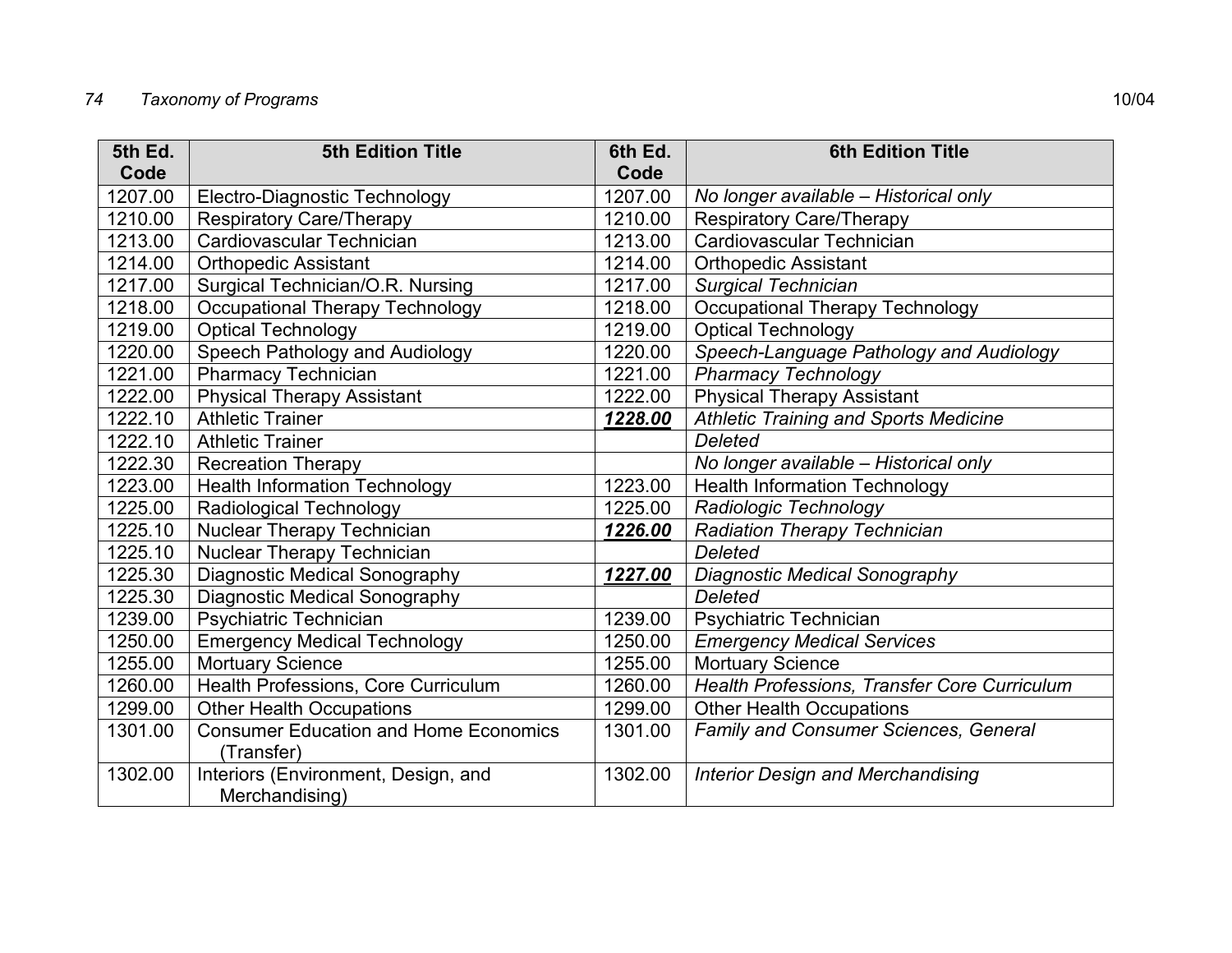| 5th Ed. | <b>5th Edition Title</b>                                     | 6th Ed. | <b>6th Edition Title</b>                       |
|---------|--------------------------------------------------------------|---------|------------------------------------------------|
| Code    |                                                              | Code    |                                                |
| 1303.00 | Fashion                                                      | 1303.00 | Fashion                                        |
| 1303.10 | <b>Fashion Design</b>                                        | 1303.10 | <b>Fashion Design</b>                          |
| 1303.20 | <b>Fashion Merchandising</b>                                 | 1303.20 | <b>Fashion Merchandising</b>                   |
| 1303.30 | <b>Fashion Production</b>                                    | 1303.30 | <b>Fashion Production</b>                      |
| 1304.00 | Life Management                                              | 1301.00 | Family and Consumer Sciences, General          |
| 1304.00 | Life Management                                              |         | <b>Deleted</b>                                 |
| 1305.00 | Lifespan (Child Development, Family Studies,<br>Gerontology) | 1305.00 | Child Development/Early Care and Education     |
| 1305.10 | <b>Child Development</b>                                     | 1305.00 | Child Development/Early Care and Education     |
| 1305.10 | <b>Child Development</b>                                     |         | <b>Deleted</b>                                 |
| 1305.20 | <b>Exceptional Child</b>                                     | 1305.20 | <b>Children with Special Needs</b>             |
| 1305.30 | Gerontology                                                  | 1309.00 | Gerontology                                    |
| 1305.30 | Gerontology                                                  |         | <b>Deleted</b>                                 |
| 1305.40 | <b>Nanny Training</b>                                        | 1305.00 | Child Development/Early Care and Education     |
|         | 1035.40 is being reused                                      | 1305.40 | <b>Preschool Age Children</b>                  |
| 1306.00 | <b>Nutrition and Food</b>                                    | 1306.00 | Nutrition, Foods, and Culinary Arts            |
| 1306.10 | <b>Restaurant and Food Service Management</b>                | 1307.10 | <b>Restaurant and Food Services Management</b> |
| 1306.10 | <b>Restaurant and Food Service Management</b>                |         | <b>Deleted</b>                                 |
| 1306.20 | <b>Dietetics</b>                                             | 1306.20 | <b>Dietetic Services and Management</b>        |
| 1306.30 | Culinary Arts (Chef, Catering, Food Server)                  | 1306.30 | <b>Culinary Arts</b>                           |
| 1306.40 | <b>Nutrition, Health and Fitness</b>                         |         | No longer available - Historical only          |
| 1306.50 | Food and Equipment Demonstration                             |         | No longer available - Historical only          |
| 1307.00 | Hospitality                                                  | 1307.00 | Hospitality                                    |
| 1399.00 | Other Consumer Education and Home                            | 1399.00 | <b>Other Family and Consumer Sciences</b>      |
|         | Economics                                                    |         |                                                |
| 1401.00 | Law, General                                                 | 1401.00 | Law, General                                   |
| 1402.00 | Paralegal                                                    | 1402.00 | Paralegal                                      |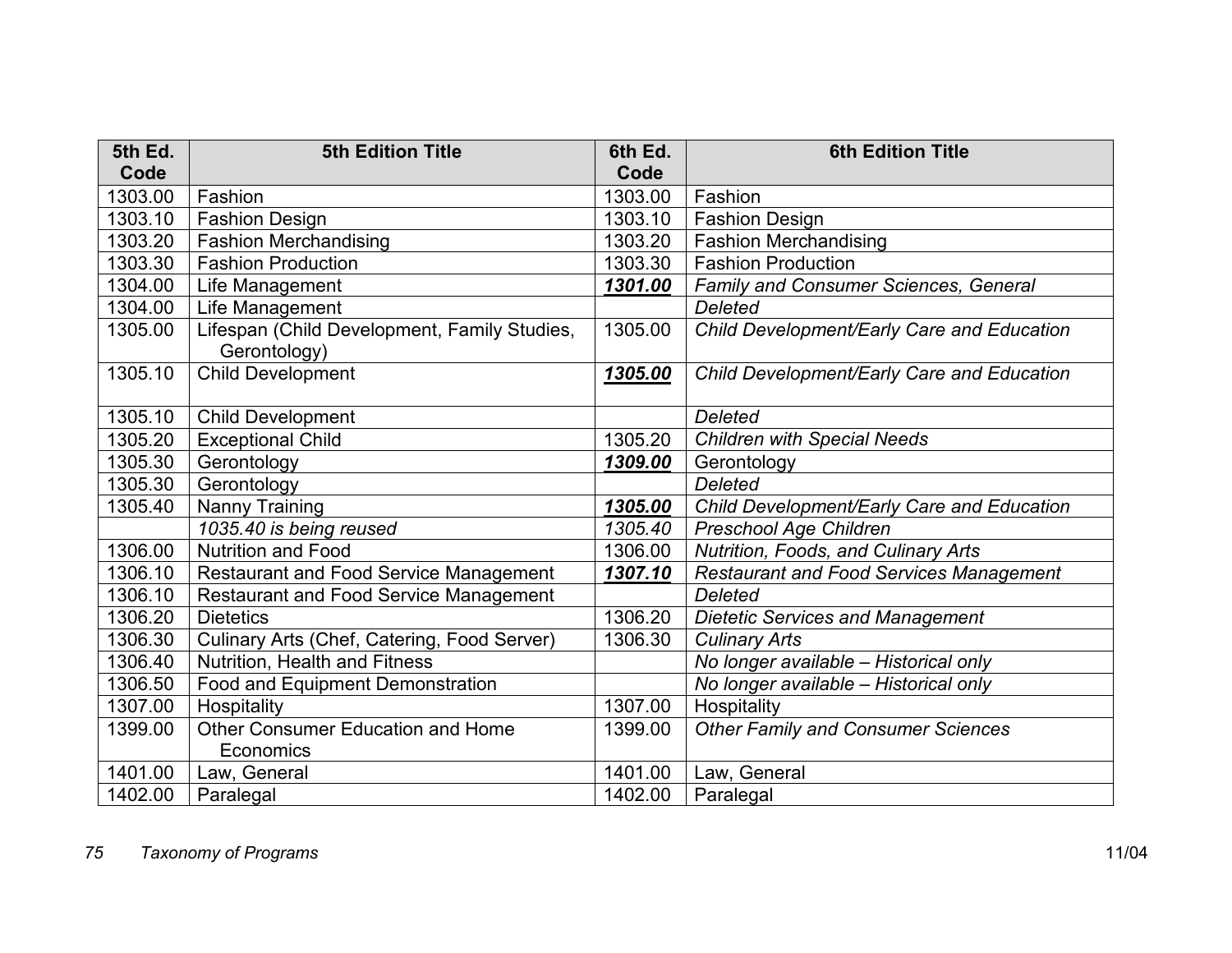| 5th Ed. | <b>5th Edition Title</b>                   | 6th Ed. | <b>6th Edition Title</b>                   |
|---------|--------------------------------------------|---------|--------------------------------------------|
| Code    |                                            | Code    |                                            |
| 1499.00 | <b>Other Law</b>                           | 1499.00 | <b>Other Law</b>                           |
| 1501.00 | English                                    | 1501.00 | English                                    |
| 1503.00 | <b>Comparative Literature</b>              | 1503.00 | <b>Comparative Literature</b>              |
| 1504.00 | <b>Classics</b>                            | 1504.00 | <b>Classics</b>                            |
| 1506.00 | Speech, Debate, and Forensic Science       | 1506.00 | <b>Speech Communication</b>                |
| 1507.00 | <b>Creative Writing</b>                    | 1507.00 | <b>Creative Writing</b>                    |
| 1509.00 | Philosophy                                 | 1509.00 | Philosophy                                 |
| 1510.00 | Religious Studies (Theological professions | 1510.00 | Religious Studies (Theological professions |
|         | excluded)                                  |         | excluded)                                  |
| 1599.00 | <b>Other Humanities</b>                    | 1599.00 | <b>Other Humanities</b>                    |
| 1601.00 | Library Science, General                   | 1601.00 | Library Science, General                   |
| 1602.00 | Library Technician (Aide)                  | 1602.00 | Library Technician (Aide)                  |
| 1699.00 | <b>Other Library Science</b>               | 1699.00 | Other Library Science                      |
| 1701.00 | Mathematics, General                       | 1701.00 | Mathematics, General                       |
| 1701.10 | Mathematics, General (for Non-Majors)      |         | No longer available - Historical only      |
| 1701.70 | <b>Technical Mathematics</b>               |         | No longer available - Historical only      |
| 1799.00 | <b>Other Mathematics</b>                   | 1799.00 | <b>Other Mathematics</b>                   |
| 1801.00 | <b>Military Science</b>                    | 1801.00 | <b>Military Science</b>                    |
| 1899.00 | <b>Other Military Studies</b>              | 1899.00 | <b>Other Military Studies</b>              |
| 1901.00 | <b>Physical Sciences, General</b>          | 1901.00 | <b>Physical Sciences, General</b>          |
| 1901.10 | <b>Environmental Studies</b>               | 0302.00 | <b>Environmental Studies</b>               |
| 1901.10 | <b>Environmental Studies</b>               |         | <b>Deleted</b>                             |
| 1902.00 | Physics, General                           | 1902.00 | Physics, General                           |
| 1905.00 | Chemistry, General                         | 1905.00 | Chemistry, General                         |
| 1911.00 | Astronomy                                  | 1911.00 | Astronomy                                  |
| 1913.00 | <b>Atmospheric Sciences</b>                | 1999.00 | <b>Other Physical Sciences</b>             |
| 1913.00 | <b>Atmospheric Sciences</b>                |         | <b>Deleted</b>                             |
| 1914.00 | Geology                                    | 1914.00 | Geology                                    |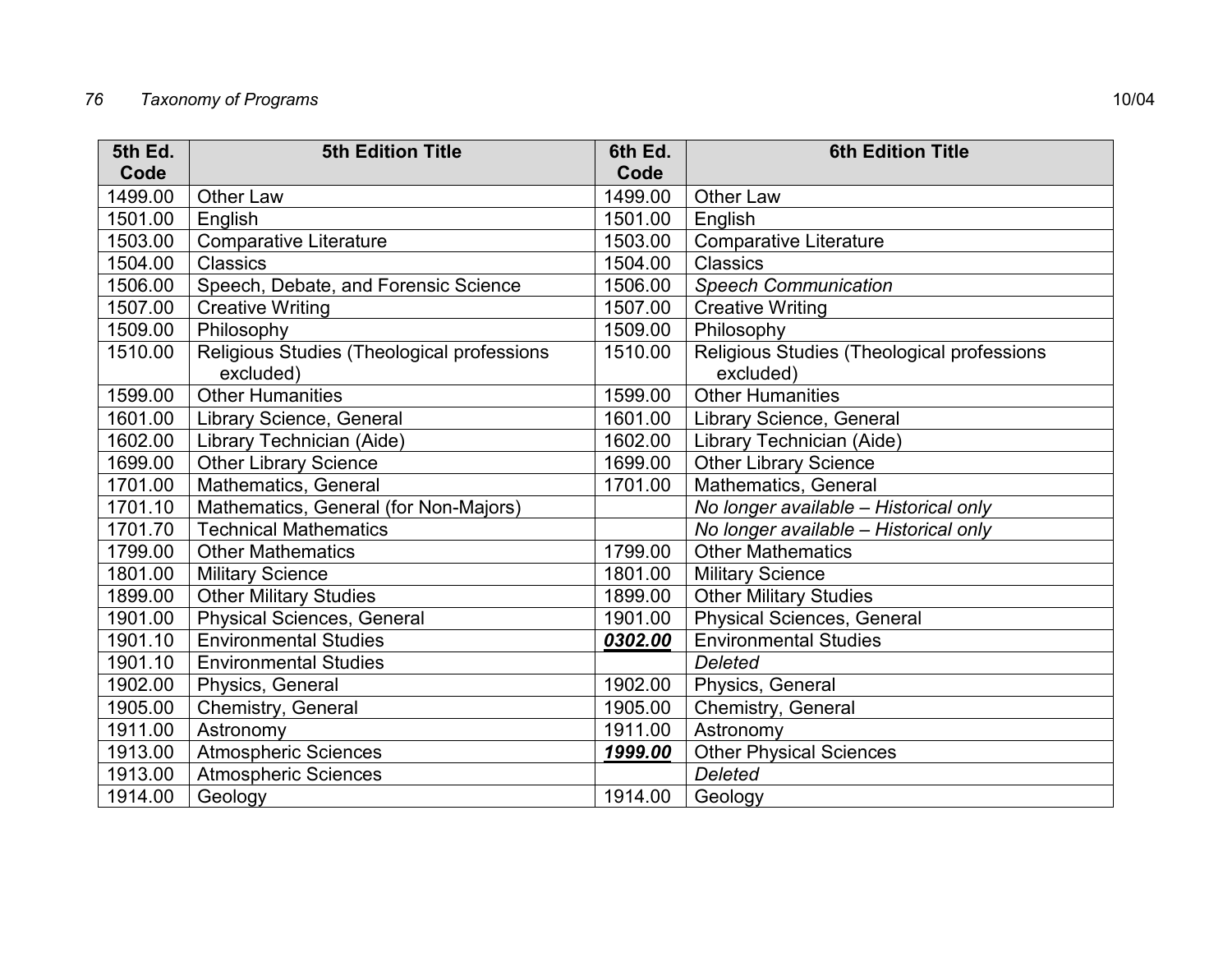| 5th Ed. | <b>5th Edition Title</b>                    | 6th Ed. | <b>6th Edition Title</b>                      |
|---------|---------------------------------------------|---------|-----------------------------------------------|
| Code    |                                             | Code    |                                               |
| 1919.00 | Oceanography                                | 1919.00 | Oceanography                                  |
| 1920.00 | Ocean Technology                            | 1920.00 | Ocean Technology                              |
| 1999.00 | <b>Other Physical Sciences</b>              | 1999.00 | <b>Other Physical Sciences</b>                |
| 2001.00 | Psychology, General                         | 2001.00 | Psychology, General                           |
| 2099.00 | Other Psychology                            | 2099.00 | Other Psychology                              |
| 2101.00 | <b>Community Services, General</b>          |         | No longer available - Historical only         |
| 2101.10 | Volunteer Program Management                | 2199.00 | <b>Other Public and Protective Services</b>   |
| 2101.10 | Volunteer Program Management                |         | <b>Deleted</b>                                |
| 2101.20 | Swimming and Lifesaving                     | 0835.70 | <b>Aquatics and Lifesaving</b>                |
| 2101.20 | Swimming and Lifesaving                     |         | <b>Deleted</b>                                |
| 2102.00 | <b>Public Administration</b>                | 2102.00 | <b>Public Administration</b>                  |
| 2102.20 | Ski Patrol Technician                       |         | No longer available - Historical only         |
| 2104.00 | Social Work and Helping Services            | 2104.00 | <b>Human Services</b>                         |
| 2104.40 | <b>Alcohol and Controlled Substances</b>    | 2104.40 | <b>Alcohol and Controlled Substances</b>      |
| 2105.00 | <b>Administration of Justice</b>            | 2105.00 | <b>Administration of Justice</b>              |
| 2105.10 | Corrections                                 | 2105.10 | Corrections                                   |
| 2105.20 | <b>Probation and Parole</b>                 | 2105.20 | <b>Probation and Parole</b>                   |
| 2105.30 | <b>Industrial Security</b>                  | 2105.30 | <b>Industrial and Transportation Security</b> |
| 2105.50 | Police Academy                              | 2105.50 | Police Academy                                |
| 2107.00 | Human Services                              |         | No longer available - Historical only         |
| 2107.50 | <b>Education Aide (Classroom Assistant)</b> | 0802.00 | <b>Educational Aide (Teacher Assistant)</b>   |
| 2107.50 | <b>Education Aide (Classroom Assistant)</b> |         | <b>Deleted</b>                                |
| 2107.60 | <b>Recreation Assistant</b>                 | 0836.10 | <b>Recreation Assistant</b>                   |
| 2107.60 | <b>Recreation Assistant</b>                 |         | <b>Deleted</b>                                |
| 2107.80 | <b>School Health Aide</b>                   | 1224.00 | <b>School Health Clerk</b>                    |
| 2107.80 | <b>School Health Aide</b>                   |         | <b>Deleted</b>                                |
| 2133.00 | <b>Fire Control Technology</b>              | 2133.00 | <b>Fire Technology</b>                        |
| 2133.50 | Fire Academy                                | 2133.50 | Fire Academy                                  |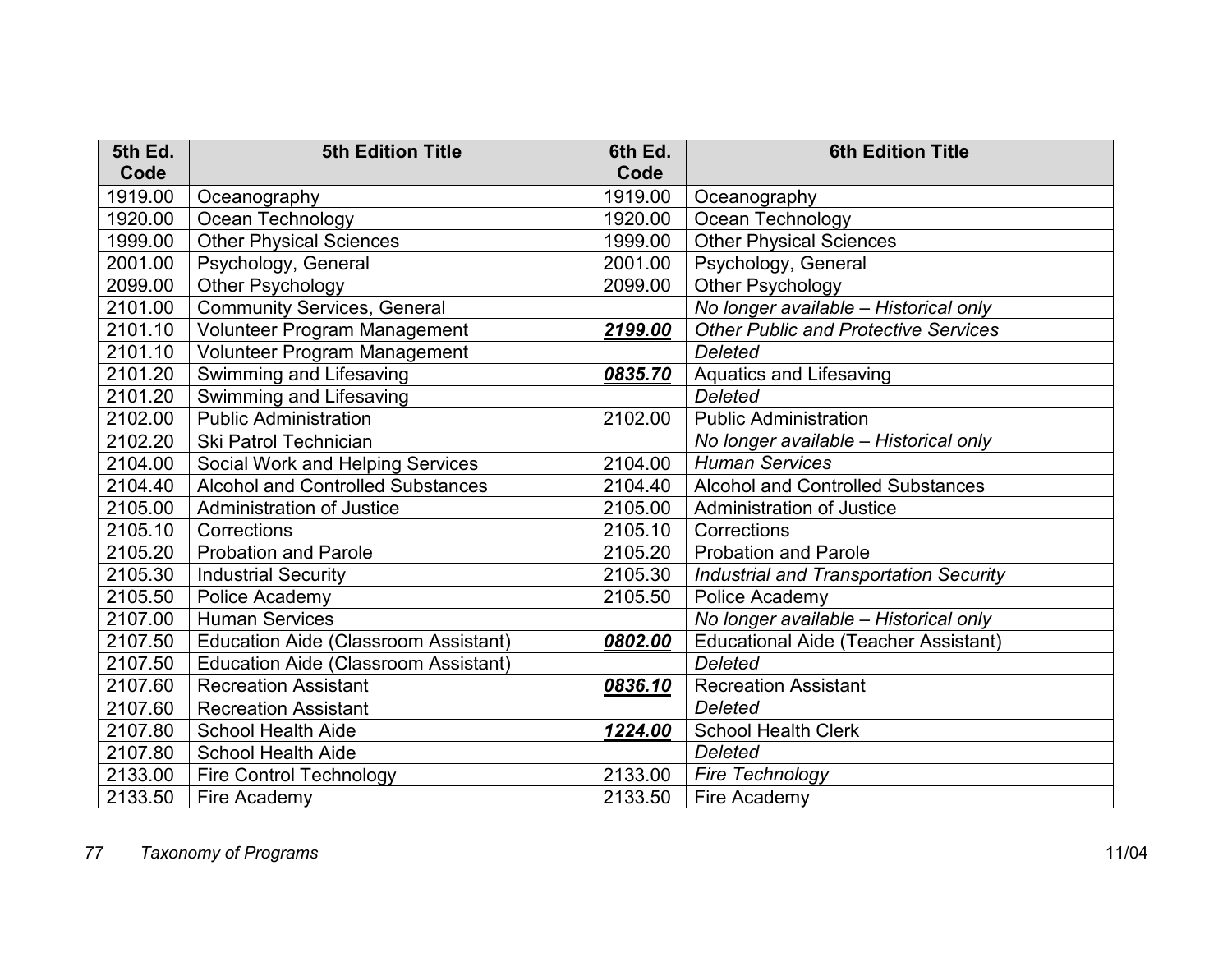| 5th Ed. | <b>5th Edition Title</b>                        | 6th Ed. | <b>6th Edition Title</b>                    |
|---------|-------------------------------------------------|---------|---------------------------------------------|
| Code    |                                                 | Code    |                                             |
| 2135.00 | <b>Environmental Hazardous Material Control</b> | 0303.00 | <b>Environmental Technology</b>             |
|         | Technology                                      |         |                                             |
| 2135.00 | <b>Environmental Hazardous Material Control</b> |         | <b>Deleted</b>                              |
|         | Technology                                      |         |                                             |
| 2199.00 | <b>Other Public Affairs and Services</b>        | 2199.00 | <b>Other Public and Protective Services</b> |
| 2201.00 | Social Sciences, General                        | 2201.00 | Social Sciences, General                    |
| 2201.10 | <b>Women's Studies</b>                          | 2201.10 | <b>Women's Studies</b>                      |
| 2202.00 | Anthropology                                    | 2202.00 | Anthropology                                |
| 2202.10 | <b>Ethnic Studies</b>                           | 2203.00 | <b>Ethnic Studies</b>                       |
| 2202.10 | <b>Ethnic Studies</b>                           |         | <b>Deleted</b>                              |
| 2202.20 | Archaeology                                     | 2202.20 | Archaeology                                 |
| 2204.00 | Economics                                       | 2204.00 | Economics                                   |
| 2205.00 | History                                         | 2205.00 | History                                     |
| 2206.00 | Geography                                       | 2206.00 | Geography                                   |
| 2207.00 | <b>Political Science</b>                        | 2207.00 | <b>Political Science</b>                    |
| 2207.10 | <b>Student Government</b>                       | 2207.10 | <b>Student Government</b>                   |
| 2208.00 | Sociology                                       | 2208.00 | Sociology                                   |
| 2299.00 | <b>Other Social Sciences</b>                    | 2299.00 | <b>Other Social Sciences</b>                |
| 3005.00 | <b>Custodial Services</b>                       |         | No longer available - Historical Only       |
| 3006.00 | <b>Barbering</b>                                | 3007.00 | <b>Cosmetology and Barbering</b>            |
| 3006.00 | <b>Barbering</b>                                |         | <b>Deleted</b>                              |
| 3007.00 | Cosmetology                                     | 3007.00 | <b>Cosmetology and Barbering</b>            |
| 3008.00 | Dry Cleaning                                    | 3008.00 | Dry Cleaning                                |
| 3009.00 | <b>Travel Services and Tourism</b>              | 3009.00 | <b>Travel Services and Tourism</b>          |
| 3009.10 | <b>Flight Attendant</b>                         | 3020.40 | <b>Flight Attendant</b>                     |
| 3009.10 | <b>Flight Attendant</b>                         |         | <b>Deleted</b>                              |
| 3099.00 | <b>Other Commercial Services</b>                | 3099.00 | <b>Other Commercial Services</b>            |
| 4901.00 | Liberal Arts and Science, General               | 4901.00 | <b>Liberal Arts and Sciences, General</b>   |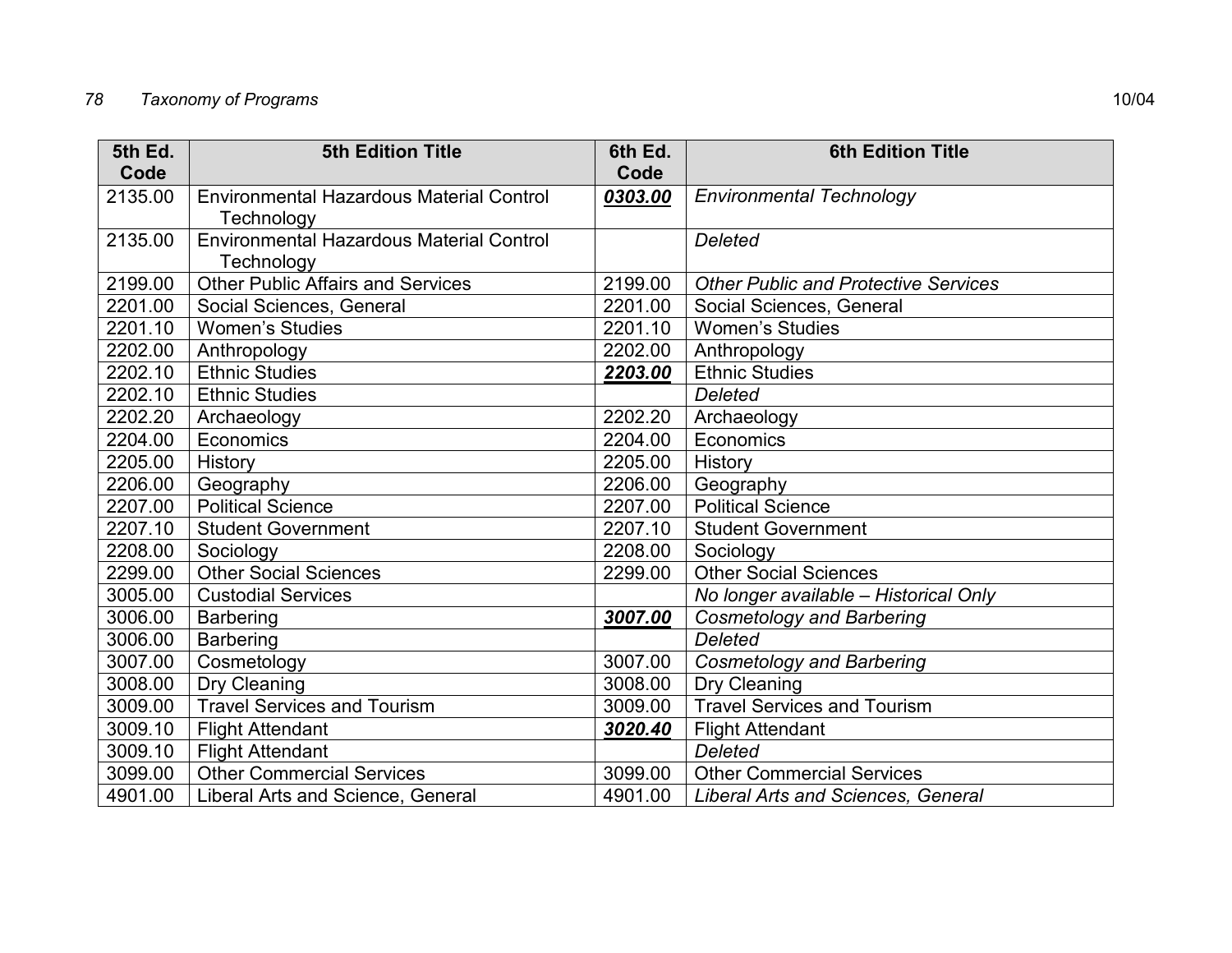| 5th Ed. | <b>5th Edition Title</b>                       | 6th Ed. | <b>6th Edition Title</b>                                             |
|---------|------------------------------------------------|---------|----------------------------------------------------------------------|
| Code    |                                                | Code    |                                                                      |
| 4902.00 | <b>Biological and Physical Sciences</b>        | 4902.00 | <b>Biological and Physical Sciences (and</b><br><b>Mathematics</b> ) |
| 4903.00 | <b>Humanities</b>                              | 4903.00 | <b>Humanities</b>                                                    |
| 4903.10 | <b>Humanities and Fine Arts</b>                | 4903.10 | <b>Humanities and Fine Arts</b>                                      |
| 4903.30 | <b>Humanities and Social Sciences</b>          | 4903.30 | <b>Humanities and Social Sciences</b>                                |
| 4904.00 | <b>Engineering Technology and Liberal Arts</b> |         | No longer available - Historical only                                |
| 4930.00 | <b>General Studies</b>                         | 4930.00 | <b>General Studies</b>                                               |
| 4930.09 | <b>Supervised Tutoring</b>                     | 4930.09 | <b>Supervised Tutoring</b>                                           |
| 4930.10 | Guidance                                       | 4930.10 | Guidance                                                             |
| 4930.11 | <b>Interpersonal Skills</b>                    | 4930.11 | <b>Interpersonal Skills</b>                                          |
| 4930.12 | Job Seeking/Changing Skills                    | 4930.12 | Job Seeking/Changing Skills                                          |
| 4930.13 | Academic Guidance                              | 4930.13 | <b>Academic Guidance</b>                                             |
| 4930.20 | <b>Communication Skills</b>                    | 4930.20 | <b>Communication Skills</b>                                          |
| 4930.21 | Writing                                        | 4930.21 | Writing                                                              |
| 4930.22 | Speech (Oral)                                  | 4930.22 | Speech                                                               |
| 4930.30 | Learning Skills, Handicapped                   | 4930.30 | Learning Skills, Handicapped                                         |
| 4930.31 | Living Skills, Handicapped                     | 4930.31 | Living Skills, Handicapped                                           |
| 4930.32 | Learning Skills, Learning Disabled             | 4930.32 | Learning Skills, Learning Disabled                                   |
| 4930.33 | Learning Skills, Speech Impaired               | 4930.33 | Learning Skills, Speech Impaired                                     |
| 4930.40 | <b>Computational Skills</b>                    | 4930.40 | <b>Computational Skills</b>                                          |
| 4930.41 | Pre-Algebra (Basic Math/Arithmetic)            | 4930.41 | Pre-Algebra (Basic Math/Arithmetic)                                  |
| 4930.42 | Algebra, Geometry, and Trigonometry            | 1701.00 | <b>Mathematics, General</b>                                          |
| 4930.42 | Algebra, Geometry, and Trigonometry            |         | <b>Deleted</b>                                                       |
| 4930.60 | <b>Adult Basic Education (Grades 1-8)</b>      | 4930.60 | <b>Adult Basic Education (Grades 1-8)</b>                            |
| 4930.62 | High School Diploma Program/G.E.D.             | 4930.62 | High School Diploma Program/G.E.D.                                   |
| 4930.70 | <b>Reading Skills</b>                          | 4930.70 | Reading Skills, Precollegiate                                        |
| 4930.71 | <b>Speed Reading</b>                           | 4930.71 | <b>Speed Reading</b>                                                 |
| 4930.72 | <b>Skill Development</b>                       | 4930.72 | <b>Skill Development</b>                                             |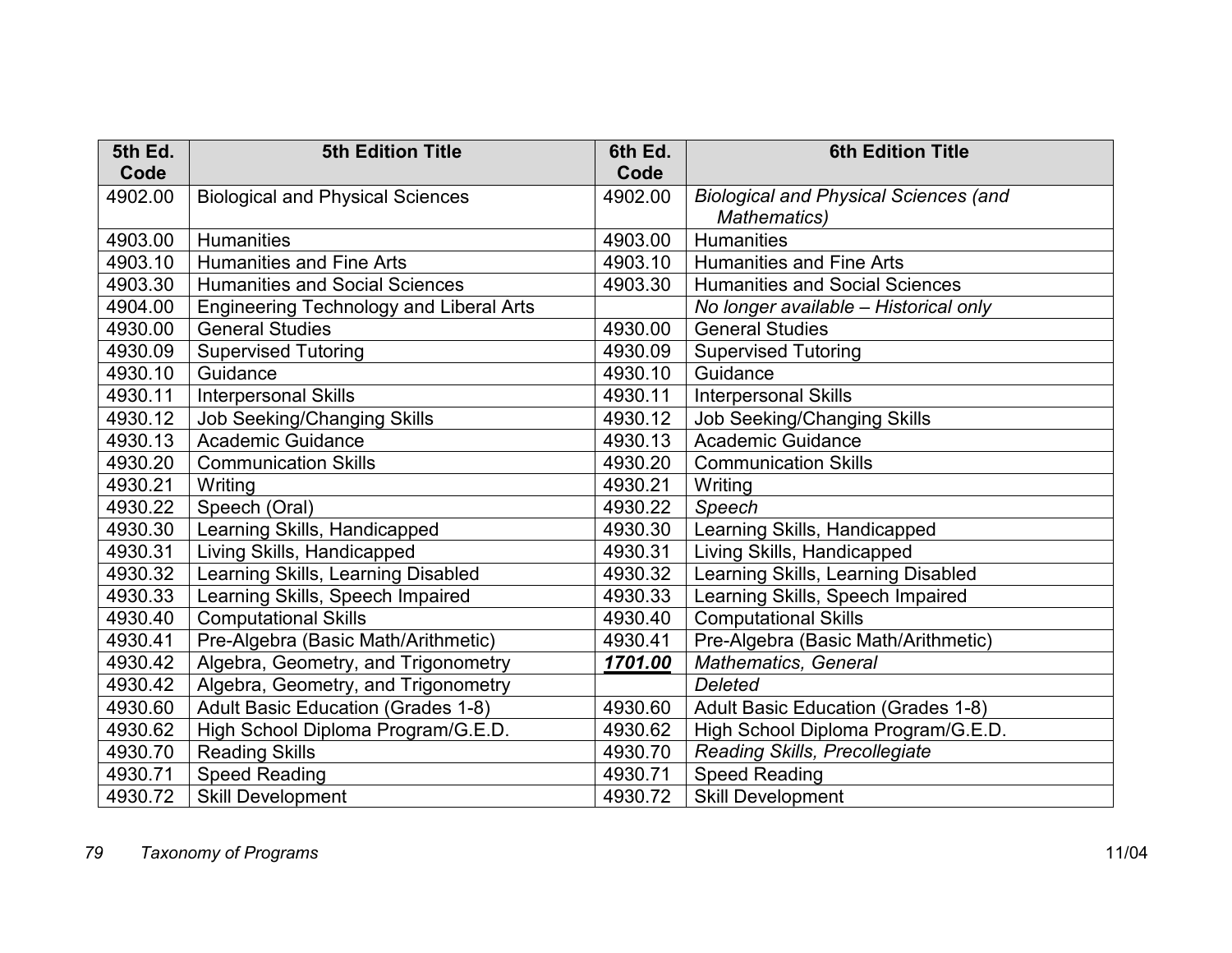| 5th Ed. | <b>5th Edition Title</b>                    | 6th Ed. | <b>6th Edition Title</b>                    |
|---------|---------------------------------------------|---------|---------------------------------------------|
| Code    |                                             | Code    |                                             |
| 4930.80 | English as a Second Language–General        | 4930.80 | English as a Second Language–General        |
| 4930.81 | English as a Second Language–College Level  | 4930.81 | English as a Second Language–College Level  |
| 4930.82 | English as a Second Language-Survival Level | 4930.82 | English as a Second Language-Survival Level |
| 4930.90 | Citizenship                                 | 4930.90 | Citizenship                                 |
| 4931.00 | <b>Vocational ESL</b>                       | 4931.00 | <b>Vocational ESL</b>                       |
| 4999.00 | <b>Other Interdisciplinary Studies</b>      | 4999.00 | <b>Other Interdisciplinary Studies</b>      |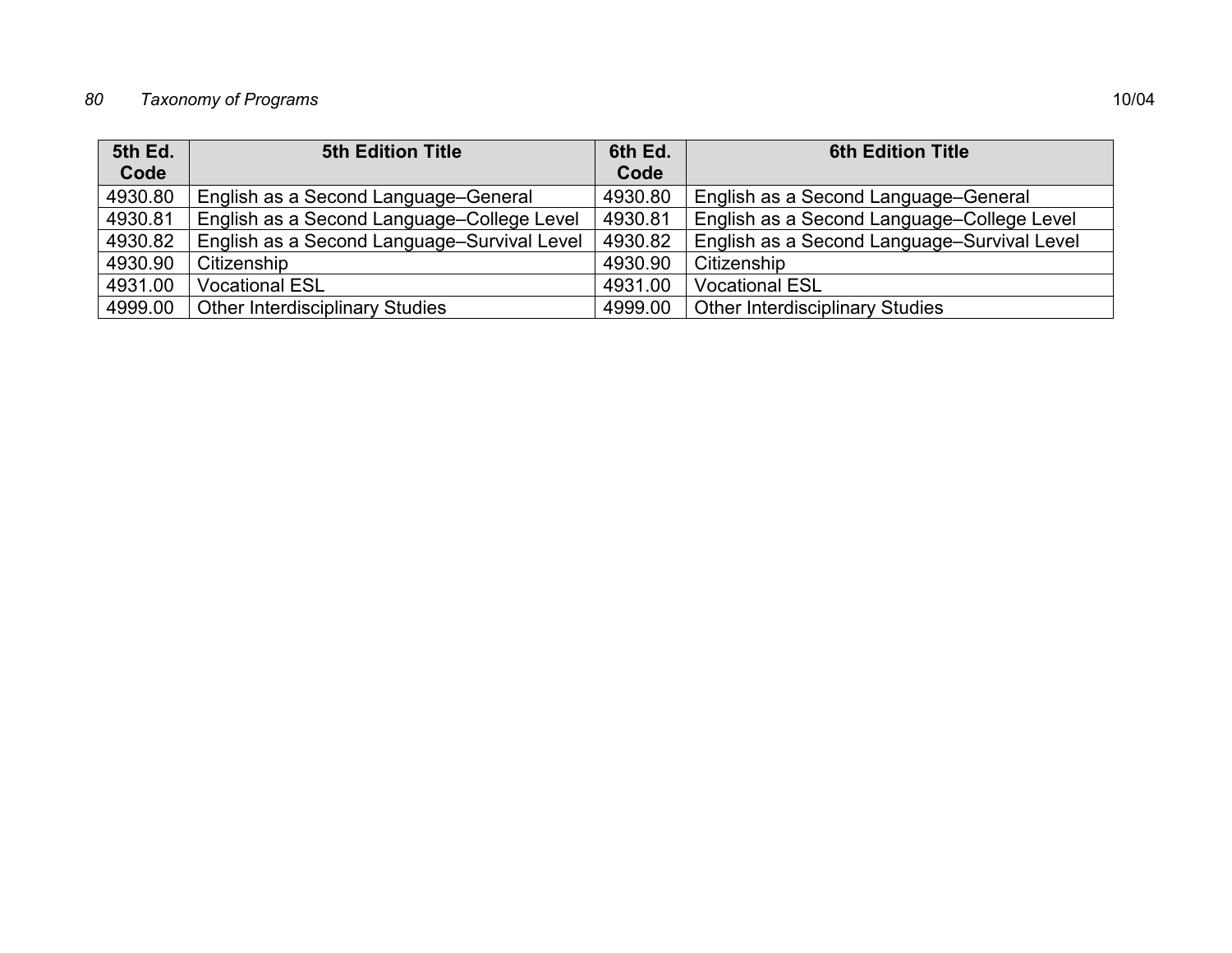# **APPENDIX B**

## CROSSWALK TABLE: 6TH EDITION TAXONOMY OF PROGRAMS TO 2000 CLASSIFICATION OF INSTRUCTIONAL PROGRAMS

| 6 <sup>th</sup> Edition TOP Code and Title |                                                                               |        | 2000 CIP Code and Title                                                       |
|--------------------------------------------|-------------------------------------------------------------------------------|--------|-------------------------------------------------------------------------------|
| 010100*                                    | <b>Agriculture Technology</b><br>and Sciences, Gen                            | 010000 | Agriculture, General                                                          |
| 010200*                                    | <b>Animal Science</b>                                                         | 010302 | Animal/Livestock Husbandry and<br>Production                                  |
| 010210*                                    | Veterinary Technician<br>(Licensed)                                           | 510808 | Veterinary/Animal Health<br>Technology/Technician and Veterinary<br>Assistant |
| 010220*                                    | <b>Artificial Inseminator</b><br>(Licensed)                                   | 010399 | Agricultural Production Operations, Other                                     |
| 010230*                                    | Dairy Science                                                                 | 010306 | Dairy Husbandry and Production                                                |
| 010240*                                    | <b>Equine Science</b>                                                         | 010507 | <b>Equestrian/Equine Studies</b>                                              |
| 010300*                                    | <b>Plant Science</b>                                                          | 010304 | <b>Crop Production</b>                                                        |
| 010310*                                    | <b>Agricultural Pest Control</b><br><b>Adviser and Operator</b><br>(Licensed) | 010399 | Agricultural Production Operations, Other                                     |
| 010400*                                    | Viticulture, Enology, and<br><b>Wine Business</b>                             | 010399 | Agricultural Production Operations, Other                                     |
| 010900*                                    | Horticulture                                                                  | 010601 | Applied Horticulture/Horticulture<br>Operations, General                      |
| 010910*                                    | Landscape Design and<br>Maintenance                                           | 010605 | Landscaping and Groundskeeping                                                |
| 010920*                                    | <b>Floriculture /Floristry</b>                                                | 010608 | Floriculture/Floristry Operations and<br>Management                           |
| 010930*                                    | <b>Nursery Technology</b>                                                     | 010606 | <b>Plant Nursery Operations and Management</b>                                |
| 010940*                                    | <b>Turfgrass Technology</b>                                                   | 010607 | <b>Turf and Turfgrass Management</b>                                          |
| 011200*                                    | Agriculture Business,<br><b>Sales and Service</b>                             | 010102 | Agribusiness/Agricultural Business<br>Operations                              |
| 011300*                                    | Food Processing and<br><b>Related Technologies</b>                            | 011002 | <b>Food Technology and Processing</b>                                         |
| 011400*                                    | Forestry                                                                      | 030501 | Forestry, General                                                             |
| 011500*                                    | <b>Natural Resources</b>                                                      | 030101 | Natural Resources/Conservation, General                                       |
| 011510*                                    | Parks and Outdoor<br>Recreation                                               | 310301 | Parks, Recreation and Leisure Facilities<br>Management                        |
| 011520*                                    | <b>Wildlife and Fisheries</b>                                                 | 030601 | Wildlife and Wildlands Science and<br>Management                              |
| 011600*                                    | <b>Agricultural Power</b><br><b>Equipment Technology</b>                      | 010205 | Agricultural Mechanics and<br>Equipment/Machine Technology                    |
| 019900*                                    | Other Agriculture and<br><b>Natural Resources</b>                             | 019999 | Agriculture, Agriculture Operations, and<br><b>Related Sciences, Other</b>    |
| 020100*                                    | Architecture and<br>Architectural<br>Technology                               | 040901 | Architectural Technology/Technician                                           |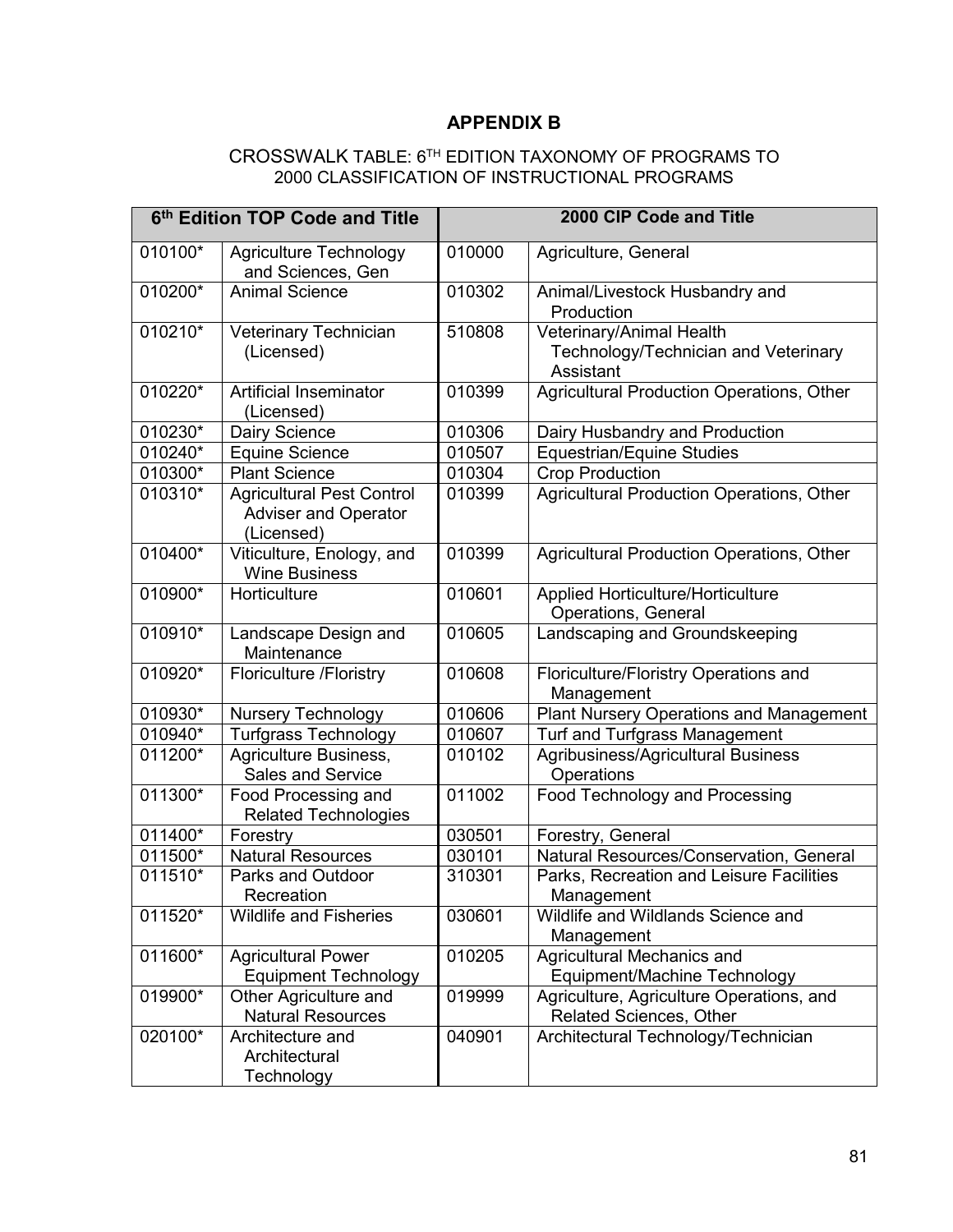| 6 <sup>th</sup> Edition TOP Code and Title |                                                             |        | 2000 CIP Code and Title                                                  |
|--------------------------------------------|-------------------------------------------------------------|--------|--------------------------------------------------------------------------|
| 020110                                     | Landscape Architecture<br>(transfer)                        | 040601 | Landscape Architecture                                                   |
| 029900*                                    | Other Architecture and<br><b>Environmental Design</b>       | 049999 | Architecture and Related Services, Other                                 |
| 030100                                     | <b>Environmental Science</b>                                | 030104 | <b>Environmental Science</b>                                             |
| 030200                                     | <b>Environmental Studies</b>                                | 030103 | <b>Environmental Studies</b>                                             |
| 030300*                                    | Environmental<br>Technology                                 | 150508 | Hazardous Materials Management and<br>Waste Technology/Technician        |
| 039900                                     | <b>Environmental Sciences</b><br>and Technologies,<br>Other | 039999 | Natural Resources and Conservation,<br>Other                             |
| 040100                                     | Biology, General                                            | 260101 | <b>Biology/Biological Sciences, General</b>                              |
| 040200                                     | Botany, General                                             | 260301 | <b>Botany/Plant Biology</b>                                              |
| 040300                                     | Microbiology                                                | 260502 | Microbiology, General                                                    |
| 040700                                     | Zoology, General                                            | 260701 | Zoology/Animal Biology                                                   |
| 040800                                     | <b>Natural History</b>                                      | 309999 | Multidisciplinary Studies, Other                                         |
| 041000                                     | Anatomy and Physiology                                      | 260901 | Physiology, General                                                      |
| 043000*                                    | Biotechnology and<br><b>Biomedical Technology</b>           | 410101 | <b>Biology Technician/Biotechnology</b><br>Laboratory Technician         |
| 049900                                     | <b>Other Biological Sciences</b>                            | 269999 | Biological and Biomedical Sciences, Other                                |
| 050100*                                    | <b>Business and Commerce,</b><br>General                    | 520101 | Business/Commerce, General                                               |
| 050200*                                    | Accounting                                                  | 520301 | Accounting                                                               |
| 050210*                                    | <b>Tax Studies</b>                                          | 521601 | Taxation                                                                 |
| 050400*                                    | <b>Banking and Finance</b>                                  | 520803 | <b>Banking and Financial Support Services</b>                            |
| 050500*                                    | <b>Business Administration</b>                              | 520201 | <b>Business Administration and Management,</b><br>General                |
| 050600*                                    | <b>Business Management</b>                                  | 520201 | <b>Business Administration and Management,</b><br>General                |
| 050630*                                    | Management<br>Development and<br>Supervision                | 520204 | Office Management and Supervision                                        |
| 050640*                                    | Small Business and<br>Entrepreneurship                      | 520703 | <b>Small Business</b><br>Administration/Management                       |
| 050650*                                    | <b>Retail Store Operations</b><br>and Management            | 521803 | <b>Retailing and Retail Operations</b>                                   |
| 050800*                                    | <b>International Business</b><br>and Trade                  | 521101 | International Business/Trade/Commerce                                    |
| 050900*                                    | Marketing and Distribution                                  | 521801 | Sales, Distribution, and Marketing<br><b>Operations, General</b>         |
| 050910*                                    | Advertising                                                 | 090903 | Advertising                                                              |
| 050920*                                    | Purchasing                                                  | 520202 | Purchasing, Procurement/Acquisitions and<br><b>Contracts Management</b>  |
| 050940*                                    | Sales and Salesmanship                                      | 521804 | Selling Skills and Sales Operations                                      |
| 050960*                                    | Display                                                     | 521899 | General Merchandising, Sales, and Related<br>Marketing Operations, Other |
| 050970*                                    | E-Commerce (business<br>emphasis)                           | 520208 | E-Commerce/Electronic Commerce                                           |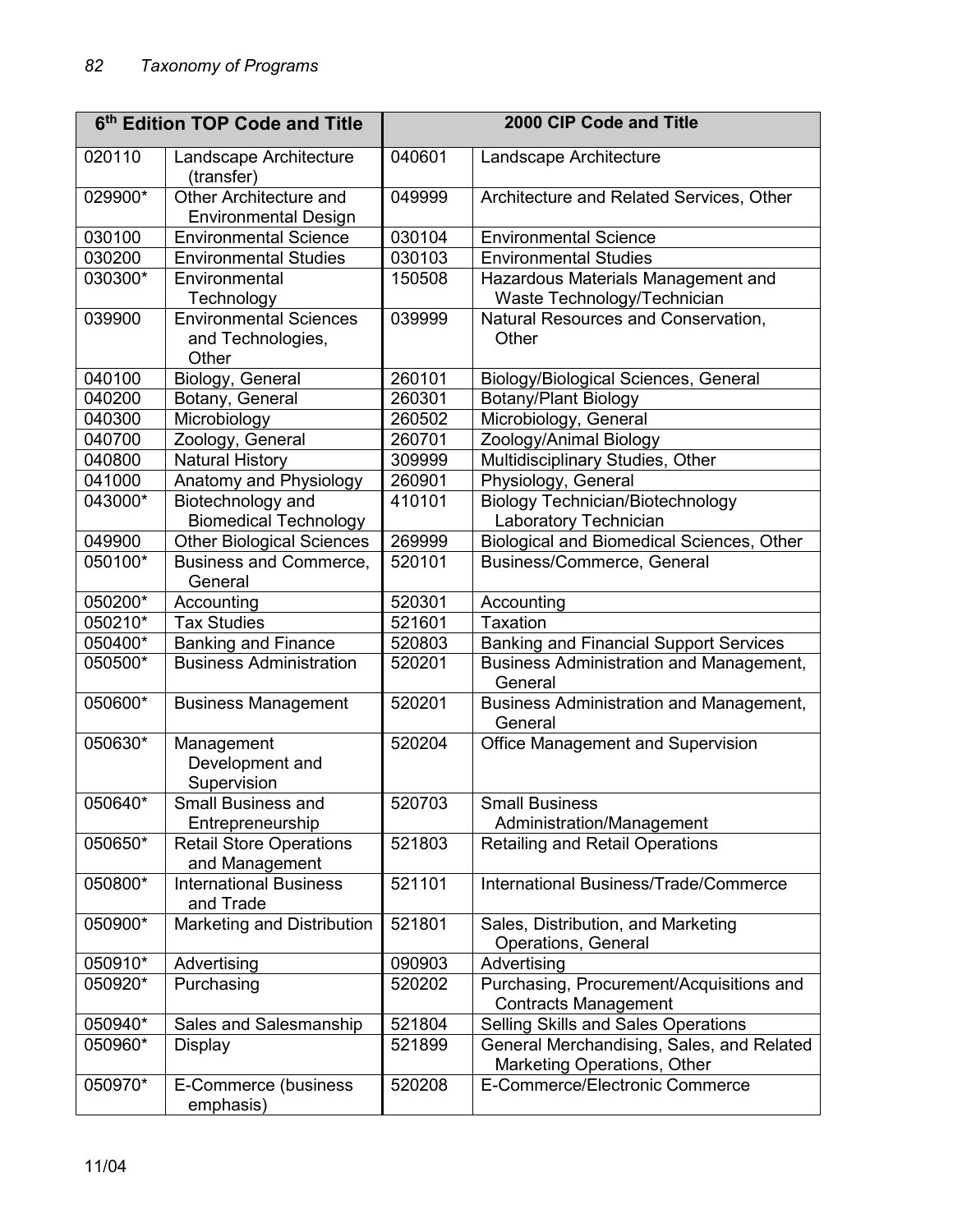| 6th Edition TOP Code and Title |                                                          | 2000 CIP Code and Title |                                                                                 |  |
|--------------------------------|----------------------------------------------------------|-------------------------|---------------------------------------------------------------------------------|--|
| 051000*                        | <b>Logistics and Materials</b><br>Transportation         | 520203                  | Logistics and Materials Management                                              |  |
| 051100*                        | <b>Real Estate</b>                                       | 521501                  | <b>Real Estate</b>                                                              |  |
| 051110*                        | Escrow                                                   | 521501                  | <b>Real Estate</b>                                                              |  |
| 051200*                        | Insurance                                                | 521701                  | Insurance                                                                       |  |
| 051400*                        | Office Technology/Office<br><b>Computer Applications</b> | 520401                  | <b>Administrative Assistant and Secretarial</b><br>Science, General             |  |
| 051410*                        | Legal Office Technology                                  | 220301                  | Legal Administrative Assistant/Secretary                                        |  |
| 051420*                        | <b>Medical Office</b><br>Technology                      | 510716                  | Medical Administrative/Executive Assistant<br>and Medical Secretary             |  |
| 051430*                        | <b>Court Reporting</b>                                   | 220303                  | <b>Court Reporting/Court Reporter</b>                                           |  |
| 051440*                        | Office Management                                        | 520204                  | Office Management and Supervision                                               |  |
| 051600*                        | Labor and Industrial<br><b>Relations</b>                 | 521002                  | <b>Labor and Industrial Relations</b>                                           |  |
| 051800*                        | <b>Customer Service</b>                                  | 520411                  | <b>Customer Service Support/Call</b><br>Center/Teleservice Operation            |  |
| 059900*                        | <b>Other Business and</b><br>Management                  | 529999                  | Business, Management, Marketing and<br>Related Support Services, Other          |  |
| 060100                         | Media and<br>Communications,<br>General                  | 090102                  | Mass Communications/Media Studies                                               |  |
| 060200*                        | Journalism                                               | 090401                  | Journalism                                                                      |  |
| 060400*                        | Radio and Television                                     | 090701                  | Radio and Television                                                            |  |
| 060410*                        | Radio                                                    | 090701                  | Radio and Television                                                            |  |
| 060420*                        | <b>Television (including</b><br>combined TV/film/video)  | 090701                  | <b>Radio and Television</b>                                                     |  |
| 060430*                        | <b>Broadcast Journalism</b>                              | 090402                  | <b>Broadcast Journalism</b>                                                     |  |
| 060600*                        | <b>Public Relations</b>                                  | 090902                  | <b>Public Relations/Image Management</b>                                        |  |
| 060700*                        | <b>Technical Communication</b>                           | 231101                  | <b>Technical and Business Writing</b>                                           |  |
| 061000*                        | <b>Mass Communications</b>                               | 090102                  | <b>Mass Communication/Media Studies</b>                                         |  |
| 061200                         | <b>Film Studies</b>                                      | 500601                  | <b>Film/Cinema Studies</b>                                                      |  |
| 061210                         | Film History and Criticism                               | 500601                  | <b>Film/Cinema Studies</b>                                                      |  |
| $061220*$                      | <b>Film Production</b>                                   | 500602                  | Cinematography and Film/Video Production                                        |  |
| 061400*                        | <b>Digital Media</b>                                     | 090702                  | <b>Digital Communication and</b><br>Media/Multimedia                            |  |
| 061410*                        | Multimedia                                               | 090702                  | Digital Communication and<br>Media/Multimedia                                   |  |
| 061420*                        | <b>Electronic Game Design</b>                            | 100304                  | Animation, Interactive Technology, Video<br><b>Graphics and Special Effects</b> |  |
| 061430*                        | Website Design and<br>Development                        | 110801                  | Web Page, Digital/Multimedia and<br><b>Information Resource Design</b>          |  |
| 061440*                        | Animation                                                | 100304                  | Animation, Interactive Technology, Video<br><b>Graphics and Special Effects</b> |  |
| 061450*                        | <b>Desktop Publishing</b>                                | 100303                  | Prepress/Desktop Publishing and Digital<br>Imaging Design                       |  |
| 061460*                        | <b>Computer Graphics and</b><br>Digital Imagery          | 110803                  | <b>Computer Graphics</b>                                                        |  |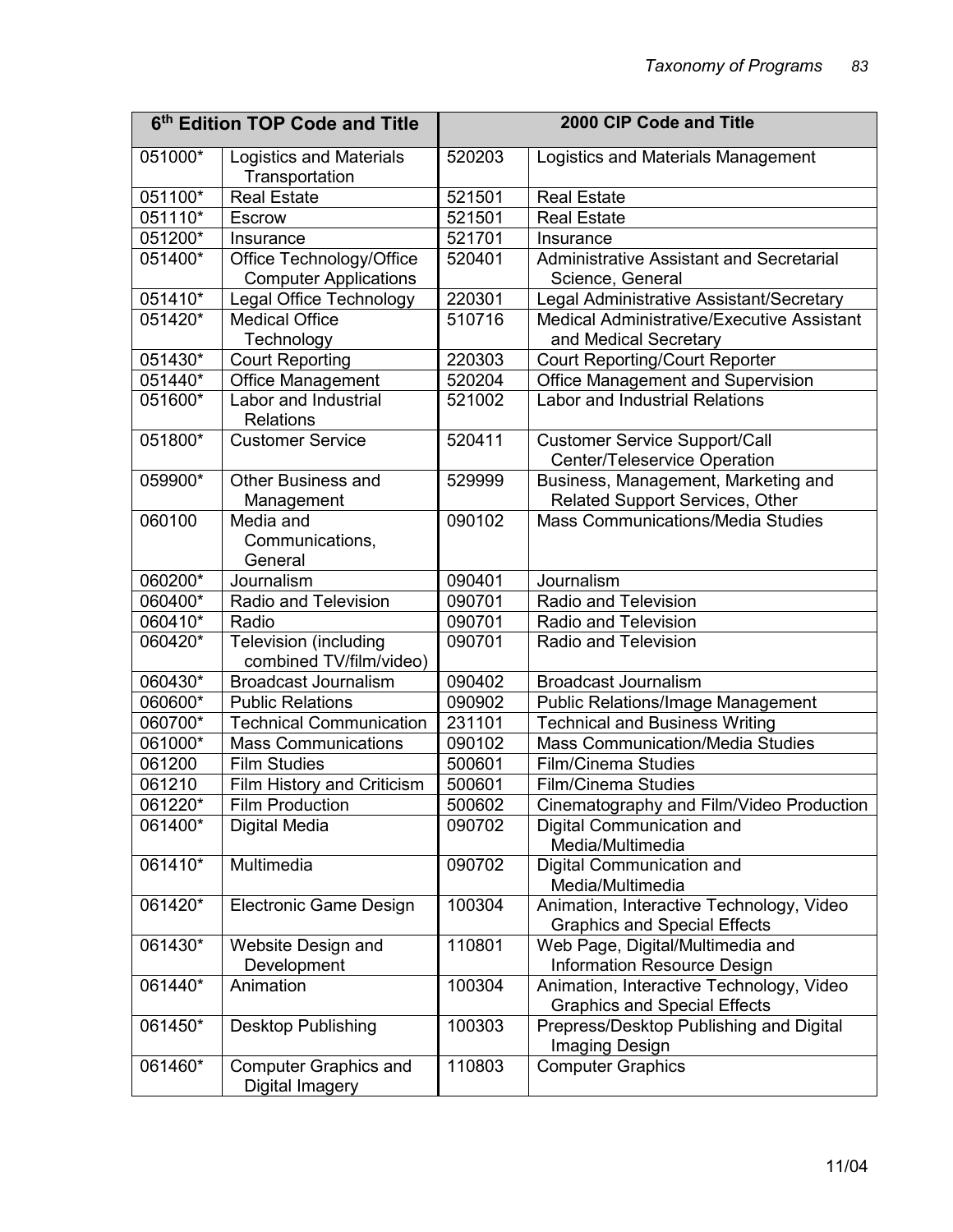| 6 <sup>th</sup> Edition TOP Code and Title |                                                                     | 2000 CIP Code and Title |                                                                  |
|--------------------------------------------|---------------------------------------------------------------------|-------------------------|------------------------------------------------------------------|
| 069900*                                    | Other Media and<br>Communications                                   | 099999                  | Communication, Journalism, and Related<br>Programs, Other        |
| 070100*                                    | Information Technology,<br>General                                  | 110101                  | Computer and Information Sciences,<br>General                    |
| 070200*                                    | <b>Computer Information</b><br><b>Systems</b>                       | 110103                  | <b>Information Technology</b>                                    |
| 070210*                                    | <b>Software Applications</b>                                        | 110601                  | Data Entry/Microcomputer Applications,<br>General                |
| 070600                                     | <b>Computer Science</b><br>(transfer)                               | 110701                  | <b>Computer Science</b>                                          |
| 070700*                                    | <b>Computer Software</b><br>Development                             | 110201                  | Computer Programming/Programmer,<br>General                      |
| 070710*                                    | <b>Computer Programming</b>                                         | 110201                  | Computer Programming/Programmer,<br>General                      |
| 070720*                                    | Database Design and<br>Administration                               | 110802                  | Data Modeling/Warehousing and Database<br>Administration         |
| 070730*                                    | Computer Systems<br>Analysis                                        | 110501                  | <b>Computer Systems Analysis/Analyst</b>                         |
| 070800*                                    | <b>Computer Infrastructure</b><br>and Support                       | 111001                  | <b>System Administration/Administrator</b>                       |
| 070810*                                    | <b>Computer Networking</b>                                          | 110901                  | <b>Computer Systems Networking and</b><br>Telecommunications     |
| 070820*                                    | <b>Computer Support</b>                                             | 111001                  | System Administration/Administrator                              |
| 070900*                                    | World Wide Web<br>Administration                                    | 111004                  | Web/Multimedia Management and<br>Webmaster                       |
| 070910*                                    | E-Commerce (technology<br>emphasis)                                 | 520208                  | E-Commerce/Electronic Commerce                                   |
| 079900*                                    | Other Information<br>Technology                                     | 119999                  | Computer and Information Sciences and<br>Support Services, Other |
| 080100                                     | Education, General                                                  | 130101                  | Education, General                                               |
| 080200*                                    | <b>Educational Aide</b><br>(Teacher Assistant)                      | 131501                  | <b>Teacher Assistant/Aide</b>                                    |
| 080210*                                    | <b>Educational Aide</b><br>(Teacher Assistant),<br><b>Bilingual</b> | 131501                  | <b>Teacher Assistant/Aide</b>                                    |
| 080900*                                    | <b>Special Education</b>                                            | 131001                  | Special Education and Teaching, General                          |
| 083500                                     | <b>Physical Education</b>                                           | 310501                  | Health and Physical Education, General                           |
| 083510                                     | <b>Physical Fitness and</b><br><b>Body Movement</b>                 | 310501                  | Health and Physical Education, General                           |
| 083520*                                    | <b>Fitness Trainer</b>                                              | 310504                  | <b>Sport and Fitness</b><br>Administration/Management            |
| 083550                                     | Intercollegiate Athletics                                           | 310501                  | Health and Physical Education, General                           |
| 083560*                                    | Coaching                                                            | 310504                  | <b>Sport and Fitness</b><br>Administration/Management            |
| 083570*                                    | <b>Aquatics and Lifesaving</b>                                      | 319999                  | Parks, Recreation, Leisure, and Fitness<br>Studies, Other        |
| 083580                                     | <b>Adapted Physical</b><br>Education                                | 512309                  | Therapeutic Recreation/Recreational<br>Therapy                   |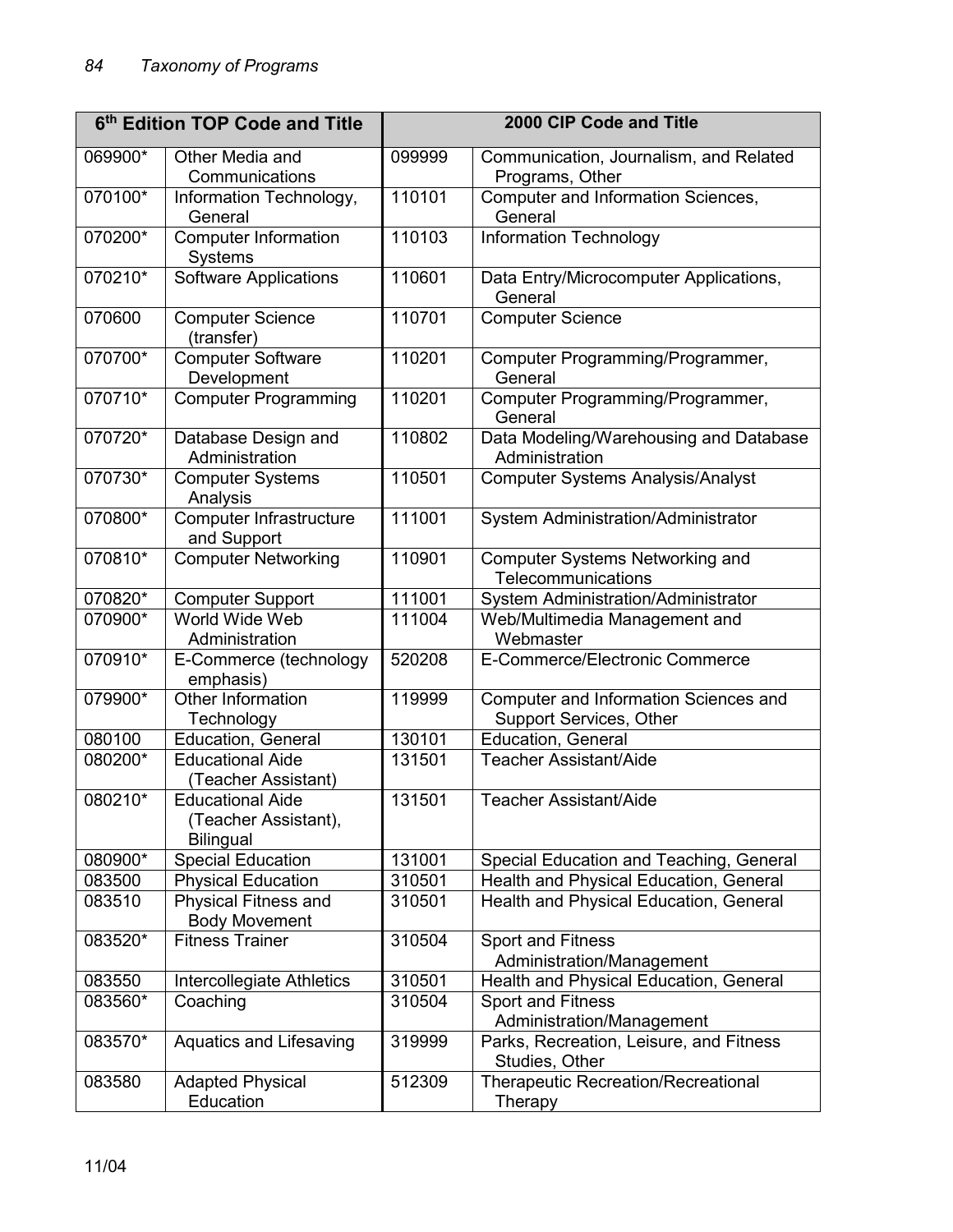|         | 6th Edition TOP Code and Title                             |        | 2000 CIP Code and Title                                                                                           |
|---------|------------------------------------------------------------|--------|-------------------------------------------------------------------------------------------------------------------|
| 083600  | Recreation                                                 | 310101 | Parks, Recreation and Leisure Studies                                                                             |
| 083610* | <b>Recreation Assistant</b>                                | 310101 | Parks, Recreation and Leisure Studies                                                                             |
| 083700  | <b>Health Education</b>                                    | 131307 | <b>Health Teacher Education</b>                                                                                   |
| 083900  | Industrial Arts (Transfer)                                 | 131309 | <b>Technology Teacher Education/Industrial</b><br><b>Arts Teacher Education</b>                                   |
| 085000  | Sign Language                                              | 161601 | American Sign Language                                                                                            |
| 085010* | Sign Language<br>Interpreting                              | 161603 | Sign Language Interpretation and<br>Translation                                                                   |
| 086000* | <b>Educational Technology</b>                              | 130501 | Educational/Instructional Media Design                                                                            |
| 089900* | <b>Other Education</b>                                     | 139999 | Education, Other                                                                                                  |
| 090100  | Engineering, General                                       | 140101 | Engineering, General                                                                                              |
| 092400* | Engineering Technology,<br>General                         | 150000 | <b>Engineering Technology, General</b>                                                                            |
| 093400* | <b>Electronics and Electric</b><br>Technology              | 470101 | Electrical/Electronics Equipment Installation<br>and Repair, General                                              |
| 093410* | Computer Electronics                                       | 470104 | <b>Computer Installation and Repair</b><br>Technology/Technician                                                  |
| 093420* | <b>Industrial Electronics</b>                              | 470105 | <b>Industrial Electronics</b><br>Technology/Technician                                                            |
| 093430* | Telecommunications<br>Technology                           | 470103 | Communications Systems Installation and<br>Repair Technology                                                      |
| 093440* | Electrical Systems and<br><b>Power Transmission</b>        | 460301 | <b>Electrical and Power Transmission</b><br>Installation/Installer, General                                       |
| 093460* | <b>Biomedical</b><br>Instrumentation                       | 150401 | Biomedical Technology/Technician                                                                                  |
| 093470* | <b>Electron Microscopy</b>                                 | 419999 | Science Technologies/Technicians, Other                                                                           |
| 093480* | <b>Laser and Optical</b><br>Technology                     | 150304 | Laser and Optical Technology/Technician                                                                           |
| 093500* | Electro-Mechanical<br>Technology                           | 150403 | Electromechanical<br>Technology/Electromechanical<br><b>Engineering Technology</b>                                |
| 093510* | Appliance Repair                                           | 470106 | Appliance Installation and Repair<br>Technology/Technician                                                        |
| 093600* | Printing and Lithography                                   | 100301 | <b>Graphic Communications, General</b>                                                                            |
| 094300* | Instrumentation<br>Technology                              | 150404 | Instrumentation Technology/Technician                                                                             |
| 094330* | Vacuum Technology                                          | 159999 | Engineering Technologies/Technicians,<br>Other                                                                    |
| 094500* | <b>Industrial Systems</b><br>Technology and<br>Maintenance | 150805 | Mechanical Engineering/Mechanical<br>Technology/Technician                                                        |
| 094600* | <b>Environmental Control</b><br>Technology                 | 150501 | Heating, Air Conditioning and Refrigeration<br>Technology/Technician<br>(ACH/ACR/ACHR/HRAC/HVAC/AC<br>Technology) |
| 094610* | <b>Energy Systems</b><br>Technology                        | 150503 | <b>Energy Management and Systems</b><br>Technology/Technician                                                     |
| 094700* | Diesel Technology                                          | 470605 | Diesel Mechanics Technology/Technician                                                                            |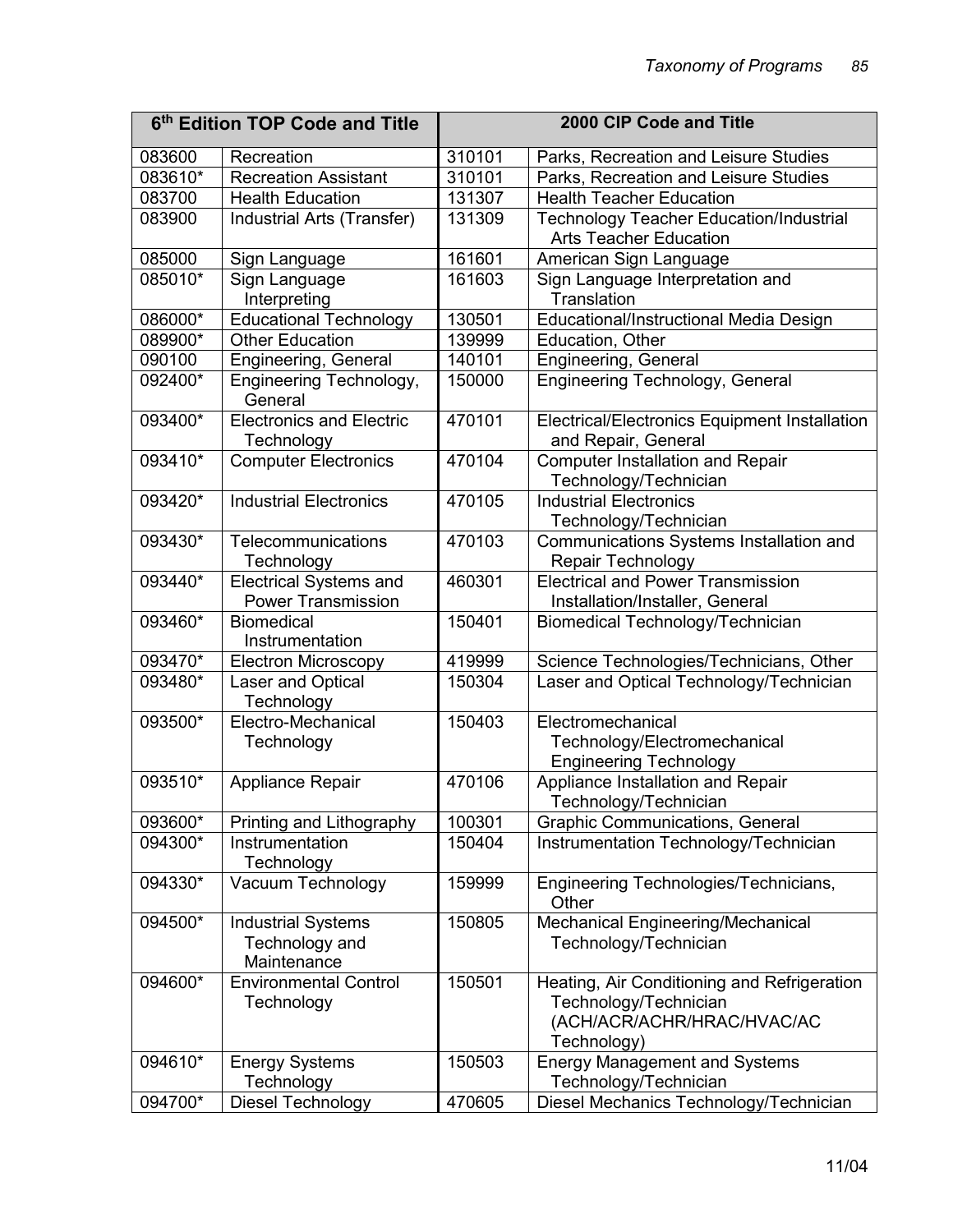| 6 <sup>th</sup> Edition TOP Code and Title |                                                                          | 2000 CIP Code and Title |                                                                           |
|--------------------------------------------|--------------------------------------------------------------------------|-------------------------|---------------------------------------------------------------------------|
| 094720*                                    | <b>Heavy Equipment</b><br>Maintenance                                    | 470302                  | <b>Heavy Equipment Maintenance</b><br>Technology/Technician               |
| 094730*                                    | <b>Heavy Equipment</b><br>Operation                                      | 490202                  | Construction/Heavy<br><b>Equipment/Earthmoving Equipment</b><br>Operation |
| 094740*                                    | Railroad and Light Rail<br>Operations                                    | 490299                  | Ground Transportation, Other                                              |
| 094750*                                    | <b>Truck and Bus Driving</b>                                             | 490205                  | <b>Truck and Bus Driver/Commercial Vehicle</b><br>Operation               |
| 094800*                                    | <b>Automotive Technology</b>                                             | 470604                  | Automobile/Automotive Mechanics<br>Technology/Technician                  |
| 094830*                                    | Motorcycle, Outboard and<br><b>Small Engine Repair</b>                   | 470606                  | <b>Small Engine Mechanics and Repair</b><br>Technology/Technician         |
| 094840*                                    | <b>Alternative Fuels and</b><br>Advanced<br>Transportation<br>Technology | 470614                  | <b>Alternative Fuel Vehicle</b><br>Technology/Technician                  |
| 094850*                                    | <b>Recreational Vehicle</b><br>Service                                   | 470699                  | Vehicle Maintenance and Repair<br>Technologies, Other                     |
| 094900*                                    | <b>Automotive Collision</b><br>Repair                                    | 470603                  | Autobody/Collision Repair<br>Technology/Technician                        |
| 094910*                                    | Upholstery Repair -<br>Automotive                                        | 480303                  | Upholstery/Upholsterer                                                    |
| 095000*                                    | <b>Aeronautical and Aviation</b><br>Technology                           | 470607                  | Airframe Mechanics and Aircraft<br>Maintenance Technology/Technician      |
| 095010*                                    | <b>Aviation Airframe</b><br>Mechanics                                    | 470607                  | Airframe Mechanics and Aircraft<br>Maintenance Technology/Technician      |
| 095020*                                    | <b>Aviation Powerplant</b><br><b>Mechanics</b>                           | 470608                  | Aircraft Powerplant Technology/Technician                                 |
| 095040*                                    | <b>Aircraft Electronics</b><br>(Avionics)                                | 470609                  | <b>Avionics Maintenance</b><br>Technology/Technician                      |
| 095050*                                    | <b>Aircraft Fabrication</b>                                              | 150699                  | <b>Industrial Production</b><br>Technologies/Technicians, Other           |
| 095200*                                    | <b>Construction Crafts</b><br>Technology                                 | 460000                  | <b>Construction Trades, General</b>                                       |
| 095210*                                    | Carpentry                                                                | 460201                  | Carpentry/Carpenter                                                       |
| 095220*                                    | Electrical                                                               | 460302                  | Electrician                                                               |
| 095230*                                    | Plumbing, Pipefitting and<br>Steamfitting                                | 460503                  | Plumbing Technology/Plumber                                               |
| 095240*                                    | Glazing                                                                  | 460406                  | Glazier                                                                   |
| 095250*                                    | Mill and Cabinet Work                                                    | 480703                  | Cabinetmaking and Millwork/Millwright                                     |
| 095260*                                    | Masonry, Tile, Cement,<br>Lath and Plaster                               | 460101                  | Mason/Masonry                                                             |
| 095270*                                    | Painting, Decorating, and<br>Flooring                                    | 460408                  | Painting/Painter and Wall Coverer                                         |
| 095280*                                    | Drywall and Insulation                                                   | 460404                  | <b>Drywall Installation/Drywaller</b>                                     |
| 095290*                                    | Roofing                                                                  | 460410                  | Roofer                                                                    |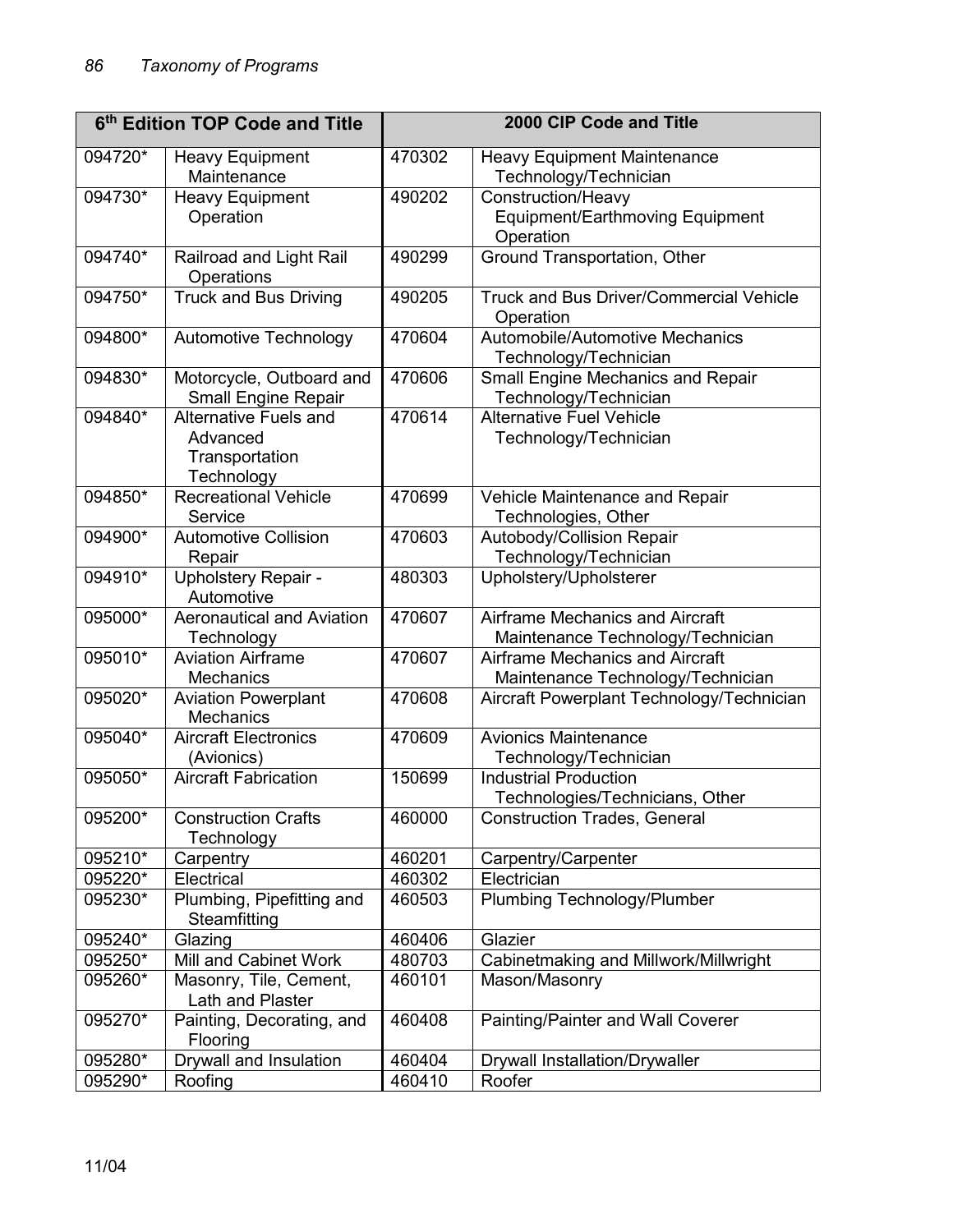| 6 <sup>th</sup> Edition TOP Code and Title |                                                                    |        | 2000 CIP Code and Title                                                                     |
|--------------------------------------------|--------------------------------------------------------------------|--------|---------------------------------------------------------------------------------------------|
| 095300*                                    | <b>Drafting Technology</b>                                         | 151301 | <b>Drafting and Design</b><br>Technology/Technician, General                                |
| 095310*                                    | <b>Architectural Drafting</b>                                      | 151303 | Architectural Drafting and Architectural<br>CAD/CADD                                        |
| 095320*                                    | <b>Civil Drafting</b>                                              | 151304 | Civil Drafting and Civil Engineering<br>CAD/CADD                                            |
| 095330*                                    | Electrical, Electronic, and<br>Electro-Mechanical<br>Drafting      | 151305 | <b>Electrical/Electronics Drafting and</b><br>Electrical/Electronics CAD/CADD               |
| 095340*                                    | <b>Mechanical Drafting</b>                                         | 151306 | Mechanical Drafting and Mechanical<br>Drafting CAD/CADD                                     |
| 095360*                                    | <b>Technical Illustration</b>                                      | 500410 | Illustration                                                                                |
| 095400*                                    | <b>Chemical Technology</b>                                         | 410301 | Chemical Technology/Technician                                                              |
| 095420*                                    | <b>Plastics and Composites</b>                                     | 150607 | <b>Plastics Engineering</b><br>Technology/Technician                                        |
| 095430*                                    | Petroleum Technology                                               | 150903 | Petroleum Technology/Technician                                                             |
| 095500*                                    | <b>Laboratory Science</b><br>Technology                            | 410301 | Chemical Technology/Technician                                                              |
| 095600*                                    | Manufacturing and<br><b>Industrial Technology</b>                  | 150613 | Manufacturing Technology/Technician                                                         |
| 095630*                                    | Machining and Machine<br><b>Tools</b>                              | 480501 | Machine Tool Technology/Machinist                                                           |
| 095640*                                    | Sheet Metal and<br><b>Structural Metal</b>                         | 480506 | Sheet Metal Technology/Sheetworking                                                         |
| 095650*                                    | <b>Welding Technology</b>                                          | 480508 | Welding Technology/Welder                                                                   |
| 095670*                                    | Industrial and<br><b>Occupational Safety</b><br>and Health         | 150703 | Industrial Safety Technology/Technician                                                     |
| 095680*                                    | <b>Industrial Quality Control</b>                                  | 150702 | Quality Control Technology/Technician                                                       |
| 095700*                                    | <b>Civil and Construction</b><br>Management<br>Technology          | 460412 | <b>Building/Construction Site</b><br>Management/Manager                                     |
| 095720*                                    | <b>Construction Inspection</b>                                     | 460403 | <b>Building/Home/Construction</b><br>Inspection/Inspector                                   |
| 095730*                                    | Surveying                                                          | 151102 | <b>Survey Technology/Surveying</b>                                                          |
| 095800*                                    | Water and Wastewater<br>Technology                                 | 150506 | Water Quality and Wastewater Treatment<br>Management and Recycling<br>Technology/Technician |
| 095900*                                    | Marine Technology                                                  | 490399 | Marine Transportation, Other                                                                |
| 095910*                                    | Diving and Underwater<br>Safety                                    | 490304 | Diver, Professional and Instructor                                                          |
| 096100*                                    | Optics                                                             | 150304 | Laser and Optical Technology/Technician                                                     |
| 096200*                                    | <b>Musical Instrument Repair</b>                                   | 470404 | <b>Musical Instrument Fabrication and Repair</b>                                            |
| 099900*                                    | Other Engineering and<br><b>Related Industrial</b><br>Technologies | 159999 | Engineering Technologies/Technicians,<br>Other                                              |
| 100100                                     | Fine Arts, General                                                 | 500101 | Visual and Performing Arts, General                                                         |
| 100200                                     | Art                                                                | 500701 | Art/Art Studies, General                                                                    |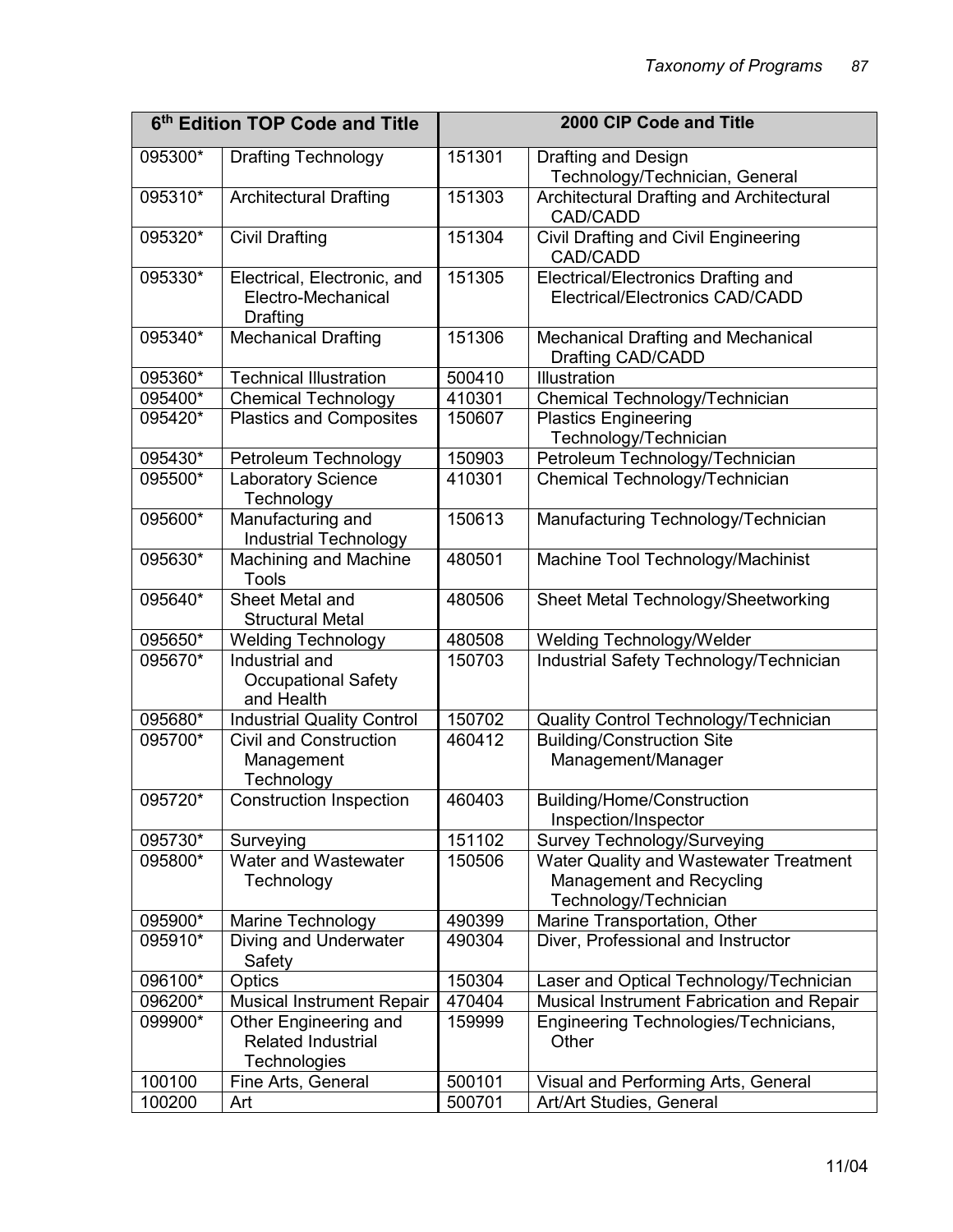| 6th Edition TOP Code and Title |                                                                                  | 2000 CIP Code and Title |                                                                  |  |
|--------------------------------|----------------------------------------------------------------------------------|-------------------------|------------------------------------------------------------------|--|
| 100210                         | Painting and Drawing                                                             | 500705                  | Drawing                                                          |  |
| 100220                         | Sculpture                                                                        | 500709                  | Sculpture                                                        |  |
| 100230                         | Ceramics                                                                         | 500711                  | <b>Ceramics Arts and Ceramics</b>                                |  |
| 100400                         | <b>Music</b>                                                                     | 500901                  | Music, General                                                   |  |
| 100500*                        | <b>Commercial Music</b>                                                          | 500909                  | Music Management and Merchandising                               |  |
| 100600*                        | <b>Technical Theater</b>                                                         | 500502                  | Technical Theatre/Theatre Design and                             |  |
|                                |                                                                                  |                         | Technology                                                       |  |
| 100700                         | <b>Dramatic Arts</b>                                                             | 500501                  | Drama and Dramatics/Theater Arts,<br>General                     |  |
| 100800                         | Dance                                                                            | 500301                  | Dance, General                                                   |  |
| 100810*                        | <b>Commercial Dance</b>                                                          | 500399                  | Dance, Other                                                     |  |
| 100900                         | <b>Applied Design</b>                                                            | 500401                  | Design and Visual Communications,<br>General                     |  |
| 100910                         | Jewelry                                                                          | 500713                  | Metal and Jewelry Arts                                           |  |
| 101100                         | Photography                                                                      | 500605                  | Photography                                                      |  |
| 101200*                        | <b>Applied Photography</b>                                                       | 500406                  | <b>Commercial Photography</b>                                    |  |
| 101300*                        | <b>Commercial Art</b>                                                            | 500402                  | <b>Commercial and Advertising Art</b>                            |  |
| 103000*                        | <b>Graphic Art and Design</b>                                                    | 500409                  | <b>Graphic Design</b>                                            |  |
| 109900*                        | <b>Other Fine and Applied</b><br>Arts                                            | 509999                  | Other Visual and Performing Arts                                 |  |
| 110100                         | Foreign Languages,<br>General                                                    | 160101                  | Foreign Languages and Literatures,<br>General                    |  |
| 110200                         | French                                                                           | 160901                  | French Language and Literature                                   |  |
| 110300                         | German                                                                           | 160501                  | German Language and Literature                                   |  |
| 110400                         | Italian                                                                          | 160902                  | Italian Language and Literature                                  |  |
| 110500                         | Spanish                                                                          | 160905                  | Spanish Language and Literature                                  |  |
| 110600                         | Russian                                                                          | 160402                  | Russian Language and Literature                                  |  |
| 110700                         | Chinese                                                                          | 160301                  | Chinese Language and Literature                                  |  |
| 110800                         | Japanese                                                                         | 160302                  | Japanese Language and Literature                                 |  |
| 110900                         | Latin                                                                            | 161203                  | Latin Language and Literature                                    |  |
| 111000                         | Greek                                                                            | 160601                  | Modern Greek Language and Literature                             |  |
| 111100                         | <b>Hebrew and Semitic</b>                                                        | 161102                  | Hebrew Language and Literature                                   |  |
| 111200                         | Arabic                                                                           | 161101                  | Arabic Language and Literature                                   |  |
| 111600                         | African Languages (Non-<br>Semitic)                                              | 160201                  | African Languages, Literatures and<br>Linguistics                |  |
| 111700                         | Asian, South Asian, and<br>Pacific Islands (Chinese<br>and Japanese<br>excluded) | 160399                  | East Asian Languages, Literatures and<br>Linguistics, Other      |  |
| 111710                         | Filipino (Tagalog)                                                               | 161404                  | Filipino/Tagalog Language and Literature                         |  |
| 111720                         | Vietnamese                                                                       | 161408                  | Vietnamese Language and Literature                               |  |
| 111730                         | Korean                                                                           | 160303                  | Korean Language and Literature                                   |  |
| 111900                         | Portuguese                                                                       | 160904                  | Portuguese Language and Literature                               |  |
| 119900                         | <b>Other Foreign Languages</b>                                                   | 169999                  | Foreign Languages, Literatures, and<br>Linguistics, Other        |  |
| 120100*                        | Health Occupations,<br>General                                                   | 510000                  | <b>Health Services/Allied Health/Health</b><br>Sciences, General |  |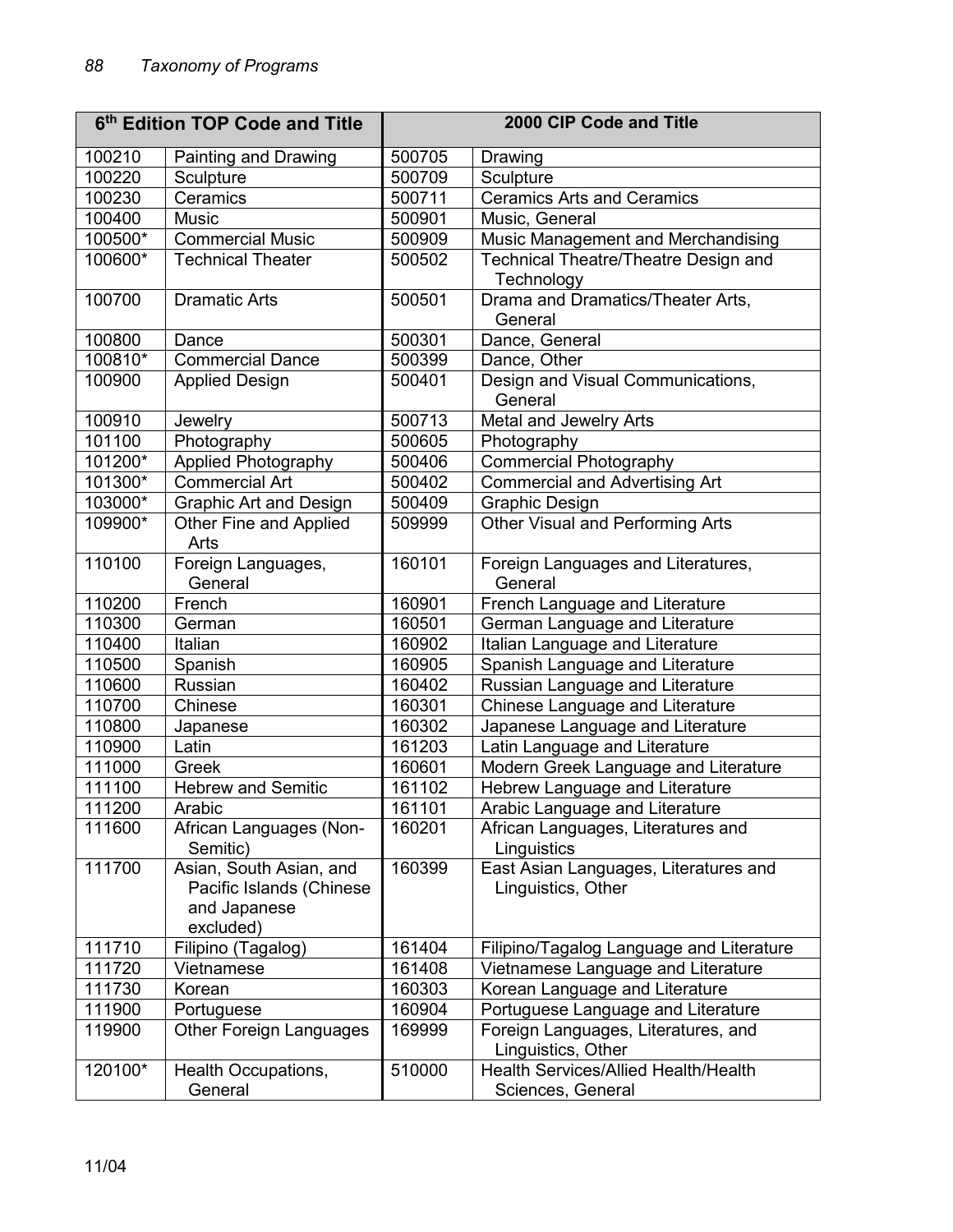| 6th Edition TOP Code and Title |                                                   | 2000 CIP Code and Title |                                                                                    |
|--------------------------------|---------------------------------------------------|-------------------------|------------------------------------------------------------------------------------|
| 120200*                        | <b>Hospital and Health Care</b><br>Administration | 510702                  | <b>Hospital and Health Care Facilities</b><br>Administration/Management            |
| 120500*                        | <b>Medical Laboratory</b><br>Technology           | 511004                  | Clinical/Medical Laboratory Technician                                             |
| 120510*                        | Phlebotomy                                        | 511009                  | Phlebotomy/Phlebotomist                                                            |
| 120600*                        | <b>Physicians Assistant</b>                       | 510912                  | <b>Physician Assistant</b>                                                         |
| 120800*                        | <b>Medical Assisting</b>                          | 510801                  | <b>Medical/Clinical Assistant</b>                                                  |
| 120810*                        | <b>Clinical Medical Assisting</b>                 | 510801                  | <b>Medical/Clinical Assistant</b>                                                  |
| 120820*                        | <b>Administrative Medical</b><br>Assisting        | 510801                  | <b>Medical/Clinical Assistant</b>                                                  |
| 120830*                        | <b>Health Facility Unit</b><br>Coordinator        | 510703                  | Health Unit Coordinator/Ward Clerk                                                 |
| 120900*                        | <b>Hospital Central Service</b><br>Technician     | 510799                  | <b>Health and Medical Administrative</b><br>Services, Other                        |
| 121000*                        | <b>Respiratory Care/Therapy</b>                   | 510908                  | Respiratory Care Therapy/Therapist                                                 |
| 121100*                        | Polysomnography                                   | 510999                  | Allied Health Diagnostic, Intervention, and<br><b>Treatment Professions, Other</b> |
| 121200*                        | Electro-Neurodiagnostic<br>Technology             | 510903                  | Electroneurodiagnostic/Electroenceph-<br>alographic Technology/Technologist        |
| 121300*                        | Cardiovascular<br>Technician                      | 510901                  | Cardiovascular Technology/Technologist                                             |
| 121400*                        | <b>Orthopedic Assistant</b>                       | 512307                  | Orthotist/Prosthetist                                                              |
| 121500*                        | Electrocardiography                               | 510902                  | Electrocardiograph Technology/Technician                                           |
| 121700*                        | <b>Surgical Technician</b>                        | 510909                  | Surgical Technology/Technologist                                                   |
| 121800*                        | <b>Occupational Therapy</b><br>Technology         | 510803                  | <b>Occupational Therapist Assistant</b>                                            |
| 121900*                        | <b>Optical Technology</b>                         | 511802                  | Optometric Technician/Assistant                                                    |
| 122000*                        | Speech/Language<br>Pathology and<br>Audiology     | 510204                  | Audiology/Audiologist and Speech-<br>Language Pathology/Pathologist                |
| 122100*                        | <b>Pharmacy Technology</b>                        | 510805                  | <b>Pharmacy Technician/Assistant</b>                                               |
| 122200*                        | <b>Physical Therapist</b><br>Assistant            | 510806                  | <b>Physical Therapist Assistant</b>                                                |
| 122300*                        | <b>Health Information</b><br>Technology           | 510707                  | <b>Health Information/Medical Records</b><br>Technology/Technician                 |
| 122310*                        | <b>Health Information Coding</b>                  | 510713                  | Health Information Coding Specialist/Coder                                         |
| 122400*                        | <b>School Health Clerk</b>                        | 512299                  | Public Health, Other                                                               |
| 122500*                        | Radiologic Technology                             | 510911                  | Radiologic Technology/Science-<br>Radiographer                                     |
| 122600*                        | Radiation Therapy<br>Technician                   | 510907                  | Medical Radiologic Technology/Science -<br><b>Radiation Therapist</b>              |
| 122700*                        | Diagnostic Medical<br>Sonography                  | 510910                  | <b>Diagnostic Medical</b><br>Sonography/Sonographer and Ultrasound<br>Technician   |
| 122800*                        | Athletic Training and<br><b>Sports Medicine</b>   | 510913                  | <b>Athletic Training/Trainer</b>                                                   |
| 123000*                        | <b>Nursing</b>                                    | 511699                  | Nursing, Other                                                                     |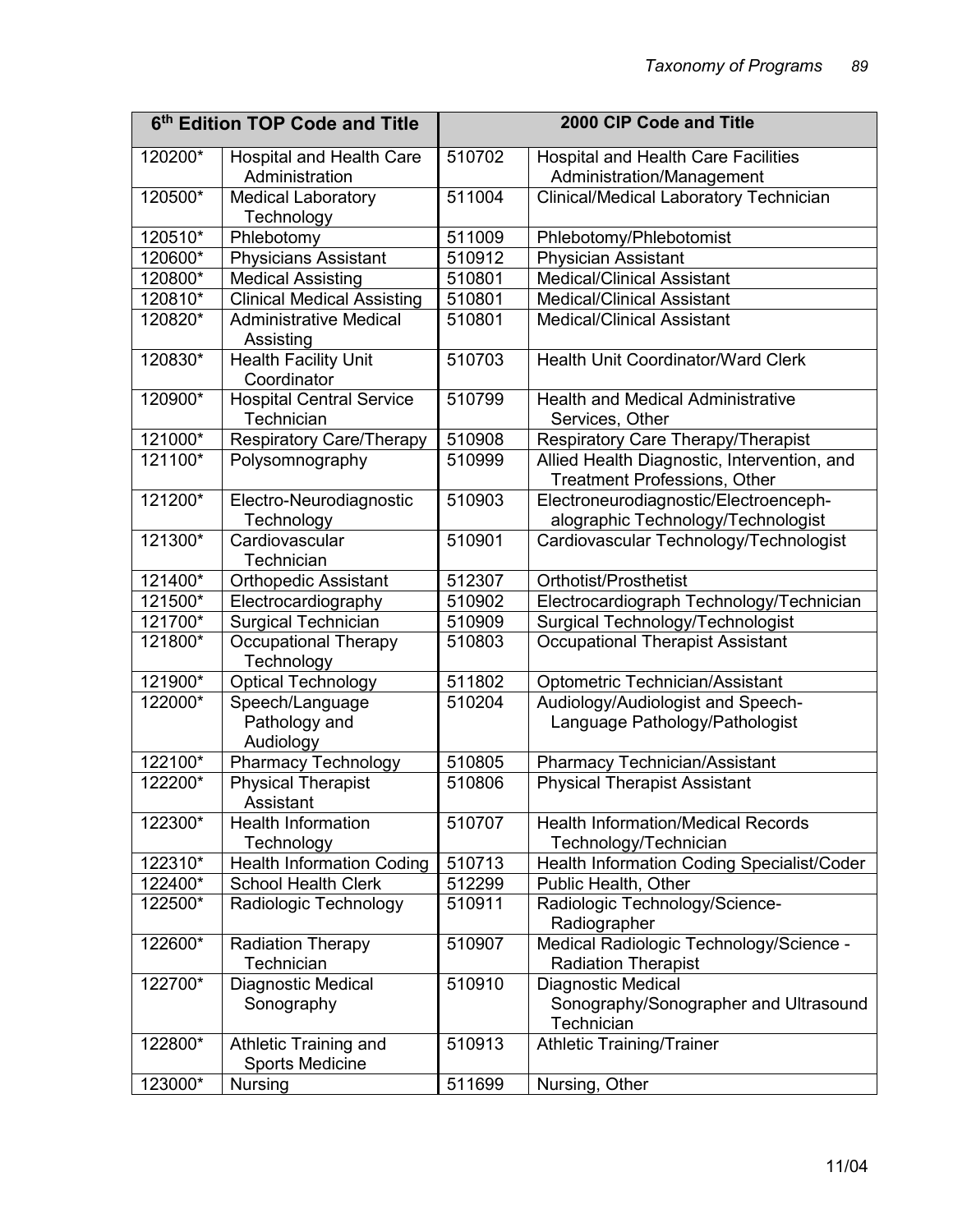| 6 <sup>th</sup> Edition TOP Code and Title |                                                           | 2000 CIP Code and Title |                                                                                           |  |
|--------------------------------------------|-----------------------------------------------------------|-------------------------|-------------------------------------------------------------------------------------------|--|
| 123010*                                    | <b>Registered Nursing</b>                                 | 511601                  | Nursing-Registered Nurse Training (RN,<br>ASN, BSN, MSN)                                  |  |
| 123020*                                    | <b>Licensed Vocational</b><br>Nursing                     | 511613                  | <b>Licensed Practical/Vocational Nurse</b><br>Training (LPN, LVN, Cert, Dipl, AAS)        |  |
| 123030*                                    | <b>Certified Nurse Assistant</b>                          | 511614                  | Nurse/Nursing Assistant/Aide and Patient<br><b>Care Assistant</b>                         |  |
| 123080*                                    | Home Health Aide                                          | 512602                  | Home Health Aide/Home Attendant                                                           |  |
| 123900*                                    | Psychiatric Technician                                    | 511502                  | <b>Psychiatric/Mental Health Services</b><br>Technician                                   |  |
| 124000*                                    | <b>Dental Occupations</b>                                 | 510699                  | Dental Services and Allied Professions,<br>Other                                          |  |
| 124010*                                    | <b>Dental Assistant</b>                                   | 510601                  | <b>Dental Assisting/Assistant</b>                                                         |  |
| 124020*                                    | Dental Hygienist                                          | 510602                  | Dental Hygiene/Hygienist                                                                  |  |
| 124030*                                    | <b>Dental Laboratory</b><br>Technician                    | 510603                  | Dental Laboratory Technology/Technician                                                   |  |
| 125000*                                    | <b>Emergency Medical</b><br><b>Services</b>               | 510904                  | Emergency Medical Technology/Technician<br>(EMT Paramedic)                                |  |
| 125100*                                    | Paramedic                                                 | 510904                  | Emergency Medical Technology/Technician<br>(EMT Paramedic)                                |  |
| 125500*                                    | <b>Mortuary Science</b>                                   | 120301                  | Funeral Service and Mortuary Science,<br>General                                          |  |
| 126000*                                    | Health Professions,<br><b>Transfer Core</b><br>Curriculum | 511199                  | Health/Medical Preparatory Programs,<br>Other                                             |  |
| 126100*                                    | <b>Community Health Care</b><br>Worker                    | 512208                  | <b>Community Health and Preventive</b><br>Medicine                                        |  |
| 126200*                                    | Massage Therapy                                           | 513501                  | Massage Therapy/Therapeutic Massage                                                       |  |
| 129900*                                    | <b>Other Health Occupations</b>                           | 519999                  | <b>Health Professions and Related Clinical</b><br>Sciences, Other                         |  |
| 130100                                     | <b>Family and Consumer</b><br>Sciences, General           | 190101                  | Family and Consumer Sciences/Human<br>Services, General                                   |  |
| 130110*                                    | <b>Consumer Services</b>                                  | 190201                  | <b>Business Family and Consumer</b><br><b>Sciences/Human Services</b>                     |  |
| 130200*                                    | Interior Design and<br>Merchandising                      | 500408                  | <b>Interior Design</b>                                                                    |  |
| 130300*                                    | Fashion                                                   | 190901                  | Apparel and Textiles, General                                                             |  |
| 130310*                                    | <b>Fashion Design</b>                                     | 500407                  | Fashion/Apparel Design                                                                    |  |
| 130320*                                    | <b>Fashion Merchandising</b>                              | 190905                  | <b>Apparel and Textile Marketing</b><br>Management                                        |  |
| 130330*                                    | Fashion Production                                        | 190902                  | <b>Apparel and Textile Manufacture</b>                                                    |  |
| 130500*                                    | Child Development/Early<br><b>Care and Education</b>      | 190706                  | <b>Child Development</b>                                                                  |  |
| 130520*                                    | <b>Children with Special</b><br><b>Needs</b>              | 131015                  | Education/Teaching of Individuals in Early<br><b>Childhood Special Education Programs</b> |  |
| 130540*                                    | Preschool Age Child                                       | 190706                  | <b>Child Development</b>                                                                  |  |
| 130550*                                    | The School Age Child                                      | 190706                  | <b>Child Development</b>                                                                  |  |
| 130560*                                    | <b>Parenting and Family</b><br>Education                  | 190704                  | <b>Family Systems</b>                                                                     |  |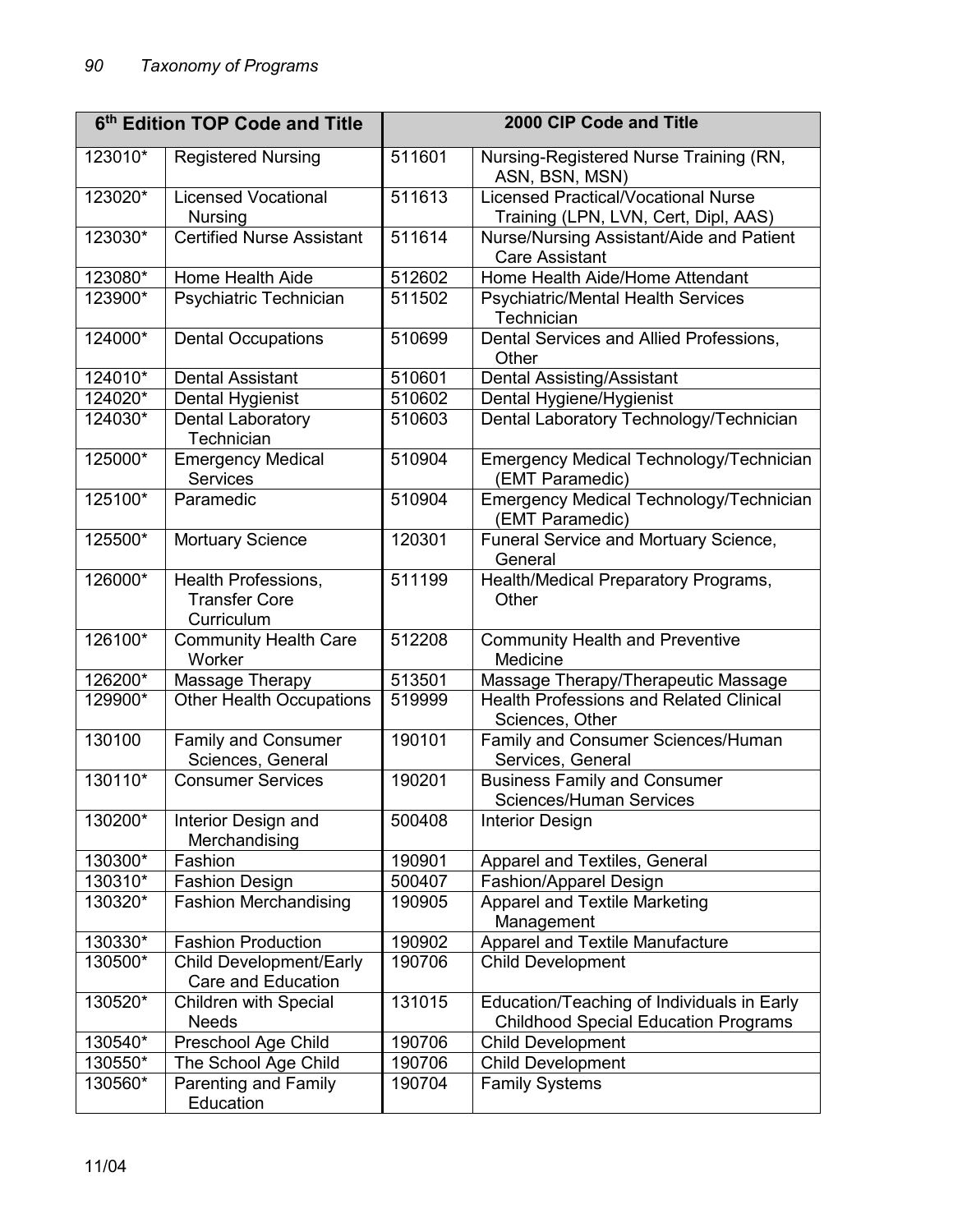| 6 <sup>th</sup> Edition TOP Code and Title |                                                              | 2000 CIP Code and Title |                                                                                  |  |
|--------------------------------------------|--------------------------------------------------------------|-------------------------|----------------------------------------------------------------------------------|--|
| 130570*                                    | Foster and Kinship Care                                      | 190704                  | <b>Family Systems</b>                                                            |  |
| 130580*                                    | <b>Child Development</b><br>Administration and<br>Management | 190706                  | <b>Child Development</b>                                                         |  |
| 130590*                                    | <b>Infants and Toddlers</b>                                  | 190706                  | <b>Child Development</b>                                                         |  |
| 130600*                                    | Nutrition, Foods, and<br><b>Culinary Arts</b>                | 190501                  | Foods, Nutrition, and Wellness Studies,<br>General                               |  |
| 130620*                                    | Dietetic Services and<br>Management                          | 190505                  | <b>Foodservice Systems</b><br>Administration/Management                          |  |
| 130630*                                    | <b>Culinary Arts</b>                                         | 120500                  | Cooking and Related Culinary Arts,<br>General                                    |  |
| 130660*                                    | Dietetic Technology                                          | 513103                  | Dietetic Technician                                                              |  |
| 130700*                                    | Hospitality                                                  | 520901                  | Hospitality Administration/Management,<br>General                                |  |
| 130710*                                    | <b>Restaurant and Food</b><br>Services and<br>Management     | 120504                  | Restaurant, Culinary and Catering<br>Management/Manager                          |  |
| 130720*                                    | <b>Lodging Management</b>                                    | 520904                  | Hotel/Motel Administration/Management                                            |  |
| 130730*                                    | <b>Resort and Club</b><br>Management                         | 520906                  | <b>Resort Management</b>                                                         |  |
| 130800*                                    | <b>Family Studies</b>                                        | 190701                  | Human Development and Family Studies,<br>General                                 |  |
| 130900*                                    | Gerontology                                                  | 190702                  | <b>Adult Development and Aging</b>                                               |  |
| 139900*                                    | Other Family and<br><b>Consumer Sciences</b>                 | 199999                  | Family and Consumer Sciences/Human<br>Sciences, Other                            |  |
| 140100                                     | Law, General                                                 | 220000                  | Legal Studies, General                                                           |  |
| 140200*                                    | Paralegal                                                    | 220302                  | Legal Assistant/Paralegal                                                        |  |
| 149900                                     | Other Law                                                    | 229999                  | Legal Professions and Studies, Other                                             |  |
| 150100                                     | English                                                      | 230101                  | English Language and Literature, General                                         |  |
| 150110                                     | Linguistics                                                  | 160102                  | Linguistics                                                                      |  |
| 150200                                     | Language Arts                                                | 239999                  | English Language and Literature/Letters,<br>Other                                |  |
| 150300                                     | <b>Comparative Literature</b>                                | 160104                  | <b>Comparative Literature</b>                                                    |  |
| 150400                                     | Classics                                                     | 161200                  | <b>Classics and Classical Languages,</b><br>Literatures and Linguistics, General |  |
| 150600                                     | <b>Speech Communication</b>                                  | 231001                  | Speech and Rhetorical Studies                                                    |  |
| 150700                                     | <b>Creative Writing</b>                                      | 230501                  | <b>Creative Writing</b>                                                          |  |
| 150900                                     | Philosophy                                                   | 380101                  | Philosophy                                                                       |  |
| 151000                                     | <b>Religious Studies</b>                                     | 380201                  | <b>Religion/Religious Studies</b>                                                |  |
| 159900                                     | <b>Other Humanities</b>                                      | 240199                  | Liberal Arts and Sciences, General Studies<br>and Humanities, Other              |  |
| 160100                                     | Library Science, General                                     | 250101                  | Library Science/Librarianship                                                    |  |
| 160200*                                    | Library Technician (Aide)                                    | 250301                  | Library Assistant/Technician                                                     |  |
| 169900                                     | <b>Other Library Science</b>                                 | 259999                  | Library Science, Other                                                           |  |
| 170100                                     | Mathematics, General                                         | 270101                  | Mathematics, General                                                             |  |
| 179900                                     | <b>Other Mathematics</b>                                     | 279999                  | Mathematics and Statistics, Other                                                |  |
| 180100                                     | <b>Military Science</b>                                      | 290101                  | <b>Military Technologies</b>                                                     |  |
| 189900                                     | <b>Other Military Studies</b>                                | 290101                  | <b>Military Technologies</b>                                                     |  |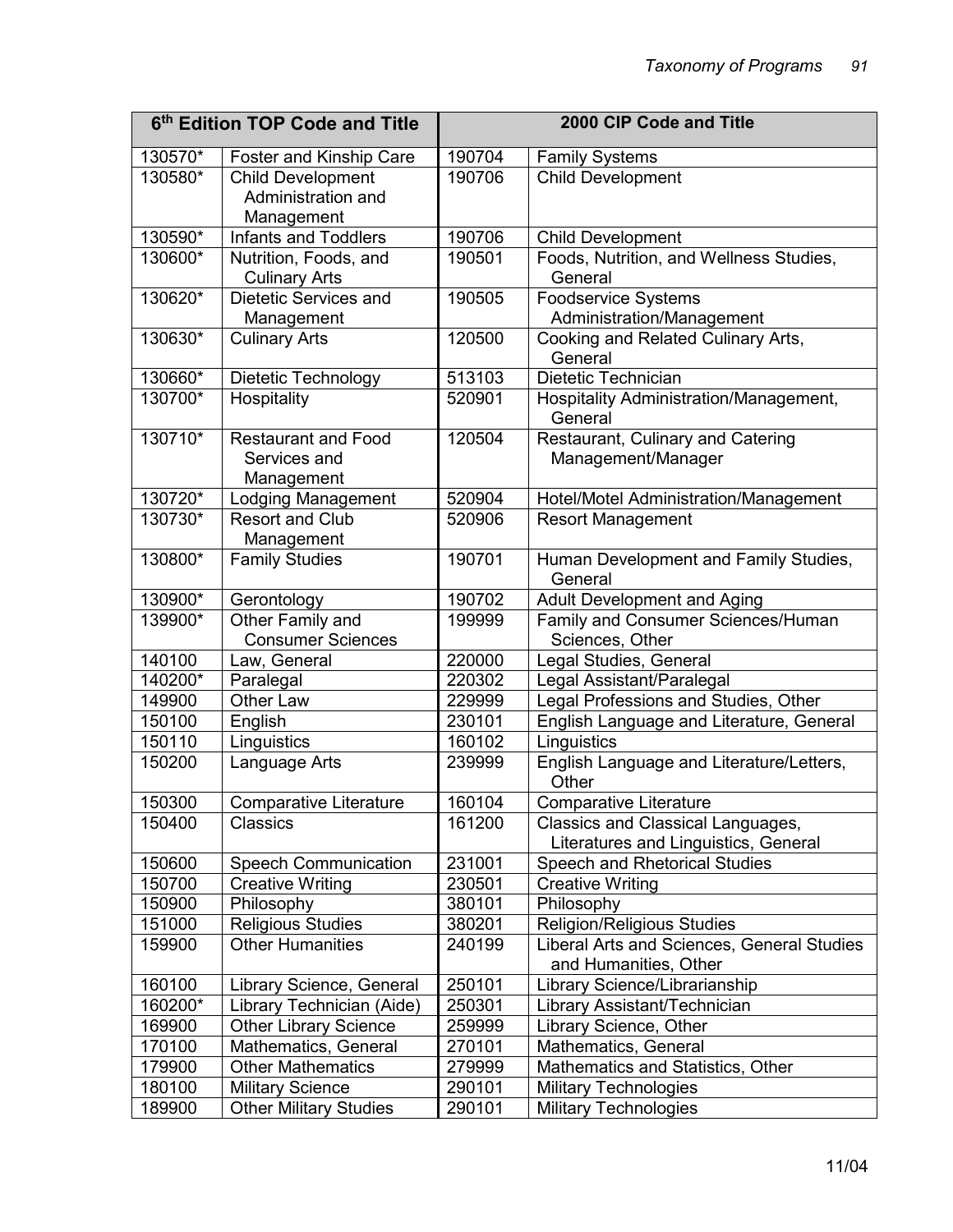| 6th Edition TOP Code and Title |                                                    | 2000 CIP Code and Title |                                                                       |  |
|--------------------------------|----------------------------------------------------|-------------------------|-----------------------------------------------------------------------|--|
| 190100                         | Physical Sciences,<br>General                      | 400101                  | <b>Physical Sciences</b>                                              |  |
| 190200                         | Physics, General                                   | 400801                  | Physics, General                                                      |  |
| 190500                         | Chemistry, General                                 | 400501                  | Chemistry, General                                                    |  |
| 191100                         | Astronomy                                          | 400201                  | Astronomy                                                             |  |
| 191400                         | Geology                                            | 400601                  | Geology/Earth Science, General                                        |  |
| 191900                         | Oceanography                                       | 400607                  | Oceanography, Chemical and Physical                                   |  |
| 192000*                        | Ocean Technology                                   | 419999                  | Science Technologies/Technicians, Other                               |  |
| 193000                         | <b>Earth Science</b>                               | 400601                  | Geology/Earth Science, General                                        |  |
| 199900                         | <b>Other Physical Sciences</b>                     | 409999                  | Physical Sciences, Other                                              |  |
| 200100                         | Psychology, General                                | 420101                  | Psychology, General                                                   |  |
| 200300                         | <b>Behavioral Science</b>                          | 429999                  | Psychology, Other                                                     |  |
| 209900                         | <b>Other Psychology</b>                            | 429999                  | Psychology, Other                                                     |  |
| 210200*                        | <b>Public Administration</b>                       | 440401                  | <b>Public Administration</b>                                          |  |
| 210210*                        | <b>Public Works</b>                                | 469999                  | <b>Construction Trades, Other</b>                                     |  |
| 210400*                        | <b>Human Services</b>                              | 440000                  | Human Services, General                                               |  |
| 210440*                        | <b>Alcohol and Controlled</b><br><b>Substances</b> | 511501                  | <b>Substance Abuse/Addiction Counseling</b>                           |  |
| 210450*                        | <b>Disability Services</b>                         | 449999                  | <b>Public Administration and Social Service</b><br>Professions, Other |  |
| 210500*                        | <b>Administration of Justice</b>                   | 430107                  | <b>Criminal Justice/Police Science</b>                                |  |
| 210510*                        | Corrections                                        | 430102                  | Corrections                                                           |  |
| 210520*                        | <b>Probation and Parole</b>                        | 430199                  | Corrections and Criminal Justice, Other                               |  |
| 210530*                        | Industrial and<br><b>Transportation Security</b>   | 430109                  | <b>Security and Loss Prevention Services</b>                          |  |
| 210540*                        | Forensics, Evidence, and<br>Investigation          | 430106                  | <b>Forensic Science and Technology</b>                                |  |
| 210550*                        | Police Academy                                     | 430107                  | <b>Criminal Justice/Police Science</b>                                |  |
| 213300*                        | Fire Technology                                    | 430203                  | <b>Fire Science/Firefighting</b>                                      |  |
| 213310*                        | <b>Wildland Fire Technology</b>                    | 430203                  | Fire Science/Firefighting                                             |  |
| 213350*                        | Fire Academy                                       | 430203                  | <b>Fire Science/Firefighting</b>                                      |  |
| 214000*                        | <b>Legal and Community</b><br>Interpretation       | 160103                  | Language Interpretation and Translation                               |  |
| 219900*                        | Other Public and<br><b>Protective Services</b>     | 449999                  | <b>Public Administration and Social Service</b><br>Professions, Other |  |
| 220100                         | Social Sciences, General                           | 450101                  | Social Sciences, General                                              |  |
| 220110                         | <b>Women's Studies</b>                             | 050207                  | <b>Women's Studies</b>                                                |  |
| 220120                         | <b>American Studies</b>                            | 050102                  | American/United States Studies/Civilization                           |  |
| 220200                         | Anthropology                                       | 450201                  | Anthropology                                                          |  |
| 220220                         | Archaeology                                        | 450301                  | Archeology                                                            |  |
| 220300                         | <b>Ethnic Studies</b>                              | 050299                  | Ethnic, Cultural Minority, and Gender<br>Studies, Other               |  |
| 220400                         | Economics                                          | 450601                  | Economics, General                                                    |  |
| 220500                         | History                                            | 450801                  | History, General                                                      |  |
| 220600                         | Geography                                          | 450701                  | Geography                                                             |  |
| 220610*                        | Geographic Information<br>Systems                  | 450799                  | Geography, Other                                                      |  |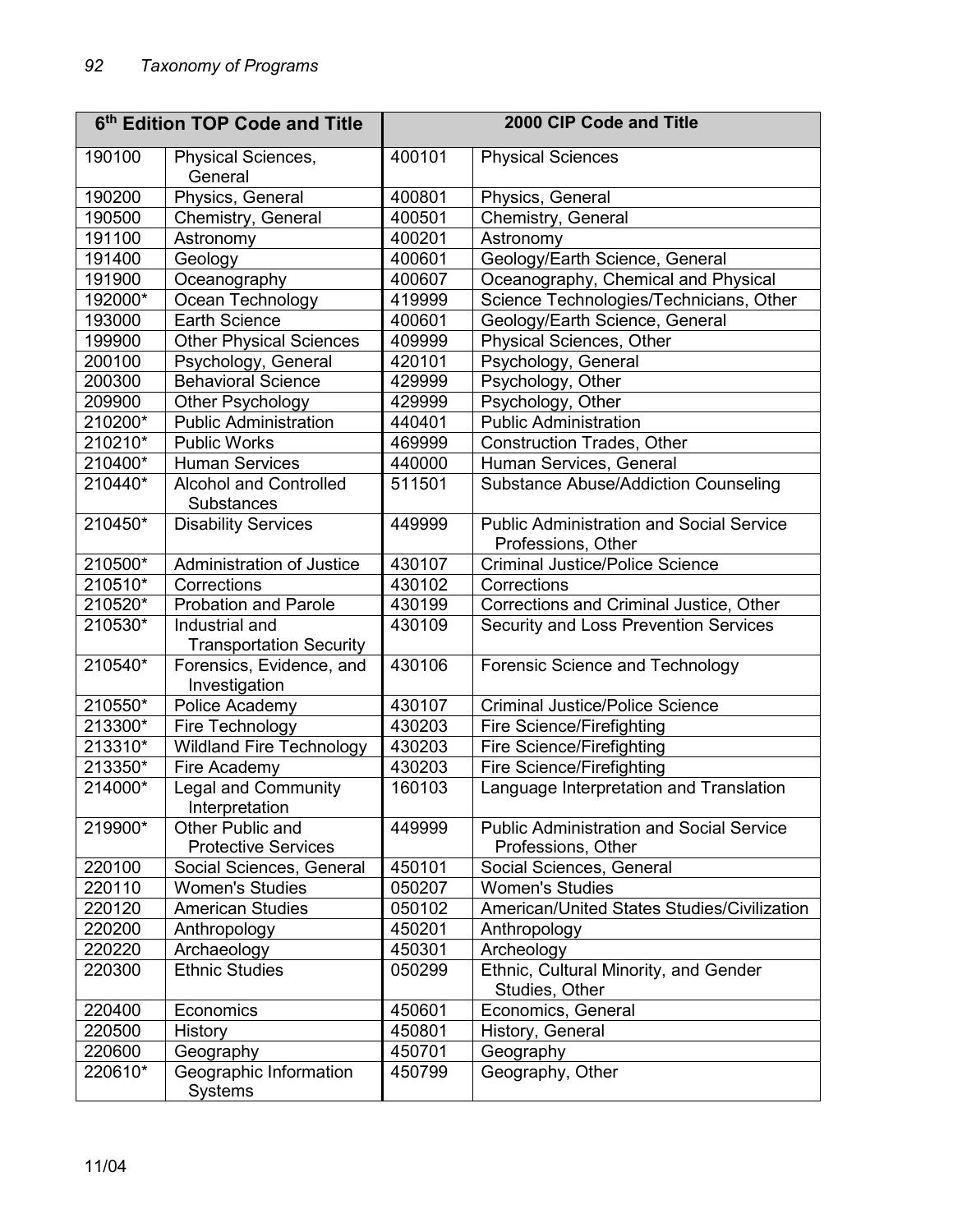| 6th Edition TOP Code and Title |                                                                  | 2000 CIP Code and Title |                                                                 |  |
|--------------------------------|------------------------------------------------------------------|-------------------------|-----------------------------------------------------------------|--|
| 220700                         | <b>Political Science</b>                                         | 451001                  | <b>Political Science and Government, General</b>                |  |
| 220710                         | <b>Student Government</b>                                        | 451001                  | Political Science and Government, General                       |  |
| 220800                         | Sociology                                                        | 451101                  | Sociology                                                       |  |
| 221000                         | <b>International Studies</b>                                     | 450901                  | <b>International Relations and Affairs</b>                      |  |
| 221010                         | <b>Area Studies</b>                                              | 050199                  | Area Studies, Other                                             |  |
| 229900                         | <b>Other Social Sciences</b>                                     | 459999                  | Social Sciences, Other                                          |  |
| 300700*                        | Cosmetology and<br><b>Barbering</b>                              | 120401                  | Cosmetology/Cosmetologist, General                              |  |
| 300800*                        | Dry Cleaning                                                     | 190999                  | Apparel and Textiles, Other                                     |  |
| 300900*                        | <b>Travel Services and</b><br>Tourism                            | 521905                  | <b>Tourism and Travel Services Marketing</b><br>Operations      |  |
| 302000*                        | <b>Aviation and Airport</b><br>Management and<br><b>Services</b> | 490104                  | Aviation/Airway Management and<br>Operations                    |  |
| 302010*                        | <b>Aviation and Airport</b>                                      | 490104                  | Aviation/Airway Management and                                  |  |
|                                | Management                                                       |                         | Operations                                                      |  |
| 302020*                        | Piloting                                                         | 490102                  | Airline/Commercial/Professional Pilot and<br><b>Flight Crew</b> |  |
| 302030*                        | <b>Air Traffic Control</b>                                       | 490105                  | <b>Air Traffic Control</b>                                      |  |
| 302040*                        | <b>Flight Attendant</b>                                          | 490106                  | <b>Airline Flight Attendant</b>                                 |  |
| 309900*                        | <b>Other Commercial</b><br><b>Services</b>                       | 129999                  | Personal and Culinary Services, Other                           |  |
| 490100                         | Liberal Arts and Sciences,<br>General                            | 240101                  | Liberal Arts and Sciences/Liberal Studies                       |  |
| 490110                         | <b>Transfer Studies</b>                                          | 240101                  | Liberal Arts and Sciences/Liberal Studies                       |  |
| 490120                         | <b>Liberal Studies</b>                                           | 240101                  | Liberal Arts and Sciences/Liberal Studies                       |  |
| 490200                         | <b>Biological and Physical</b><br>Sciences (and<br>Mathematics)  | 300101                  | <b>Biological and Physical Sciences</b>                         |  |
| 490300                         | <b>Humanities</b>                                                | 240103                  | Humanities/Humanistic Studies                                   |  |
| 490310                         | <b>Humanities and Fine Arts</b>                                  | 240103                  | Humanities/Humanistic Studies                                   |  |
| 490330                         | <b>Humanities and Social</b><br><b>Sciences</b>                  | 240103                  | Humanities/Humanistic Studies                                   |  |
| 493000                         | <b>General Studies</b>                                           | 240102                  | <b>General Studies</b>                                          |  |
| 493009                         | <b>Supervised Tutoring</b>                                       | 320108                  | <b>Literacy and Communication Skills</b>                        |  |
| 493010                         | Guidance                                                         | 320105                  | Job-Seeking/Changing Skills                                     |  |
| 493011                         | <b>Interpersonal Skills</b>                                      | 350101                  | Interpersonal and Social Skills, General                        |  |
| 493012                         | Job Seeking/Changing<br><b>Skills</b>                            | 320105                  | Job-Seeking/Changing Skills                                     |  |
| 493013                         | Academic Guidance                                                | 320105                  | Job-Seeking/Changing Skills                                     |  |
| 493014                         | <b>Study Skills</b>                                              | 320199                  | Basic Skills, Other                                             |  |
| 493020                         | <b>Communication Skills</b>                                      | 320108                  | <b>Literacy and Communication Skills</b>                        |  |
| 493021                         | Writing                                                          | 320108                  | Literacy and Communication Skills                               |  |
| 493022                         | Speech                                                           | 320108                  | <b>Literacy and Communication Skills</b>                        |  |
| 493030                         | Learning Skills,<br>Handicapped                                  | 320199                  | <b>Basic Skills, Other</b>                                      |  |
| 493031                         | Living Skills,<br>Handicapped                                    | 320199                  | Basic Skills, Other                                             |  |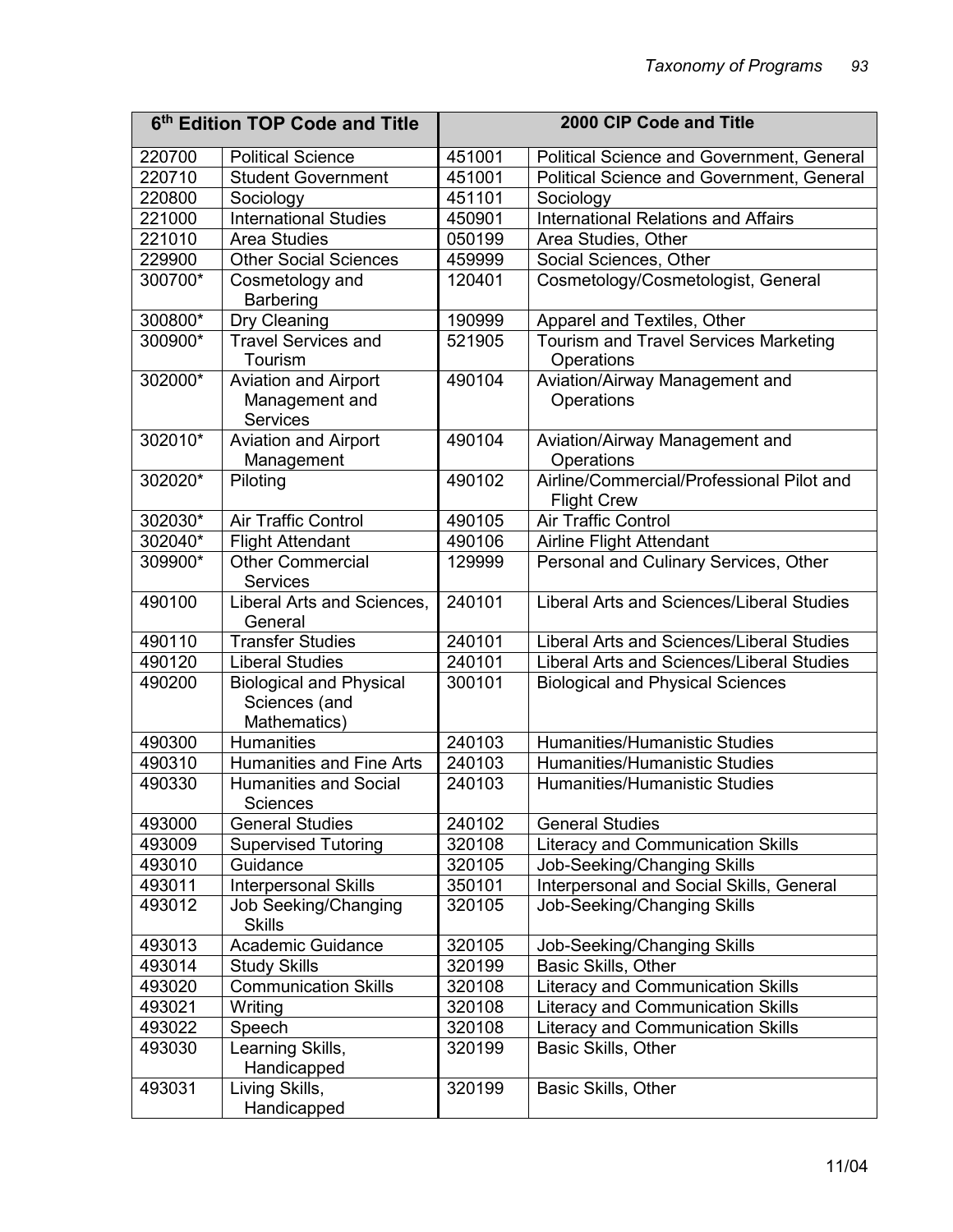| 6 <sup>th</sup> Edition TOP Code and Title |                                                                      | 2000 CIP Code and Title |                                                |
|--------------------------------------------|----------------------------------------------------------------------|-------------------------|------------------------------------------------|
| 493032                                     | Learning Skills, Learning<br><b>Disabled</b>                         | 320199                  | <b>Basic Skills, Other</b>                     |
| 493033                                     | Learning Skills, Speech<br>Impaired                                  | 320199                  | Basic Skills, Other                            |
| 493040                                     | <b>Computational Skills</b>                                          | 320104                  | <b>Numeracy and Computational Skills</b>       |
| 493041                                     | Pre-Algebra (Basic<br>Math/Arithmetic)                               | 320104                  | <b>Numeracy and Computational Skills</b>       |
| 493060                                     | <b>Adult Basic Education</b><br>(Grades 1-8)                         | 320101                  | <b>Basic Skills, General</b>                   |
| 493062                                     | High School Diploma<br>Program/GED                                   | 530201                  | High School Equivalence Certificate<br>Program |
| 493070                                     | Reading Skills,<br>Precollegiate                                     | 320108                  | <b>Literacy and Communication Skills</b>       |
| 493071                                     | Reading Skills, College<br><b>Level (including Speed</b><br>Reading) | 320108                  | <b>Literacy and Communication Skills</b>       |
| 493072                                     | <b>Skill Development</b>                                             | 320108                  | <b>Literacy and Communication Skills</b>       |
| 493080                                     | English as a Second<br>Language-General                              | 320109                  | Second Language Learning                       |
| 493081                                     | English as a Second<br>Language-College<br>Level                     | 320109                  | Second Language Learning                       |
| 493082                                     | English as a Second<br>Language-Survival<br>Level                    | 320109                  | Second Language Learning                       |
| 493090                                     | Citizenship                                                          | 330102                  | American Citizenship Education                 |
| 493100*                                    | <b>Vocational ESL</b>                                                | 320109                  | Second Language Learning                       |
| 493200*                                    | <b>General Work Experience</b>                                       | 320105                  | Job-Seeking/Changing Skills                    |
| 499900                                     | Other Interdisciplinary<br><b>Studies</b>                            | 309999                  | Multi/Interdisciplinary Studies, Other         |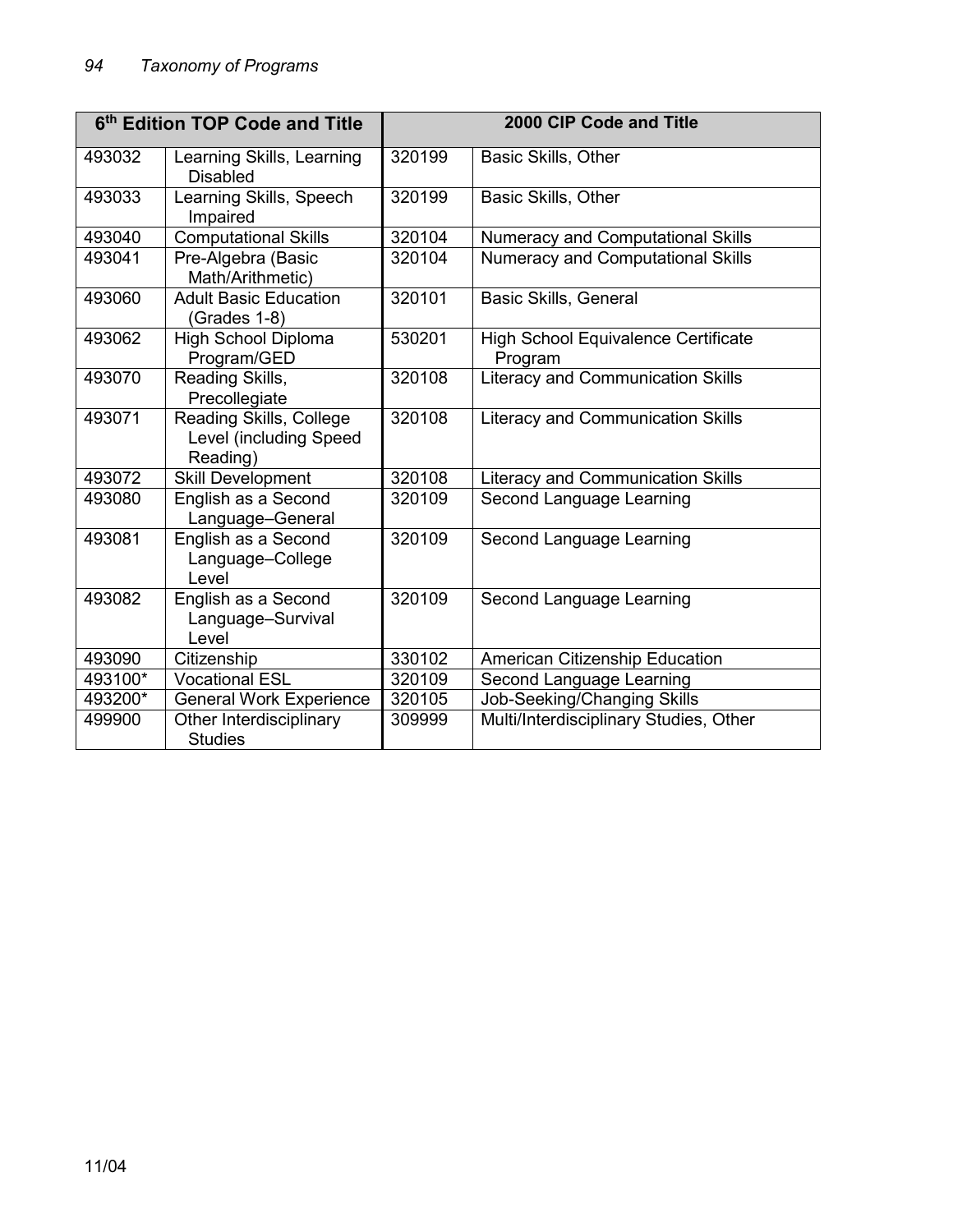## **APPENDIX C**

## ALPHABETICAL INDEX OF T.O.P. TITLES

Academic Guidance, 64 Accounting, 11 Adapted Physical Education, 20 Administration of Justice, 57 Administrative Medical Assisting, 33 Adult Basic Education (Grades 1-8), 64 Advertising, 12 Aeronautical and Aviation Technology, 24 African Languages (Non-Semitic), 32 Agricultural Pest Control Advisor and Operator (Licensed), 1 Agricultural Power Equipment Technology, 3 Agriculture Business, Sales, and Service, 2 Agriculture Technology and Sciences, General, 1 Air Traffic Control, 61 Aircraft Electronics (Avionics), 24 Aircraft Fabrication, 24 Alcohol and Controlled Substances, 57 Algebra (Basic Math/Arithmetic), 64 Alternative Fuels and Advanced Transportation Technology, 23 American Studies, 59 Anatomy and Physiology, 9 Animal Science, 1 Animation, 16 Anthropology, 59 Appliance Repair, 22 Applied Design, 29 Applied Photography, 30 Aquatics and Lifesaving, 20 Arabic, 31 Archaeology, 59 Architectural Drafting, 25 Architecture and Architectural Technology, 5 Area Studies, 60 Art (Painting, Drawing, and Sculpture), 29

Artificial Inseminator (Licensed), 1 Asian, South Asian, and Pacific Islands (Chinese and Japanese excluded), 32 Astronomy, 53 Athletic Training and Sports Medicine, 35 Automotive Collision Repair, 23 Automotive Technology, 23 Aviation Airframe Mechanics, 24 Aviation and Airport Management, 61 Aviation and Airport Management and Services, 61 Aviation Powerplant Mechanics, 24 Banking and Finance, 11 Behavioral Science, 55 Biological and Physical Sciences (and Mathematics), 63 Biology, General, 9 Biomedical Instrumentation, 22 Biotechnology and Biomedical Technology, 9 Botany, General, 9 Broadcast Journalism, 15 Business Administration, 11 Business and Commerce, General, 11 Business Management, 11 Cardiovascular Technician, 34 Carpentry, 24 Ceramics, 29 Certified Nurse Assistant, 36 Chemical Technology, 26 Chemistry, General, 53 Child Development Administration and Management, 40 Child Development/Early Care and Education, 40 Children with Special Needs, 40 Chinese, 31 Citizenship, 64 Civil and Construction Management Technology, 27 Civil Drafting, 25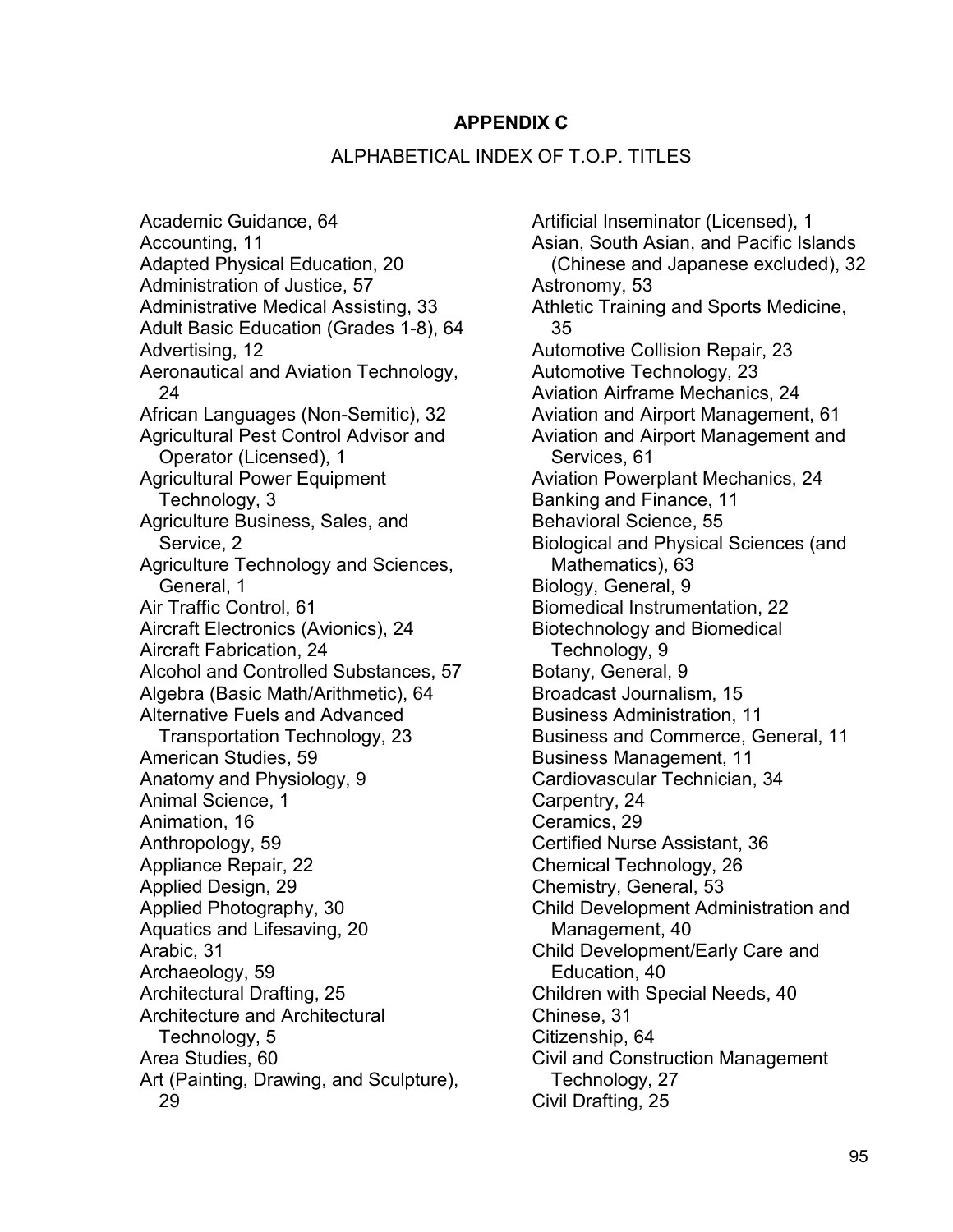Classics, 45 Coaching, 19 Commercial Art, 30 Commercial Dance, 29 Commercial Music, 29 Communication Skills, 64 Community Health Care Worker, 37 Comparative Literature, 45 Computational Skills, 64 Computer Electronics, 21 Computer Graphics and Digital Imagery, 16 Computer Information Systems, 17 Computer Infrastructure and Support, 18 Computer Networking, 18 Computer Programming, 17 Computer Science (*transfer)*, 17 Computer Software Development, 17 Computer Support, 18 Computer Systems Analysis, 18 Construction Crafts Technology, 24 Construction Inspection, 27 Consumer Services, 39 Corrections, 57 Cosmetology and Barbering, 61 Court Reporting, 13 Creative Writing, 45 Culinary Arts, 41 Customer Service, 13 Dairy Science, 1 Dance, 29 Database Design and Administration, 17 Dental Assistant, 36 Dental Hygienist, 36 Dental Laboratory Technician, 37 Dental Occupations, 36 Desktop Publishing, 16 Diagnostic Medical Sonography, 35 Diesel Technology, 23 Dietetic Services and Management, 41 Dietetic Technology, 41 Digital Communications and New Media, 16 Disability Services, 57 Display, 12 Diving and Underwater Safety, 27

Drafting Technology, 25 Dramatic Arts, 29 Dry Cleaning, 61 Drywall and Insulation, 25 Earth Science, 53 E-Commerce *(business emphasis)*, 12 E-Commerce (technology emphasis), 18 Economics, 59 Education, General (Pre-Professional) *(Transfer)*, 19 Educational Aide (Teacher Assistant), 19 Educational Aide (Teacher Assistant), Bilingual, 19 Educational Technology, 20 Electrical, 24 Electrical Systems and Power Transmission, 21 Electrical, Electronic, and Electo-Mechanical Drafting, 25 Electrocardiography, 34 Electro-Mechanical Technology, 22 Electron Microscopy, 22 Electro-Neurodiagnostic Technology, 34 Electronic Game Design, 16 Electronics and Electric Technology, 21 Emergency Medical Services, 37 Energy Systems Technology, 22 Engineering Technology, General (requires Trigonometry), 21 Engineering, General (requires Calculus) *(Transfer)*, 21 English, 45 English as a Second Language–College Level, 64 English as a Second Language– General, 64 English as a Second Language–Survival Level, 64 Environmental Control Technology (HVAC), 22 Environmental Science, 7 Environmental Studies, 7 Environmental Technology, 7 Equine Science, 1 Escrow, 13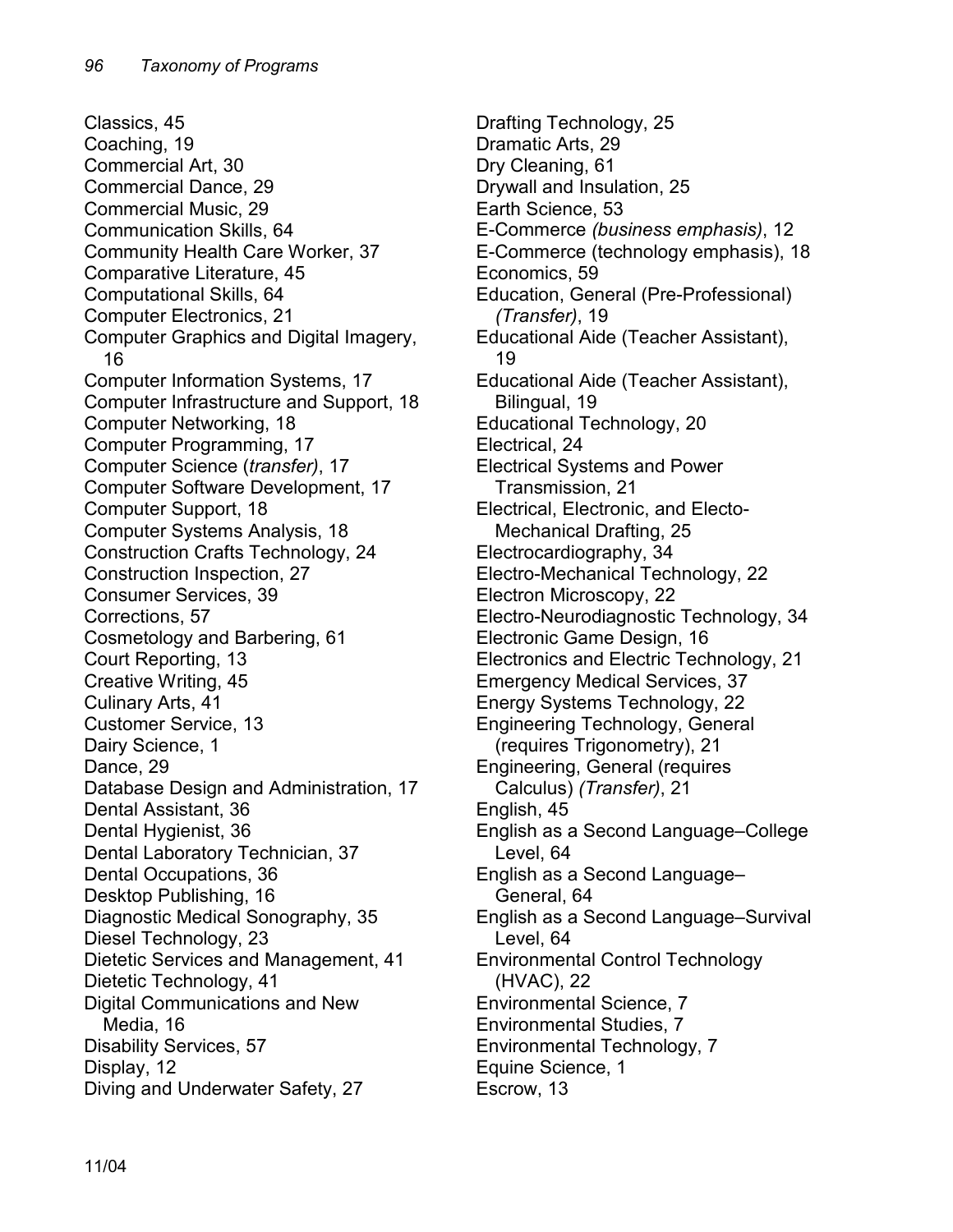Ethnic Studies, 59 Family and Consumer Sciences, General, 39 Family Studies, 41 Fashion, 39 Fashion Design, 39 Fashion Merchandising, 39 Fashion Production, 40 Filipino, 32 Film History and Criticism, 16 Film Production, 16 Film Studies (including combined film/video), 16 Fine Arts, General, 29 Fire Academy, 58 Fire Technology, 58 Fitness Trainer, 19 Flight Attendant, 61 Floriculture/Floristry, 2 Food Processing and Related Technologies, 2 Foreign Languages, General, 31 Forensics, Evidence, and Investigation, 58 Forestry, 2 Foster and Kinship Care, 40 French, 31 General Studies, 64 General Work Experience, 64 Geographic Information Systems, 59 Geography, 59 Geolog, 53 German, 31 Gerontology, 41 Glazing, 24 Graphic Art and Design, 30 Greek, 31 Guidance, 64 Health Education, 20 Health Facility Unit Coordinator, 34 Health Information Coding, 35 Health Information Technology, 35 Health Occupations, General, 33 Health Professions, Transfer Core Curriculum, 37 Heavy Equipment Maintenance, 23

Heavy Equipment Operation, 23 Hebrew, 31 High School Diploma Program/G.E.D., 64 History, 59 Home Health Aide, 36 Horticulture, 2 Hospital and Health Care Administration, 33 Hospital Central Service Technician, 34 Hospitality, 41 Human Services, 57 Humanities, 63 Humanities and Fine Arts, 63 Humanities and Social Sciences, 63 Industrial and Occupational Safety and Health, 26 Industrial and Transportation Security, 57 Industrial Arts *(Transfer)*, 20 Industrial Electronics, 21 Industrial Quality Control, 27 Industrial Systems Technologyand Maintenance, 22 Infants and Toddlers, 40 Information Technology, General, 17 Instrumentation Technology, 22 Insurance, 13 Intercollegiate Athletics, 19 Interior Design and Merchandising, 39 International Business and Trade, 12 International Studies, 60 Interpersonal Skills, 64 Italian, 31 Japanese, 31 Jewelry, 30 Job Seeking/Changing Skills, 64 Journalism, 15 Korean, 32 Labor and Industrial Relations, 13 Laboratory Science Technology, 26 Landscape Architecture *(transfer)*, 5 Landscape Design and Maintenance, 2 Language Arts, 45 Laser and Optical Technology, 22 Latin, 31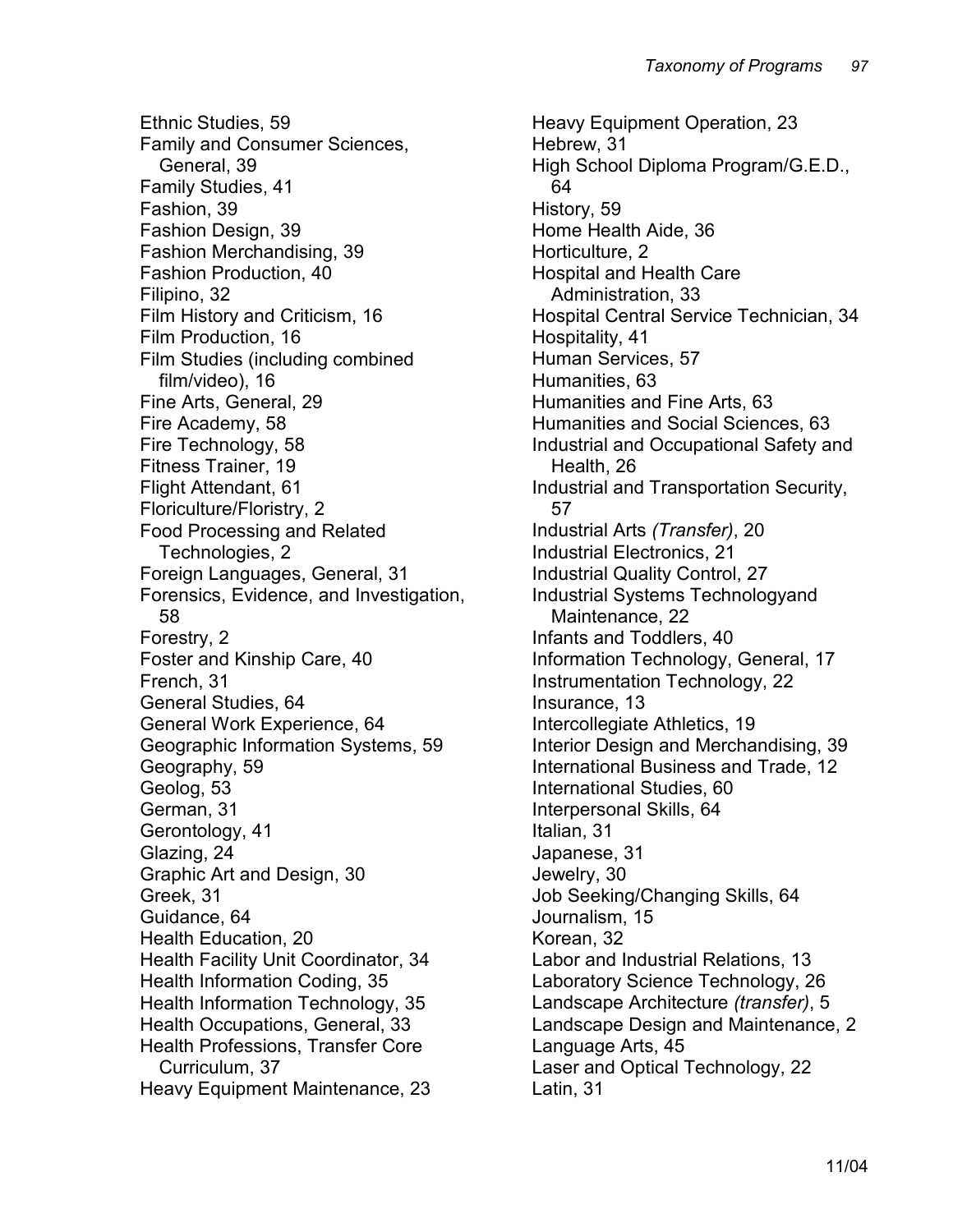Law, General, 43 Learning Skills, Handicapped, 64 Learning Skills, Learning Disabled, 64 Learning Skills, Speech Impaired, 64 Legal and Community Interpretation, 58 Legal Office Technology, 13 Liberal Arts and Sciences, General, 63 Liberal Studies (*teaching preparation)*, 63 Library Science, General, 47 Library Technician (Aide), 47 Licensed Vocational Nursing, 36 Linguistics, 45 Living Skills, Handicapped, 64 Lodging Management, 41 Logistics and Materials Transportation, 12 Machining and Machine Tools, 26 Management Development and Supervision, 11 Manufacturing and Industrial Technology, 26 Marine Technology, 27 Marketing and Distribution, 12 Masonry, Tile, Cement, and Lath and Plaster, 25 Mass Communications, 15 Massage Therapy, 37 Mathematics, General, 49 Mechanical Drafting, 25 Media and Communications, General, 15 Medical Assisting, 33 Medical Laboratory Technology, 33 Medical Office Technology, 13 Microbiology, 9 Military Science, 51 Mill and Cabinet Work, 25 Mortuary Science, 37 Motorcycle, Outboard, and Small Engine Repair, 23 Multimedia, 16 Music, 29 Musical Instrument Repair, 27 Natural History, 9 Natural Resources, 2

Nursery Technology, 2 Nursing, 36 Nutrition, Foods, and Culinary Arts, 40 Occupational Therapy Technology, 34 Ocean Technology, 53 Oceanography, 53 Office Management, 13 Office Technology/Office Computer Applications, 13 Optical Technology, 35 Optics, 27 Orthopedic Assistant, 34 Other Agriculture and Natural Resources, 3 Other Architecture and Environmental Design, 5 Other Biological Sciences, 9 Other Business and Management, 14 Other Commercial Services, 61 Other Education, 20 Other Engineering and Related Industrial Technologies, 27 Other Family and Consumer Sciences, 42 Other Fine and Applied Arts, 30 Other Foreign Languages, 32 Other Health Occupations, 37 Other Humanities, 45 Other Information Technology, 18 Other Interdisciplinary Studies, 64 Other Law, 43 Other Library Science, 47 Other Mathematics, 49 Other Media and Communications, 16 Other Military Studies, 51 Other Physical Sciences, 53 Other Psychology, 55 Other Public and Protective Services, 58 Other Social Sciences, 60 Painting and Drawing, 29 Painting, Decorating, and Flooring, 25 Paralegal, 43 Paramedic, 37 Parenting and Family Education, 40 Parks and Outdoor Recreation, 2 Petroleum Technology, 26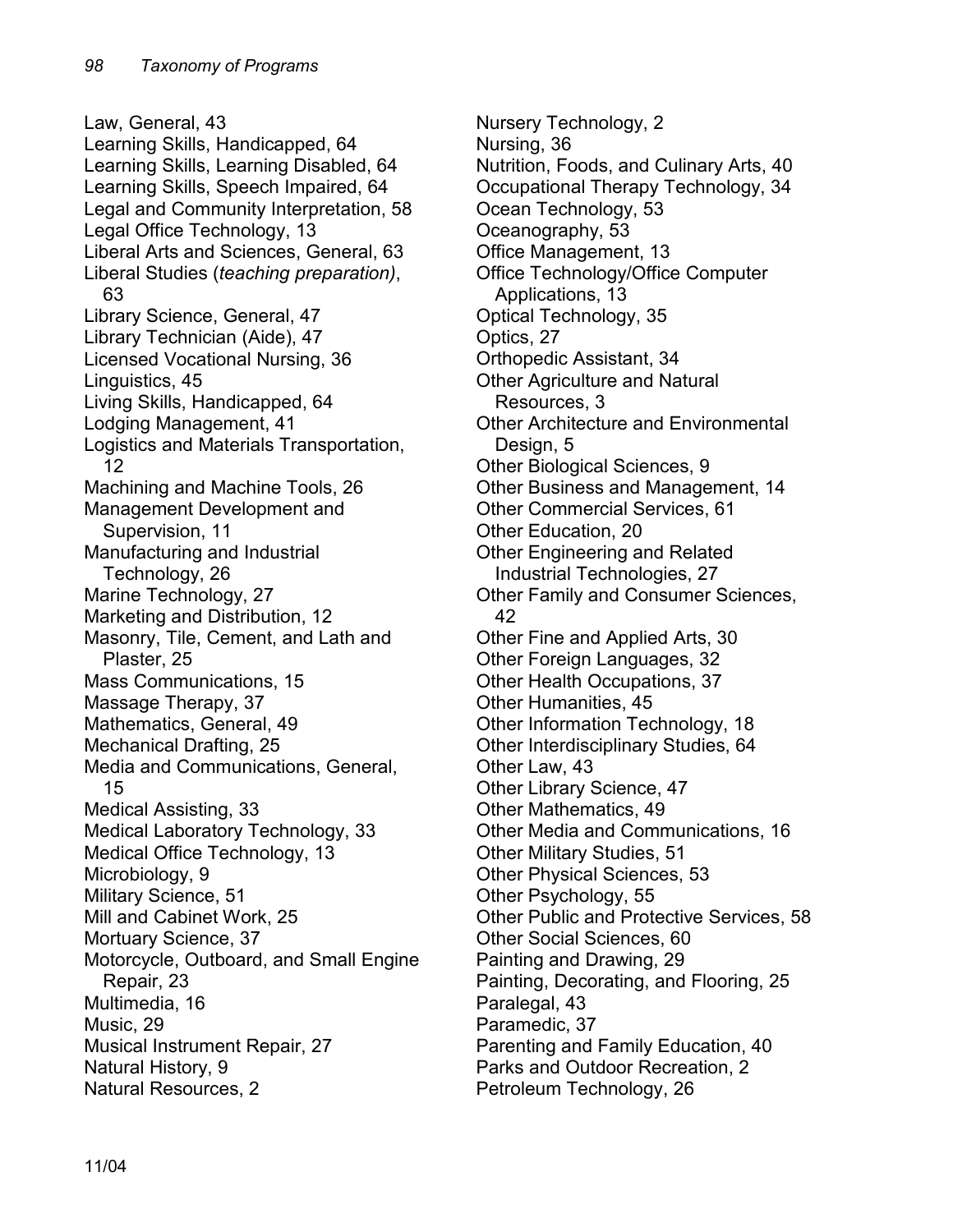Pharmacy Technology, 35 Philosophy, 45 Phlebotomy, 33 Photography, 30 Physical Education, 19 Physical Fitness and Body Movement, 19 Physical Sciences, General, 53 Physical Therapist Assistant, 35 Physicians Assistant, 33 Physics, General, 53 Piloting, 61 Plant Science, 1 Plastics and Composites, 26 Plumbing, Pipefitting, and Steamfitting, 24 Police Academy, 58 Political Science, 60 Polysomnography, 34 Portuguese, 32 Preschool Age Children, 40 Printing and Lithography, 22 Probation and Parole, 57 Psychiatric Technician, 36 Psychology, General, 55 Public Administration, 57 Public Relations, 15 Public Works, 57 Purchasing, 12 Radiation Therapy Technician, 35 Radio, 15 Radio and Television, 15 Radiologic Technology, 35 Railroad and Light Rail Operations, 23 Reading Skills, College Level (including Speed Reading), 64 Reading Skills, Precollegiate, 64 Real Estate, 13 Recreation, 20 Recreation Assistant, 20 Recreational Vehicle Service, 23 Registered Nursing, 36 Religious Studies (Theological professions excluded), 45 Resort and Club Management, 41 Respiratory Care/Therapy, 34

Restaurant and Food Services and Management, 41 Retail Store Operations and Management, 12 Roofing, 25 Russian, 31 Sales and Salesmanship, 12 School Health Clerk, 35 Sculpture, 29 Sheet Metal and Structural Metal, 26 Sign Language, 20 Sign Language Interpreting, 20 Skill Development, 64 Small Business and Entrepreneurship, 12 Social Sciences, General, 59 Sociology, 60 Software Applications, 17 Spanish, 31 Special Education, 19 Speech, 64 Speech Communication, 45 Speech-Language Pathology and Audiology, 35 Student Government, 60 Study Skills, 64 Supervised Tutoring, 64 Surgical Technician, 34 Surveying, 27 Tax Studies, 11 Technical Communication, 15 Technical Illustration, 26 Technical Theater, 29 Telecommunications Technology, 21 Television (including combined TV/film/video), 15 The School Age Child, 40 Transfer Studies, 63 Travel Services and Tourism, 61 Truck and Bus Driving, 23 Turfgrass Technology, 2 Upholstery Repair–Automotive, 23 Vacuum Technology, 22 Veterinary Technician (Licensed), 1 Vietnamese, 32